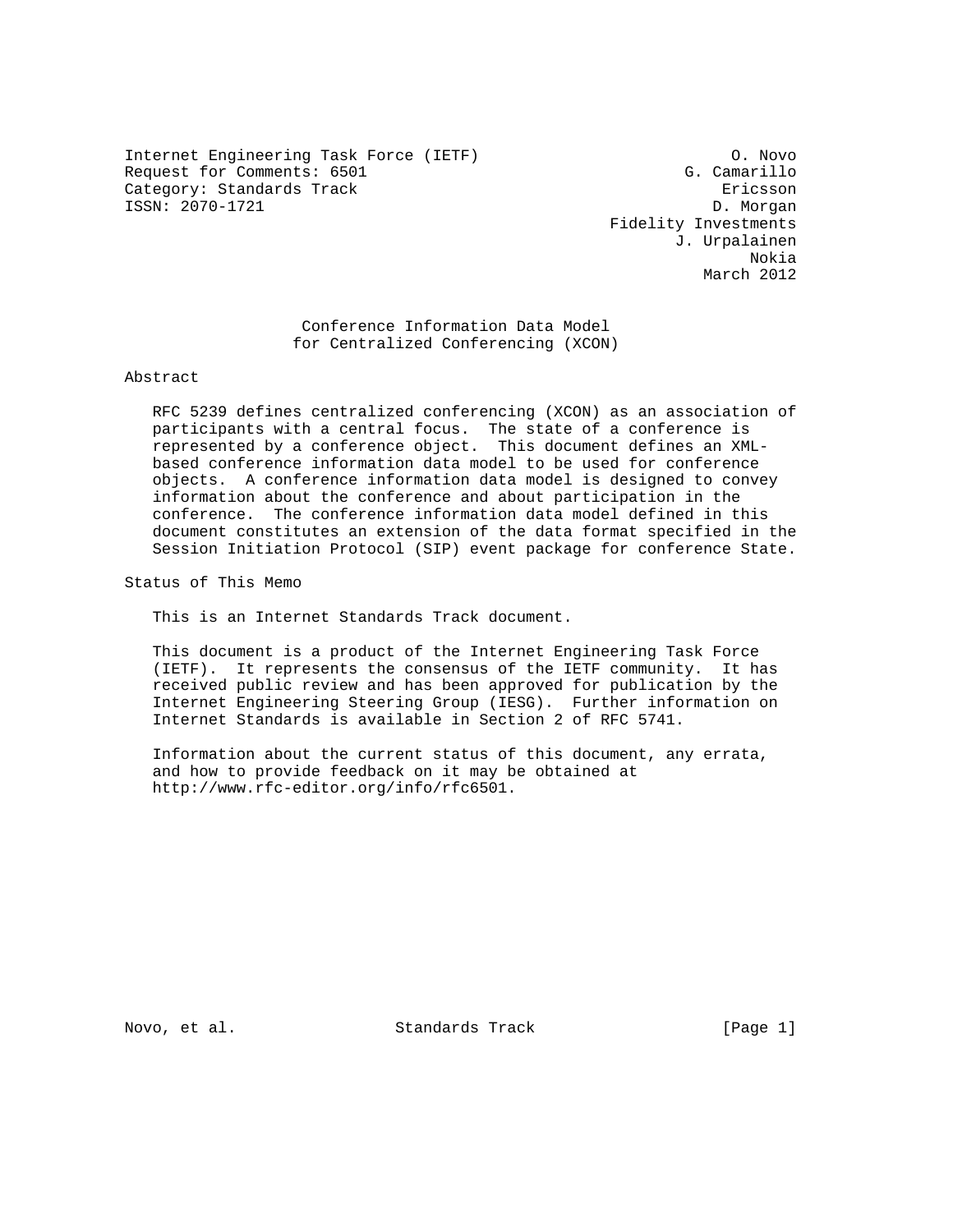Copyright Notice

 Copyright (c) 2012 IETF Trust and the persons identified as the document authors. All rights reserved.

 This document is subject to BCP 78 and the IETF Trust's Legal Provisions Relating to IETF Documents

 (http://trustee.ietf.org/license-info) in effect on the date of publication of this document. Please review these documents carefully, as they describe your rights and restrictions with respect to this document. Code Components extracted from this document must include Simplified BSD License text as described in Section 4.e of the Trust Legal Provisions and are provided without warranty as described in the Simplified BSD License.

 This document may contain material from IETF Documents or IETF Contributions published or made publicly available before November 10, 2008. The person(s) controlling the copyright in some of this material may not have granted the IETF Trust the right to allow modifications of such material outside the IETF Standards Process. Without obtaining an adequate license from the person(s) controlling the copyright in such materials, this document may not be modified outside the IETF Standards Process, and derivative works of it may not be created outside the IETF Standards Process, except to format it for publication as an RFC or to translate it into languages other than English.

## Table of Contents

| 2.1 |  |                                                                                                                                                                                                                                                                    |  |  |  |  |  |  |  |  |
|-----|--|--------------------------------------------------------------------------------------------------------------------------------------------------------------------------------------------------------------------------------------------------------------------|--|--|--|--|--|--|--|--|
|     |  |                                                                                                                                                                                                                                                                    |  |  |  |  |  |  |  |  |
|     |  |                                                                                                                                                                                                                                                                    |  |  |  |  |  |  |  |  |
|     |  |                                                                                                                                                                                                                                                                    |  |  |  |  |  |  |  |  |
|     |  |                                                                                                                                                                                                                                                                    |  |  |  |  |  |  |  |  |
|     |  |                                                                                                                                                                                                                                                                    |  |  |  |  |  |  |  |  |
|     |  | 3.3.2. Normalization and Conference Object URI Comparison 7                                                                                                                                                                                                        |  |  |  |  |  |  |  |  |
|     |  |                                                                                                                                                                                                                                                                    |  |  |  |  |  |  |  |  |
|     |  |                                                                                                                                                                                                                                                                    |  |  |  |  |  |  |  |  |
|     |  |                                                                                                                                                                                                                                                                    |  |  |  |  |  |  |  |  |
|     |  |                                                                                                                                                                                                                                                                    |  |  |  |  |  |  |  |  |
|     |  |                                                                                                                                                                                                                                                                    |  |  |  |  |  |  |  |  |
|     |  |                                                                                                                                                                                                                                                                    |  |  |  |  |  |  |  |  |
|     |  |                                                                                                                                                                                                                                                                    |  |  |  |  |  |  |  |  |
|     |  |                                                                                                                                                                                                                                                                    |  |  |  |  |  |  |  |  |
|     |  | 4.2.5. $\leq$ $\leq$ $\leq$ $\leq$ $\leq$ $\leq$ $\leq$ $\leq$ $\leq$ $\leq$ $\leq$ $\leq$ $\leq$ $\leq$ $\leq$ $\leq$ $\leq$ $\leq$ $\leq$ $\leq$ $\leq$ $\leq$ $\leq$ $\leq$ $\leq$ $\leq$ $\leq$ $\leq$ $\leq$ $\leq$ $\leq$ $\leq$ $\leq$ $\leq$ $\leq$ $\leq$ |  |  |  |  |  |  |  |  |
|     |  |                                                                                                                                                                                                                                                                    |  |  |  |  |  |  |  |  |
|     |  |                                                                                                                                                                                                                                                                    |  |  |  |  |  |  |  |  |
|     |  |                                                                                                                                                                                                                                                                    |  |  |  |  |  |  |  |  |

Novo, et al. Standards Track [Page 2]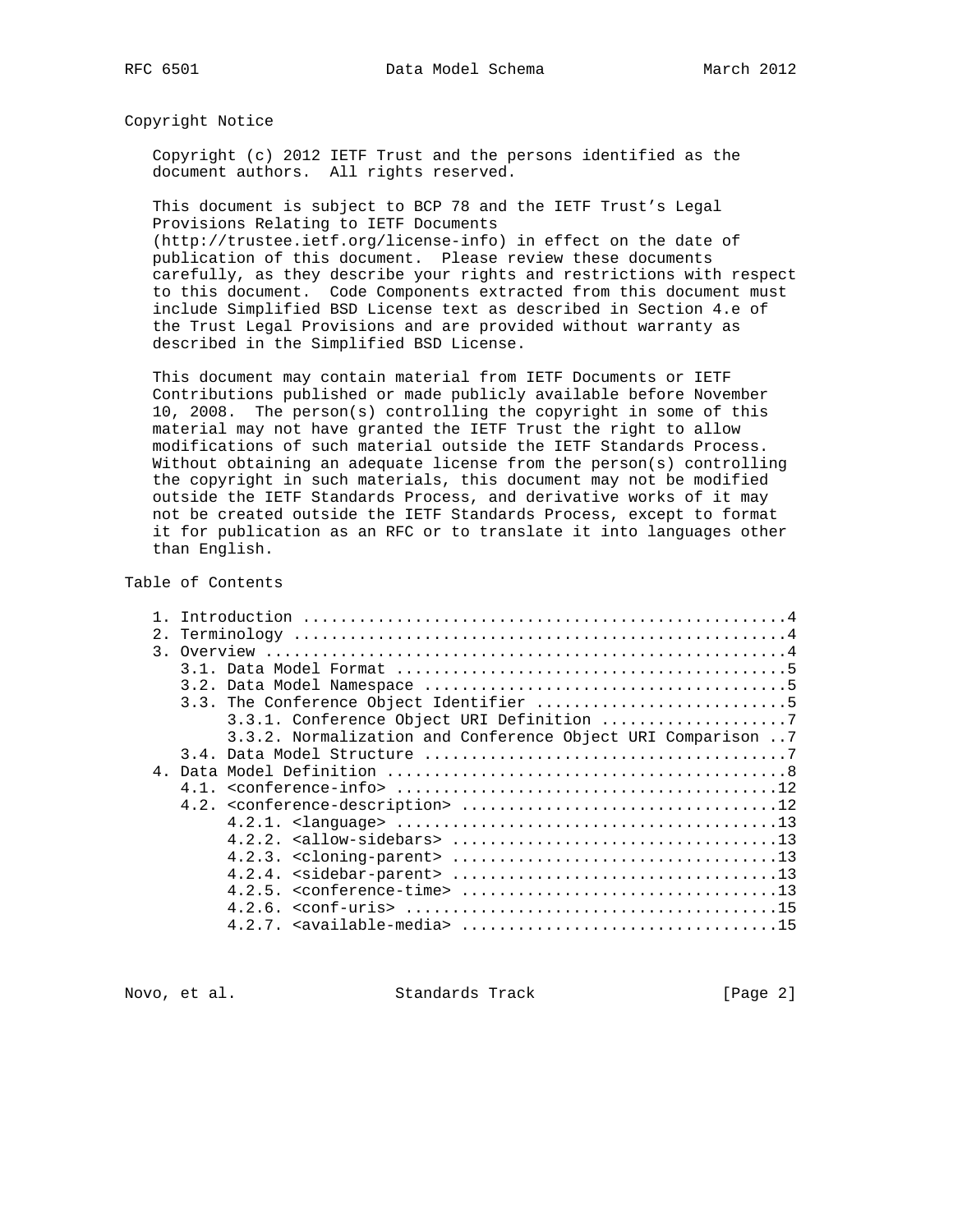|             | 4.4.1. <allow-conference-event-subscription> 18</allow-conference-event-subscription>                                                                                                                                                                                                                  |
|-------------|--------------------------------------------------------------------------------------------------------------------------------------------------------------------------------------------------------------------------------------------------------------------------------------------------------|
|             |                                                                                                                                                                                                                                                                                                        |
|             |                                                                                                                                                                                                                                                                                                        |
|             |                                                                                                                                                                                                                                                                                                        |
|             |                                                                                                                                                                                                                                                                                                        |
|             |                                                                                                                                                                                                                                                                                                        |
|             |                                                                                                                                                                                                                                                                                                        |
|             |                                                                                                                                                                                                                                                                                                        |
|             | 4.6.2. $\zeta$ $\zeta$ $\zeta$ $\zeta$ $\zeta$ $\zeta$ $\zeta$ $\zeta$ $\zeta$ $\zeta$ $\zeta$ $\zeta$ $\zeta$ $\zeta$ $\zeta$ $\zeta$ $\zeta$ $\zeta$ $\zeta$ $\zeta$ $\zeta$ $\zeta$ $\zeta$ $\zeta$ $\zeta$ $\zeta$ $\zeta$ $\zeta$ $\zeta$ $\zeta$ $\zeta$ $\zeta$ $\zeta$ $\zeta$ $\zeta$ $\zeta$ |
|             |                                                                                                                                                                                                                                                                                                        |
|             |                                                                                                                                                                                                                                                                                                        |
|             | 4.6.5. <user> and Its <user> Sub-Elements 24</user></user>                                                                                                                                                                                                                                             |
|             | 4.6.5.1. < provide-anonymity> 25                                                                                                                                                                                                                                                                       |
|             |                                                                                                                                                                                                                                                                                                        |
|             | 4.6.5.3. <allow-refer-users-dynamically> 26</allow-refer-users-dynamically>                                                                                                                                                                                                                            |
|             | 4.6.5.4. <allow-invite-users-dynamically> 26</allow-invite-users-dynamically>                                                                                                                                                                                                                          |
|             | 4.6.5.5. <allow-remove-users-dynamically> 26</allow-remove-users-dynamically>                                                                                                                                                                                                                          |
|             |                                                                                                                                                                                                                                                                                                        |
|             |                                                                                                                                                                                                                                                                                                        |
|             |                                                                                                                                                                                                                                                                                                        |
|             |                                                                                                                                                                                                                                                                                                        |
| б.          |                                                                                                                                                                                                                                                                                                        |
|             |                                                                                                                                                                                                                                                                                                        |
|             |                                                                                                                                                                                                                                                                                                        |
|             |                                                                                                                                                                                                                                                                                                        |
|             | 9.1. RELAX NG Schema Registration 51                                                                                                                                                                                                                                                                   |
|             | 9.2. XML Namespace Registration 52                                                                                                                                                                                                                                                                     |
|             | 9.3. Conference Object Identifier Registration 52                                                                                                                                                                                                                                                      |
|             | 9.4. Conference User Identifier Registration 53                                                                                                                                                                                                                                                        |
|             |                                                                                                                                                                                                                                                                                                        |
|             |                                                                                                                                                                                                                                                                                                        |
|             |                                                                                                                                                                                                                                                                                                        |
|             |                                                                                                                                                                                                                                                                                                        |
| Appendix A. | Non-Normative RELAX NG Schema in XML Syntax 56                                                                                                                                                                                                                                                         |
| Appendix B. | Non-Normative W3C XML Schema 84                                                                                                                                                                                                                                                                        |
|             |                                                                                                                                                                                                                                                                                                        |

Novo, et al. Standards Track [Page 3]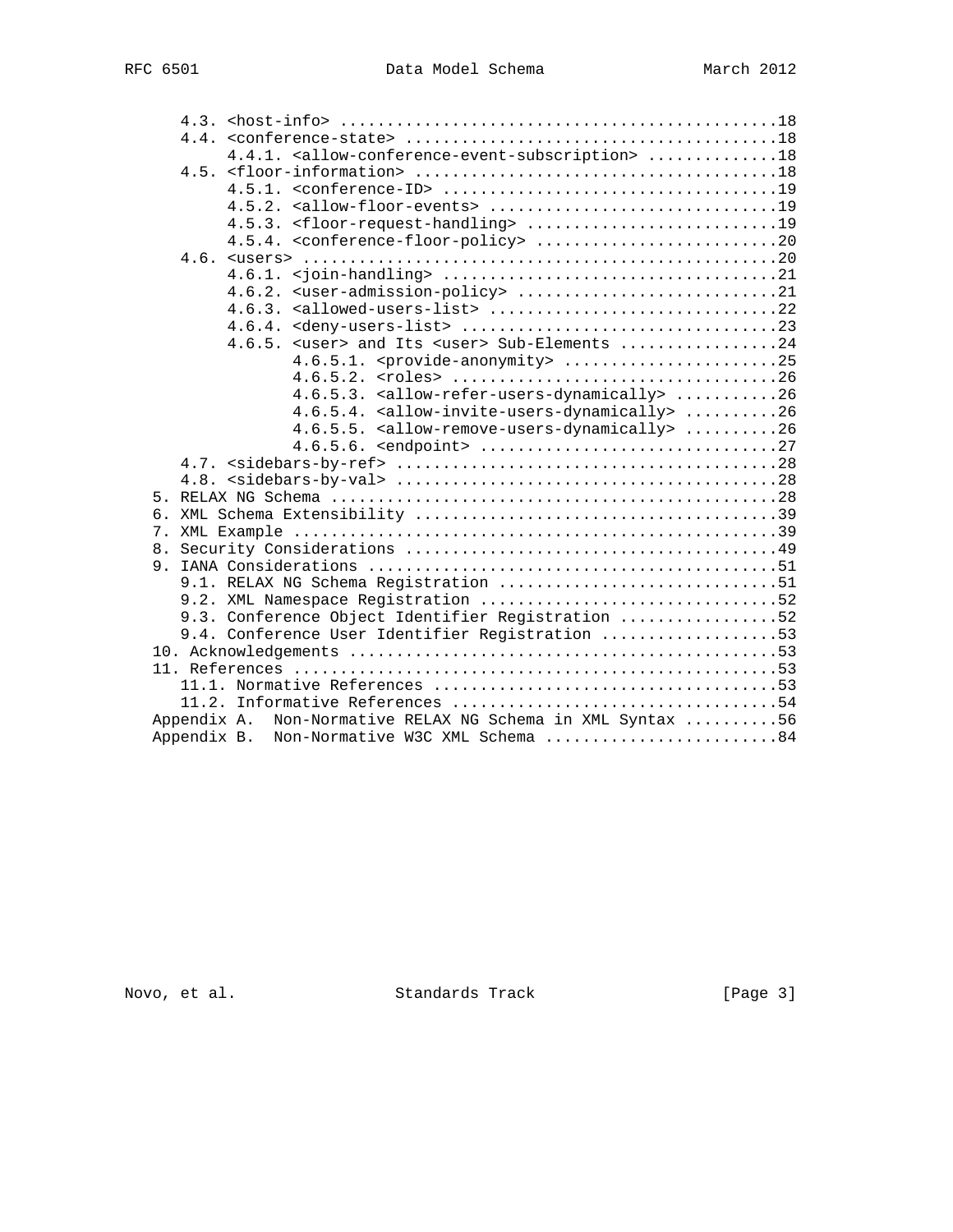## 1. Introduction

 There is a core data set of conference information that is utilized in any conference, independent of the specific conference media. This core data set, called the "conference information data model", is defined in this document using an XML-based format. The conference information data model defined in this document is logically represented by the conference object.

 Conference objects are a fundamental concept in centralized conferencing, as described in the centralized conferencing framework [RFC5239]. The conference object represents a particular instantiation of a conference information data model. Consequently, conference objects use the XML format defined in this document.

 The Session Initiation Protocol (SIP) event package for conference state, specified in [RFC4575], already defines a data format for conferences. However, that model is SIP specific and lacks elements related to some of the functionality defined by the centralized conferencing framework [RFC5239] (e.g., floor control). The data model defined in this document constitutes a superset of the data format defined in [RFC4575]. The result is a data format that supports more call signaling protocols (CSPs) besides SIP and that covers all the functionality defined in the centralized conferencing framework [RFC5239].

#### 2. Terminology

 The key words "MUST", "MUST NOT", "REQUIRED", "SHALL", "SHALL NOT", "SHOULD", "SHOULD NOT", "RECOMMENDED", "MAY", and "OPTIONAL" in this document are to be interpreted as described in RFC 2119 [RFC2119].

 This document uses the terminology defined in the centralized conferencing framework [RFC5239], the SIPPING conferencing framework [RFC4353], and the BFCP (Binary Floor Control Protocol) specification [RFC4582]. Readers of this document should be familiar with the terminology used in those documents.

## 3. Overview

 The data model specified in this document is the result of extending the data format defined in [RFC4575] with new elements. Examples of such extensions include scheduling elements, media control elements, floor control elements, non-SIP URIs, and the addition of localization extensions to text elements. This data model can be used by conference servers providing different types of basic

Novo, et al. Standards Track [Page 4]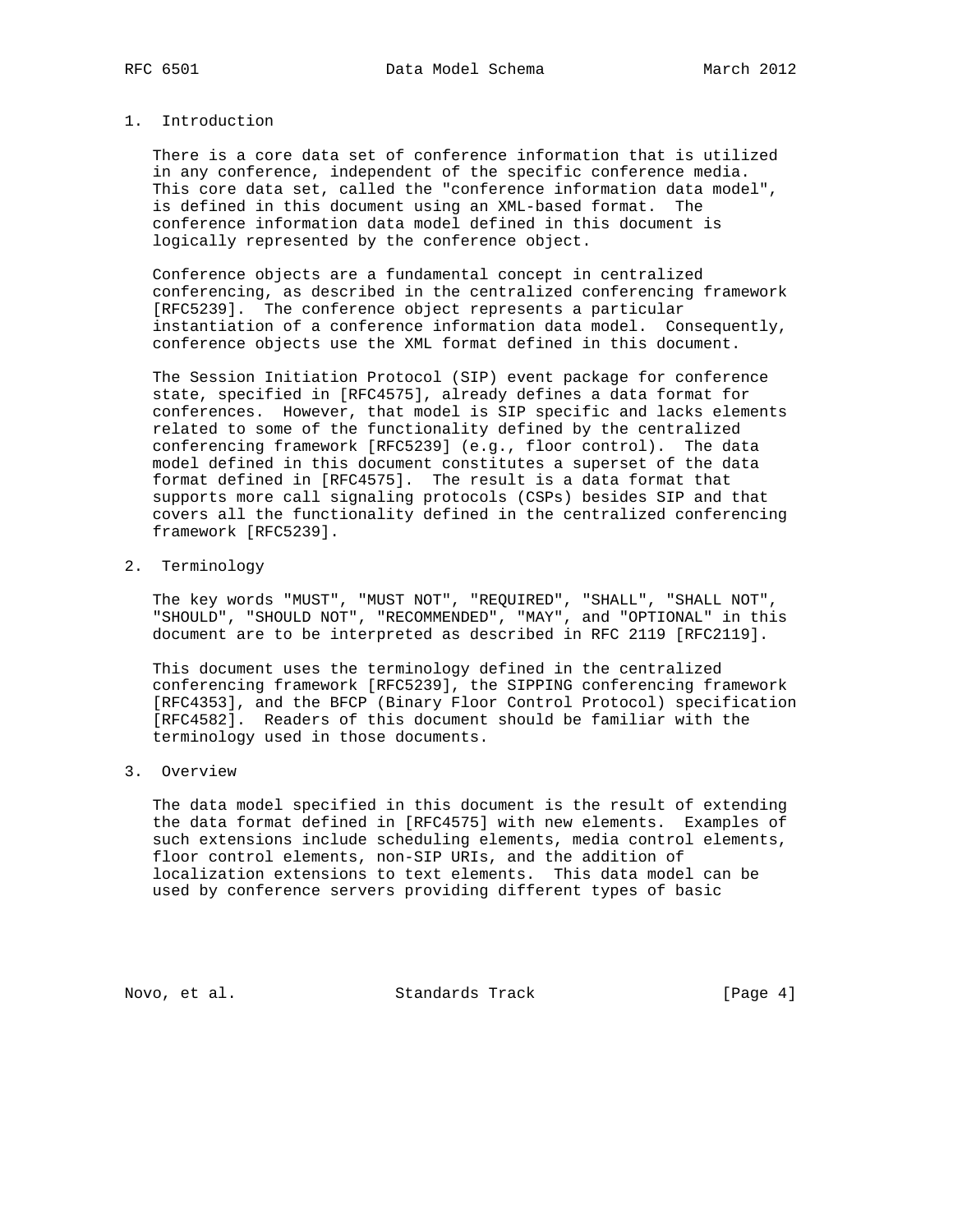conferences. It is expected that this data model can be further extended with new elements in the future in order to implement additional advanced features.

3.1. Data Model Format

 A conference object document is an XML [W3C.REC-xml-20081126] document. Conference object documents MUST be based on XML 1.0 and MUST be encoded using UTF-8.

 The normative description of the syntax of the conference object document, for use by implementers of parsers and generators, is found in the RELAX NG schema provided in Section 5. Compliant messages MUST meet the requirements of that schema.

3.2. Data Model Namespace

 This specification defines a new namespace specification for identifying the elements defined in the data model. This namespace is as follows:

urn:ietf:params:xml:ns:xcon-conference-info

## 3.3. The Conference Object Identifier

 The conference object identifier (XCON-URI) can be viewed as a key to accessing a specific conference object. It can be used, for instance, by the conference control protocol to access, manipulate and delete a conference object. A conference object identifier is provided to the conferencing client by the conference notification service or through out-of-band mechanisms (e.g., email).

 A conferencing system may maintain a relationship between the conference object identifiers and the identifiers associated with each of the complementary centralized conferencing protocols (e.g., call signaling protocol, BFCP, etc.). To facilitate the maintenance of these relationships, the conference object identifier acts as a top-level identifier within the conferencing system for the purpose of identifying the interfaces for these other protocols. This implicit binding provides a structured mapping of the various protocols with the associated conference object identifier. Figure 1 illustrates the relationship between the identifiers used for the protocols and the general conference object identifier (XCON-URI).

Novo, et al. Standards Track [Page 5]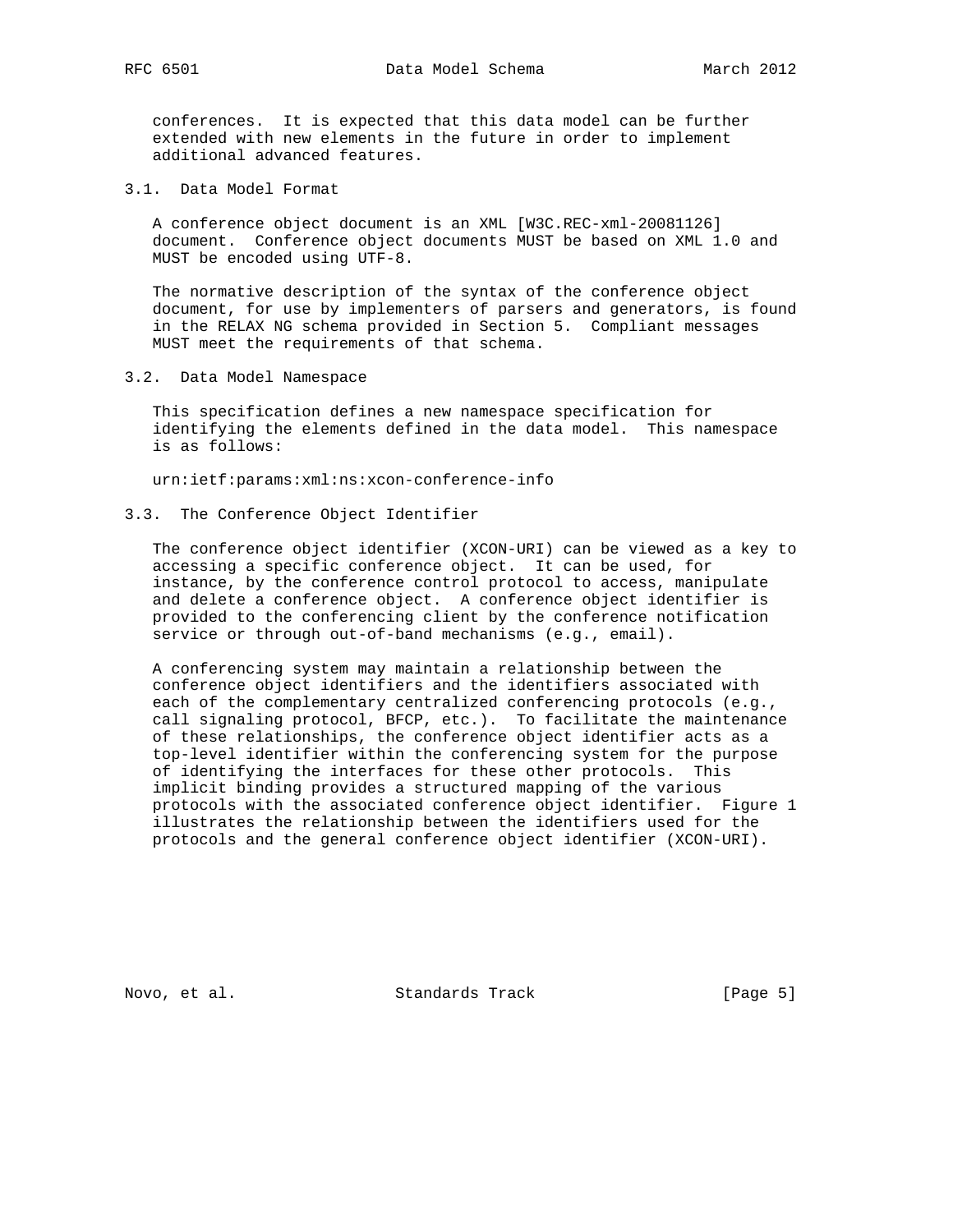

Figure 1: Conference Object Mapping

 In Figure 1, the conference object identifier acts as the top-level key in the identification process. The call signaling protocols have an associated conference user identifier, often represented in the form of a URI. The BFCP, as defined in [RFC4582], defines the 'conference ID' identifier which represents a conference instance within floor control. When created within the conferencing system, the 'conference ID' has a 1:1 mapping to the unique conference object identifier(XCON-URI). Operations associated with the conference control protocols are directly associated with the conference object; thus, the primary identifier associated with these protocols is the conference object identifier(XCON-URI). The mappings between additional protocols/interfaces is not strictly 1:1 and does allow for multiple occurrences. For example, multiple call signaling protocols will each have a representation that is implicitly linked to the top-level conference object identifier, e.g., H323 and SIP URIs that represent a conference instance. It should be noted that a conferencing system is free to structure such relationships as required, and this information is just included as a guideline that can be used.

Novo, et al. Standards Track [Page 6]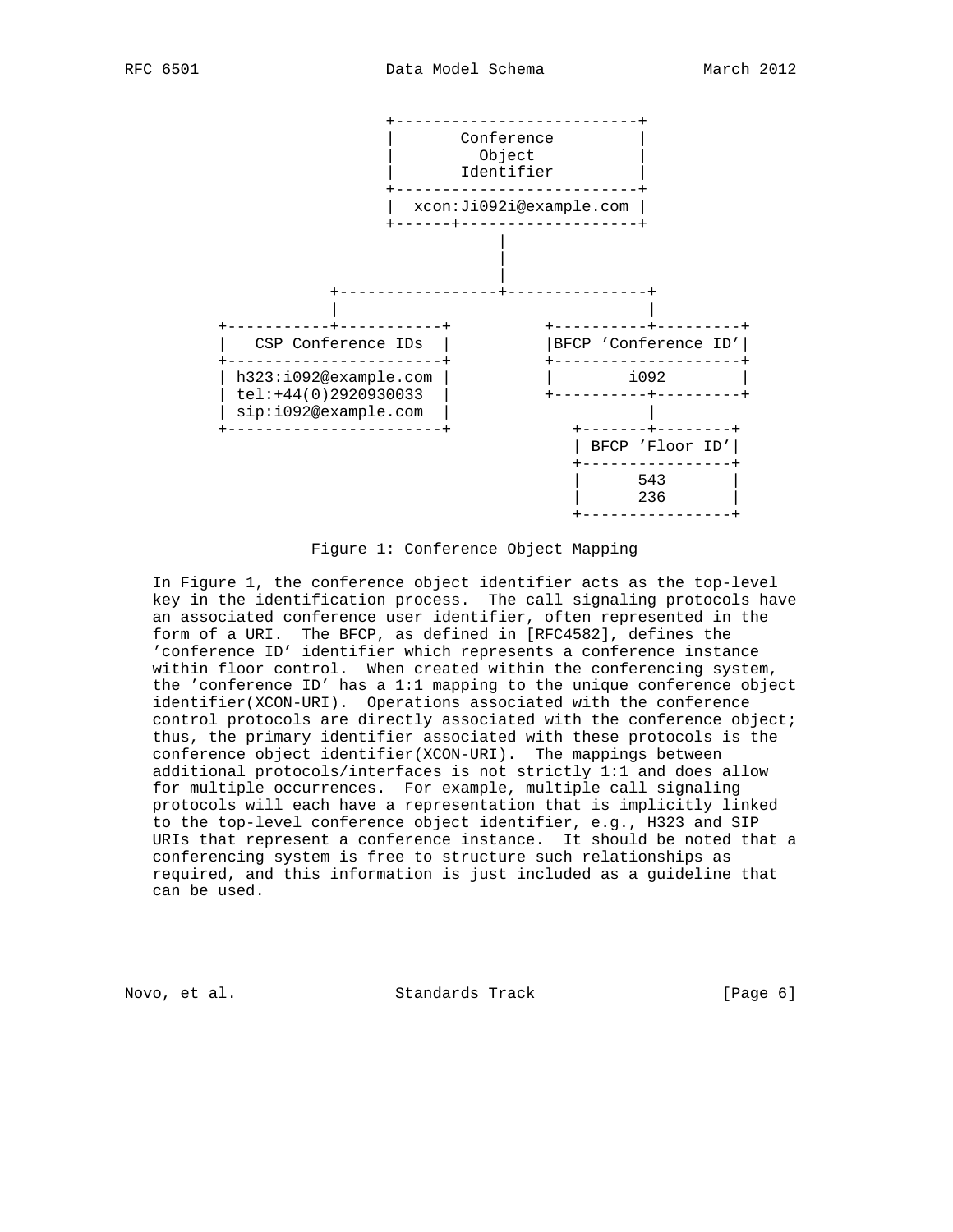Further elements can be added to the tree representation in Figure 1 to enable a complete representation of a conference instance within a conferencing system.

## 3.3.1. Conference Object URI Definition

The syntax is defined by the following ABNF [RFC5234] rules.

XCON-URI = "xcon" ":" [conf-object-id "@"] host

conf-object-id =  $1*($  unreserved / "+" / "=" / "/" )

Note: host and unreserved are defined in RFC 3986 [RFC3986].

 An XCON-URI is not designed to be resolved, and an application MUST NOT attempt to perform a standard DNS lookup on the host portion of such a URI in an attempt to discover an IP address or port at which to connect.

3.3.2. Normalization and Conference Object URI Comparison

 In order to facilitate the comparison of the XCON-URI identifiers, all the components of the identifiers MUST be converted to lowercase. After normalizing the URI strings, the URI comparison MUST be applied on a character-by-character basis as prescribed by [RFC3986], Section 6.2.1.

 The host construction, as defined in RFC 3986, can take the form of an IP address, which is not conventionally compared on a character by-character basis. The host part of an XCON-URI serves only as an identifier; that is, it is never used as an address. The characterby-character comparison still applies.

3.4. Data Model Structure

 The information in this data model is structured in the following manner. All the information related to a conference is contained in a <conference-info> element. The <conference-info> element contains the following child elements:

- o The <conference-description> element describes the conference as a whole. It has, for instance, information about the URI of the conference, maximum users allowed in the conference, media available in the conference, or the time the conference will start.
- o The <host-info> element contains information about the entity hosting the conference (e.g., its URI).

Novo, et al. Standards Track [Page 7]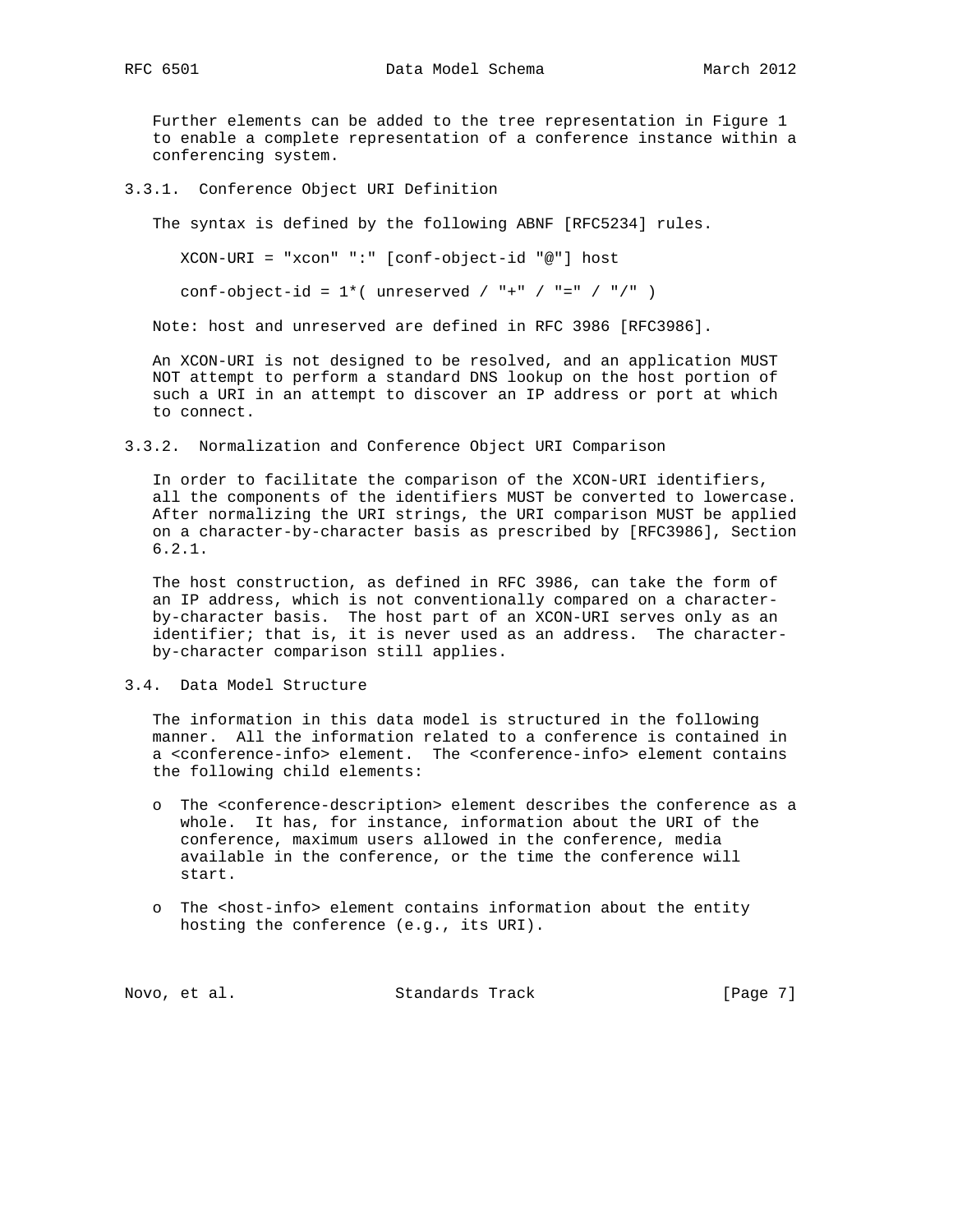- o The <conference-state> element informs the subscribers about the changes in the overall conference information.
- o The <floor-information> element contains information about the status of the different floors in the conference.
- o The <users> element describes the membership information as a whole. The <users> element contains a set of <user> child elements, each describing a single participant in the conference.
- o If a participant in the main conference joins a sidebar, a new element is created in the conference referenced from the <sidebars-by-ref> element or under one of the <sidebars-by-val> elements.

 Note that some of the elements described above such as <conference info>, <conference-description>, <sidebars-by-ref>, or <sidebars-by val> are not defined in the data model in this specification but are defined in the data format of [RFC4575]. We describe them here because they are part of the basic structure of the data model.

4. Data Model Definition

 The following non-normative diagram shows the structure of conference object documents. The symbol "!" preceding an element indicates that the element is REQUIRED in the data model. The symbol "\*" following an element indicates that the element is introduced and defined in this document. That is, elements without a "\*" have already been defined in [RFC4575].

```
 !<conference-info>
```
|| || || || ||

|  |                                  | -- <conference-description></conference-description>    |
|--|----------------------------------|---------------------------------------------------------|
|  | $--$ clanguage>*                 |                                                         |
|  | -- <display-text></display-text> |                                                         |
|  | -- <subject></subject>           |                                                         |
|  | -- <free-text></free-text>       |                                                         |
|  | -- <keywords></keywords>         |                                                         |
|  |                                  | -- <allow-sidebars>*</allow-sidebars>                   |
|  |                                  | -- <cloning-parent>*</cloning-parent>                   |
|  |                                  | -- <sidebar-parent>*</sidebar-parent>                   |
|  |                                  | -- <conference-time>*</conference-time>                 |
|  |                                  | -- <entry>*</entry>                                     |
|  |                                  | -- <base/> *                                            |
|  |                                  | -- <mixing-start-offset>*</mixing-start-offset>         |
|  |                                  | -- <mixing-end-offset>*</mixing-end-offset>             |
|  |                                  | -- <can-join-after-offset>*</can-join-after-offset>     |
|  |                                  | -- <must-join-before-offset>*</must-join-before-offset> |

Novo, et al. Standards Track [Page 8]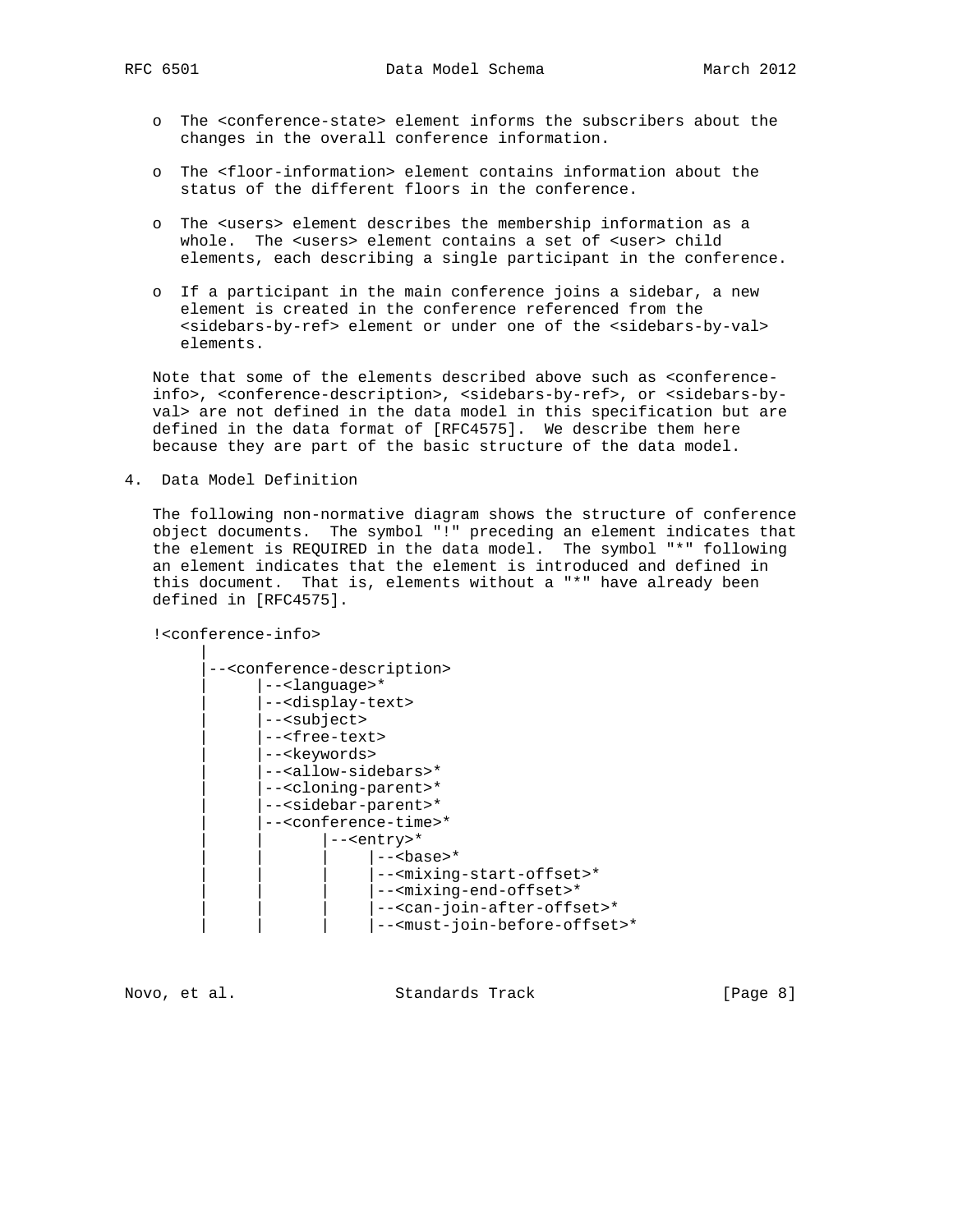```
|--<request-user>*
                         |--<notify-end-of-conference>*
                         |--<allowed-extend-mixing-end-offset>*
| | .... | .... | .... | .... ... .... ....
              --<conf-uris>
                    |--<entry>
                         | --<uri>
                         |--<display-text>
                         |--<purpose>
                         |--<conference-password>*
 | | ...
               | |--<service-uris>
                    |--<entry>|--<uri>
                         |<br>|--<display-text>
                         |--<purpose>
 | | ...
               | |--<maximum-user-count>
 | | ...
               | |--<available-media>
                    |--<entry>|--<display-text>
                          |--<type>
                          |--<status>
                          |--<mixing-mode>*
                           | | | |--<codecs>*
                               | -- < codec > *|--<subtype>*
                               |--<code>codec>* | | | | | |--<subtype>*
 | | | | ...
                          --<controls>*
                              | --<mute>*
                              | --<gain>*
 | | | | ...
                     --<entry>
                          |--<display-text>
                          --<type>
                          --<status>
                          --<mixing-mode>*
                          --<codecs>*
                              |--<code>codec*|--<subtype>*
                               --<codec>*
                               | | | | | |--<subtype>*
 | | | | ...
                          --<controls>*
                             |--<pause-video>*
```
Novo, et al. Standards Track [Page 9]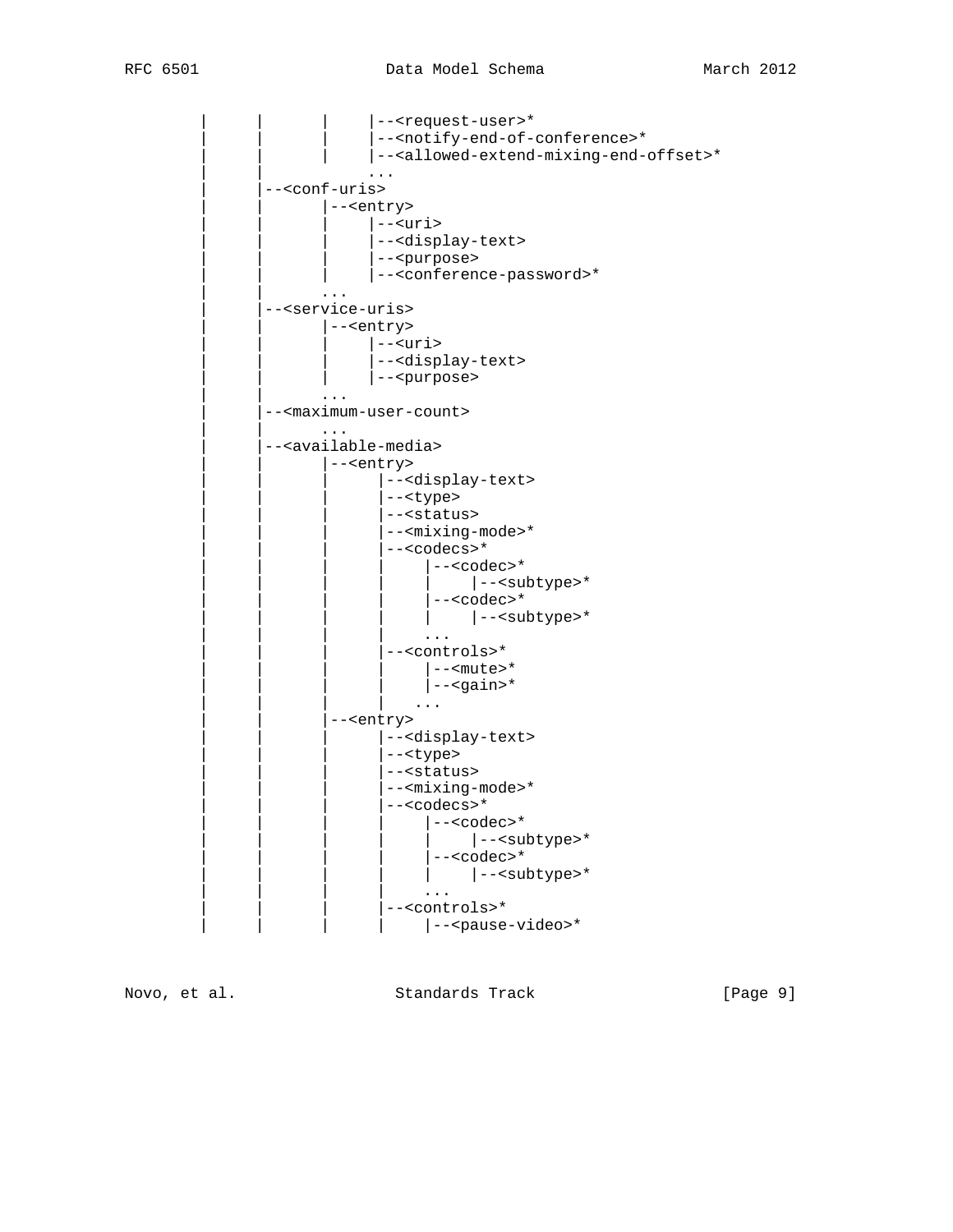```
|--<video-layout>*
 | | | | ...
| | .... | .... | .... ... ...
 |
        --<host-info>
              | |--<display-text>
              --<web-page>
               | |--<uris>
                   |--<entry>
                      |--<uri>
                       |--<display-text>
                    | ...
         |--<conference-state>
              | |--<allow-conference-event-subscription>*
               | |--<user-count>
               | |--<active>
             |--<|ocked> |
         |--<floor-information>*
              | |--<conference-ID>*
               | |--<allow-floor-events>*
              | |--<floor-request-handling>*
               | |--<conference-floor-policy>*
                   |--<floor>^* | | | |--!<media-label>*
 | | | |--<algorithm>*
 | | | |--<max-floor-users>*
                        | --<moderator-id>*
 | | | ...
                    | | ...
 |
         |--<users>
              | |--<join-handling>*
              | |--<user-admission-policy>*
               | |--<allowed-users-list>*
                   |--<target>*
 | | |
                    --<persistent-list>*
                         | --<user>*
                             | -- <email>*
 | |
              --<deny-users-list>*
 | |
              --<user>
                   | | |--<display-text>
                  |--<associated-aors>
                   | | |--<provide-anonymity>*
                  |--<roles>
```
Novo, et al. Standards Track [Page 10]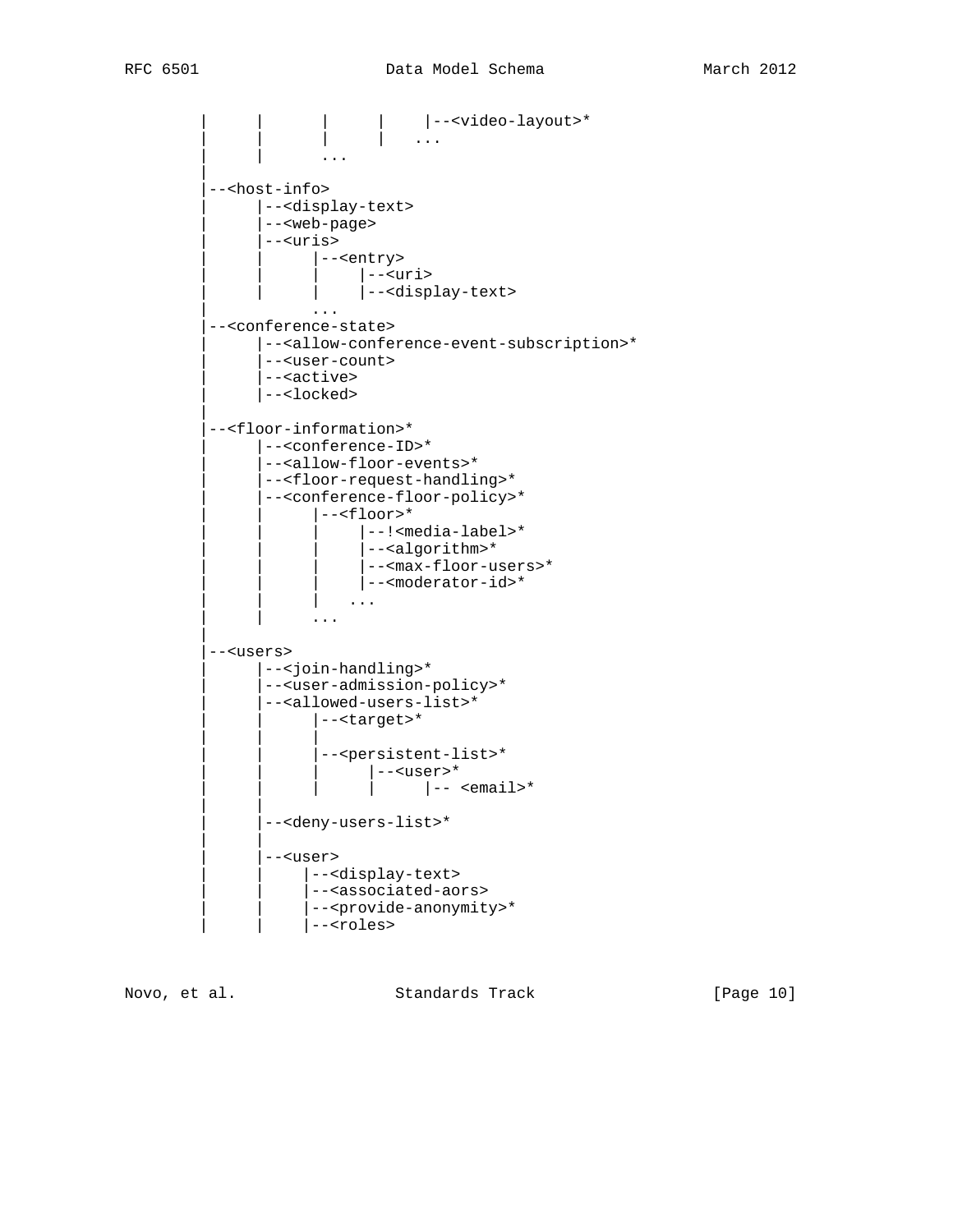

Novo, et al. Standards Track [Page 11]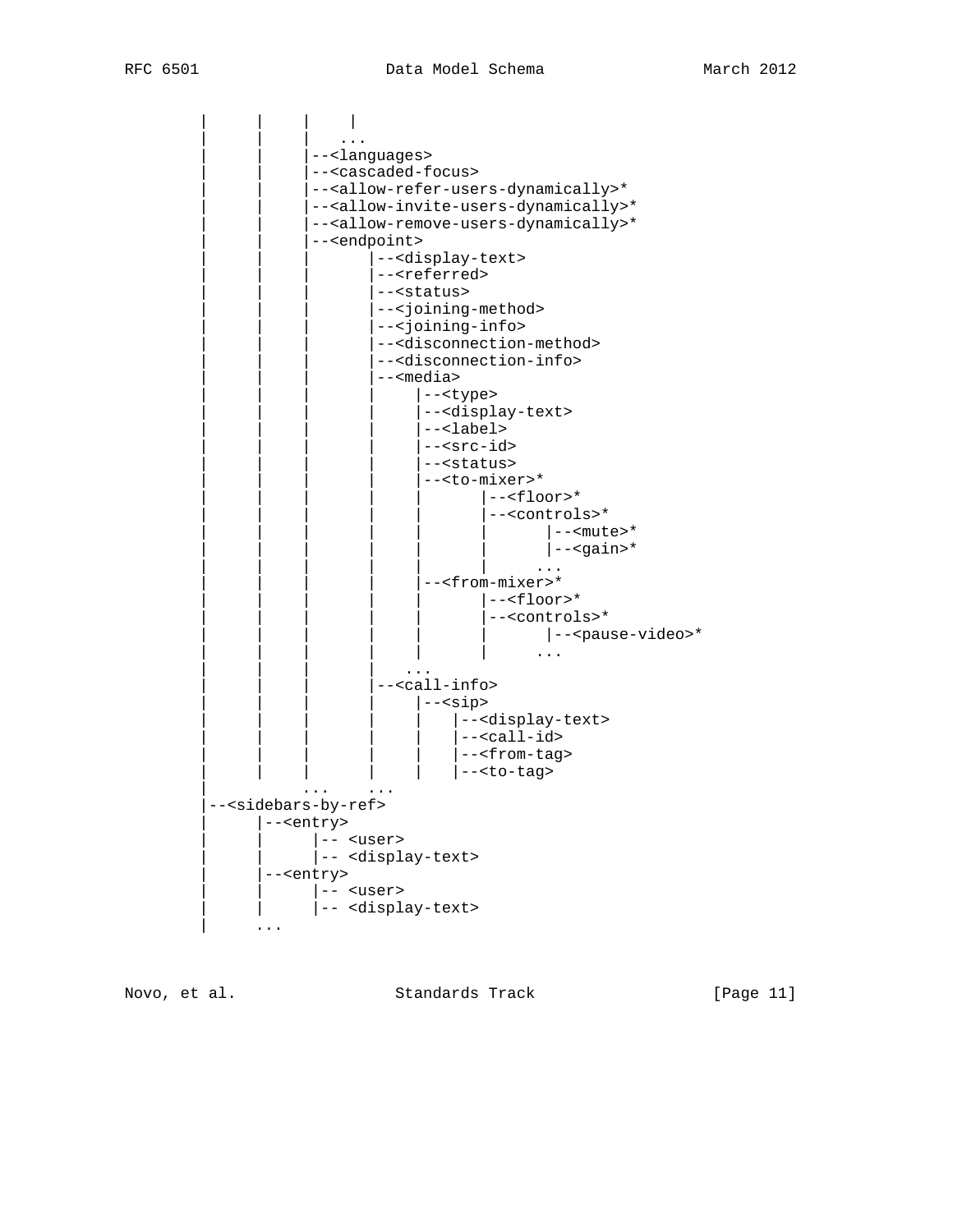```
 |--<sidebars-by-val>
        |--<entry>
 | | |
| | .... | .... | .... | ....
| | | | --<entry>
 | | |
           | ... ...
```
 The following sections describe these elements in detail. The full RELAX NG schema is provided in Section 5.

# 4.1. <conference-info>

 A conference object document begins with the root element <conference-info>, which is defined in [RFC4575]. The 'state' and 'version' attributes of the <conference-info> element are defined in [RFC4575] and are not used in the context of the XCON Conference Information Model since they apply only to notification mechanisms.

 In addition, [RFC4575] defines an 'entity' attribute that contains the SIP URI identifier. This specification extends the meaning of the 'entity' attribute to the conference object identifier (XCON-URI) explained in Section 3.3.

 This specification adds to the <conference-info> element the child elements of the <floor-information> element.

4.2. <conference-description>

 The <conference-description> element, which is defined in [RFC4575], describes the conference as a whole. It SHOULD have an attribute 'lang' to specify the language used in the contents of this element. It is comprised of <language>, <display-text>, <subject>, <freetext>, <keywords>, <allow-sidebars>, <cloning-parent>, <sidebar parent>, <conference-time>, <conf-uris>, <service-uris>, <maximum user-count>, and <available-media>. The <display-text>, <subject>, <free-text>, <keywords>, <service-uris>, and <maximum-user-count> elements are described in Section 5.3 of [RFC4575].

 The following sections describe these elements in more detail. Other child elements MAY be defined in the future to extend the <conference-description> element.

Novo, et al. Standards Track [Page 12]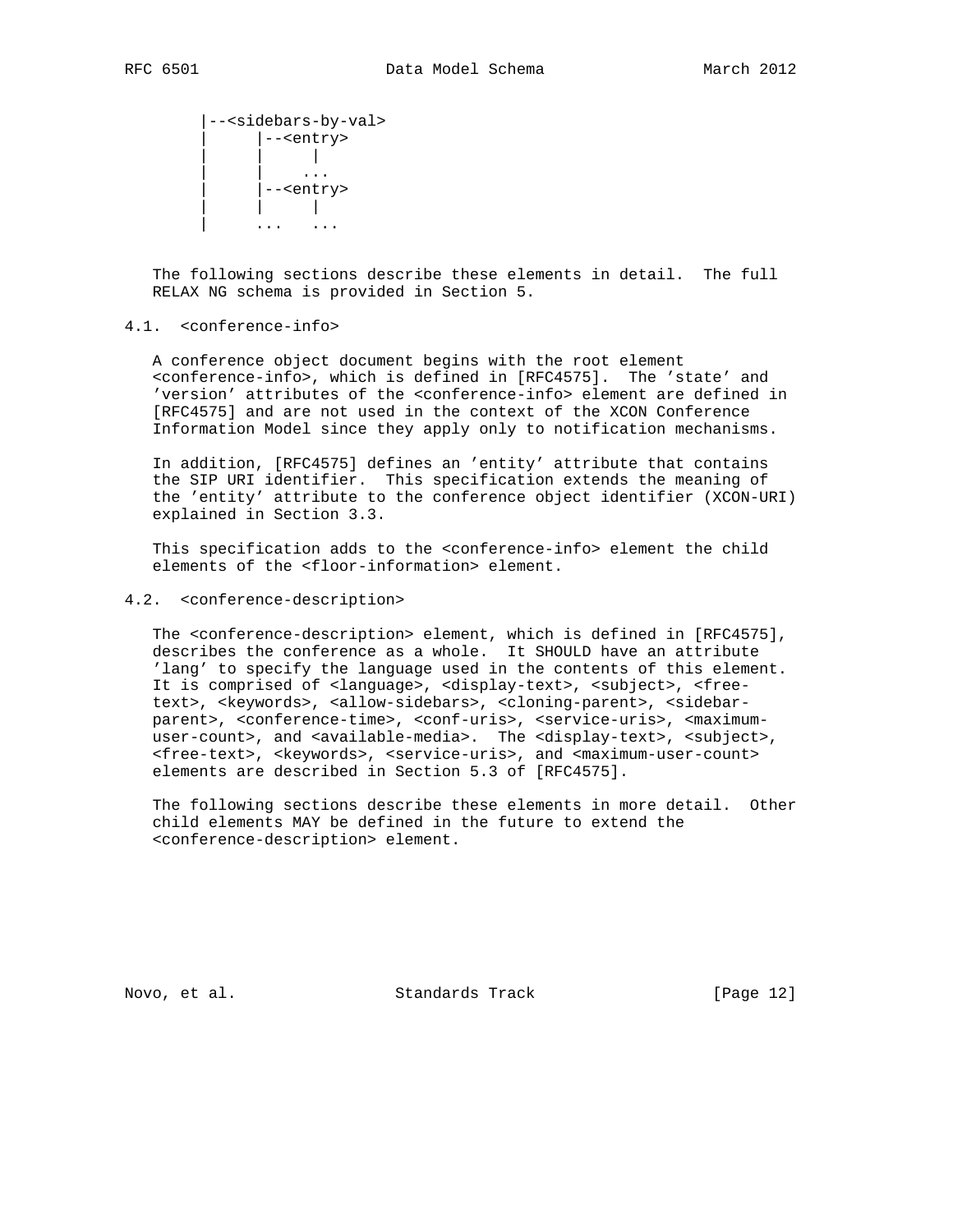### 4.2.1. <language>

 The <language> element indicates the predominant language that is expected to be employed within a conference. This element contains only one language. The possible values of this element are the values of the 'Subtag' column of the "Language Subtag Registry" at [IANA-Lan] originally defined in [RFC5646]. This element does not enforce the language of the conference: it only informs the participants about the desirable language that they should use in the conference. Participants are free to switch to other languages if they like.

# 4.2.2. <allow-sidebars>

 The <allow-sidebars> element represents a boolean value. If set to true or "1", the conference is allowed to create sidebar conferences. If absent, or set to "false" or "0", the conference cannot create sidebar conferences.

## 4.2.3. <cloning-parent>

When the <cloning-parent> is present, it indicates that the conference object is a child of a parent conference. The <cloning parent> element contains the conference object identifier (XCON-URI) (different from the main XCON-URI) of the parent.

# 4.2.4. <sidebar-parent>

When the <sidebar-parent> is present, it indicates that the conference object represents a sidebar of another conference. The <sidebar-parent> element contains the conference object identifier (XCON-URI) (different from the main XCON-URI) of the parent.

### 4.2.5. <conference-time>

 The <conference-time> element contains the information related to time, policy, and duration of a conference. The <conference-time> element contains one or more <entry> elements, each defining the time and policy information specifying a single conference occurrence. The <conference-time> element differs from the iCalendar objects [RFC5545] in that it has the ability to define different policies (<can-join-after-offset>, <must-join-before-offset>) for the same conference at different times.

Novo, et al. Standards Track [Page 13]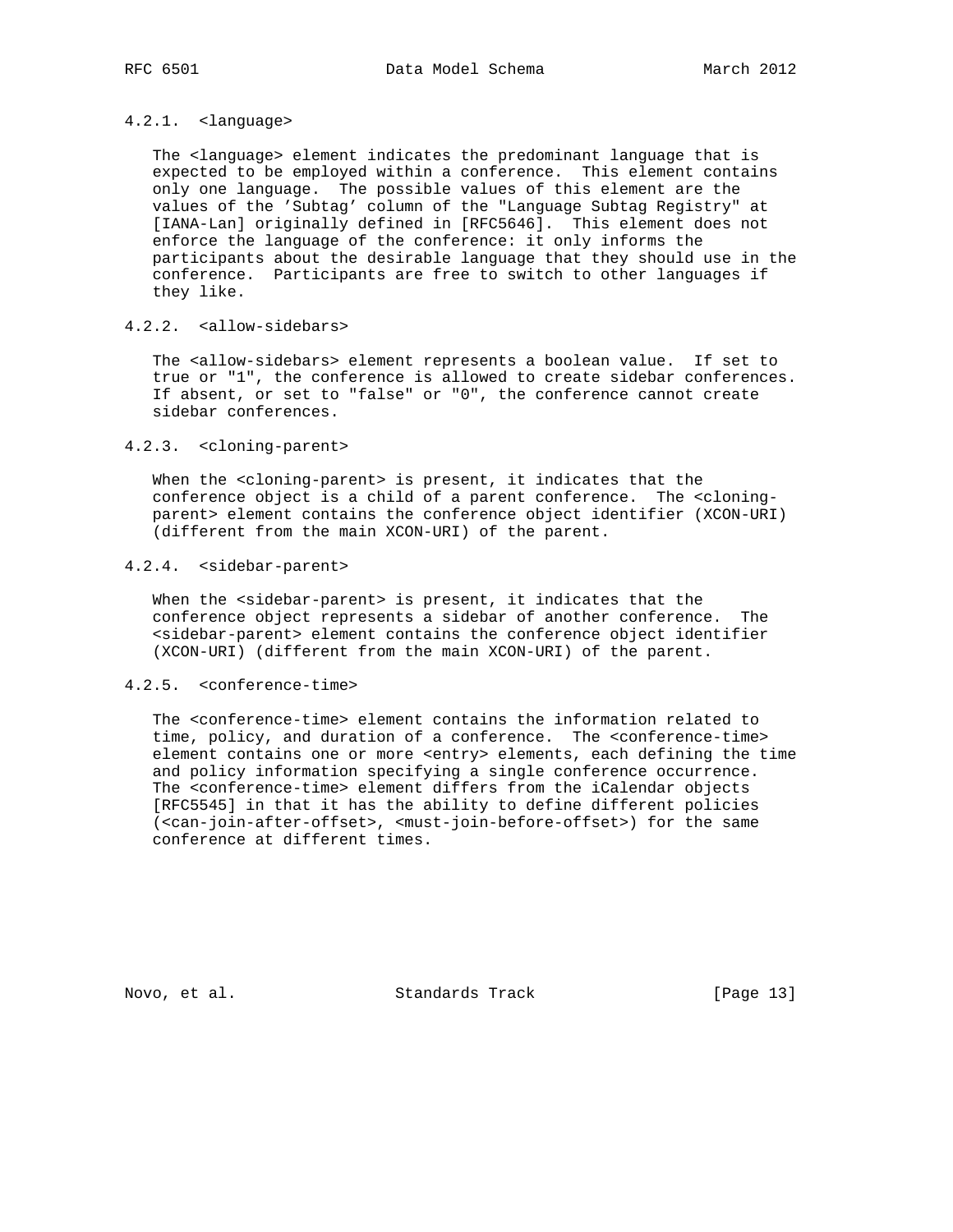Every <entry> element contains the following child elements:

- o <br />base>: The <br />base> child element specifies the iCalendar object of the conference. The iCalendar object components are defined in [RFC5545].
- o <mixing-start-offset>: The <mixing-start-offset> child element specifies when the conference media mixing starts before the conference starts. The <mixing-start-offset> element specifies an absolute value rather than an offset value. If the <mixing-start offset> element is not present, it indicates that the conference media mixing starts immediately. The <mixing-start-offset> MUST include the 'required-participant' attribute. This attribute contains one of the following values: "none", "administrator", "moderator", "user", "observer", and "participant". The roles' semantic definitions are out of the scope of this document and are subject to future policy documents. More values can be specified in the future. The 'required-participant' attribute allows a privileged user to define when media mixing starts based on the latter of the mixing start time and the time the first participant arrives. If the value is set to "none", mixing starts according to the mixing start time.
- o <mixing-end-offset>: The <mixing-end-offset> child element specifies the time conference media mixing stops after the conference stops. If the <mixing-end-offset> element is not present, it indicates that the conference occurrence is not bounded. The <mixing-end-offset> element MUST include the 'required-participant' attribute. This attribute contains one of the following values: "none", "administrator", "moderator", "user", "observer", and "participant". More values can be specified in the future. The 'required-participant' attribute allows a privileged user to define when media mixing ends based on the earlier of the <mixing-end-offset> and the time the last participant leaves. If the value is set to "none", mixing stops according to the <mixing-end-offset>. If the conference policy was modified so that the last privileged user is now a normal conference participant, and the conference requires a privileged user to continue, that conference MUST terminate.
- o <can-join-after-offset>: An administrator can indicate the time when users can join a conference by populating the <can-join after-offset> element.
- o <must-join-before-offset>: An administrator can define the time after which new users are not allowed to join the conference anymore.

Novo, et al. Standards Track [Page 14]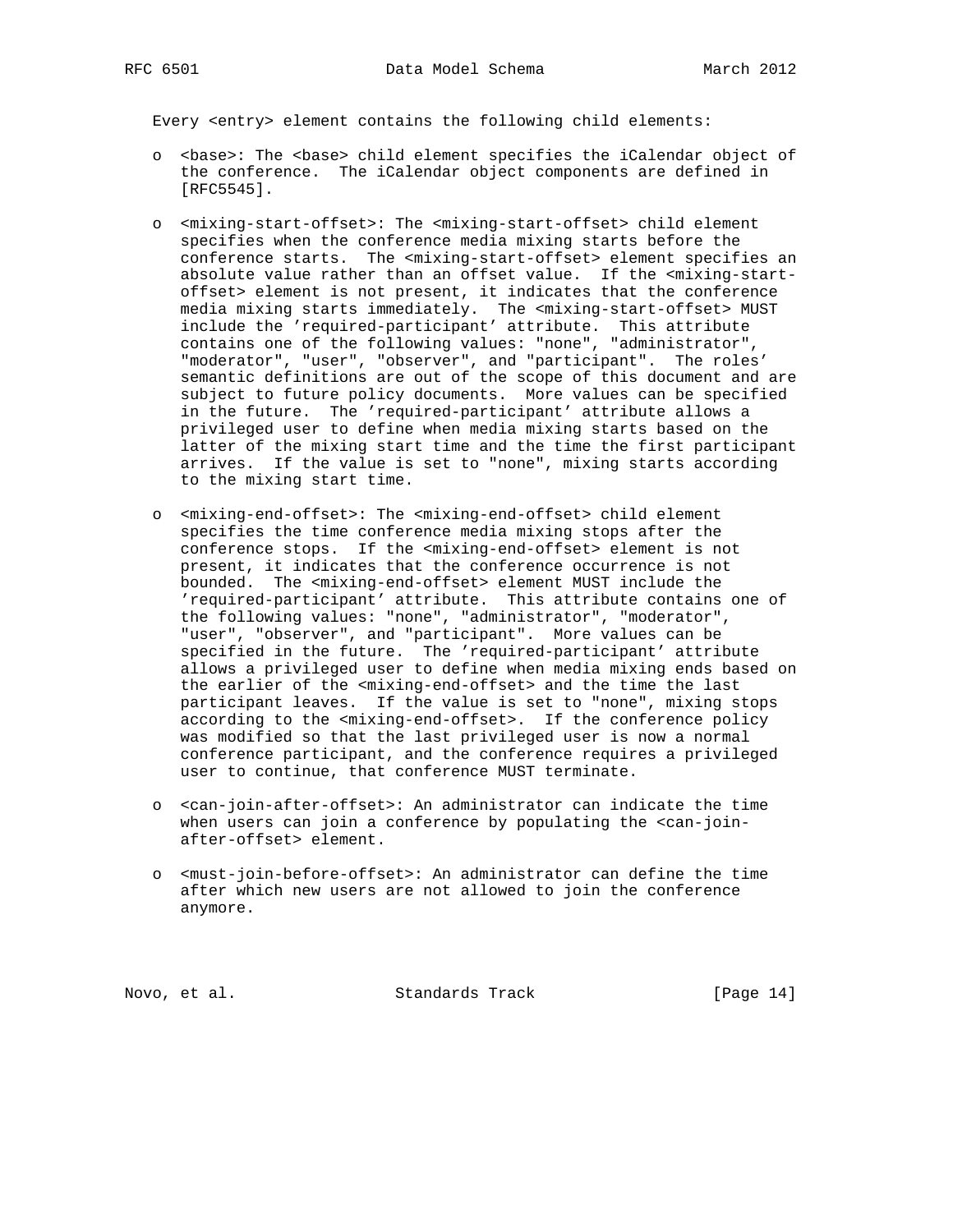- o <request-user>: This element defines the time when users or resources on the <allowed-users-list> are requested to join the conference by using the <request-users> element.
- o <notify-end-of-conference>: The <notify-end-of-conference> element defines in seconds when the system MUST send a notification that the end of the conference is approaching. If the <notify-end-of conference> element is not present, this indicates that the system does not notify the users when the end of the conference is approaching.
- o <allowed-extend-mixing-end-offset>: The <allowed-extend-mixing end-offset> element indicates if the conference is allowed to be extended. It has a boolean value.

#### 4.2.6. <conf-uris>

 The <conf-uris> contains a set of <entry> child elements -- each containing a new element: <conference-password>. This element contains the password(s) of the conference, for instance, Public Switched Telephone Network (PSTN) conference will store the 'PIN code' in this element. All the other <conf-uris> child elements are described in Section 5.3.1 of [RFC4575].

 The RELAX NG schema in Section 5 allows <conference-password> to appear anywhere uris-type is expanded. This document only provides meaning for <conference-password> appearing as a descendant of the <conf-uris> element. Future standardization may give meaning to <conference-password> appearing in other elements of type "uris type". In the absence of such standardization, <conference-password> MUST NOT appear in elements of type "uris-type" other than <conf uris>.

### 4.2.7. <available-media>

The <available-media> element consists of a sequence of <entry> child elements. Each <entry> element MAY contain the following child elements:

- o The <display-text>, <type>, and <status> elements are described in Section 5.3.4 of [RFC4575].
- o The child element <mixing-mode> describes a default scheduling policy by which the mixer will build the outgoing stream from the incoming streams. Note that this policy is different than the policy describing the floors for each media. The <mixing-mode> child element MUST contain one and only one of the "moderator controlled", "FCFS", and "automatic" values, indicating the

Novo, et al. Standards Track [Page 15]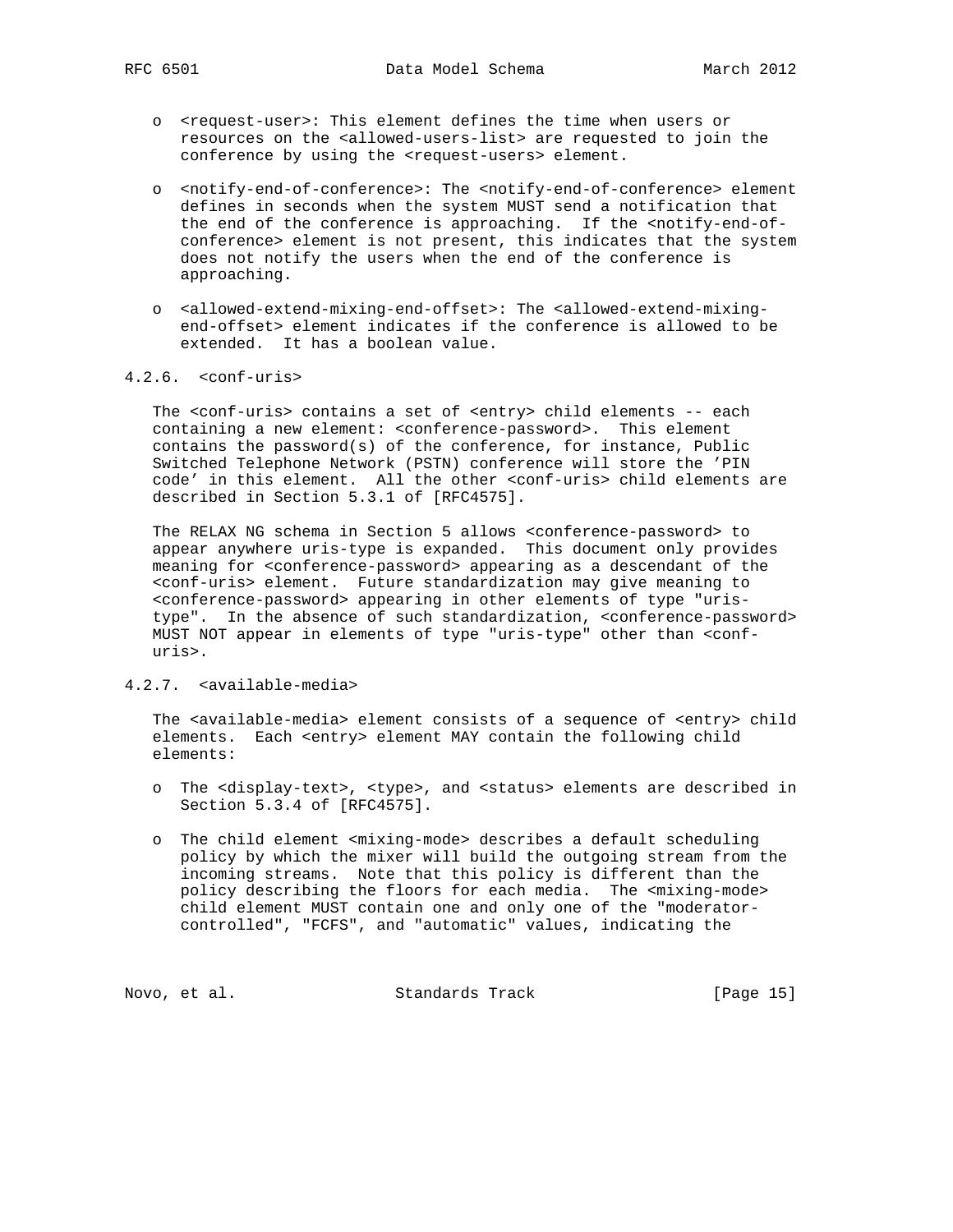default algorithm to use with every media stream. The "moderator controlled" value indicates that the moderator of the conference controls the media stream policy. The "FCFS" value indicates a 'first-come-first-served' policy. The "automatic" value means the mixer must choose the best scheduling policy for the conference.

- o The <codecs> element specifies the allowed codecs in the conference. It has an attribute 'decision' that specifies if the focus decides the common codec automatically or needs the approval of the moderator of the conference ("automatic", "moderator controlled"). The <codecs> element contains <codec> elements. A <codec> element can have the attribute 'name' and 'policy'. The 'name' attribute is a codec identifier assigned by the conferencing server. The 'policy' attribute contains the policy for that codec (allowed or disallowed). The <codec> element has the child element <subtype>, which stores the codec's name. The possible values of this element are the values of the 'subtype' column of the "RTP Payload Format media types" registry at [IANA] originally defined in [RFC4855]. It is expected that future conferencing specifications will define corresponding schema extensions, as appropriate.
- o The <controls> element contains the basic audio and video global control elements for a conference. These controls are sufficient for the majority of basic conferences. If the conference server wants to support more-advanced controls, then it is RECOMMENDED that an extension to the data model be used. In the <controls> element, the schema is extensible; hence, new control types can be added in the future. So, moderator controls that affect all media output would go under the <available-media> element. The following child elements are defined for <controls>:
	- \* The <mute> element is used in conjunction with an audio stream to cease transmission of any audio from the associated stream. That means that for the entire duration where mute is applicable, all current and future participants of the conference are muted and will not send any audio. It has a boolean value. If this control is not specified, access to the control is not available to the client.
	- \* The <pause-video> element is used in conjunction with a video stream to cease transmission of associated media. It has a boolean value. If this control is not specified, the access to the control is not available to the client.

Novo, et al. Standards Track [Page 16]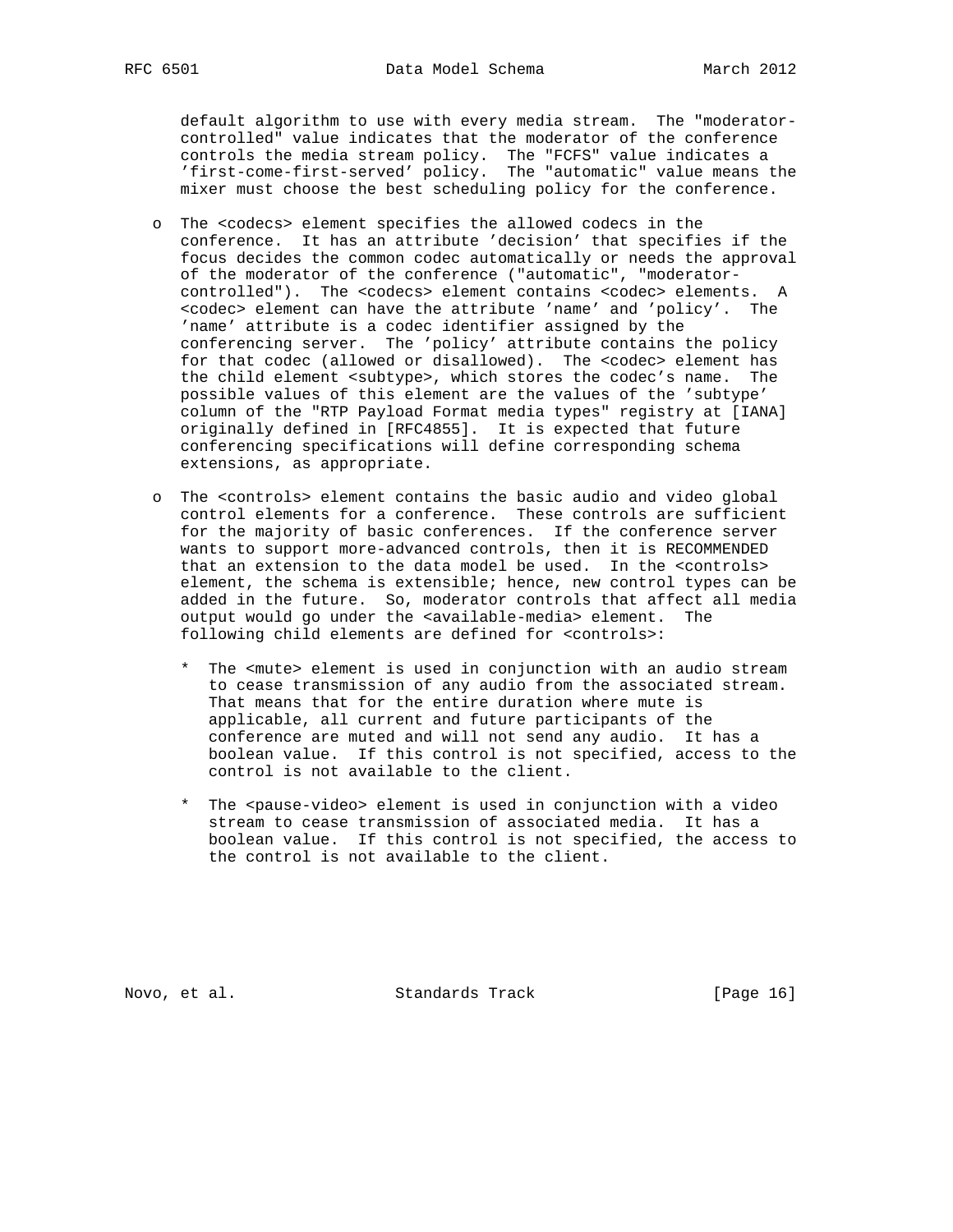- \* The <gain> element is used in conjunction with a media output stream to indicate the amount of amplification of an audio stream. The value is an integer number that ranges from -127 to 127. If this control is not specified, access to the control is not available to the client.
- \* The <video-layout> element is used in conjunction with a video stream to specify how the video streams (of participants) are viewed by each participant. Only one layout type can be specified for each output stream. If there are fewer participants than panels in the specified layout, then blanking (black screen) MAY be mixed into the stream on the behalf of the missing input streams. If unspecified, the <video-layout> default type SHOULD be "single-view". The <video-layout> types are as follows, although any number of custom layouts may be specified in future extensions:
	- + single-view: Only one stream is presented by the focus to all participants in one panel.
	- + dual-view: This dual-view option will present the video side-by-side in two panels and not alter the aspect ratio of the streams. This will require the focus to introduce blanking on parts of the overall image as viewed by the participants.
	- + dual-view-crop: This side-by-side layout option instructs the focus to alter the aspect ratio of the streams (alter aspect-ratio=true) so that blanking is not necessary. The focus handles the cropping of the streams.
	- + dual-view-2x1: This layout option instructs the focus to place one stream above the other, in essence, with two rows and one column. In this option, the aspect ratio is not altered and blanking is introduced.
	- + dual-view-2x1-crop: This layout option also instructs the focus to place one stream above the other, in essence, with two rows and one column. In this option, the aspect ratio is altered and the video streams are cropped.
	- + quad-view: Four equal-sized panels in a 2x2 layout are presented by the focus to all participants. Typically, the aspect ratio of the streams are maintained (alter-aspect ratio= FALSE).

Novo, et al. Standards Track [Page 17]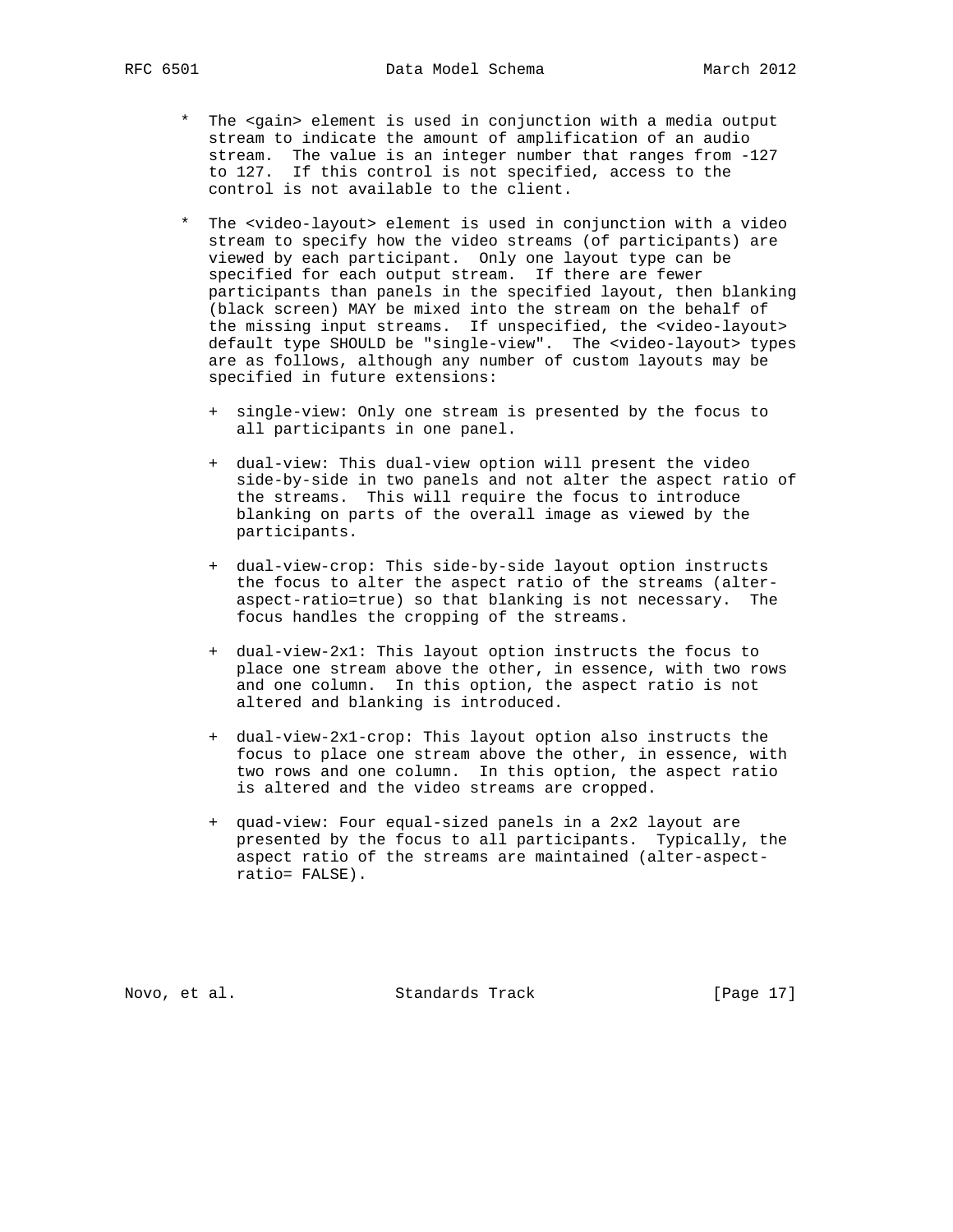- + multiple-3x3: Nine equal-sized panels in a 3x3 layout are presented by the focus to all participants. Typically, the aspect ratio of the streams are preserved.
- + multiple-4x4: 16 equal-sized panels in a 4x4 layout are presented by the focus to all participants. Typically, the aspect ratio of the streams are preserved.
- + multiple-5x1: This option refers to a 5x1 layout where one panel will occupy 4/9 of the mixed video stream while the others will each occupy 1/9 of the stream. Typically, the aspect ratio of the streams is preserved.
- + automatic: This option allows the focus to add panels as streams are added.

#### 4.3. <host-info>

 The <host-info> element and its child elements are described in [RFC4575], Section 5.4.

4.4. <conference-state>

 The <conference-state> is introduced in [RFC4575]. The <conference state> element contains the <allow-conference-event-subscription>, <user-count>, <active>, and <locked> child elements. The <user count>, <active>, and <locked> child elements are defined in [RFC4575], Section 5.5.

#### 4.4.1. <allow-conference-event-subscription>

 The <allow-conference-event-subscription> element represents a boolean action. If set to true, the focus is instructed to allow the subscription to conference state events, such as 'SIP event package for conference state' [RFC4575]. If set to FALSE, the subscription to conference state events MUST be rejected. If this element is undefined, it has a default value of true, causing the subscription to conference state events to be accepted.

## 4.5. <floor-information>

 The <floor-information> element contains the <conference-ID>, <allow floor-events>, <floor-request-handling>, and <conference-floor policy> child elements. The absence of this element from an XML document indicates that the conference does not have a floor.

Novo, et al. Standards Track [Page 18]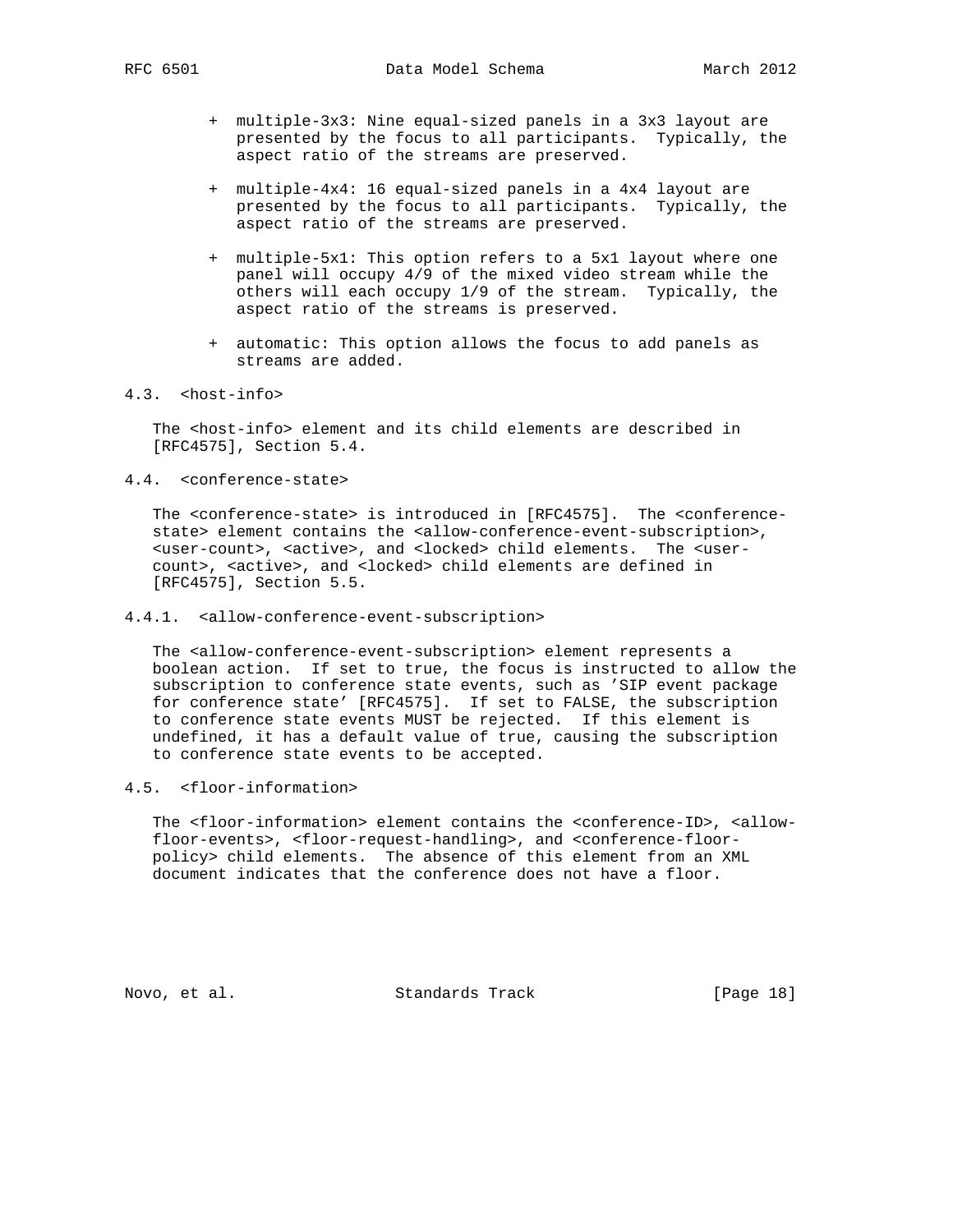## 4.5.1. <conference-ID>

 The <conference-ID> represents a conference instance within floor control. When BFCP serves as the floor control protocol, the <conference-ID> is a 32-bit BFCP conference identifier defined in [RFC4582], Section 5.1. Note that when created within the conferencing system, there is a 1:1 mapping between this <conference-ID> and the unique conference object identifier (XCON- URI).

## 4.5.2. <allow-floor-events>

 The <allow-floor-events> element represents a boolean action. If set to true, the focus is instructed to accept the subscription to floor control events. If set to FALSE, the focus is instructed to reject the subscription. If this element is undefined, it has a default value of FALSE, causing the subscription to floor control events to be rejected.

 A conference participant can subscribe himself to a floor control event in two different ways: one method is using an offer/answer exchange mechanism ([RFC3264]) using SIP INVITE and BFCP parameters in the SDP [RFC4583], the other method is a general authorization mechanism described in Section 9 of [RFC4582] and in [RFC5018]. Future documentation may define additional connection mechanisms.

## 4.5.3. <floor-request-handling>

 The <floor-request-handling> element defines the actions used by the conference focus to control floor requests. This element defines the action that the focus is to take when processing a particular request to a floor within a conference. This element defines values of the following:

- o "block": This action instructs the focus to deny the floor request. This action is the default action taken in the absence of any other actions.
- o "confirm": This action instructs the focus to allow the request. The focus then uses the defined floor algorithm to further allow or deny the floor. The algorithms used are outside the scope of this document.

 Note that this section discusses floor control information; therefore, the value "block" in a <floor-request-handling> element is not related with the "block" value in the <join-handling> element (see Section 4.6.1).

Novo, et al. Standards Track [Page 19]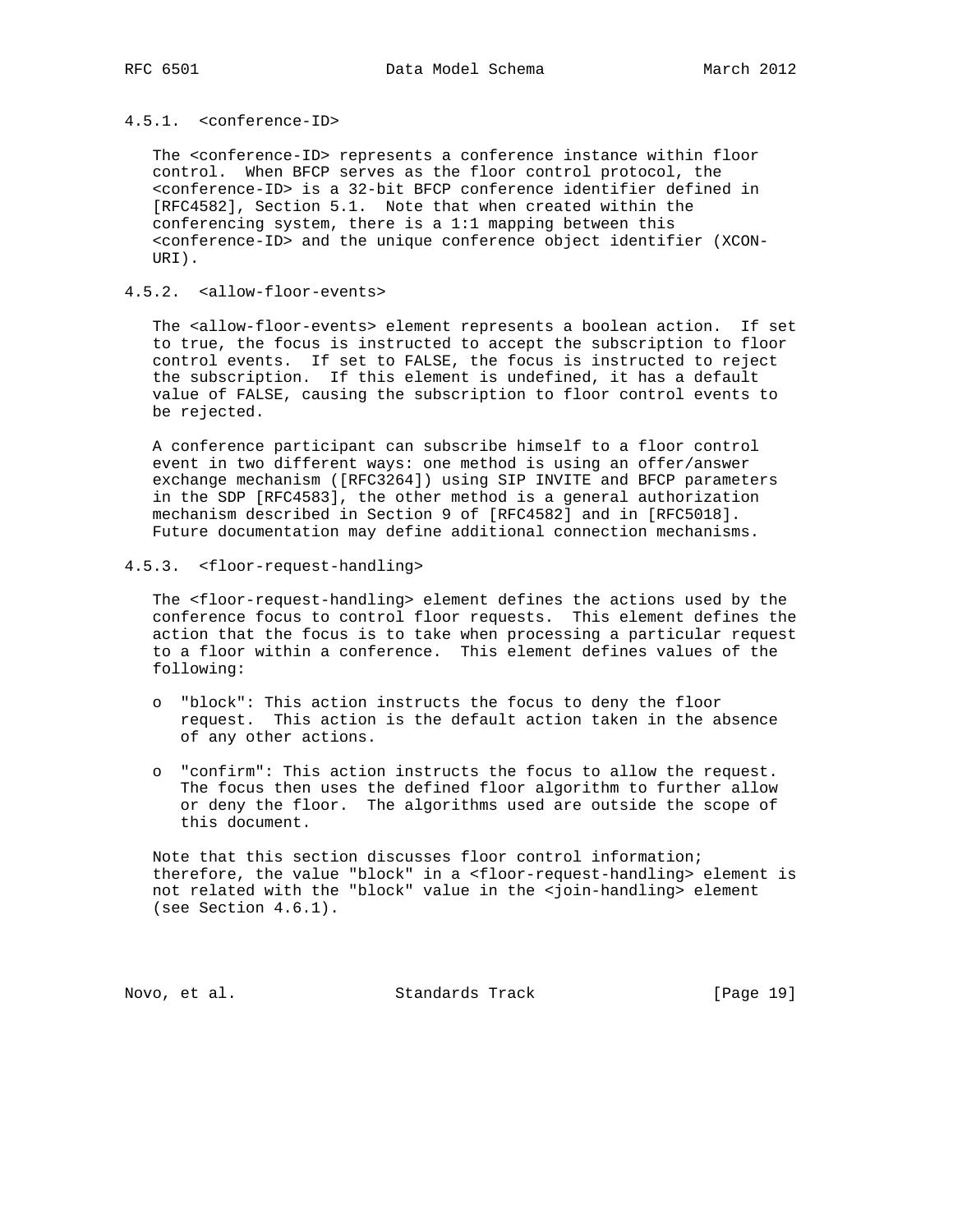## 4.5.4. <conference-floor-policy>

 The <conference-floor-policy> element has one or more <floor> child elements. Every <floor> child elements has an attribute 'id', which uniquely identifies a floor within a conference. In the case of BFCP [RFC4582], the 'id' attribute corresponds to the floor-id identifier defined in [RFC4582], Section 5.2.2.

- o <media-label>: Every floor is identified for one or more mandatory <media-label> elements. If the <available-media> information is included in the conference document, the value of this element MUST be equal to the "label" value of the corresponding media stream <entry> in the <available-media> container. The number of those elements indicates how many floors the conference can have. A floor can be used for one or more media types;
- o <algorithm>: A floor can be controlled using many algorithms; the mandatory <algorithm> element MUST be set to any of the "moderator-controlled", "FCFS", or "random" values indicating the algorithm. The "moderator-controlled" value indicates that the moderator of the conference controls the floor. The "FCFS" value indicates a 'first-come-first-served' policy.
- o <max-floor-users>: The <max-floor-users> child element in the <floor> element is OPTIONAL and, if present, dictates the maximum number of users who can have the floor at one time.
- o <moderator-id>: The OPTIONAL <moderator-id> indicates the "User ID" of the moderator(s). It MUST be set if the element <algorithm> is set to the "moderator-controlled" value. When the floor is created within the conferencing system, the XCON-USERID MAY be used as the <moderator-id>. In the case where the BFCP is the floor control protocol, the <moderator-id> is defined in [RFC4582], Section 3. Note that [RFC4582] refers to the moderator role as a "floor chair".
- 4.6. <users>

The <users> element is described in [RFC4575] and contains the <join handling>, <user-admission-policy>, <allowed-users-list>, and <deny users-list> defined in this document and <user> child elements defined in [RFC4575]. When the <users> element is used in the context of the XCON Conference Information Model, the 'state' and 'version' attributes defined in [RFC4575] are not used, since they apply only to notification mechanisms. The following sections describe these elements in more detail. Other child elements and attributes can be used to extend <users> in the future.

Novo, et al. Standards Track [Page 20]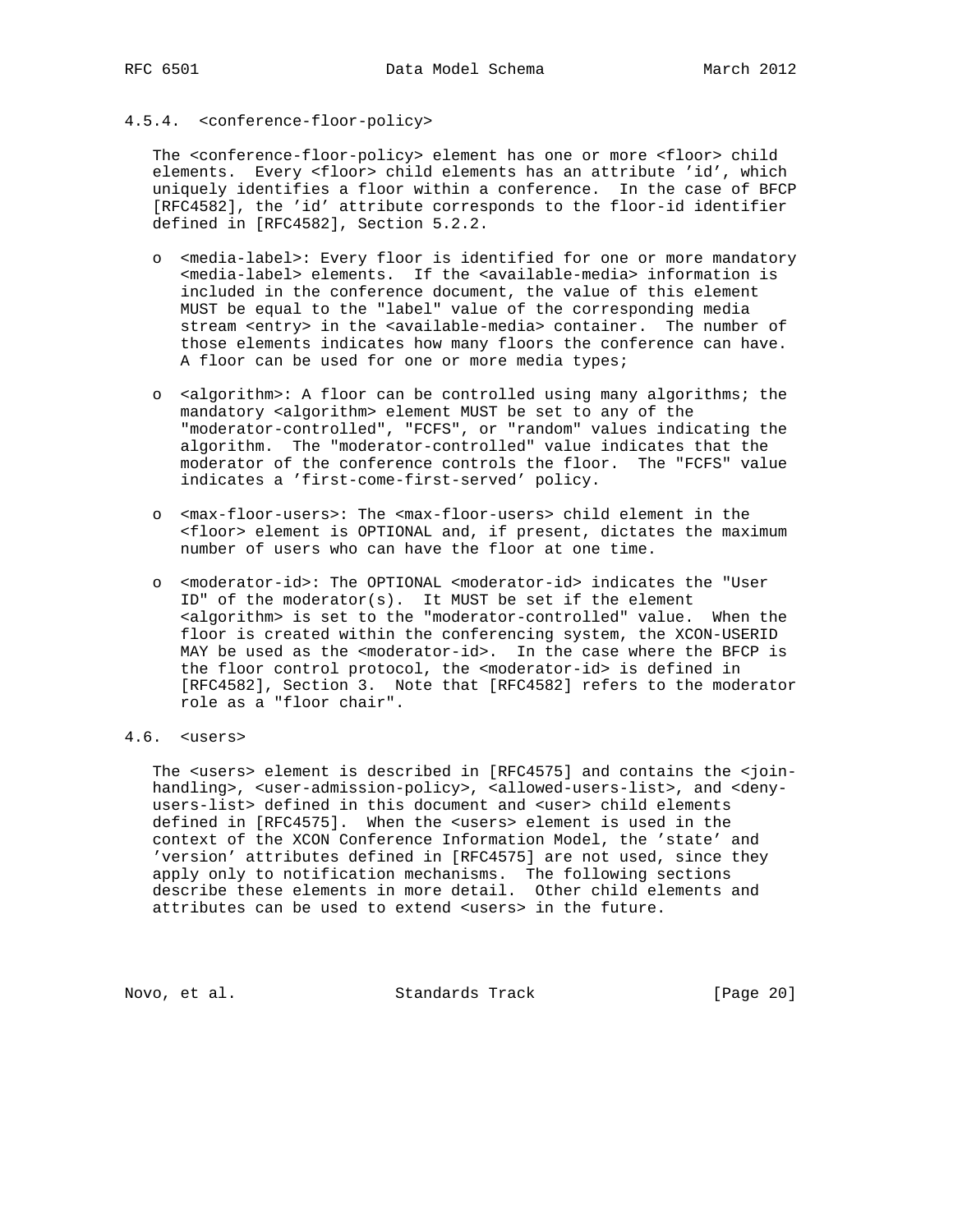## 4.6.1. <join-handling>

 The <join-handling> element defines the actions used by the conference focus to control conference participation. This element defines the action that the focus is to take when processing a particular request to join a conference. This element defines values of:

- o "block": This action instructs the focus to deny access to the conference. This action is the default action taken in the absence of any other actions.
- o "confirm": This action instructs the focus to place the participant on a pending list (e.g., by parking the call on a music-on-hold server), awaiting moderator input for further actions.
- o "allow": This action instructs the focus to accept the conference join request and grant access to the conference within the instructions specified in the transformations of this rule.
- o "authenticate": This action instructs the focus that the user has to provide a combination of username/password.
- o "directed-operator": This action instructs the focus to direct the user to an operator.

4.6.2. <user-admission-policy>

 The <user-admission-policy> is an element that lets an organizer (or a participant with appropriate rights) choose a policy for the conference that controls how users are authenticated into the conference, using a mechanism of the conference's choosing. Since a variety of signaling protocols are possible, a variety of authentication mechanisms -- determined by every individual conference server -- may need to be mapped from the different protocols. The specific types of authentication mechanisms are beyond the scope of this document. The list of possible values are as follows:

 o "closedAuthenticated": A 'closedAuthenticated' policy MUST have each conference participant in the allowed users list (listed under the <allowed-users-list> element) with each participant being sufficiently (up to local policy) authenticated. Conference join requests for users not in the allowed users list or participants not authenticated should be rejected unless a <join handling> action of 'confirm' is selected; in which case, the user is placed on a pending list as indicated earlier. A

Novo, et al. Standards Track [Page 21]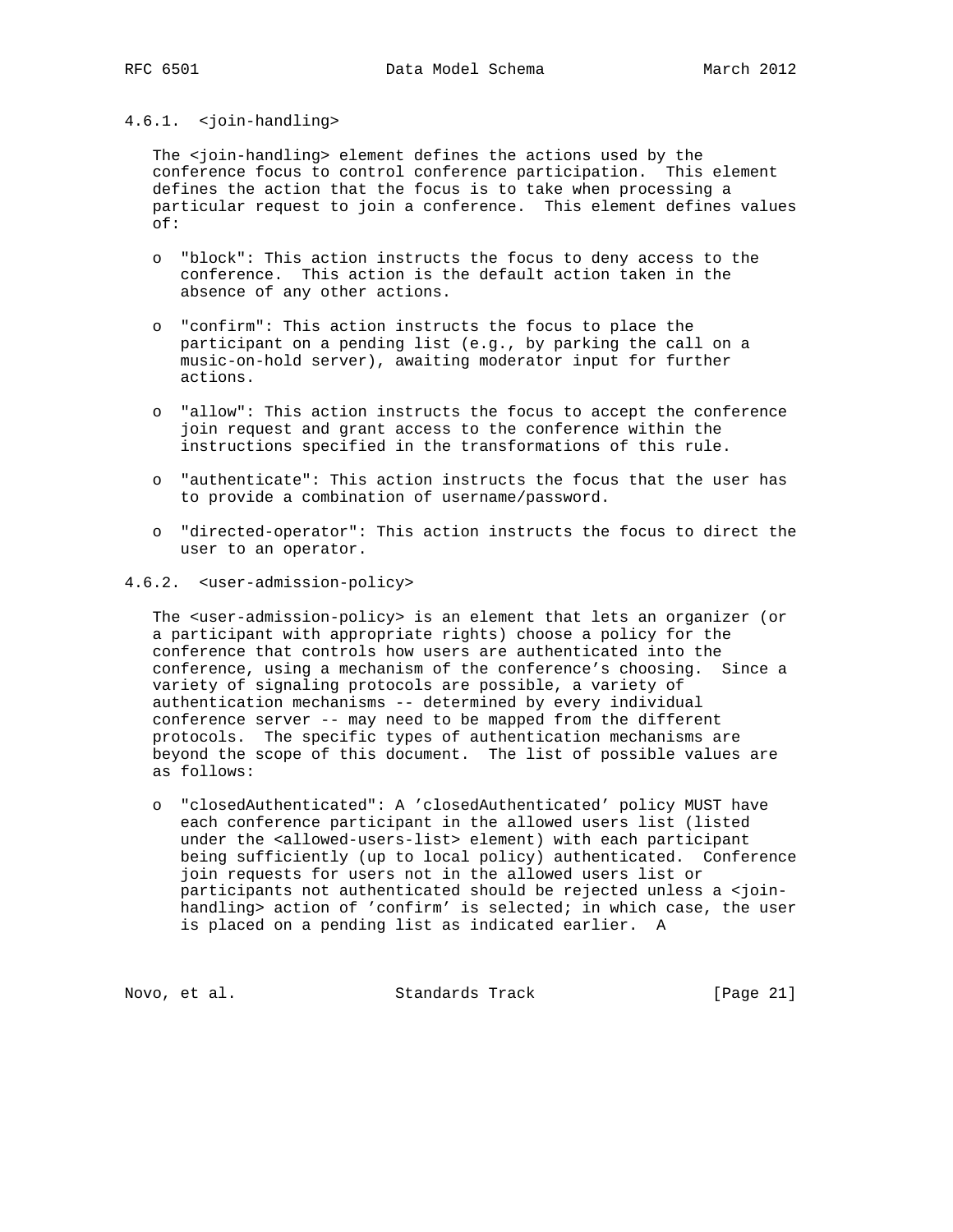'closedAuthenticated' policy MUST NOT include a <deny-users-list>. If <deny-users-list> appears in the data model, it MUST be ignored.

- o "openAuthenticated": An 'openAuthenticated' policy requires each conferencing participant to be sufficiently authenticated. Typically, this implies that anyone capable of authenticating with the conferencing system may join the conference. The 'openAuthenticated' policy permits the specification of "banned" conferencing participants. Such banned users are prevented from re-joining the conference until they have been un-banned. An 'openAuthenticated' policy SHOULD have a deny users list (listed under the <deny-users-list> XML element) to support the banning of conferencing participants from a conference. An 'openAuthenticated' policy MUST NOT include an <allowed-users list>. If <allowed-users-list> appears in the data model, it MUST be ignored.
- o "anonymous": An 'anonymous' policy grants any join requests and is the least restrictive policy. An 'anonymous' policy MUST NOT include either an <allowed-users-list> or a <deny-users-list>. If any of these lists appear in the data model, they MUST be ignored.

In all other cases, the appearance of an <allowed-users-list> and <deny-users-list> MUST be ignored, except as otherwise described in a future specification. Future specifications describing the use of these lists must provide clear guidance on how to process the lists when they occur concurrently, especially when both lists contain the same user. For example, such a specification could disallow both lists from appearing at the same time similar to <user-admission policy> values defined in this document.

## 4.6.3. <allowed-users-list>

 The <allowed-users-list> child element contains a list of user URIs (e.g., XCON-USERID, as defined in Section 4.6.5), roles (defined in Section 4.6.5.2), or domains (e.g., \*@example.com) that the focus uses to determine who can join the conference, who can be invited to join a conference, or who the focus needs to "refer to" the conference. The <allowed-users-list> element includes zero or more <target> child elements. This child element includes the mandatory 'uri' attribute and the mandatory 'method' attribute. The same 'uri' attribute with different method values can appear in the list more than once.

Novo, et al. Standards Track [Page 22]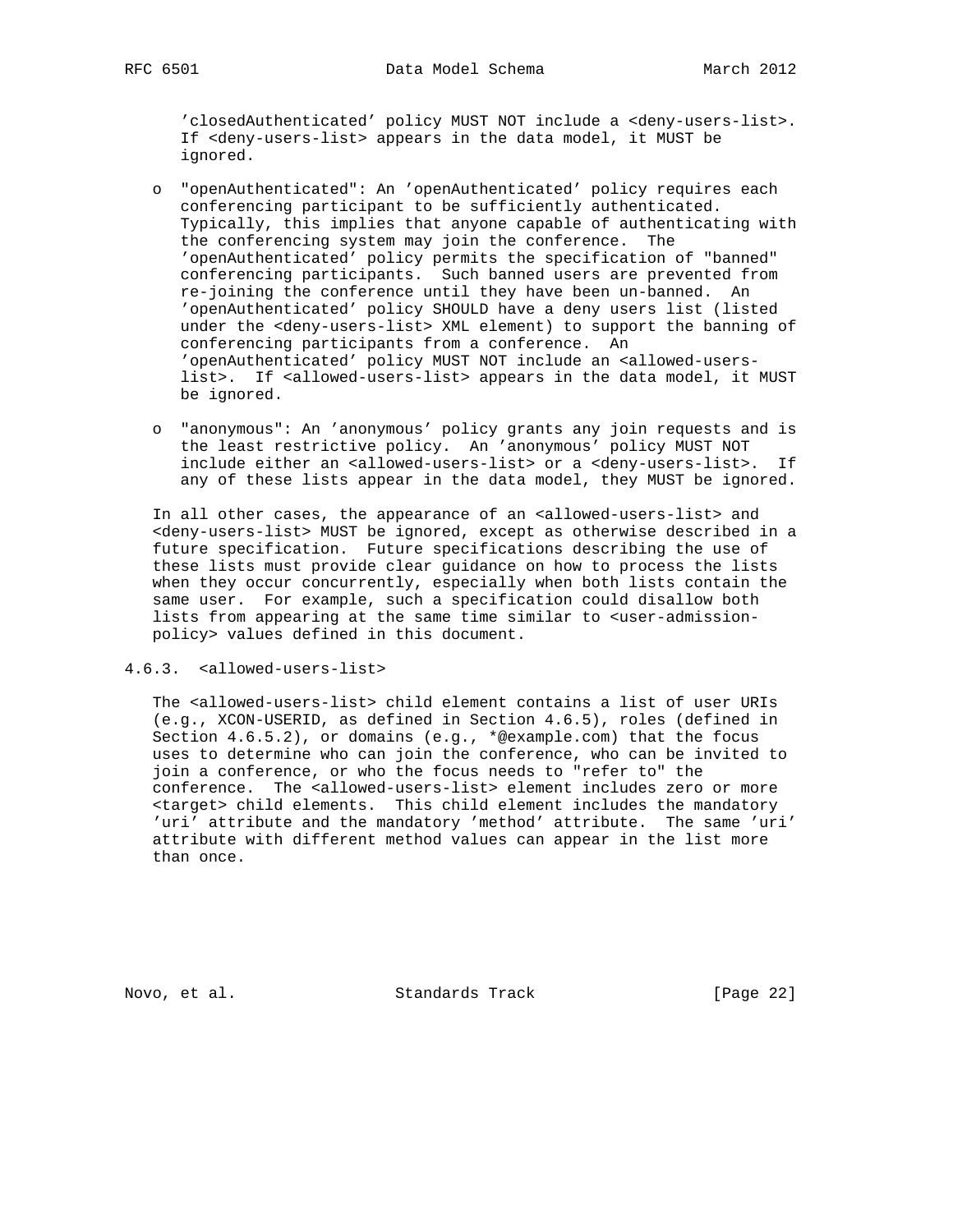The 'method' attribute is a list with the following values:

- o "dial-in": The value "dial-in" is used by the focus to determine who can join the conference.
- o "dial-out": The value "dial-out" contains a list of resources with which the focus will initiate a session.
- o "refer": The value "refer" is used by the focus to determine the resources that the focus needs to "refer to" the conference. In SIP, this is achieved by the focus sending a REFER request to those potential participants. In a different paradigm, this could also mean that the focus sends an SMS or an email to the referred user. This list can be updated during the conference lifetime so it can be used for mid-conference refers as well.

 The "refer" value differs from "dial-out" in that the resources on the "refer" value are expected to initiate the session establishment toward the focus themselves. It is also envisioned that different users will have different access rights to those lists and therefore a separation between the two is needed.

The <allowed-users-list> element has a <persistent-list> child element as well. Some chat room systems allow -- and some require - registration of detailed information about a user before they are allowed to join a chat room. The <persistent-list> child element stores persistent information about users who are not actively part of an ongoing chat room session. The <persistent-list> element stores the following information:

 o user: The <user> element stores the name, nickname, conference user identifier (XCON-USERID), and email address of a user. It has three attributes: 'name', 'nickname', and 'id' and an <email> element. Future extensions to this schema may define new elements for the <user> element.

 Future extensions to this schema may define new elements for the <target> element.

## 4.6.4. <deny-users-list>

 The <deny-users-list> child element contains a list of user URIs (e.g., SIP URI, XCON-USERID defined in Section 4.6.5), roles (defined in Section 4.6.5.2), or domains (e.g.: \*@example.com) that the focus uses to determine who has been 'banned' from the conference. Such banned users are prevented from re-joining the chat room until the ban has been lifted.

Novo, et al. Standards Track [Page 23]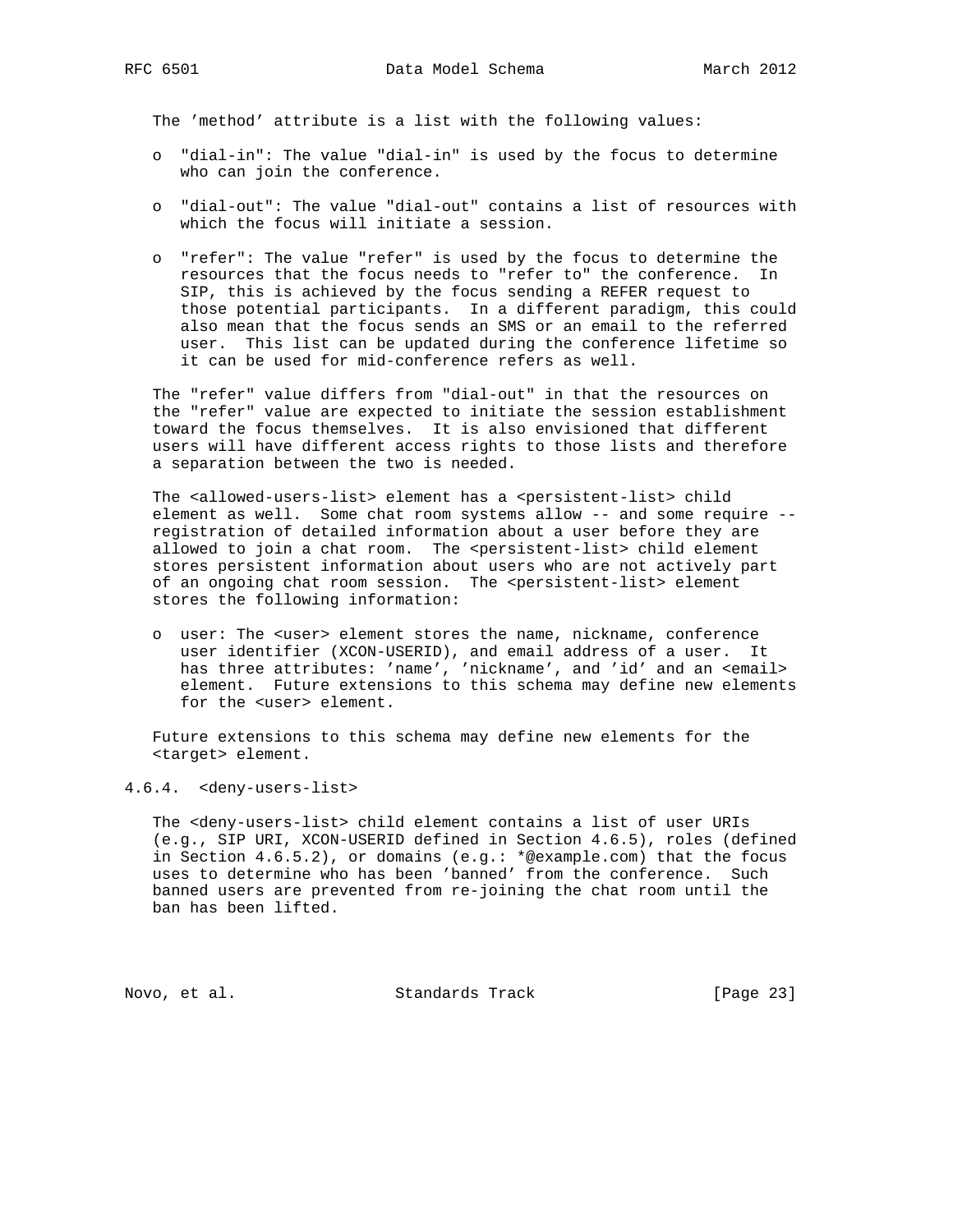4.6.5. <user> and Its <user> Sub-Elements

 The element <user> is described in [RFC4575] and describes a single participant in the conference. The <user> element has an attribute 'entity'. However, when the <user> element is used in the context of the XCON Conference Information Model, the 'state' and 'version' attributes defined in [RFC4575] are not used, since they only apply to notification mechanisms.

 The attribute 'entity' contains a unique conference user identifier (XCON-USERID) within the scope of the conference. The URI format of this identifier is as follows (using ABNF [RFC5234]):

XCON-USERID = "xcon-userid" ":" conf-user-id

conf-user-id = 1\*unreserved

Note: unreserved is defined in RFC 3986.

 In order to facilitate the comparison of the XCON-USERID identifiers, all the components of the identifiers MUST be converted to lowercase.

 After normalizing the URI strings, the URIs comparison MUST be applied codepoint-by-codepoint after conversion to a common character encoding, as prescribed by [RFC3986], Section 6.2.1.

 Other user identifiers can be associated with this conference user identifier and enable the conferencing system to correlate and map these multiple authenticated user identities to a single global user identifier. Figure 2 illustrates an example using the conference user identifier in association with the user identity defined for BFCP, SIP, and H323 user identity. It should be noted that a conferencing system is free to structure such relationships as required, and this information is just included as a guideline.

Novo, et al. Standards Track [Page 24]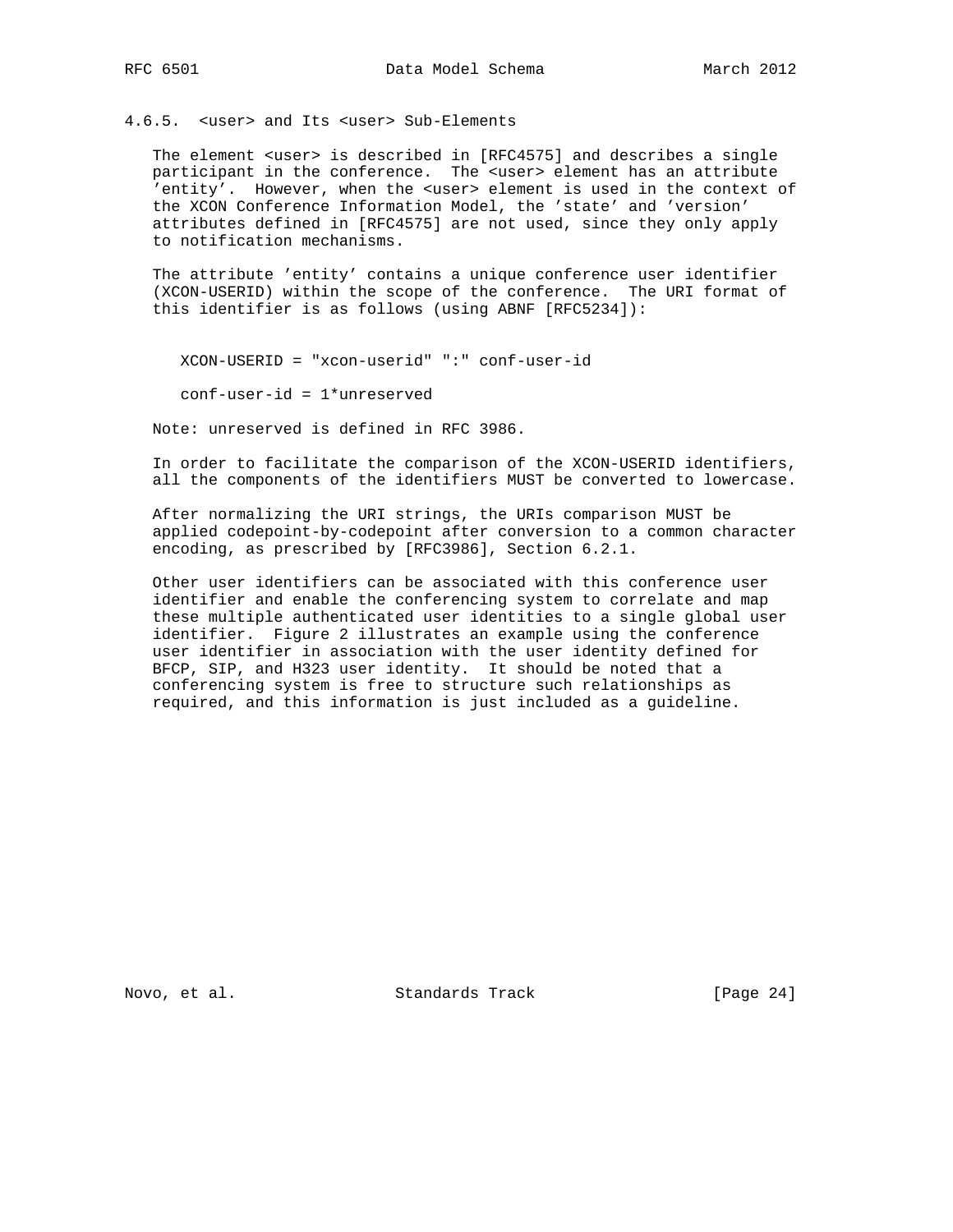

#### Figure 2: Conference User Mapping

The element <user> element contains the <display-text>, <associatedaors>, <provide-anonymity>, <roles>, <languages>, <cascaded-focus>, <allow-refer-users-dynamically>, <allow-invite-users-dynamically>, <allow-remove-users-dynamically>, and <endpoint>. The following sections describe these elements in more detail. The <display-text>, <associated-aors>, <languages>, and <cascaded-focus> are defined in [RFC4575], Section 5.6.

## 4.6.5.1. <provide-anonymity>

The <provide-anonymity> element specifies what level of anonymity the server should provide to the user. In this case, the focus provides the rest of the participants with an anonymous identity for that user, for example, anonymousX, or it does not provide any information for that user such that other users cannot see he is a participant in the conference. This element only affects the way the user information is provided to the other participants. The real user information is stored in the data model but SHOULD NOT be provided to the other participants of the conference. This can be achieved by using the <provide-anonymity> element. This element has three values: "private", "semi-private", and "hidden". The "private" value specifies that this user is completely anonymous in the conference. The "semi-private" value specifies that this user is anonymous to all users who have not been granted permission to see him. The "hidden" value specifies that other users cannot see this participant in the conference.

Novo, et al. Standards Track [Page 25]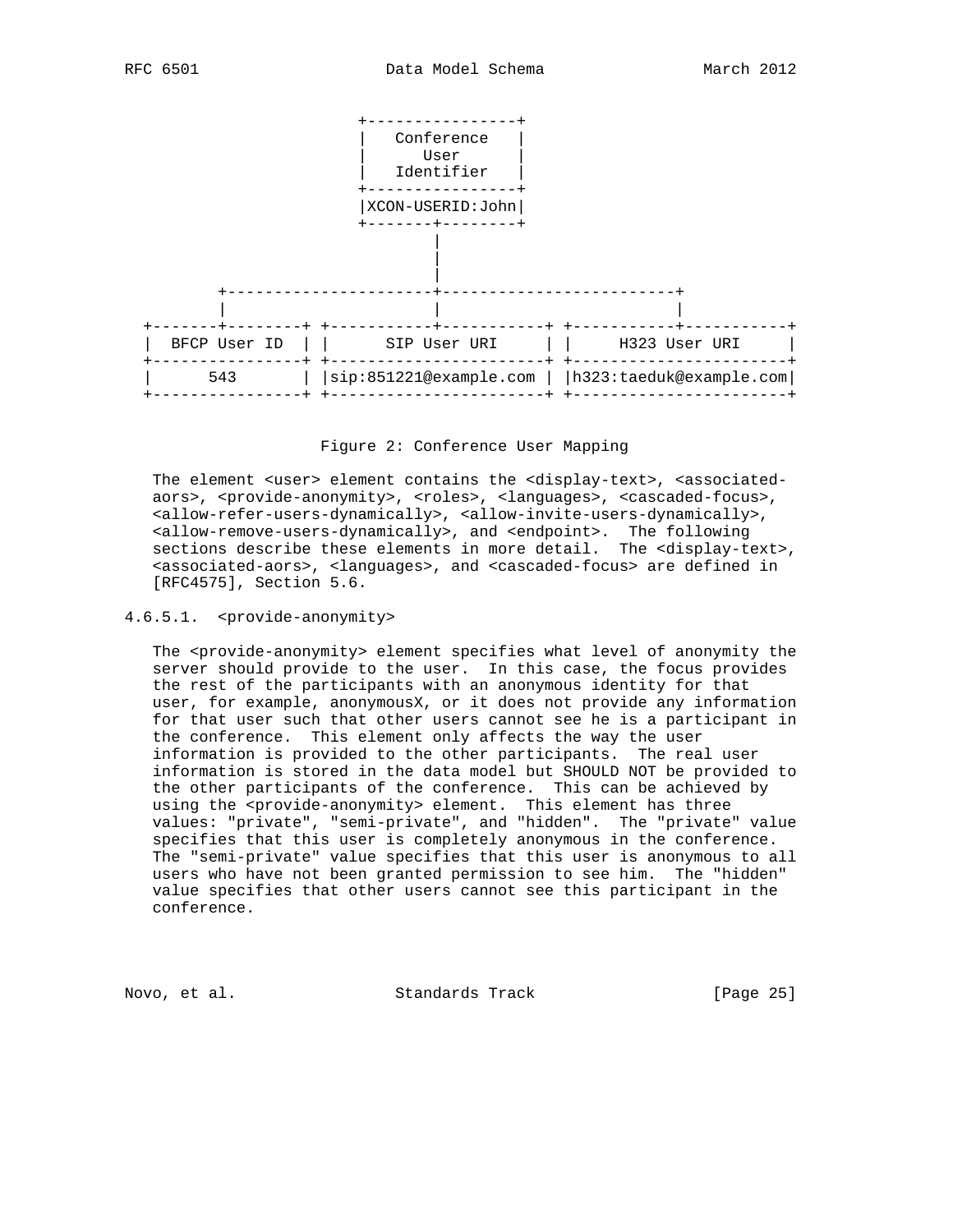# 4.6.5.2. <roles>

A <role> provides the context for the set of conference operations that a participant can perform. This element can contain one or more of the following values: "administrator", "moderator", "user", "participant", "observer", and "none". A role of "none" indicates that any role is assigned. The <roles> semantic definition is out of the scope of this document and is subject to future policy documents. This element can be extended with new roles in future documents.

#### 4.6.5.3. <allow-refer-users-dynamically>

 The <allow-refer-users-dynamically> element represents a boolean value. If set to true, a participant is allowed to instruct the focus to refer a user to the conference without modifying the <allowed-users-list> (in SIP terms, a participant is allowed to send a REFER request [RFC3515] to the focus, which results in the focus sending a REFER request to the user the referrer wishes to join the conference). If set to FALSE, the REFER request is rejected. If this element is undefined, it has a value of FALSE, causing the REFER request to be rejected.

#### 4.6.5.4. <allow-invite-users-dynamically>

 The <allow-invite-users-dynamically> element represents a boolean action. If set to true, a participant is allowed to instruct the focus to invite a user to the conference without modifying the <allowed-users-list> list (in SIP terms, a participant is allowed to send a REFER request [RFC3515] to the focus, which results in the focus sending an INVITE request to the user the referrer wishes to join the conference). If set to FALSE, the REFER request is rejected. If this element is undefined, it has a value of FALSE, causing the REFER request to be rejected.

### 4.6.5.5. <allow-remove-users-dynamically>

 The <allow-remove-users-dynamically> element represents a boolean action. If set to true, a participant is allowed to instruct the focus to remove a user from the conference without modifying the ruleset (in SIP terms, a participant is allowed to send a REFER request [RFC3515] to the focus, which results in the focus sending a BYE request to the user the referrer wishes to leave the conference). If set to FALSE, the REFER request is rejected. If this element is undefined, it has a value of FALSE, causing the REFER request to be rejected.

Novo, et al. Standards Track [Page 26]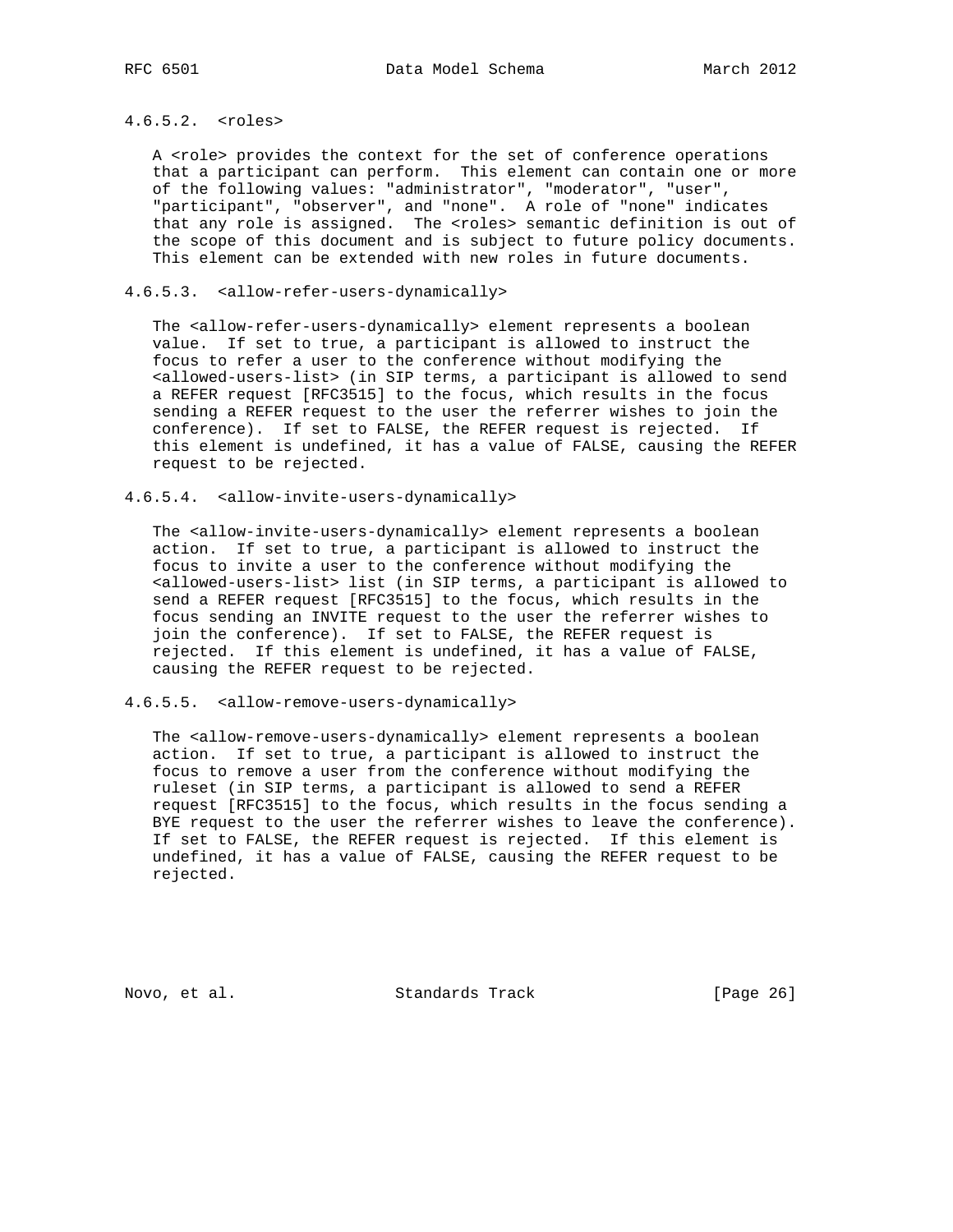## 4.6.5.6. <endpoint>

 The <endpoint> child element is identical to the element with the same name in [RFC4575] except that the 'state' attribute is not included. When the <endpoint> element is used in the context of the XCON Conference Information Model, the 'state' and 'version' attributes defined in [RFC4575] are not used, since they apply only to notification mechanisms. The <endpoint> element can provide the desired level of detail about the user's devices and their signaling sessions taking part in the conference.

 The <endpoint> element has the following child elements: <display text>, <referred>, <status>, <joining-method>, <joining-info>, <disconnection-method>, <disconnection-info>, <media>, and <call info>. All the <endpoint> child elements are defined in [RFC4575] with the exception of the <to-mixer> element and the <from-mixer> element.

 The <endpoint>/<media> element has two other child elements defined in this document: the <to-mixer> and the <from-mixer>:

- o <from-mixer>, <to-mixer>: These are controls that apply to a user's media stream being sent from the mixer to the participant's endpoint or to the mixer from the participant's endpoint. The <to-mixer> element details properties associated with the incoming streams to the mixer (streams sent to the mixer from the participant). The <from-mixer> element details properties associated with the outgoing streams from the mixer (sent from the mixer to the participant). Both of these elements have the attribute 'name'. The 'name' attribute has the values "VideoIn", "VideoOut", "AudioOut", and "AudioIn". The "VideoOut" and "AudioOut" media streams detail properties associated with the outgoing video and audio from the mixer. The "VideoIn" and "AudioIn" media stream details properties associated with the incoming video and audio to the mixer. Both of these elements can have the <floor> child element defined:
	- \* The <floor> element refers to the floor assigned to a certain participant in the conference. If a participant, for instance, needs to talk in the conference, it first needs to get the floor from the chair of the conference. The <floor> element has an attribute 'id', which uniquely identifies a floor within a conference. The 'id' attribute corresponds to the floor-id identifier defined in [RFC4582], Section 5.2.2. The <floor> element has a boolean value. A value of FALSE indicates that this user does not hold the floor in this moment. If this control is not specified, this user SHOULD NOT specify the floor option.

Novo, et al. Standards Track [Page 27]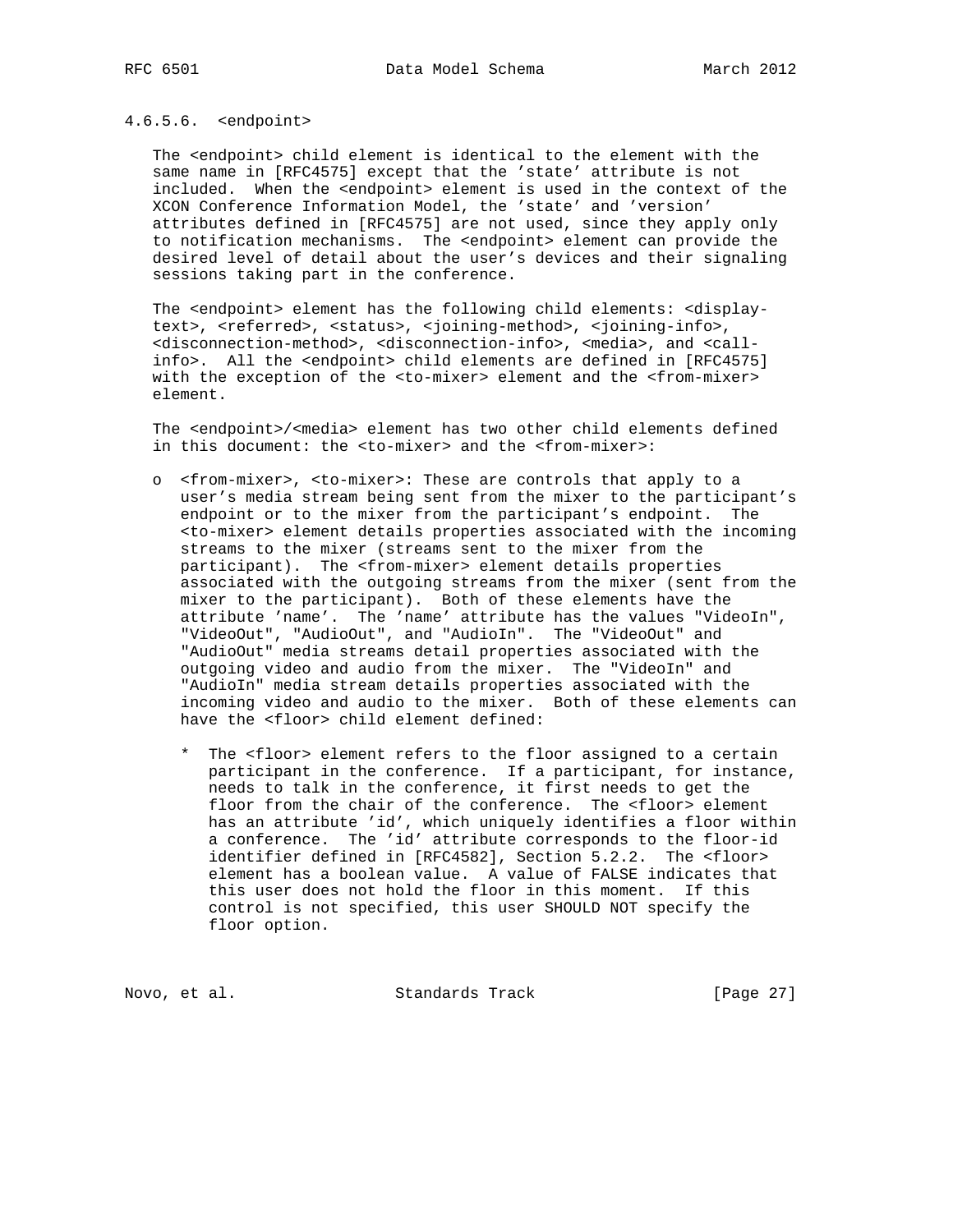The <to-mixer> and <from-mixer> elements can have the <controls> child element:

- \* Controls that apply to a specific user would appear under the <controls> element.
- o More values can be defined in the future.
- 4.7. <sidebars-by-ref>

 The <sidebars-by-ref> element contains a set of <entry> child elements. This element is described in [RFC4575], Section 5.9.1. When the <sidebars-by-ref> element is used in the context of the XCON conference information model, the 'state' and 'version' attributes defined in [RFC4575] are not used, since they apply only to notification mechanisms.

4.8. <sidebars-by-val>

The <sidebars-by-val> element contains a set of <entry> child elements each containing information about a single sidebar. This element is described in [RFC4575], Section 5.9.2. When the <sidebars-by-val> element is used in the context of the XCON conference information model, the 'state' and 'version' attributes defined in [RFC4575] are not used, since they apply only to notification mechanisms.

5. RELAX NG Schema

 In accordance with the centralized conferencing framework document [RFC5239], the conference object is a logical representation of a conference instance. The conference information schema contains core information that is utilized in any conference. It also contains the variable information part of the conference object.

 The normative schema is backwards compatible with [RFC5239], in other words, valid [RFC5239] instance documents are also valid according to this RELAX NG schema [RELAX]. In addition to approximately similar RELAX NG [RELAX] definitions of [RFC5239], this schema contains extension elements in the

"urn:ietf:params:xml:ns:xcon-conference-info" namespace.

Novo, et al. Standards Track [Page 28]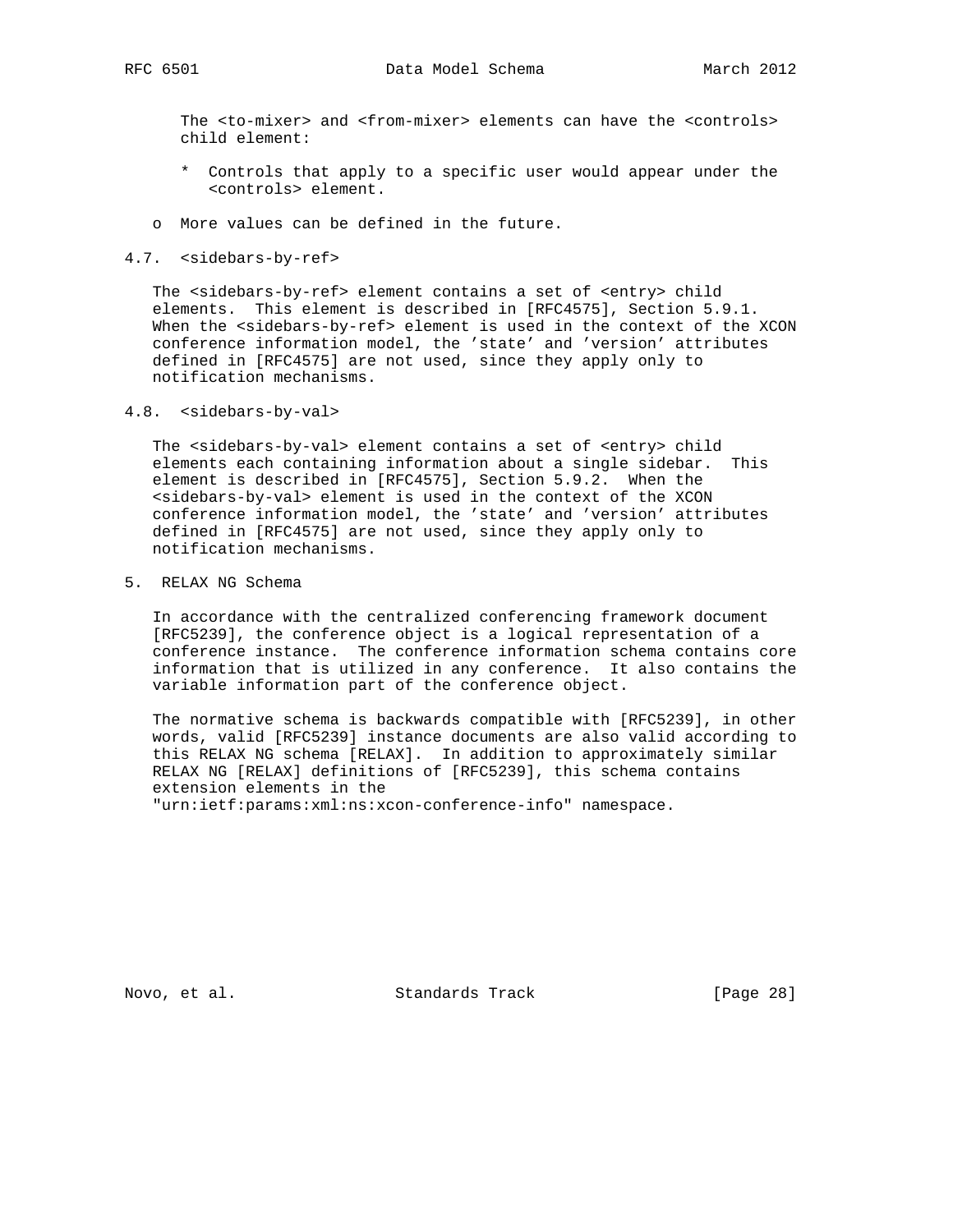```
default namespace = "urn:ietf:params:xml:ns:conference-info"
namespace xcon = "urn:ietf:params:xml:ns:xcon-conference-info"
start = element conference-info { conference-type }
# CONFERENCE TYPE
conference-type =
  attribute entity { text }
  & anyAttribute
   & conference-description-type?
   & element host-info { host-type }?
   & element conference-state { conference-state-type }?
   & element users { users-type }?
   & element sidebars-by-ref { uris-type }?
  & element sidebars-by-val \{ sidebars-by-val-type \}?
   & element xcon:floor-information { floor-information-type }?
   & anyElement*
# CONFERENCE DESCRIPTION TYPE
conference-description-type =
   element conference-description {
    attribute xml:lang { xsd:language }?
     & anyAttribute
     & element display-text { text }?
     & element subject { text }?
     & element free-text { text }?
     & element keywords {
         list { xsd:string* }
       }?
     & element conf-uris { uris-type }?
     & element service-uris { uris-type }?
     & element maximum-user-count { xsd:int }?
     & element available-media { conference-media-type }?
     & element xcon:language { xsd:language }?
     & element xcon:allow-sidebars { xsd:boolean }?
     & element xcon:cloning-parent { xsd:anyURI }?
     & element xcon:sidebar-parent { xsd:anyURI }?
     & element xcon:conference-time { conferencetime-type }?
     & anyElement*
   }
# HOST TYPE
host-type =
   element display-text { text }?
   & element web-page { xsd:anyURI }?
   & element uris { uris-type }?
   & anyElement*
   & anyAttribute
# CONFERENCE STATE TYPE
conference-state-type =
   anyAttribute
```
Novo, et al. Standards Track [Page 29]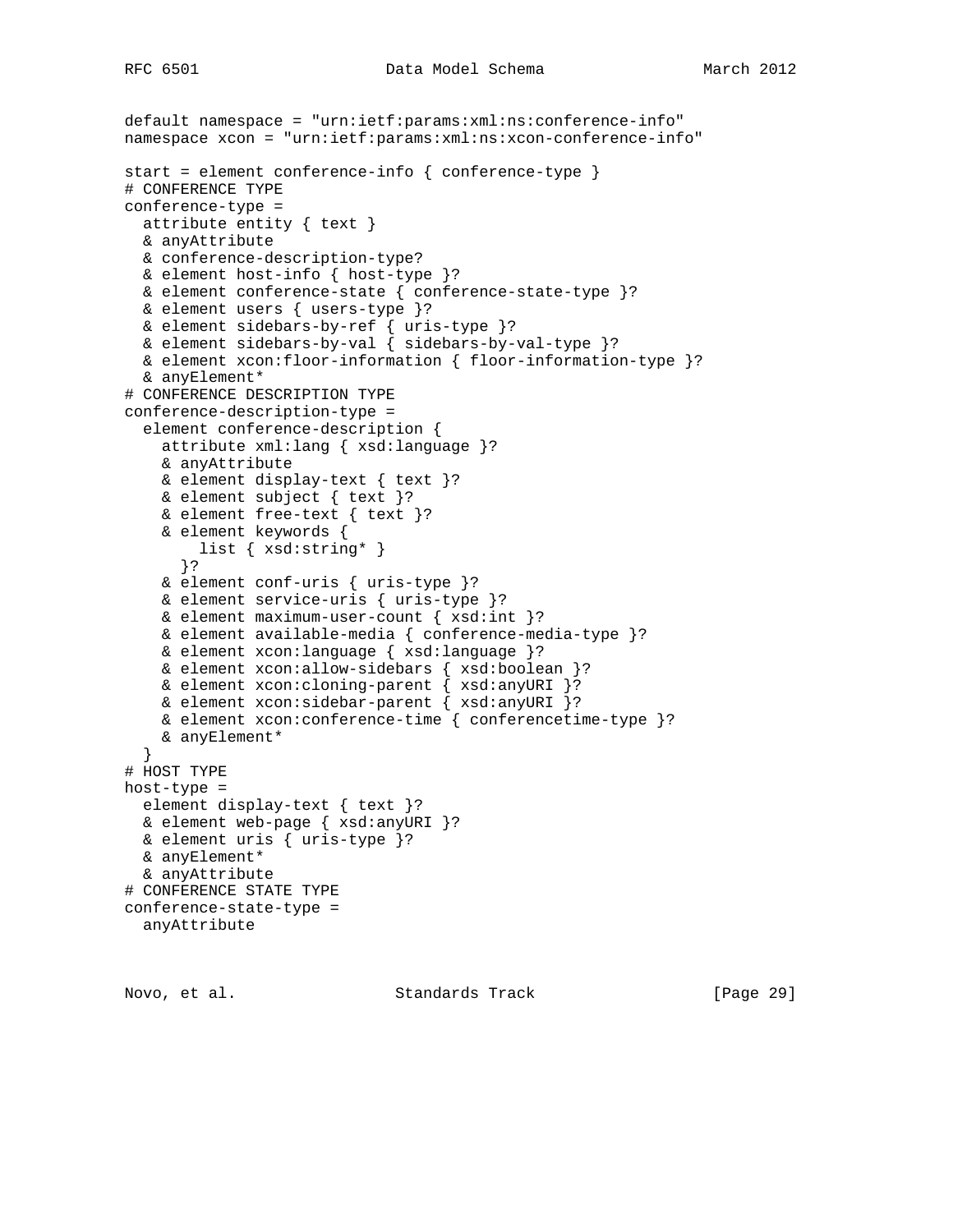```
 & element user-count { xsd:unsignedInt }?
 & element active { xsd:boolean }?
 & element locked { xsd:boolean }?
   & element xcon:allow-conference-event-subscription { xsd:boolean }?
   & anyElement*
# CONFERENCE MEDIA TYPE
conference-media-type =
   anyAttribute
   & element entry { conference-medium-type }*
   & anyElement*
# CONFERENCE MEDIUM TYPE
conference-medium-type =
   attribute label { text }
   & anyAttribute
  & element display-text { text }?
  & element type { text }?
   & element status { media-status-type }?
   & element xcon:mixing-mode { mixing-mode-type }?
   & element xcon:codecs { codecs-type }?
   & element xcon:controls { control-type }?
   & anyElement*
# URIs TYPE
uris-type =
   anyAttribute
   & element entry { uri-type }*
   & anyElement*
# URI TYPE
uri-type =
  element uri { xsd:anyURI }
   & element display-text { text }?
   & element purpose { text }?
   & element modified { execution-type }?
   & element xcon:conference-password { text }*
  & anyElement*
   & anyAttribute
# USERS TYPE
users-type =
   anyAttribute
   & element user { user-type }*
   & element xcon:join-handling { join-handling-type }?
   & element xcon:user-admission-policy { user-admission-policy-type }?
   & element xcon:allowed-users-list { allowed-users-list-type }?
   & element xcon:deny-users-list { deny-user-list-type }?
   & anyElement*
# USER TYPE
user-type =
  attribute entity { xsd:anyURI }
   & anyAttribute
```
Novo, et al. Standards Track [Page 30]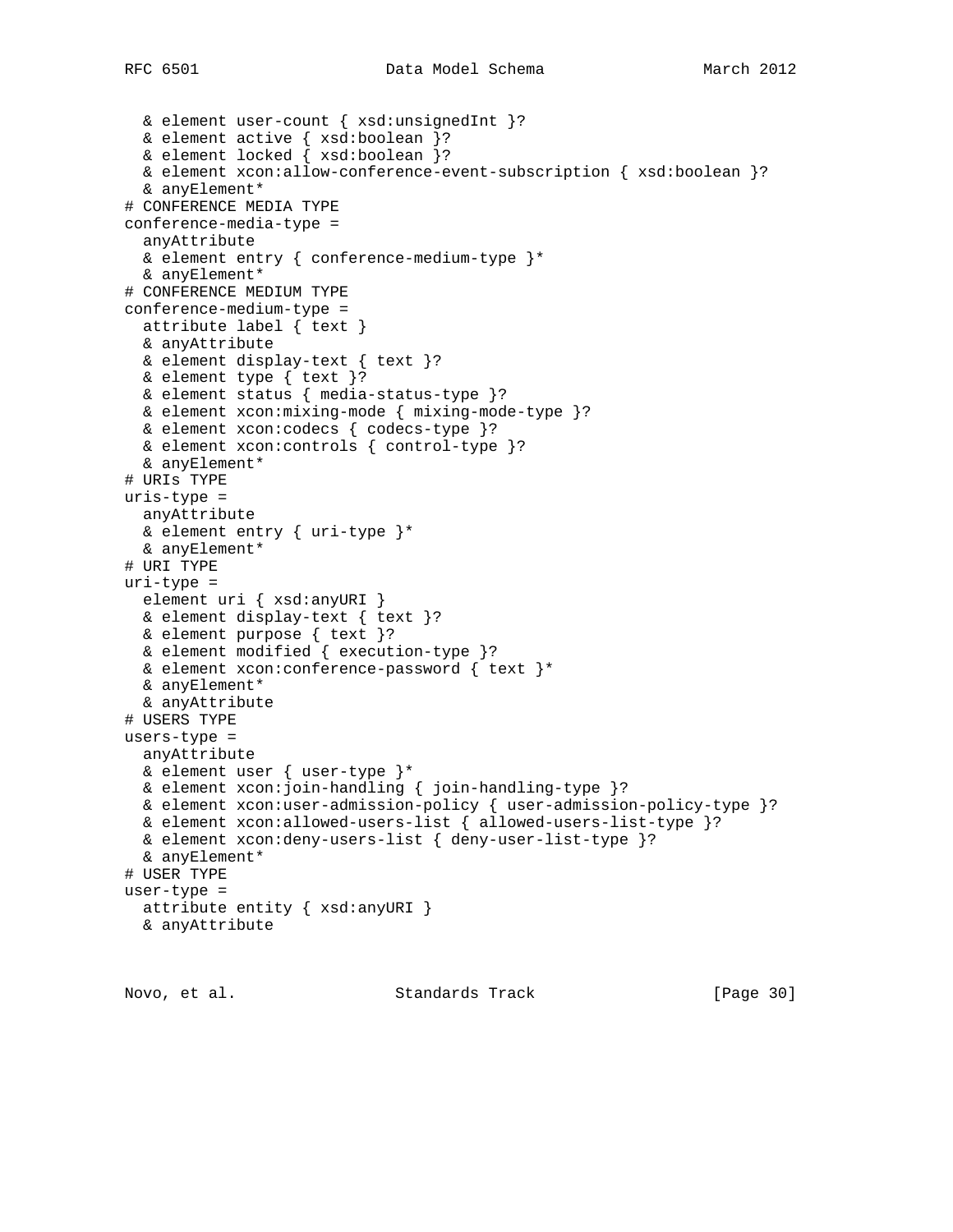```
 & element display-text { text }?
   & element associated-aors { uris-type }?
   & element roles {
       element entry { single-role-type }+
     }?
   & element languages {
       list { xsd:language }
     }?
   & element cascaded-focus { xsd:anyURI }?
   & element endpoint { endpoint-type }*
   & element xcon:provide-anonymity { provide-anonymity-type }?
   & element xcon:allow-refer-users-dynamically { xsd:boolean }?
   & element xcon:allow-invite-users-dynamically { xsd:boolean }?
   & element xcon:allow-remove-users-dynamically { xsd:boolean }?
   & anyElement*
# ENDPOINT TYPE
endpoint-type =
  attribute entity { text }
   & anyAttribute
   & element display-text { text }?
   & element referred { execution-type }?
   & element status { endpoint-status-type }?
   & element joining-method { joining-type }?
   & element joining-info { execution-type }?
   & element disconnection-method { disconnection-type }?
 & element disconnection-info { execution-type }?
 & element media { media-type }*
   & element call-info { call-type }?
   & anyElement*
# ENDPOINT STATUS TYPE
endpoint-status-type =
   "pending"
    | "dialing-out"
     | "dialing-in"
    "alerting"
     | "on-hold"
     | "connected"
     | "muted-via-focus"
     | "disconnecting"
    | "disconnected"
    | free-text-extension
# JOINING TYPE
joining-type =
   "dialed-in" | "dialed-out" | "focus-owner" | free-text-extension
# DISCONNECTION TYPE
disconnection-type =
   "departed" | "booted" | "failed" | "busy" | free-text-extension
# EXECUTION TYPE
```
Novo, et al. Standards Track [Page 31]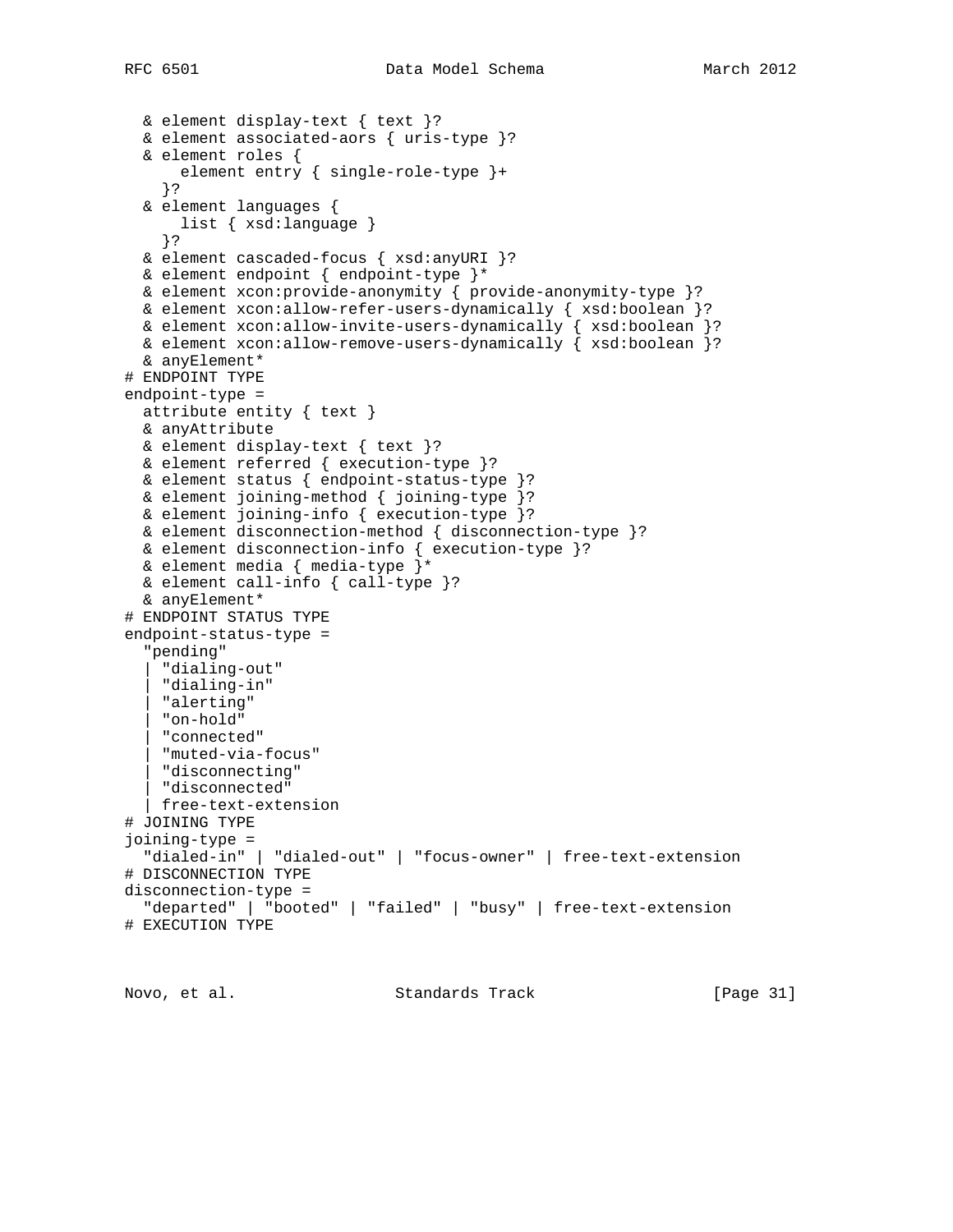execution-type = element when { xsd:dateTime }? & element reason { text }? & element by { xsd:anyURI }? & anyAttribute # CALL TYPE call-type = element sip { sip-dialog-id-type } & anyElement\* & anyAttribute # SIP DIALOG ID TYPE sip-dialog-id-type = element display-text { text }? & element call-id { text } & element from-tag { text } & element to-tag { text } & anyElement\* & anyAttribute # MEDIA TYPE media-type = attribute id  $\{ xsd: int \}$  & anyAttribute & element display-text { text }? & element type { text }? & element label { text }? & element src-id { text }? & element status { media-status-type }? & element xcon:to-mixer { mixer-type }? & element xcon:from-mixer { mixer-type }? & anyElement\* # MEDIA STATUS TYPE media-status-type = "recvonly" | "sendonly" | "sendrecv" | "inactive" | free-text-extension # SIDEBARS-BY-VAL TYPE sidebars-by-val-type = anyAttribute & element entry { conference-type }\* & anyElement\* # CONFERENCE TIME conferencetime-type = anyAttribute & element xcon:entry { element xcon:base { text }, element xcon:mixing-start-offset {

Novo, et al. Standards Track [Page 32]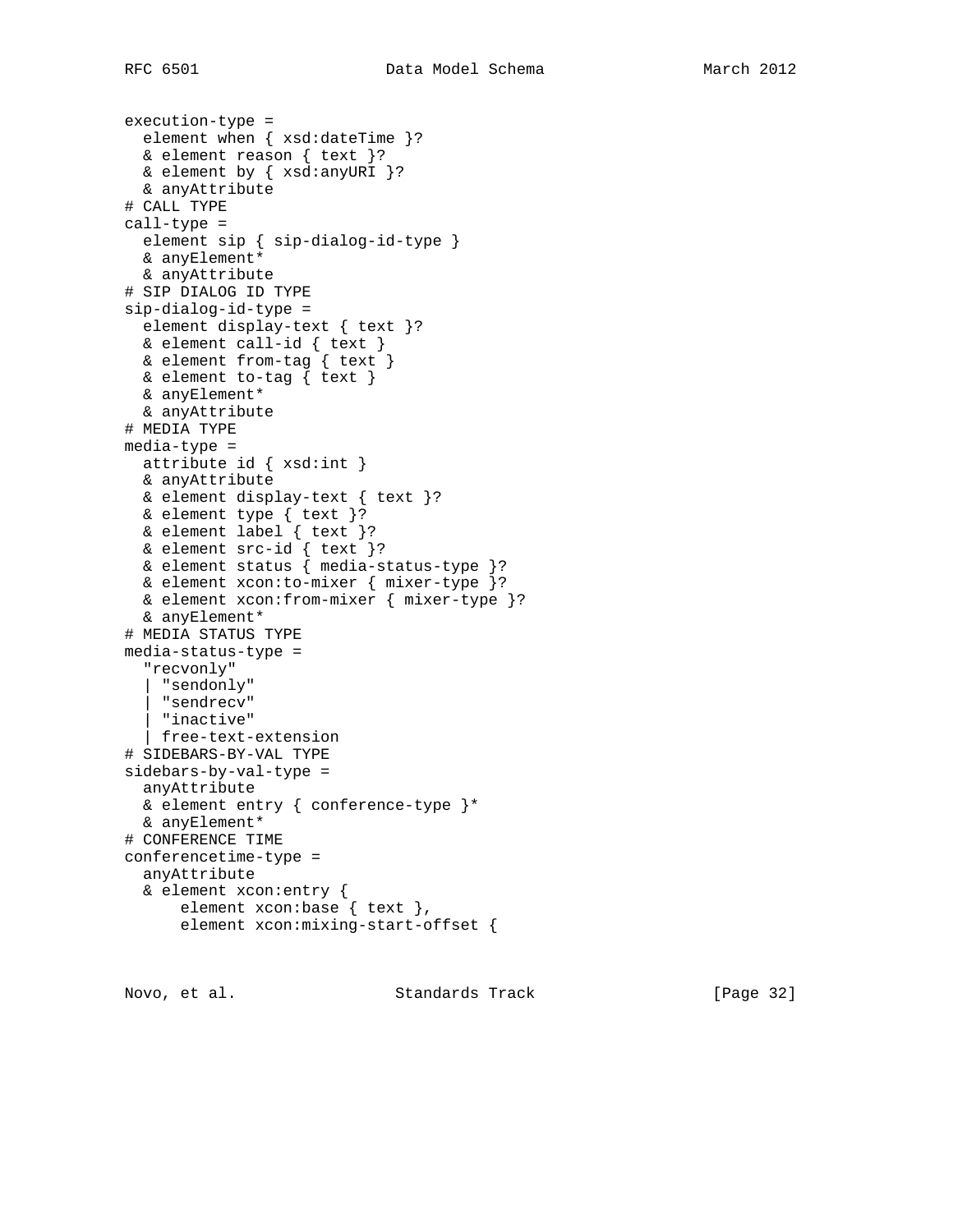```
 time-type,
        attribute required-participant { single-role-type },
         anyAttribute
       }?,
      element xcon: mixing-end-offset {
        time-type,
         attribute required-participant { single-role-type },
         anyAttribute
       }?,
       element xcon:can-join-after-offset { time-type }?,
       element xcon:must-join-before-offset { time-type }?,
      element xcon: request-user { time-type }?,
      element xcon:notify-end-of-conference { xsd:nonNegativeInteger }?,
       element xcon:allowed-extend-mixing-end-offset { xsd:boolean }?,
       anyElement*
     }*
# TIME TYPE
time-type = xsd:dateTime {\q   pattern = ".*T.*Z.*" }# SINGLE ROLE TYPE
single-role-type =
   xsd:string "none"
    | xsd:string "administrator"
    | xsd:string "moderator"
    | xsd:string "user"
    | xsd:string "observer"
    | xsd:string "participant"
    | free-text-extension
# MIXING MODE TYPE
mixing-mode-type =
  xsd:string "moderator-controlled"
   | xsd:string "FCFS"
    | xsd:string "automatic"
   | free-text-extension
# CODECS TYPE
codecs-type =
   attribute decision { decision-type }
   & anyAttribute
   & element xcon:codec { codec-type }*
   & anyElement*
# CODEC TYPE
codec-type =
  attribute name { text }
   & attribute policy { policy-type }
   & anyAttribute
   & element xcon:subtype { text }?
  & anyElement*
# DECISION TYPE
decision-type =
```
Novo, et al. Standards Track [Page 33]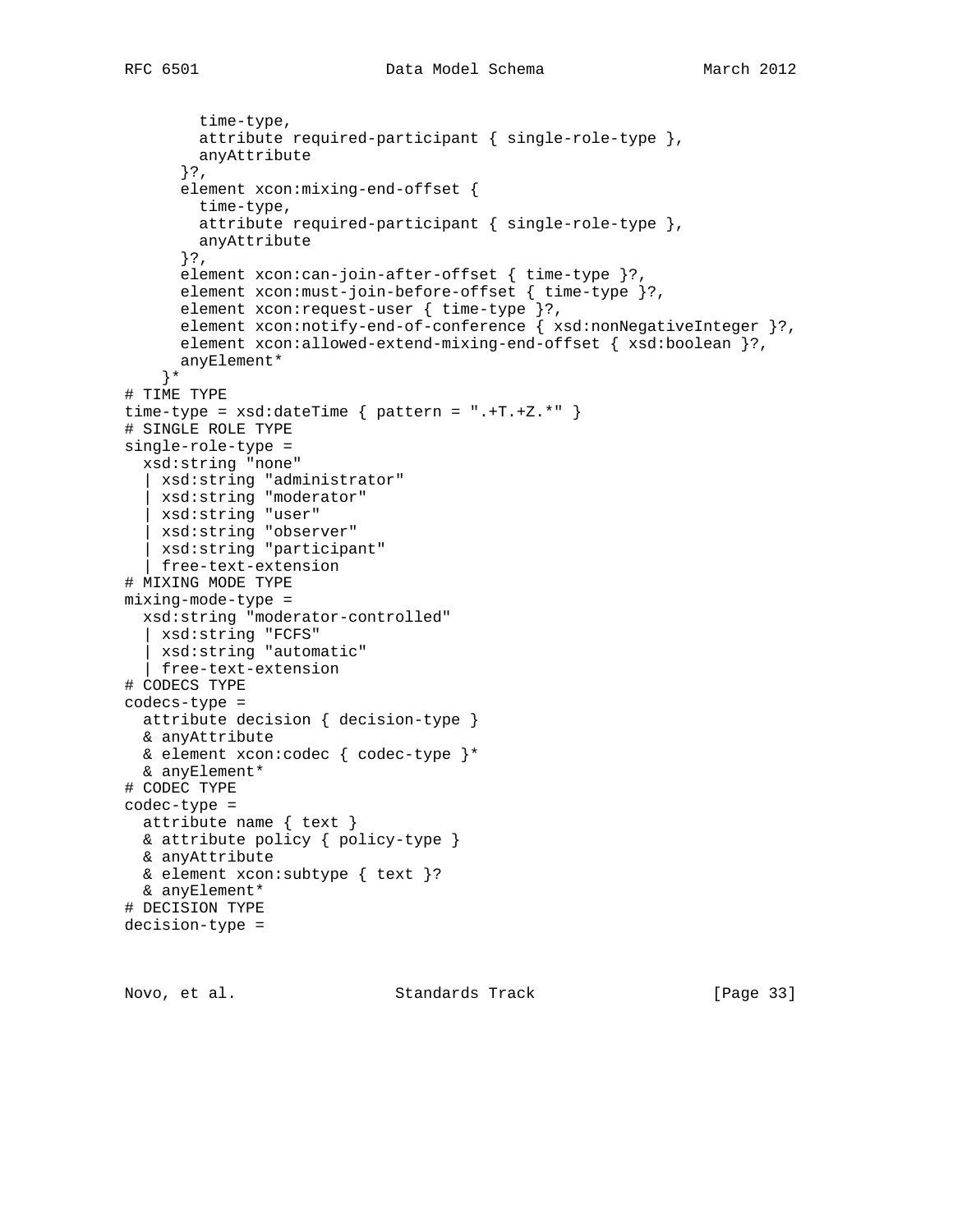```
 xsd:string "automatic"
   | xsd:string "moderator-controlled"
    | free-text-extension
# POLICY TYPE
policy-type =
  xsd:string "allowed" | xsd:string "disallowed" | free-text-extension
# CONTROL TYPE
control-type =
  anyAttribute
  & element xcon:mute { xsd:boolean }?
   & element xcon:pause-video { xsd:boolean }?
   & element xcon:gain { gain-type }?
   & element xcon:video-layout { video-layout-type }?
   & anyElement*
# GAIN TYPE
gain-type = xsd:int \{ minInclusive = "-127" maxInclusive = "127" }# VIDEO LAYOUT TYPE
video-layout-type =
   xsd:string "single-view"
    | xsd:string "dual-view"
    | xsd:string "dual-view-crop"
    | xsd:string "dual-view-2x1"
    | xsd:string "dual-view-2x1-crop"
    | xsd:string "quad-view"
    | xsd:string "multiple-3x3"
    | xsd:string "multiple-4x4"
    | xsd:string "multiple-5x1"
    | xsd:string "automatic"
    | free-text-extension
# FLOOR INFORMATION TYPE
floor-information-type =
   anyAttribute
   & element xcon:conference-ID { xsd:unsignedLong }?
   & element xcon:allow-floor-events { xsd:boolean }?
   & element xcon:floor-request-handling { floor-request-type }?
   & element xcon:conference-floor-policy { conference-floor-policy }?
   & anyElement*
# FLOOR REQUEST TYPE
floor-request-type =
  xsd:string "block" | xsd:string "confirm" | free-text-extension
# CONFERENCE FLOOR POLICY
conference-floor-policy =
   anyAttribute
   & element xcon:floor {
      attribute id \{ text \} & anyAttribute
       & element xcon:media-label { xsd:nonNegativeInteger }+
       & element xcon:algorithm { algorithm-type }?
```
Novo, et al. Standards Track [Page 34]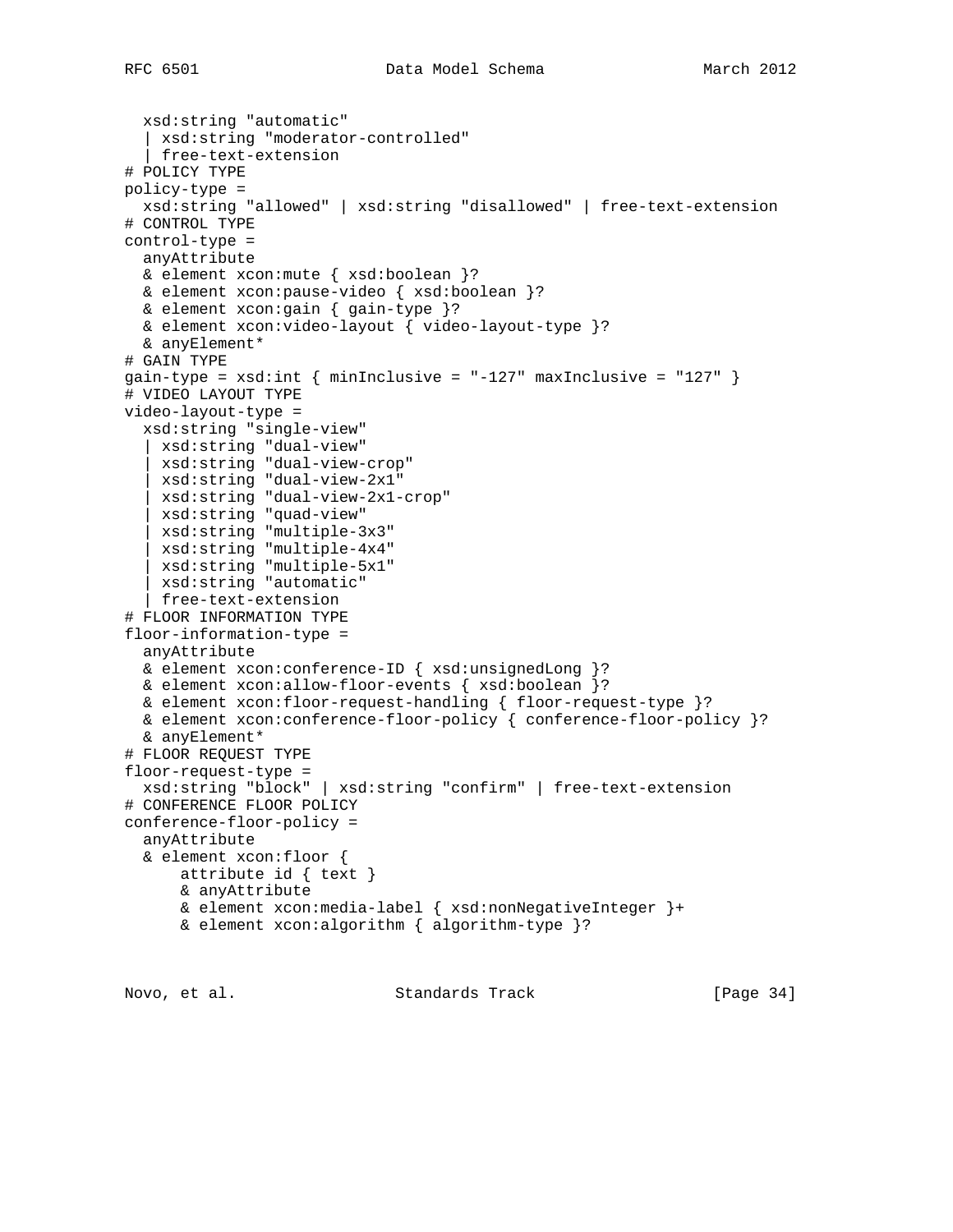```
 & element xcon:max-floor-users { xsd:nonNegativeInteger }?
       & element xcon:moderator-id { xsd:nonNegativeInteger }?
       & anyElement*
     }+
# ALGORITHM POLICY
algorithm-type =
   xsd:string "moderator-controlled"
   | xsd:string "FCFS"
    | xsd:string "random"
   | free-text-extension
# USERS ADMISSION POLICY
user-admission-policy-type =
   xsd:string "closedAuthenticated"
     | xsd:string "openAuthenticated"
     | xsd:string "anonymous"
    | free-text-extension
# JOIN HANDLING TYPE
join-handling-type =
   xsd:string "block"
     | xsd:string "confirm"
    | xsd:string "allow"
    | xsd:string "authenticate"
    | xsd:string "directed-operator"
    | free-text-extension
# DENY USERLIST
deny-user-list-type =
   anyAttribute
   & element xcon:target {
       attribute uri { xsd:anyURI },
       anyAttribute
     }*
   & anyElement*
# ALLOWED USERS LIST TYPE
allowed-users-list-type =
   anyAttribute
   & element xcon:target { target-type }*
   & element xcon:persistent-list { persistent-list-type }?
   & anyElement*
# PERSISTENT LIST TYPE
persistent-list-type =
   element xcon:user {
    attribute name { text }
    & attribute nickname { text }
   & attribute id \{ text \} & anyAttribute
    & element xcon:e-mail { text }*
     & anyElement*
   }*
```
Novo, et al. Standards Track [Page 35]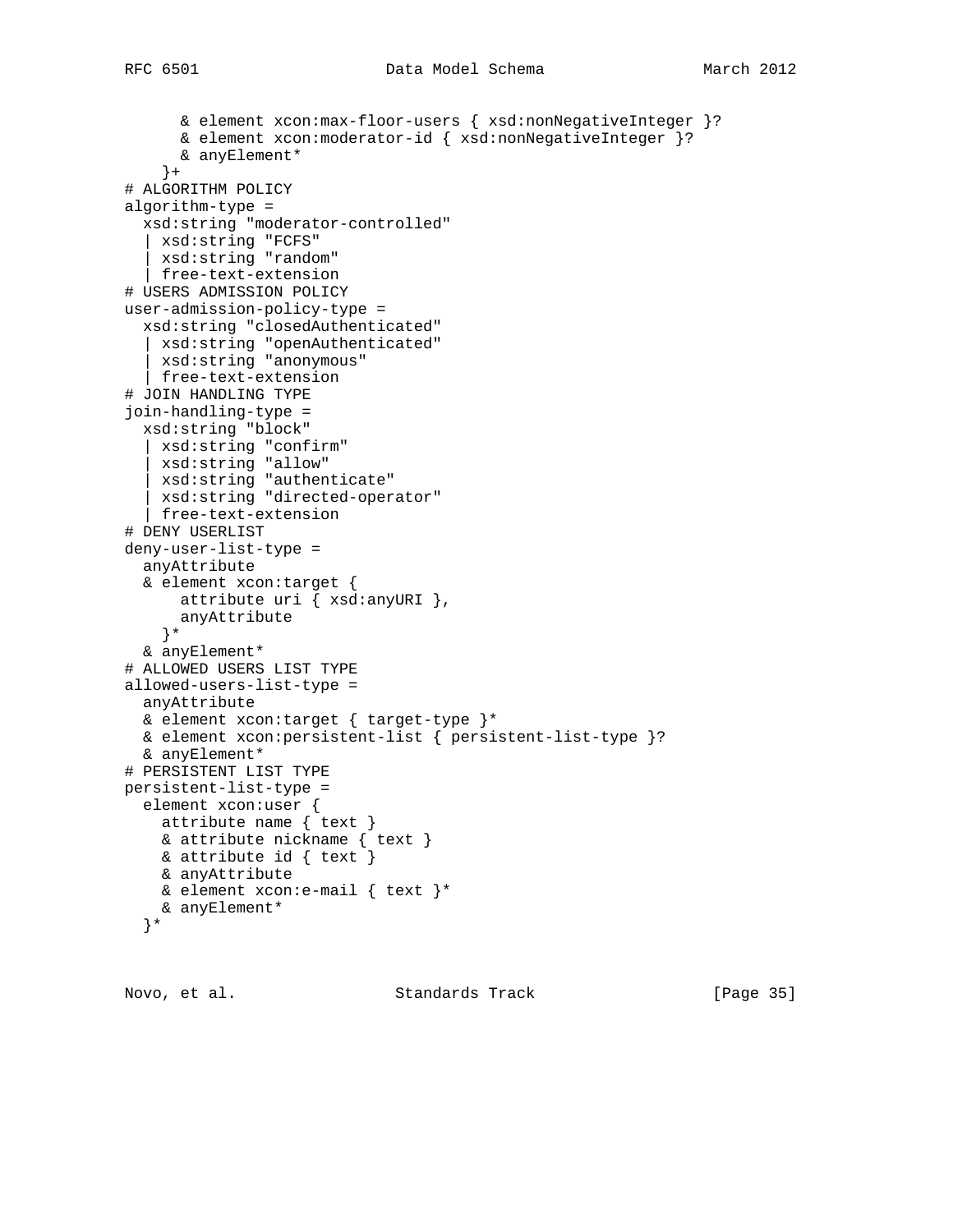& anyElement\* # TARGET TYPE target-type = attribute uri { xsd:anyURI }, attribute method { method-type }, anyAttribute # METHOD TYPE method-type = xsd:string "dial-in" | xsd:string "dial-out" | xsd:string "refer" | free-text-extension # ANONYMITY TYPE provide-anonymity-type = "private" | "semi-private" | "hidden" | free-text-extension # MIXER TYPE mixer-type = attribute name { mixer-name-type } & anyAttribute & element xcon:controls { control-type }\* & element xcon:floor { attribute id { text }, anyAttribute, xsd:boolean }\* & anyElement\* # MIXER NAME TYPE mixer-name-type = "VideoIn" | "VideoOut" | "AudioOut" | "AudioIn" | free-text-extension # FREE TEXT EXTENSION # free-text-extension = text # \*\*\*\*\*\*\*\*\*\*\*\*\*\*\*\*\*\*\*\*\*\*\*\*\*\*\*\*\*\*\*\*\* # EXTENSIBILITY OF THE SCHEMA # \*\*\*\*\*\*\*\*\*\*\*\*\*\*\*\*\*\*\*\*\*\*\*\*\*\*\*\*\*\*\*\*\* # EXTENSIBILITY ELEMENTS # anyElement = element \* - (conference-description | host-info | conference-state | users | sidebars-by-ref

Novo, et al. Standards Track [Page 36]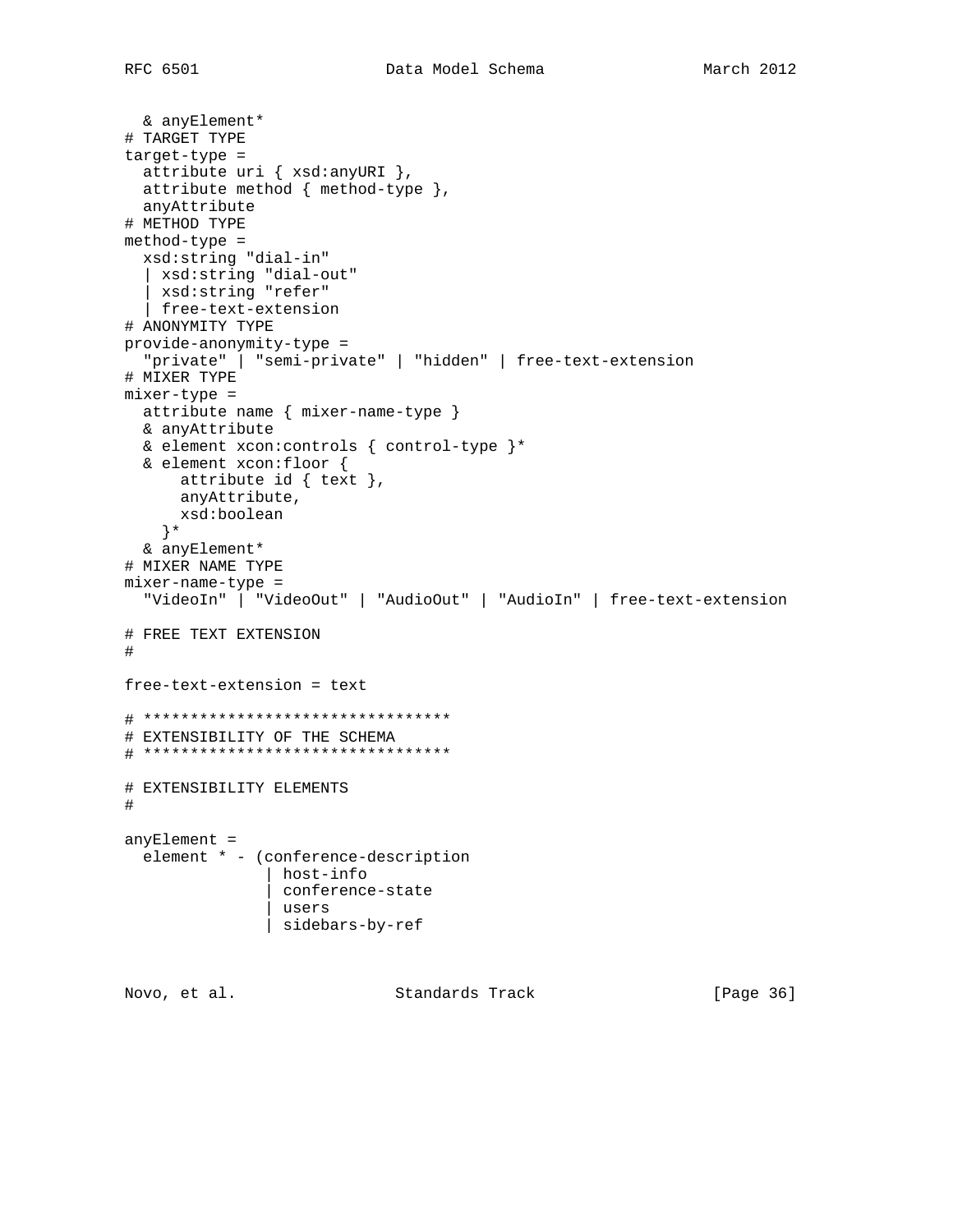| sidebars-by-val display-text subject | free-text | keywords | conf-uris service-uris | maximum-user-count available-media | web-page | uris uri user-count active | locked entry | type | status | purpose | modified | user | associated-aors | roles | languages | cascaded-focus endpoint | referred joining-method | joining-info disconnection-method disconnection-info | media | call-info | when | reason | by sip | call-id | from-tag | to-tag | label

Novo, et al. Standards Track [Page 37]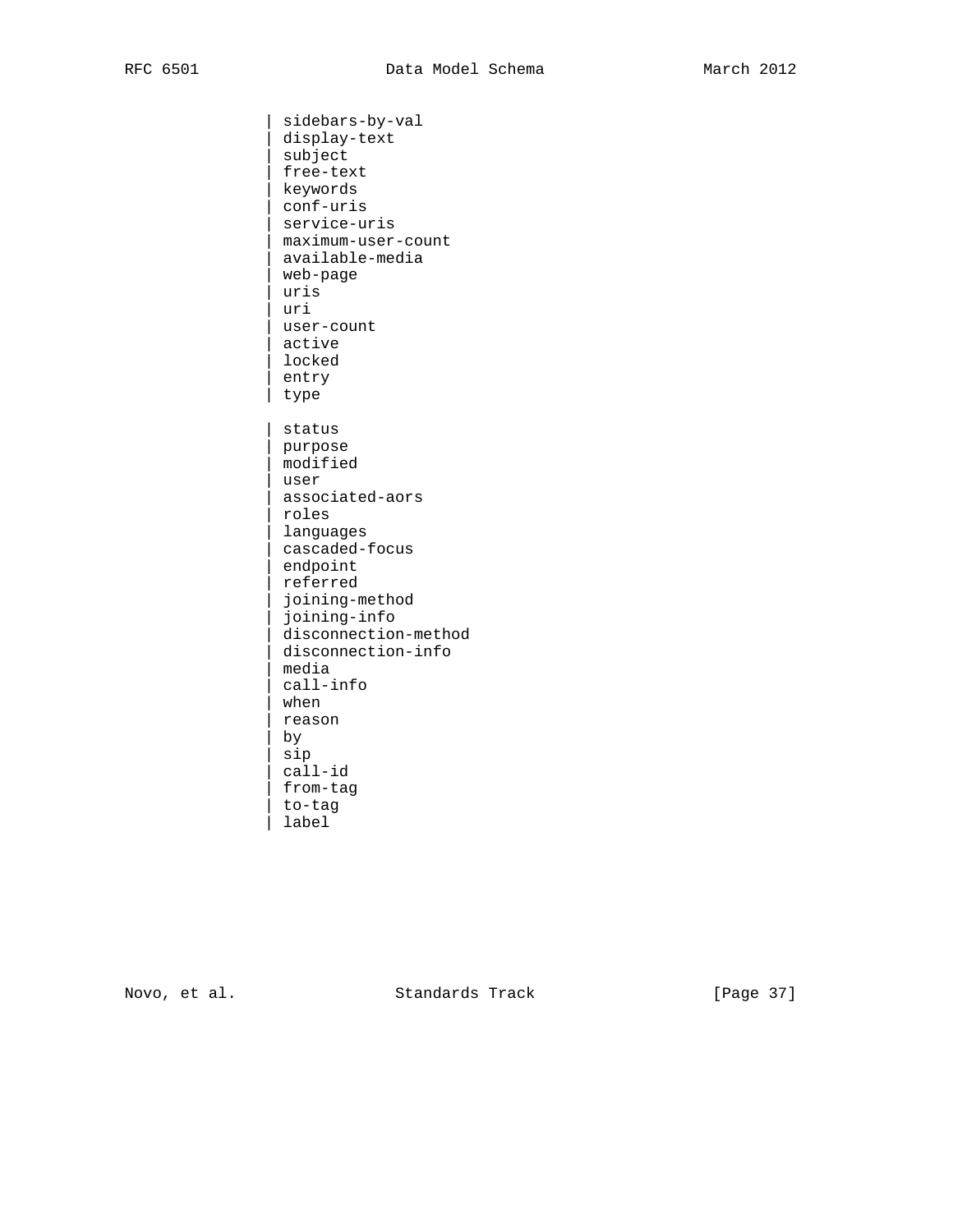| src-id | xcon:conference-password | xcon:mixing-mode | xcon:codecs | xcon:controls | xcon:language | xcon:allow-sidebars | xcon:cloning-parent | xcon:sidebar-parent | xcon:allow-conference-event-subscription | xcon:to-mixer | xcon:provide-anonymity | xcon:allow-refer-users-dynamically | xcon:allow-invite-users-dynamically | xcon:allow-remove-users-dynamically | xcon:from-mixer | xcon:join-handling | xcon:user-admission-policy | xcon:allowed-users-list | xcon:deny-users-list | xcon:floor-information | xcon:conference-time | xcon:provide-anonymity | xcon:floor | xcon:entry | xcon:mixing-start-offset | xcon:mixing-end-offset | xcon:can-join-after-offset | xcon:must-join-before-offset | xcon:request-user | xcon:notify-end-of-conference | xcon:allowed-extend-mixing-end-offset | xcon:codec | xcon:subtype | xcon:mute | xcon:pause-video | xcon:gain | xcon:video-layout | xcon:conference-ID | xcon:allow-floor-events | xcon:floor-request-handling | xcon:conference-floor-policy | xcon:media-label | xcon:algorithm | xcon:max-floor-users | xcon:moderator-id | xcon:target | xcon:persistent-list

Novo, et al. Standards Track [Page 38]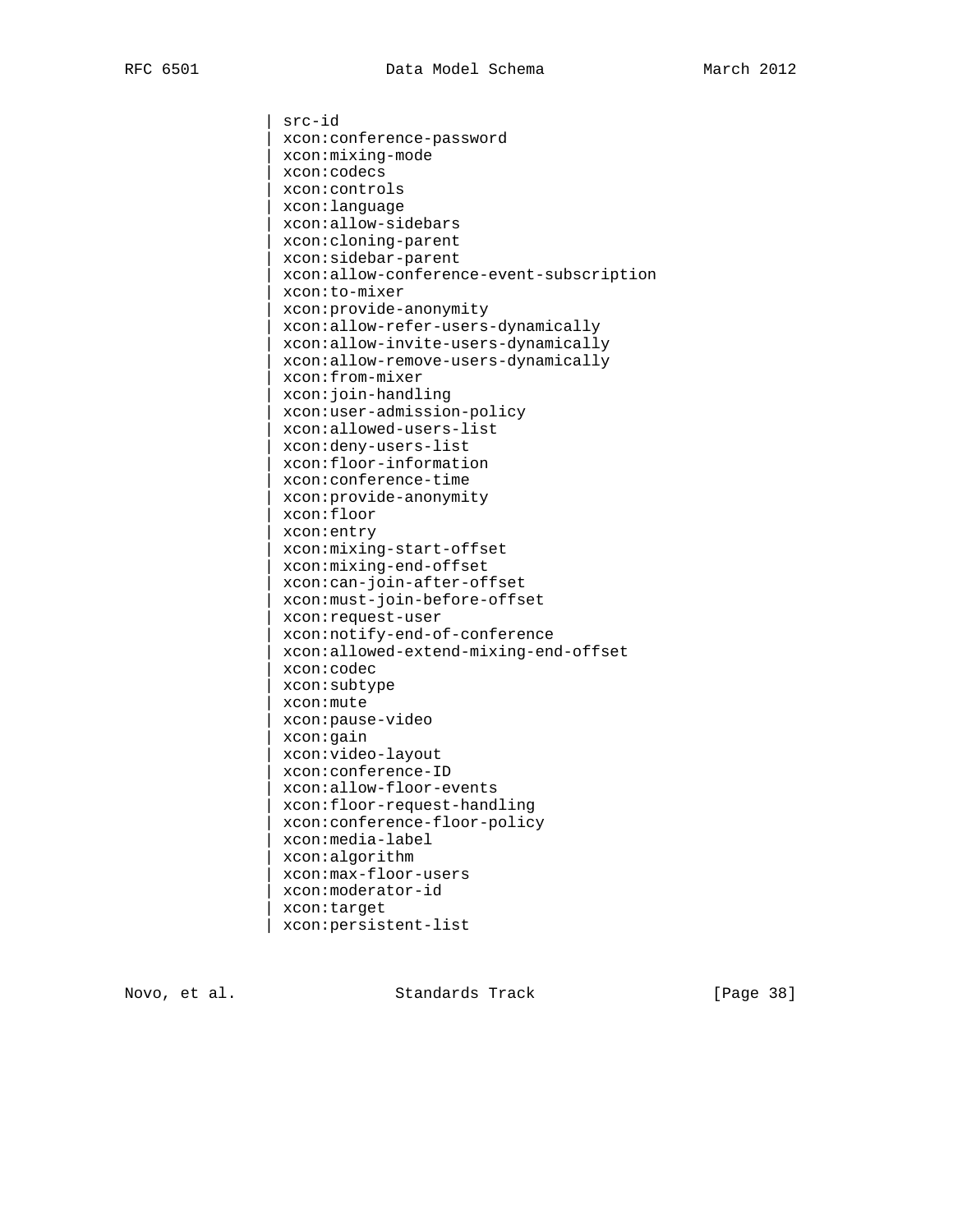```
 | xcon:e-mail
                  | xcon:user) { anyExtension }
anyExtension =
   (attribute * { text }
    | any)*
any =
   element * {
     (attribute * { text }
       | text
      | any)*
   }
# EXTENSIBILITY ATTRIBUTES
#
anyAttribute =
  attribute * - (xml:lang
                    entity
                     | required-participant
                     | label
                    decision
                     | name
                    policy
                    uri
                     | method
                      | id
                     nickname) { text }*
```
6. XML Schema Extensibility

 The conference information data model defined in this document is meant to be extensible. Extensions are accomplished by defining elements or attributes qualified by namespaces other than "urn:ietf:params:xml:ns:conference-info" and "urn:ietf:params:xml:ns:xcon-conference-info" for use wherever the schema allows such extensions (i.e., where the RELAX NG definition specifies "anyAttribute" or "anyElement").

Elements or attributes from unknown namespaces MUST be ignored.

7. XML Example

 The following is an example of a conference information document. The conference starts on October 17, 2007, at 10:30 a.m. in New York City and finishes the same day at 12:30 p.m. every week and repeats every week. In this example, there are currently three participants in the conference: one administrator, one moderator, and one participant. Sidebars are allowed in this conference and,

Novo, et al. Standards Track [Page 39]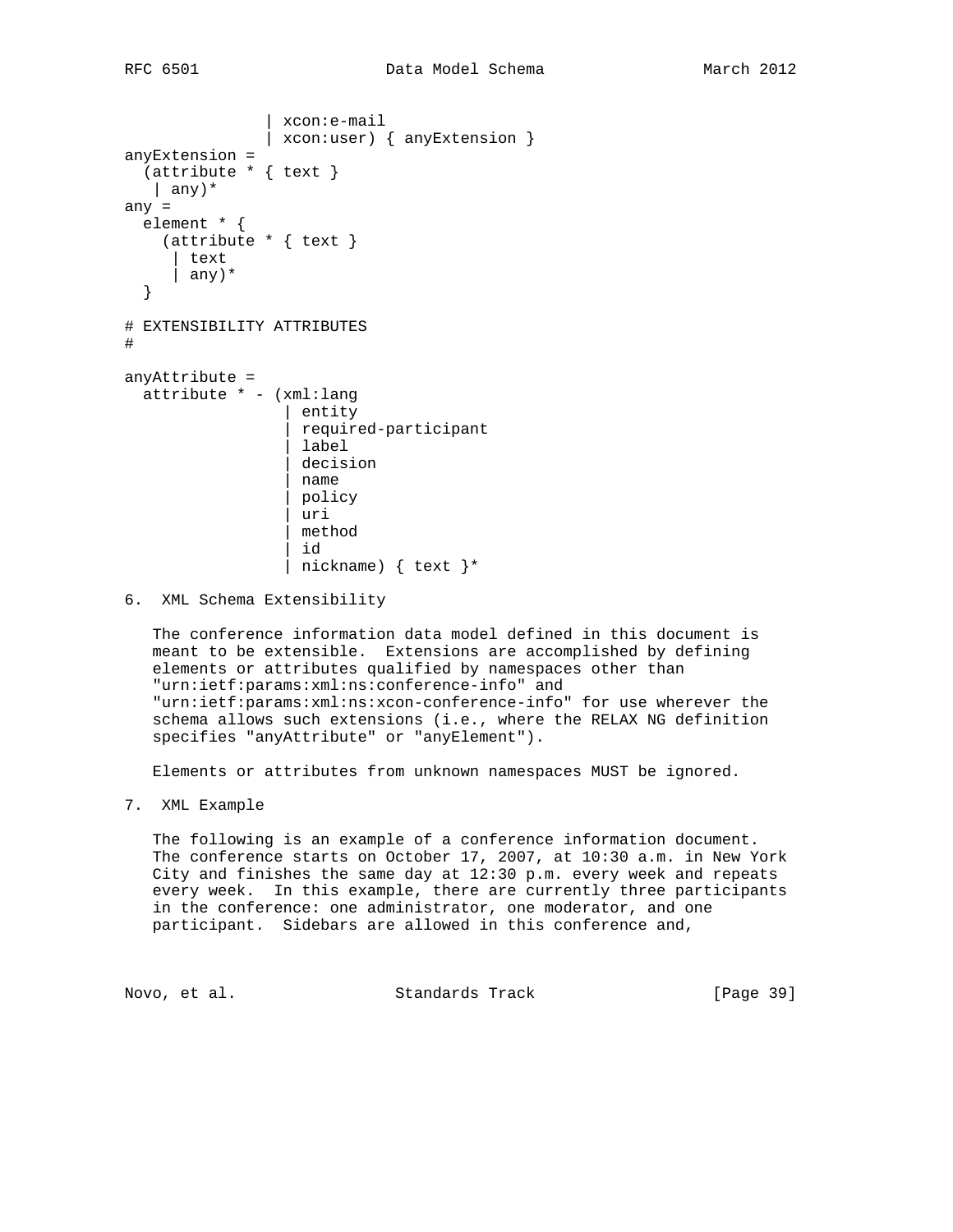```
 consequently, there is one sidebar in the conference. In addition,
    Alice and Carol are using a floor in the main conference to manage
    the audio and video resources. At the moment, Alice is assigned to
    use the floor.
<?xml version="1.0" encoding="UTF-8"?>
<conference-info
         xmlns="urn:ietf:params:xml:ns:conference-info"
         xmlns:xcon="urn:ietf:params:xml:ns:xcon-conference-info"
         entity="conference123@example.com">
        <! - CONFERENCE DESCRIPTION
        --\rightarrow <conference-description xml:lang="en-us">
             <display-text>Discussion of Formula-1 racing</display-text>
             <subject>Sports:Formula-1</subject>
             <free-text>This is a conference example</free-text>
             <keywords>Formula-1 cars</keywords>
            < ! -- CONFERENCE UNIQUE IDENTIFIERS
            --&> <conf-uris>
                 <entry>
                      <uri>tel:+3585671234</uri>
                      <display-text>Conference Bridge</display-text>
                      <purpose>participation</purpose>
                     <xcon:conference-password
                      >5678</xcon:conference-password>
                 </entry>
                 <entry>
                      <uri>http://www.example.com/live.ram</uri>
                      <purpose>streaming</purpose>
                 </entry>
             </conf-uris>
            <! - SERVICE URIS
             -->
             <service-uris>
                 <entry>
                      <uri>mailto:bob@example.com</uri>
                      <display-text>email</display-text>
                 </entry>
             </service-uris>
            < ! -- MAXIMUM USER COUNT
            --&> <maximum-user-count>50</maximum-user-count>
```
Novo, et al. Standards Track [Page 40]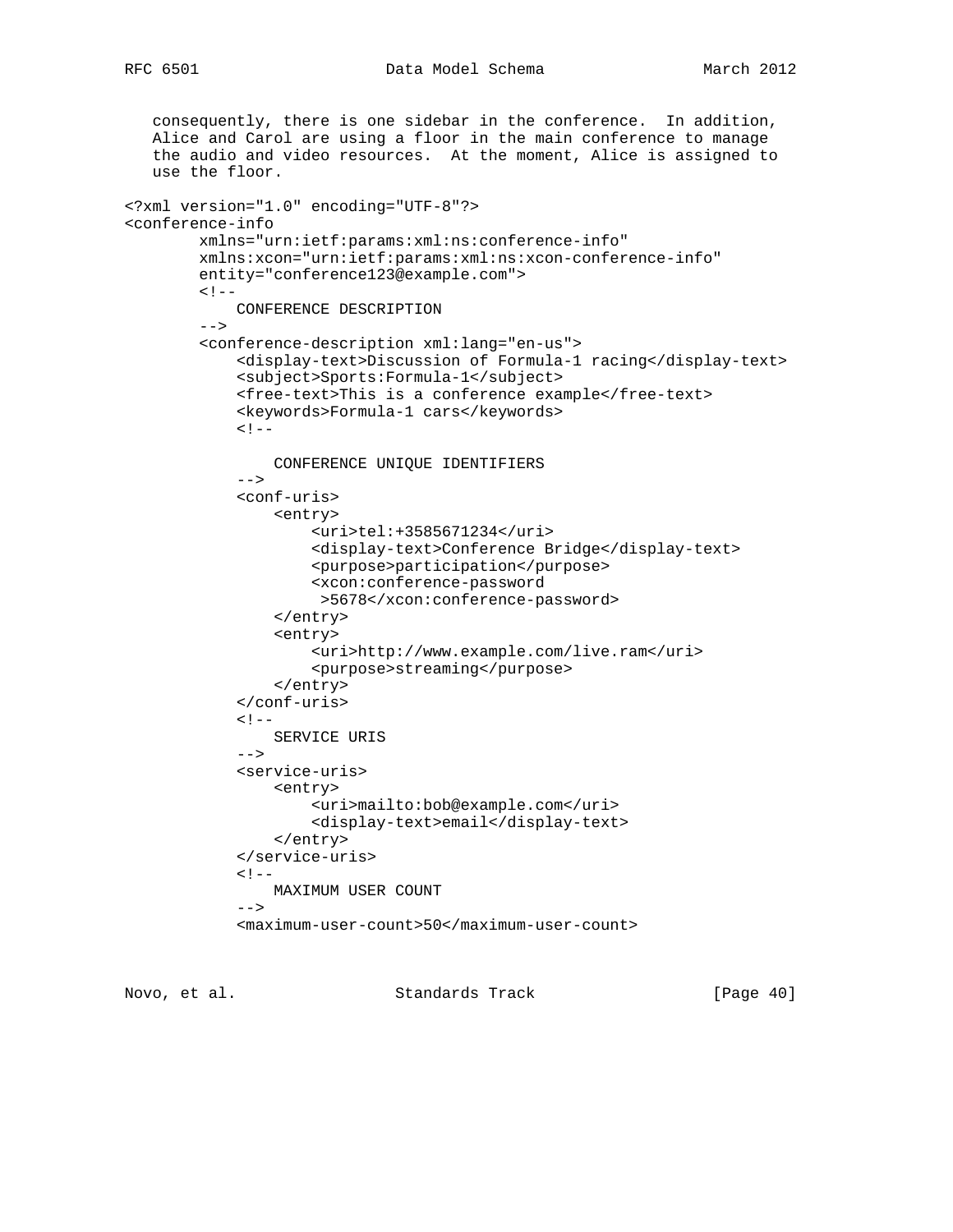```
<! - AVAILABLE MEDIA
--> <available-media>
                 <entry label="10234">
                     <display-text>main audio</display-text>
                     <type>audio</type>
                     <status>sendrecv</status>
                     <xcon:mixing-mode>automatic</xcon:mixing-mode>
                     <xcon:codecs decision="automatic">
                          <xcon:codec name="122" policy="allowed">
                             <xcon:subtype>PCMU</xcon:subtype>
                          </xcon:codec>
                     </xcon:codecs>
                     <xcon:controls>
                          <xcon:mute>true</xcon:mute>
                          <xcon:gain>50</xcon:gain>
                     </xcon:controls>
                 </entry>
                 <entry label="10235">
                     <display-text>main video</display-text>
                     <type>video</type>
                     <status>sendrecv</status>
                     <xcon:mixing-mode>automatic</xcon:mixing-mode>
                     <xcon:codecs decision="automatic">
                          <xcon:codec name="123" policy="allowed">
                             <xcon:subtype>H.263</xcon:subtype>
                          </xcon:codec>
                     </xcon:codecs>
                     <xcon:controls>
                         <xcon:video-layout
                           >single-view</xcon:video-layout>
                     </xcon:controls>
                 </entry>
             </available-media>
             <xcon:language>En-us</xcon:language>
             <xcon:allow-sidebars>true</xcon:allow-sidebars>
            <! - CONFERENCE TIME
            --&> <xcon:conference-time>
                 <xcon:entry>
                     <xcon:base>BEGIN:VCALENDAR
  PRODID:-//LlamaSpinner Inc.//NONSGML CamelCall//EN
  VERSION:2.0
```
Novo, et al. Standards Track [Page 41]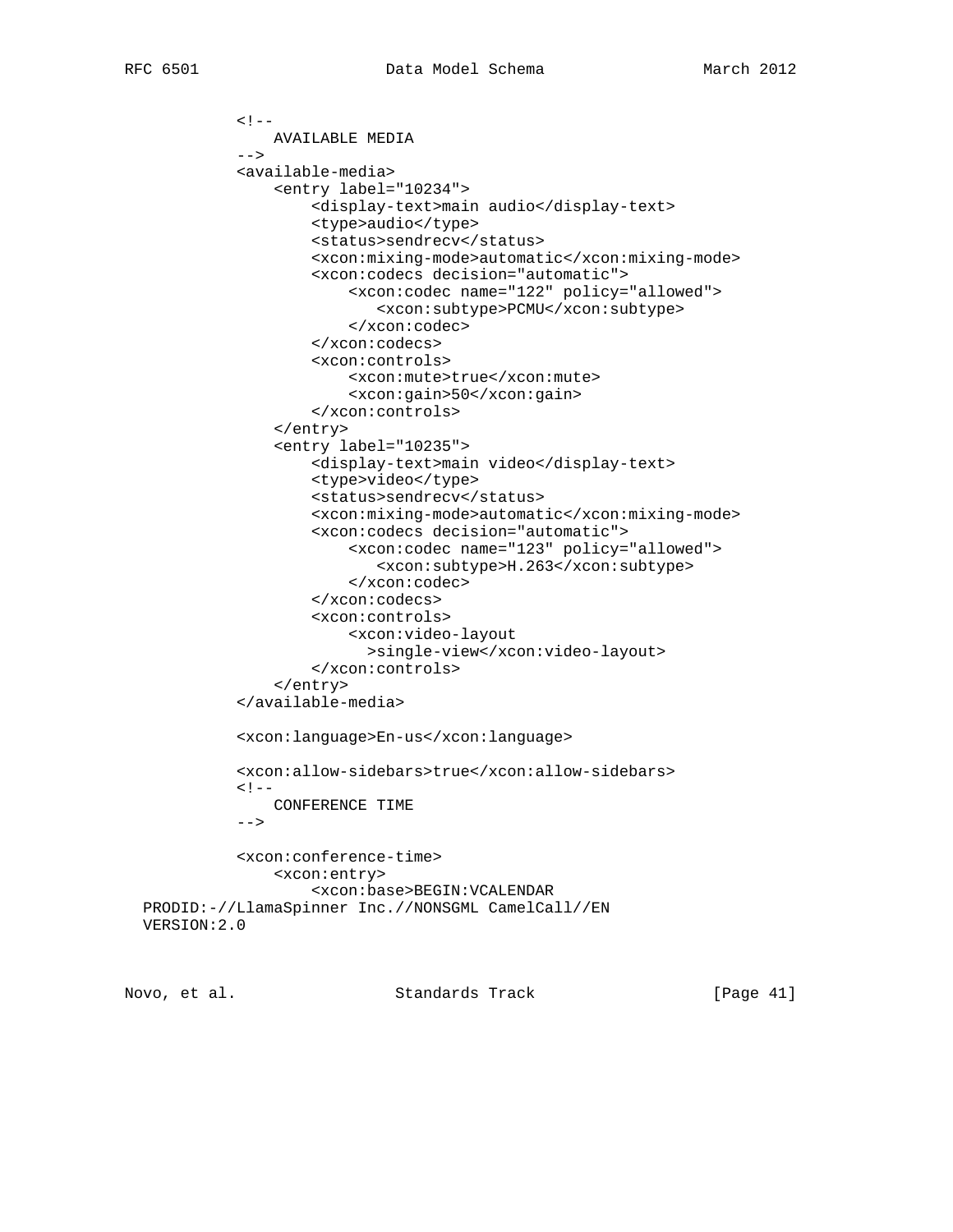BEGIN:VEVENT DTSTAMP:20071003T140728Z UID:20071003T140728Z-345FDA-carol@example.com ORGANIZER:MAILTO:carol@example.com DTSTART:20071017T143000Z RRULE:FREQ=WEEKLY DTEND:20071217T163000Z END:VEVENT END:VCALENDAR</xcon:base> <xcon:mixing-start-offset required-participant="moderator" >2007-10-17T14:29:00Z</xcon:mixing-start-offset> <xcon:mixing-end-offset required-participant="participant" >2007-10-17T16:31:00Z</xcon:mixing-end-offset> <xcon:must-join-before-offset >2007-10-17T15:30:00Z </xcon:must-join-before-offset> </xcon:entry> </xcon:conference-time> </conference-description>  $< ! - -$  HOST INFO  $\sim$  <host-info> <display-text>Formula1</display-text> <web-page>http://www.example.com/formula1/</web-page> <uris> <entry> <uri>sip:alice@example.com</uri> </entry> <entry> <uri>sip:carol@example.com</uri> </entry> </uris> </host-info>  $$  CONFERENCE STATE  $--&>$  <conference-state> <user-count>3</user-count> <active>true</active>

Novo, et al. Standards Track [Page 42]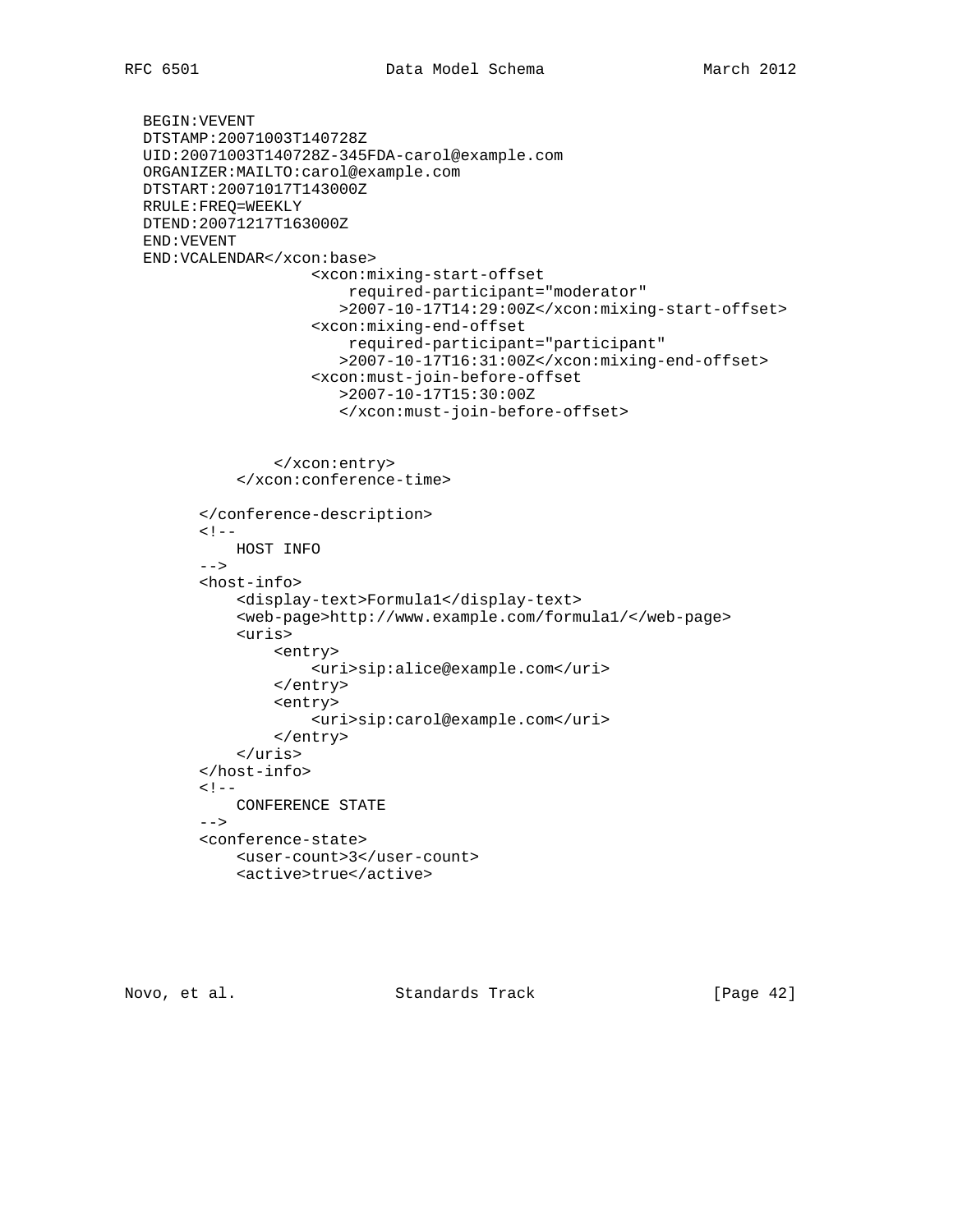```
 <locked>false</locked>
             <xcon:allow-conference-event-subscription
               >true</xcon:allow-conference-event-subscription>
        </conference-state>
        1 - - USERS
        --&> <users>
            < ! -- USER BOB
            -- <user entity="xcon-userid:bob534">
                 <display-text>Bob Hoskins</display-text>
                 <associated-aors>
                     <entry>
                          <uri>mailto:bob@example.com</uri>
                          <display-text>email</display-text>
                     </entry>
                 </associated-aors>
                 <roles>
                     <entry>participant</entry>
                 </roles>
                 <languages>en-us</languages>
                < ! -- ENDPOINTS
                --&> <endpoint entity="sip:bob@example.com">
                     <display-text>Bob's Laptop</display-text>
                     <referred>
                          <when>2007-10-17T14:00:00Z</when>
                          <reason>expert required</reason>
                          <by>sip:alice@example.com</by>
                     </referred>
                     <status>connected</status>
                     <joining-method>dialed-out</joining-method>
                     <joining-info>
                          <when>2007-10-17T14:00:00Z</when>
                          <reason>invitation</reason>
                          <by>sip:alice@example.com</by>
                     </joining-info>
                    <! -- MEDIA
--><br>-->
                     <media id="1">
                          <type>video</type>
                          <label>10235</label>
```
Novo, et al. Standards Track [Page 43]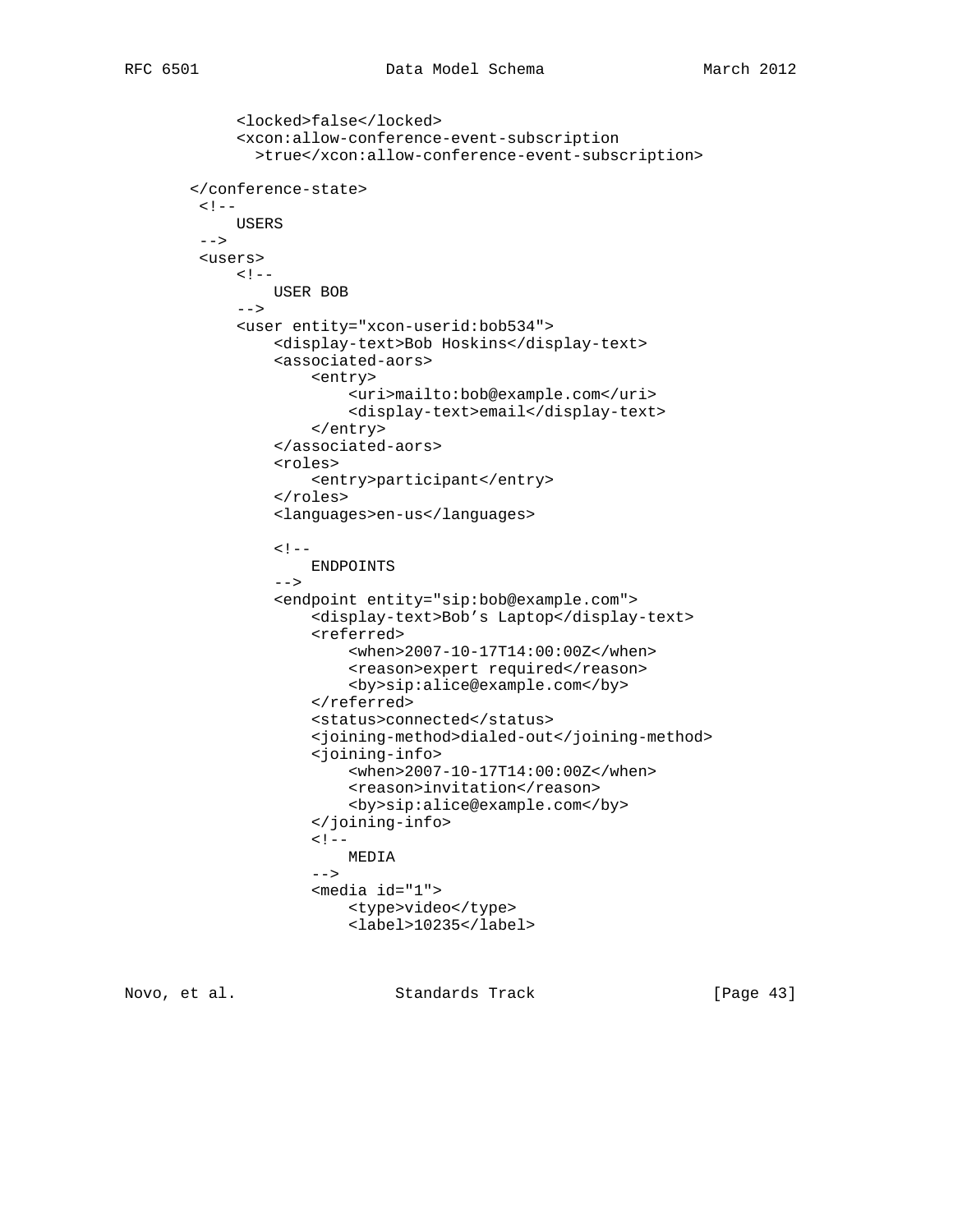```
 <src-id>432424</src-id>
                          <status>sendrecv</status>
                          <xcon:to-mixer name="VideoIn">
                              <xcon:controls>
                                  <xcon:video-layout
                                     >single-view</xcon:video-layout>
                              </xcon:controls>
                          </xcon:to-mixer>
                      </media>
                     < ! - - CALL INFO
--><br>-->
                      <call-info>
                          <sip>
                              <display-text>full info</display-text>
                              <call-id>hsjh8980vhsb78</call-id>
                              <from-tag>vav738dvbs</from-tag>
                              <to-tag>8954jgjg8432</to-tag>
                          </sip>
                      </call-info>
                 </endpoint>
                 <xcon:provide-anonymity
                  >semi-private</xcon:provide-anonymity>
                  <xcon:allow-refer-users-dynamically
                      >false</xcon:allow-refer-users-dynamically>
                 <xcon:allow-invite-users-dynamically
                      >false</xcon:allow-invite-users-dynamically>
                 <xcon:allow-remove-users-dynamically
                     >false</xcon:allow-remove-users-dynamically>
             </user>
            < ! -- USER ALICE
             -->
             <user entity="xcon-userid:alice334">
                 <display-text>Alice Kay</display-text>
                 <associated-aors>
                      <entry>
                          <uri>mailto:alice@example.com</uri>
                          <display-text>email</display-text>
                      </entry>
                 </associated-aors>
                 <roles>
                     <entry>moderator</entry>
                 </roles>
                 <languages>en-us</languages>
                \lt! --
                     ENDPOINTS
```
Novo, et al. Standards Track [Page 44]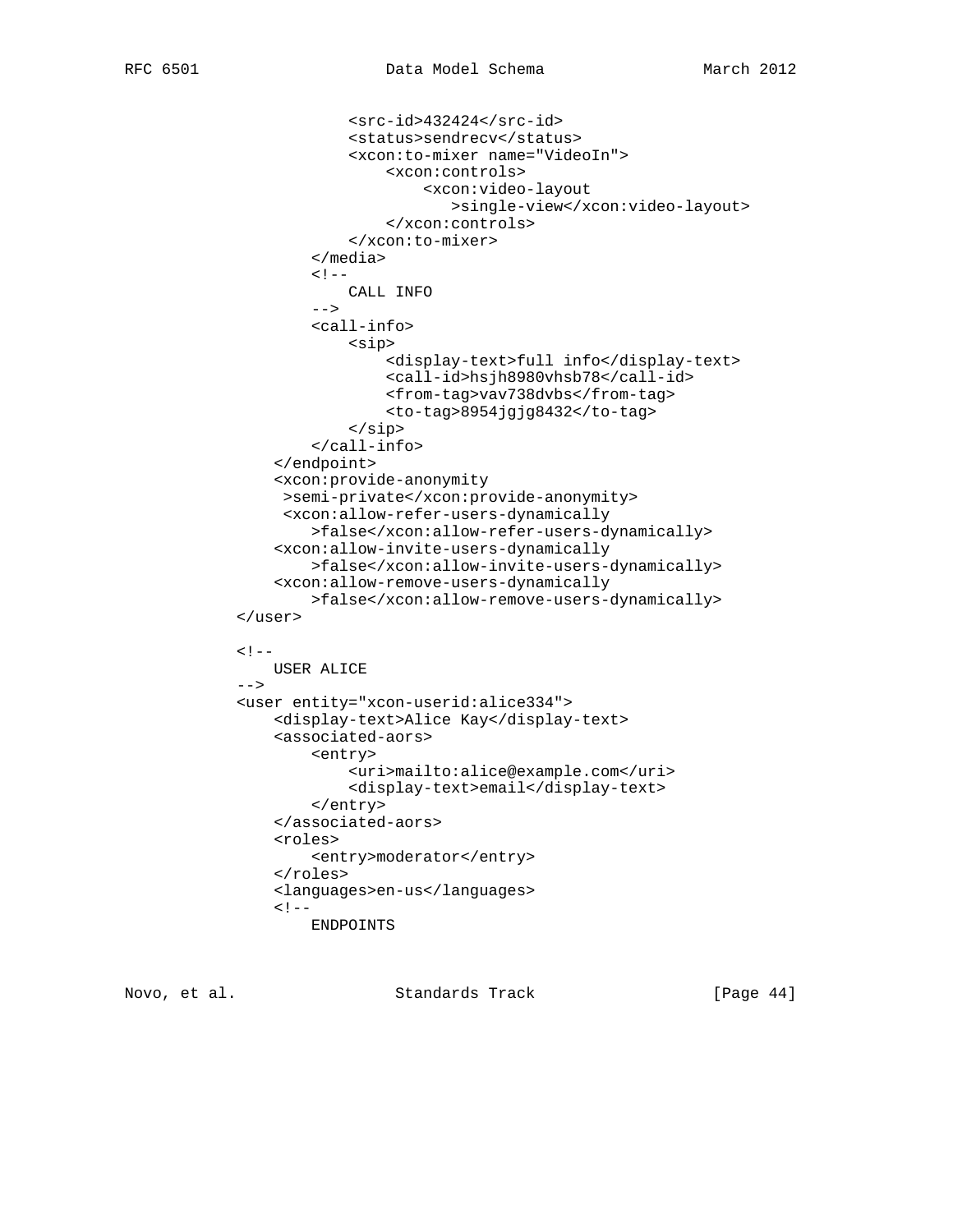$--$ 

```
 <endpoint entity="sip:alice@example.com">
                     <display-text>Alice's Desktop</display-text>
                     <status>connected</status>
                     <joining-method>dialed-in</joining-method>
                     <joining-info>
                         <when>2007-10-17T13:35:08Z</when>
                         <reason>invitation</reason>
                         <by>sip:conference@example.com</by>
                     </joining-info>
                    < ! -- MEDIA
 -->
                     <media id="1">
                         <type>video</type>
                         <label>10235</label>
                         <src-id>432424</src-id>
                         <status>sendrecv</status>
                         <xcon:to-mixer name="VideoIn">
                          <xcon:controls>
                             <xcon:video-layout
                               >single-view</xcon:video-layout>
                          </xcon:controls>
                         </xcon:to-mixer>
                     </media>
                     <media id="2">
                         <type>audio</type>
                         <label>10234</label>
                         <src-id>532535</src-id>
                         <status>sendrecv</status>
                         <xcon:to-mixer name="AudioIn">
                           <xcon:controls>
                             <xcon:gain>50</xcon:gain>
                           </xcon:controls>
                         </xcon:to-mixer>
                         <xcon:from-mixer name="AudioOut">
                           <xcon:controls>
                               <xcon:gain>50</xcon:gain>
                           </xcon:controls>
                         </xcon:from-mixer>
                     </media>
                    < ! - - CALL INFO
 -->
                     <call-info>
                         <sip>
                             <display-text>full info</display-text>
                             <call-id>truy45469123478</call-id>
```
Novo, et al. Standards Track [Page 45]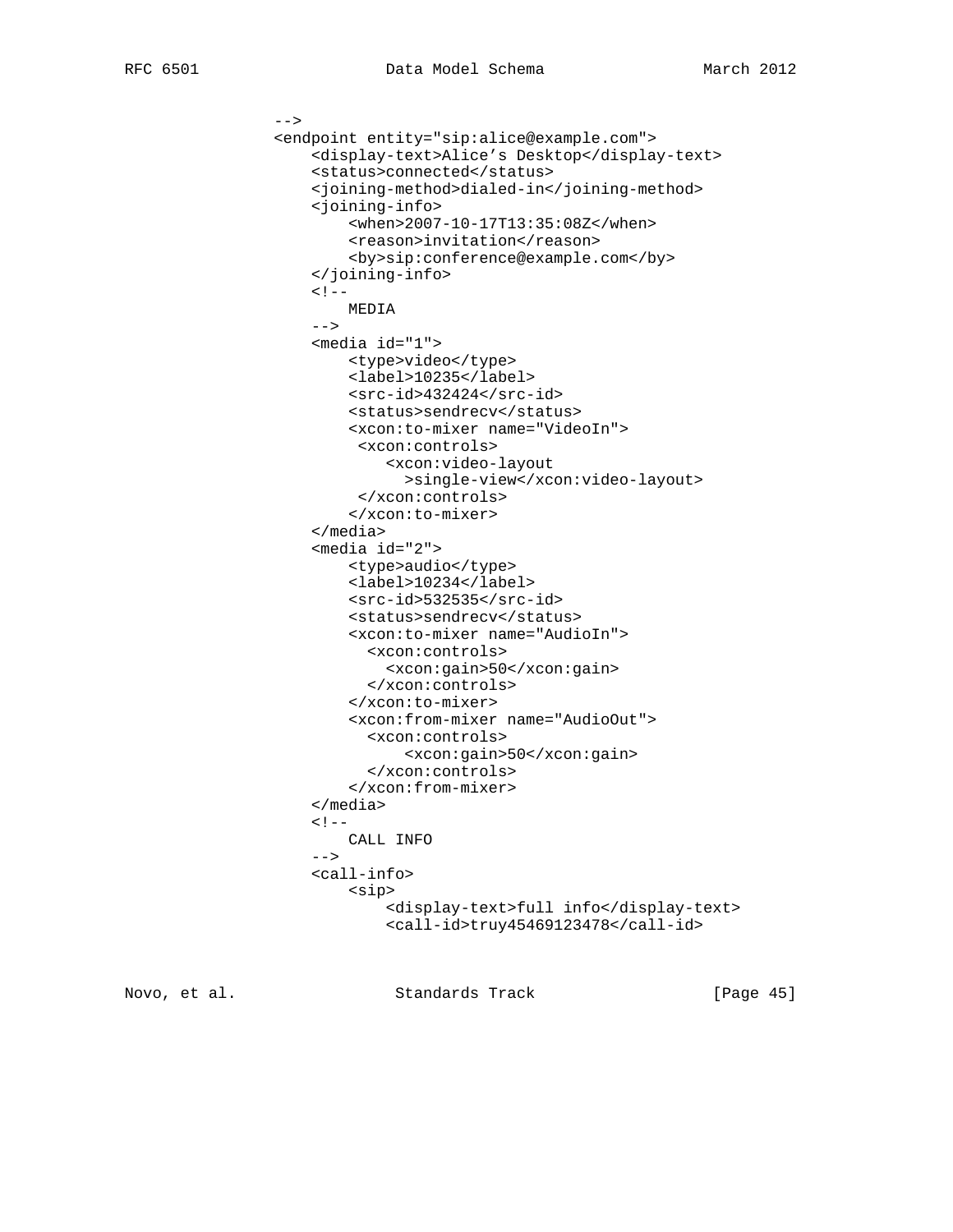```
 <from-tag>asd456cbgt</from-tag>
                             <to-tag>3456jgjg1234</to-tag>
                         </sip>
                     </call-info>
                     <xcon:floor id="345">true</xcon:floor>
                 </endpoint>
                 <xcon:provide-anonymity>private</xcon:provide-anonymity>
                 <xcon:allow-refer-users-dynamically
                     >true</xcon:allow-refer-users-dynamically>
                 <xcon:allow-invite-users-dynamically
                     >true</xcon:allow-invite-users-dynamically>
                 <xcon:allow-remove-users-dynamically
                     >true</xcon:allow-remove-users-dynamically>
             </user>
            < ! -- USER CAROL
             -->
             <user entity="xcon-userid:carol233">
                 <display-text>Carol More</display-text>
                 <associated-aors>
                     <entry>
                         <uri>mailto:carol@example.com</uri>
                         <display-text>email</display-text>
                     </entry>
                 </associated-aors>
                 <roles>
                     <entry>administrator</entry>
                 </roles>
                 <languages>en-us</languages>
                < ! -- ENDPOINTS
 -->
                 <endpoint entity="sip:carol@example.com">
                     <display-text>Carol's Computer</display-text>
                     <status>connected</status>
                     <joining-method>dialed-in</joining-method>
                     <joining-info>
                         <when>2007-10-17T13:30:05Z</when>
                         <reason>invitation</reason>
                         <by>sip:conference@example.com</by>
                     </joining-info>
                    <! -- MEDIA
--><br>-->
                     <media id="1">
                         <type>video</type>
                         <label>10235</label>
```
Novo, et al. Standards Track [Page 46]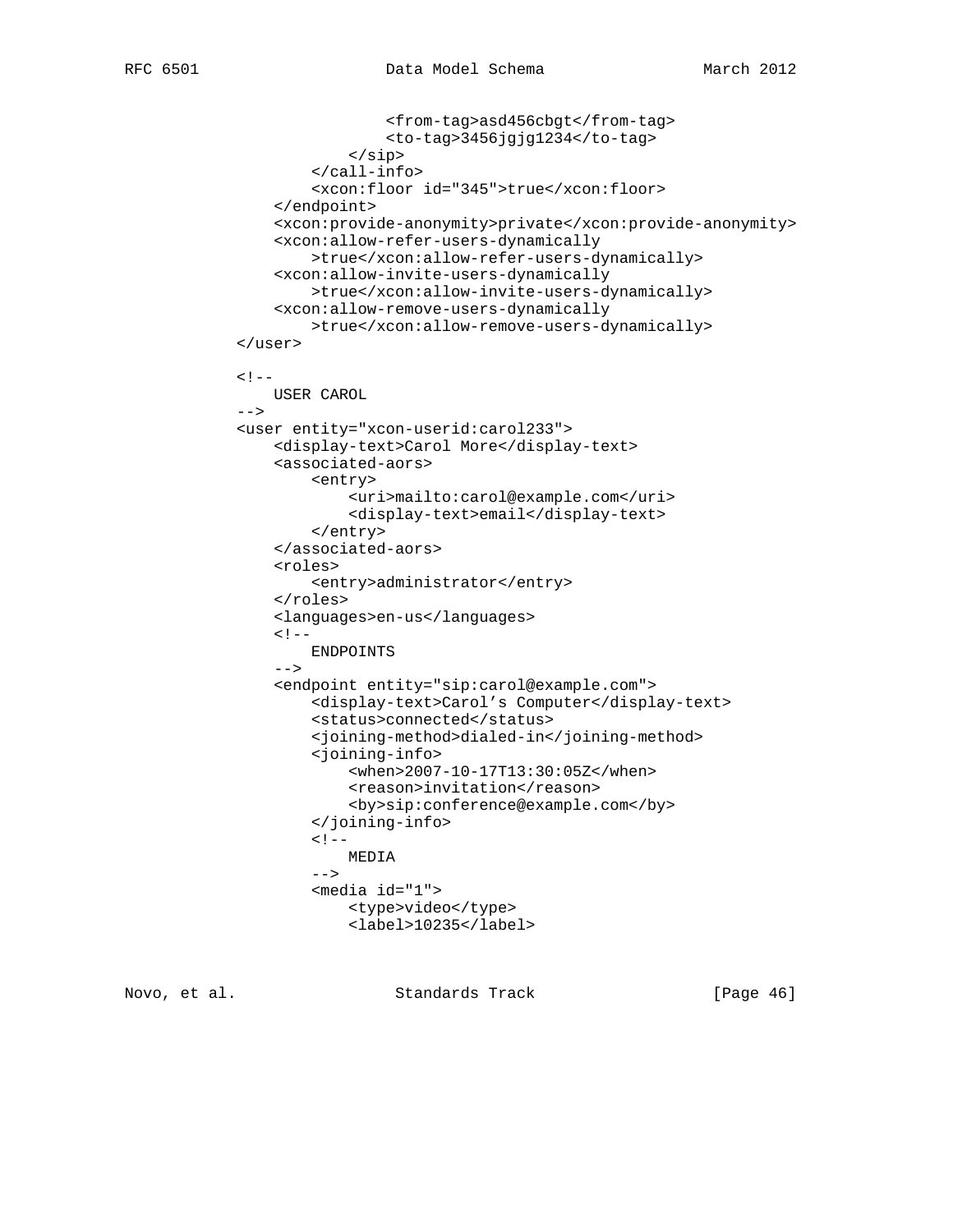```
 <src-id>432424</src-id>
                          <status>sendrecv</status>
                          <xcon:to-mixer name="VideoIn">
                              <xcon:controls>
                                  <xcon:video-layout
                                >single-view</xcon:video-layout>
                          </xcon:controls>
                          </xcon:to-mixer>
                     </media>
                     <media id="2">
                          <type>audio</type>
                          <label>10234</label>
                          <src-id>532535</src-id>
                          <status>sendrecv</status>
                          <xcon:to-mixer name="AudioIn">
                              <xcon:controls>
                                  <xcon:gain>50</xcon:gain>
                              </xcon:controls>
                          </xcon:to-mixer>
                          <xcon:from-mixer name="AudioOut">
                              <xcon:controls>
                                  <xcon:gain>50</xcon:gain>
                           </xcon:controls>
                          </xcon:from-mixer>
                     </media>
                    < ! -- CALL INFO
 -->
                     <call-info>
                          <sip>
                              <display-text>full info</display-text>
                              <call-id>wevb12562321894</call-id>
                              <from-tag>asw456wedf</from-tag>
                              <to-tag>2365dfrt3497</to-tag>
                          </sip>
                     </call-info>
                     <xcon:floor id="345">false</xcon:floor>
                 </endpoint>
                 <xcon:provide-anonymity>private</xcon:provide-anonymity>
                 <xcon:allow-refer-users-dynamically
                     >true</xcon:allow-refer-users-dynamically>
                 <xcon:allow-invite-users-dynamically
                     >true</xcon:allow-invite-users-dynamically>
                 <xcon:allow-remove-users-dynamically
                     >true</xcon:allow-remove-users-dynamically>
```
Novo, et al. Standards Track [Page 47]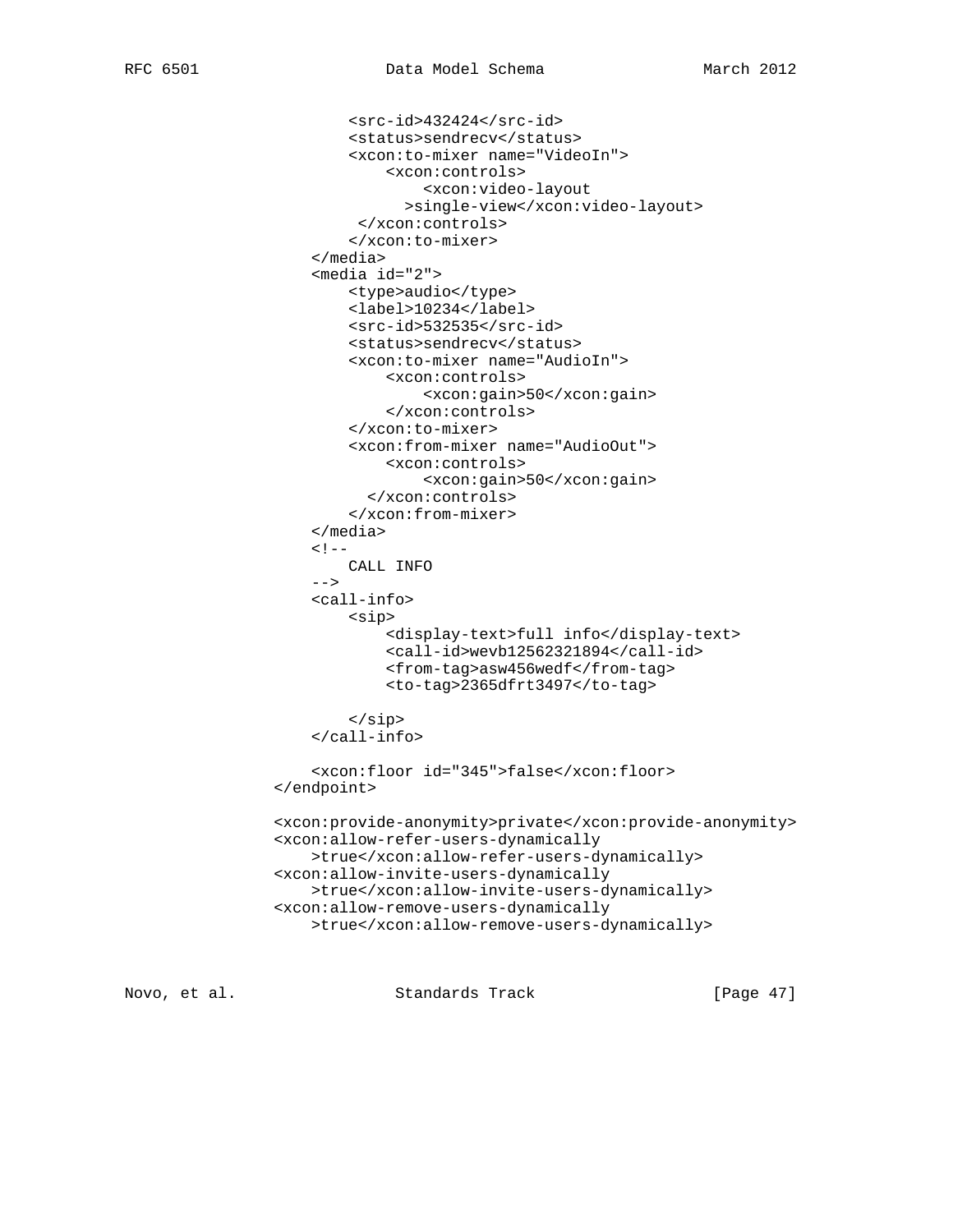```
 </user>
     <xcon:join-handling>allow</xcon:join-handling>
     <xcon:user-admission-policy
        >openAuthenticated</xcon:user-admission-policy>
    < 1 - - ALLOWED USERS LIST
     -->
     <xcon:allowed-users-list>
         <xcon:target uri="sip:bob@example.com"
             method="dial-out"/>
         <xcon:target uri="sip:alice@example.com"
            method="dial-out"/>
         <xcon:target uri="sip:carol@example.com"
             method="dial-out"/>
         <xcon:target uri="sip:john@example.com"
            method="refer"/>
     </xcon:allowed-users-list>
    <! -- DENY USERS LIST
    --&> <xcon:deny-users-list>
         <xcon:target uri="sip:charlie@example.com"/>
     </xcon:deny-users-list>
 </users>
\lt! --
     SIDEBARS BY REFERENCE
 -->
 <sidebars-by-ref>
    <entry>
        <uri>xcon:conf223</uri>
         <display-text>private with Bob</display-text>
     </entry>
 </sidebars-by-ref>
<! - SIDEBARS BY VALUE
-- <sidebars-by-val>
     <entry entity="conf223">
         <users>
             <user entity="xcon-userid:bob534"/>
             <user entity="xcon-userid:carol233"/>
         </users>
     </entry>
 </sidebars-by-val>
<! -- FLOOR INFORMATION
--
```
Novo, et al. Standards Track [Page 48]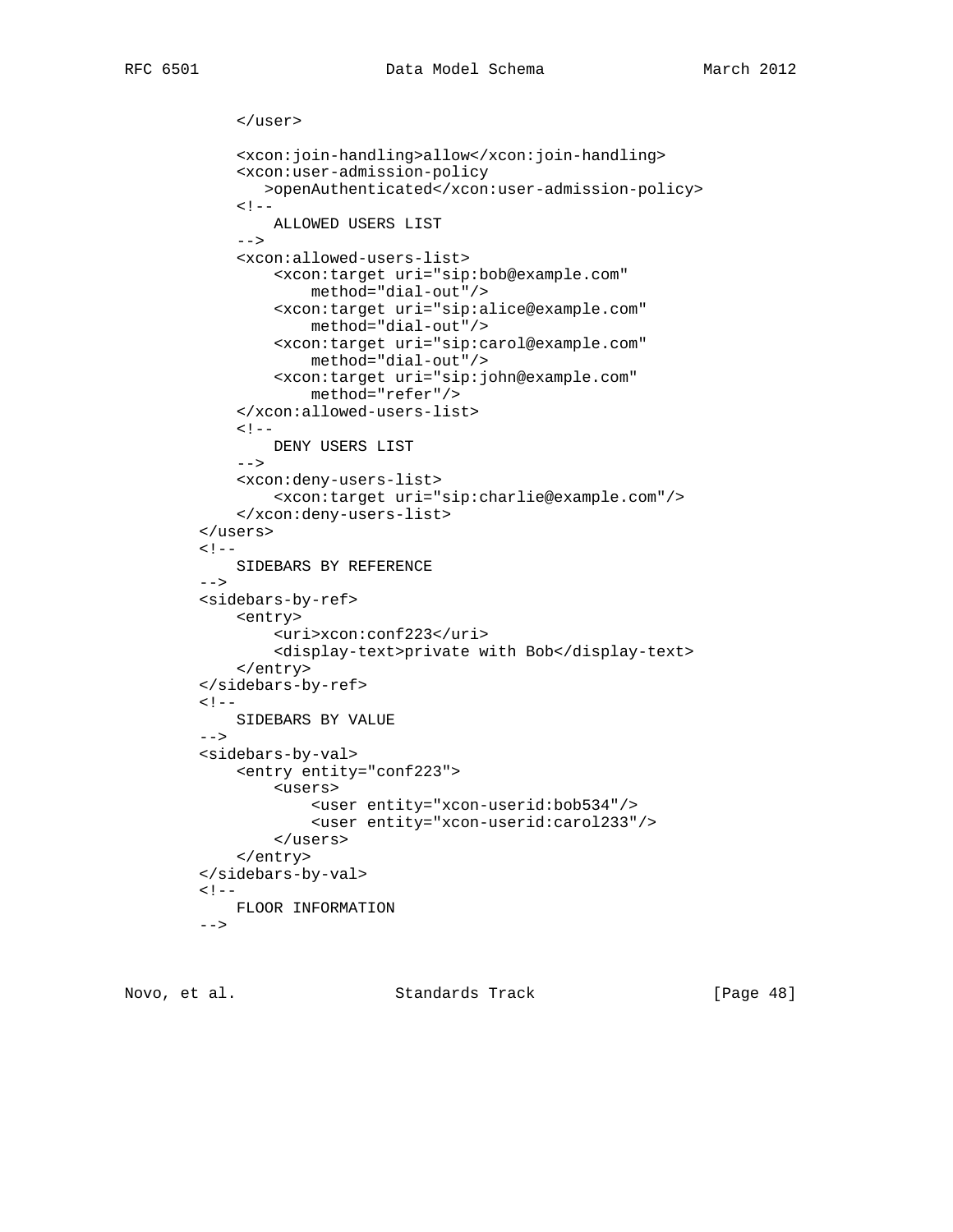```
 <xcon:floor-information>
     <xcon:conference-ID>567</xcon:conference-ID>
     <xcon:allow-floor-events>true</xcon:allow-floor-events>
     <xcon:floor-request-handling
     >confirm</xcon:floor-request-handling>
     <xcon:conference-floor-policy>
         <xcon:floor id="345">
             <xcon:media-label>10234</xcon:media-label>
             <xcon:media-label>10235</xcon:media-label>
             <xcon:algorithm
             >moderator-controlled</xcon:algorithm>
             <xcon:max-floor-users>1</xcon:max-floor-users>
             <xcon:moderator-id>234</xcon:moderator-id>
         </xcon:floor>
     </xcon:conference-floor-policy>
 </xcon:floor-information>
```
</conference-info>

 Note that due to RFC formatting conventions, this documents splits lines whose content would exceed 72 characters.

8. Security Considerations

 There are numerous security considerations for this document. Overall, the security considerations for authentication and the Security and Privacy of Identity described in Sections 11 and 11.2, respectively, of the centralized conferencing framework document [RFC5239] apply to this document.

 This specification defines a data model for conference objects. Different conferencing systems may use different protocols to provide access to these conference objects. This section contains general security considerations for the conference objects and for the protocols. The specification of each particular protocol needs to discuss how the specific protocol meets the security requirements provided in this section.

 A given conferencing system usually supports different protocols in order to implement different functions (e.g., SIP for session control and BFCP for floor control). Each of these protocols may use its own authentication mechanism. In cases where a user is authenticated using multiple authentication mechanisms, it is up to the conferencing system to map all the different authentications to the same user. Discussing the specifics of different authentication mechanism is beyond the scope of this document.

Novo, et al. Standards Track [Page 49]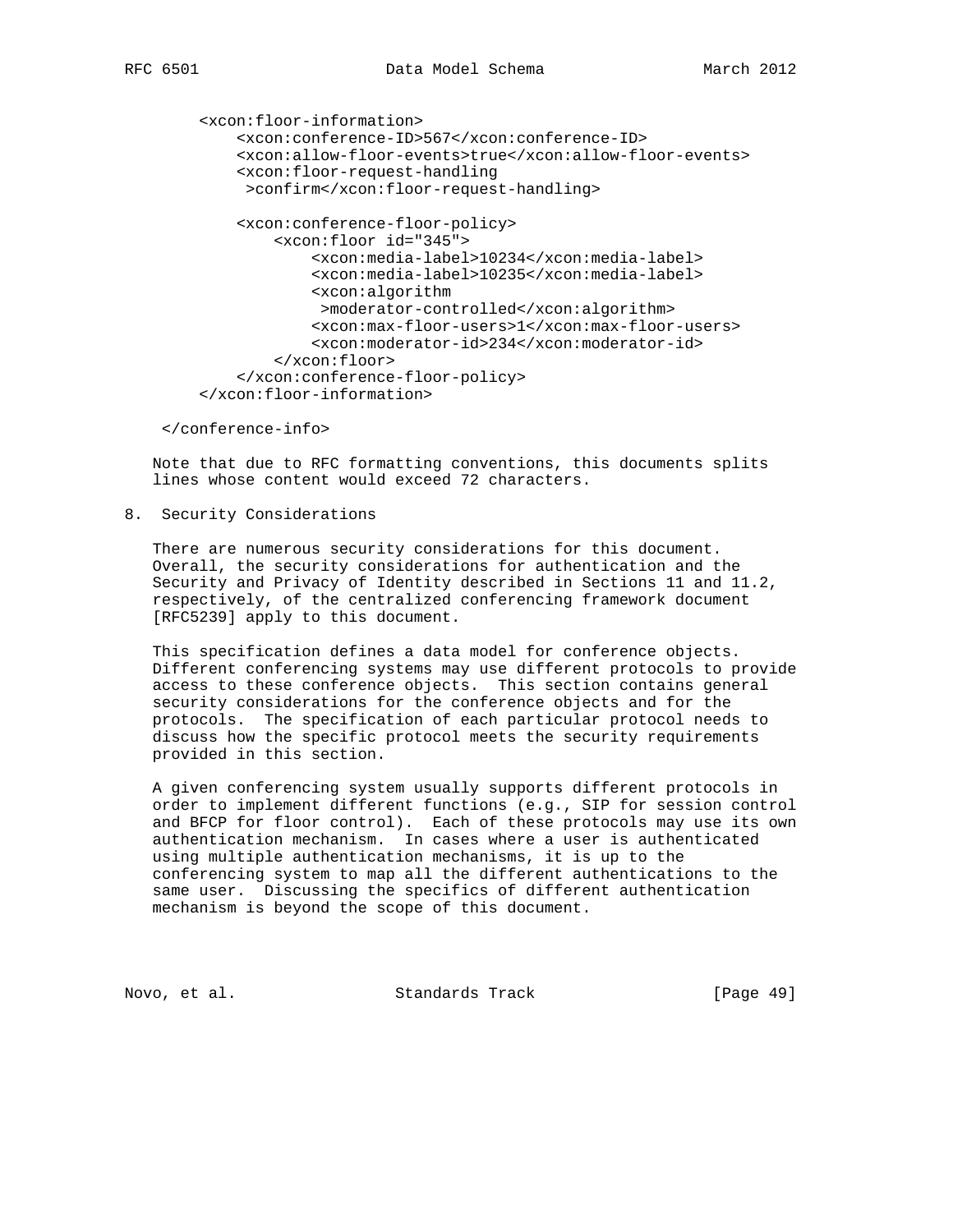Furthermore, users may use different identifiers to access a conference, as explained in Section 4.6.5. These different namespaces can be associated with a unique conference user identifier (XCON-USERID). A mapping database is used to map all these authenticated user namespaces to the XCON-USERID. There are several threats against this database. In order to minimize these threats, the administrator of the conferencing system MUST ensure that only authorized users can connect to this database (e.g., by using access control rules). In particular, the integrity of the database MUST be protected against unauthorized modifications. In addition, the XCON- USERID or XCON-URI SHOULD be hard to guess. It is critical that the URI remain difficult to "guess" via brute force methods. Generic security considerations for usage of URIs are discussed in [RFC3986].

 It is RECOMMENDED that the database uses encryption mechanisms if the information is stored in long-term storage (e.g., disk). If the database contains sensitive elements (e.g., passwords), the confidentiality of the database MUST be protected from unauthorized users. If no sensitive elements are present, then confidentiality is not needed. In addition to implementing access control, as discussed above, it is RECOMMENDED that administrators of conferencing systems only provide access to the database over encrypted channels (e.g., using TLS encryption) in order to avoid eavesdroppers. Administrators of conferencing systems SHOULD also avoid disclosing information to unauthorized parties when a conference is being cloned or when a sidebar is being created. For example, an external sidebar as defined in [RFC5239], Section 9.4.2, may include participants who were not authorized for the parent conference.

 The security considerations for authentication described in Section 11.1 of the centralized conferencing framework document [RFC5239] also apply to this document. Similarly, the security considerations for authorization described in Section 5.2 of the Session Initiation Protocol (SIP) REFER Method [RFC3515] apply to this document as well.

 Note that the specification of the privacy policy is outside the scope of this document. Saying that, a privacy policy will be needed in the real implementation of the data model and, therefore, is subject to future policy documents.

Novo, et al. Standards Track [Page 50]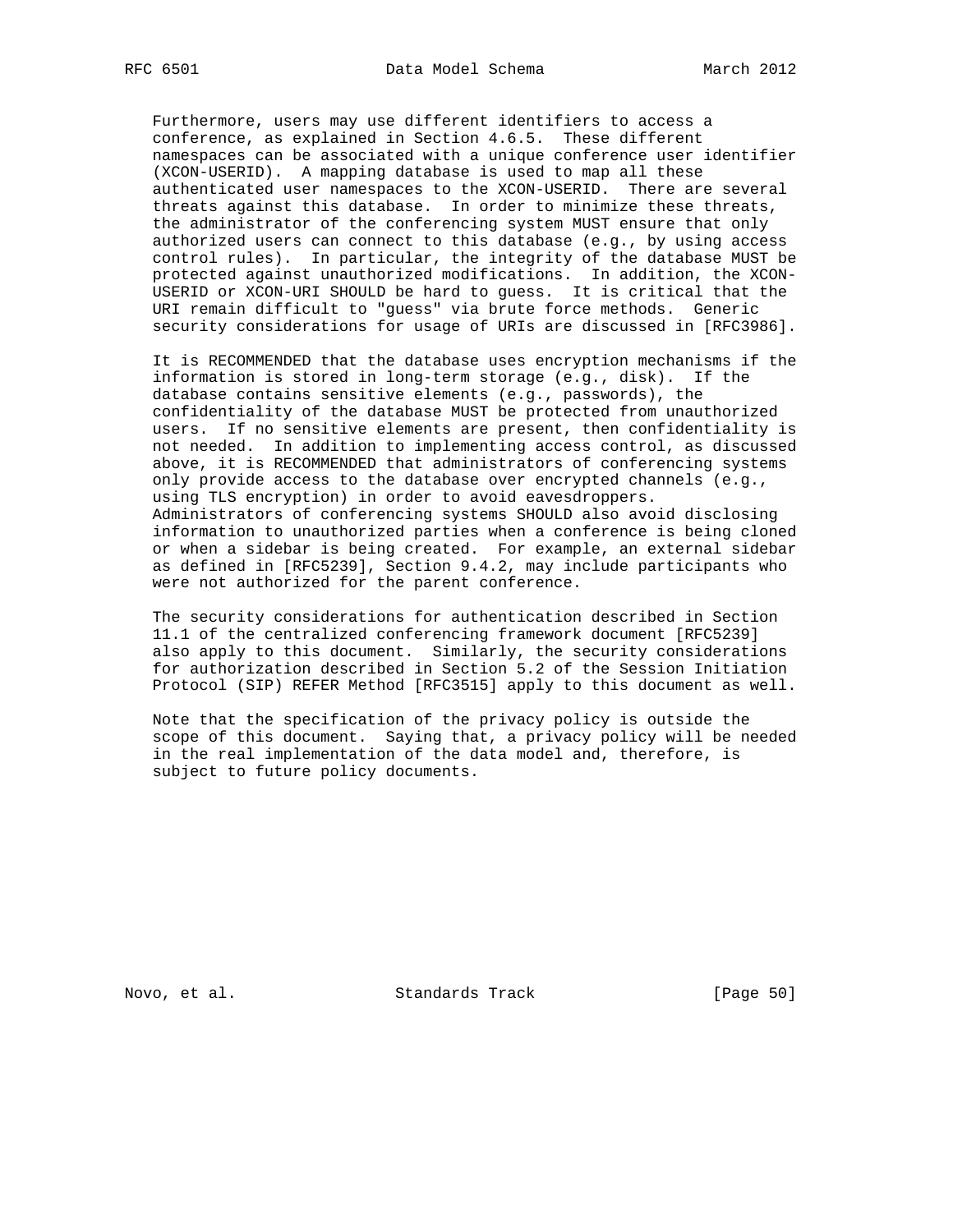## 9. IANA Considerations

9.1. RELAX NG Schema Registration

 This specification registers a schema. The schema can be found as the sole content of Section 5.

URI: urn:ietf:params:xml:schema:xcon-conference-info

 Registrant Contact: IETF XCON working group <xcon@ietf.org>, Oscar Novo <Oscar.Novo@ericsson.com>

 RELAX NG Schema: The RELAX NG schema to be registered is contained in Section 5. Its first line is as follows:

default namespace = "urn:ietf:params:xml:ns:conference-info"

and its last line is as follows:

anyAttribute = attribute \* -  $(xml:lang \mid entity$  | required-participant | label | decision | name | policy | uri | method | id | nickname) { text }\*

Novo, et al. Standards Track [Page 51]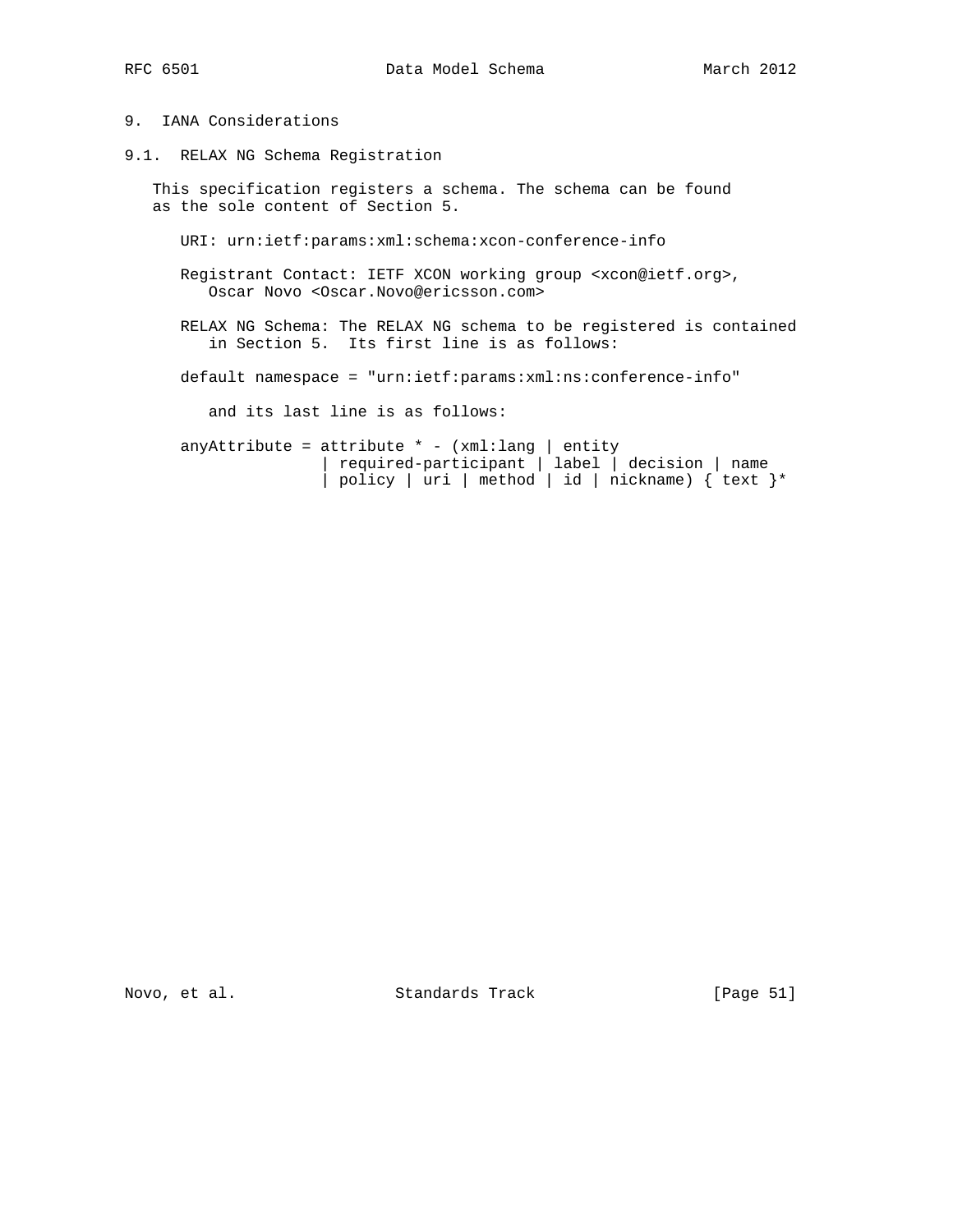## 9.2. XML Namespace Registration

This section registers a new XML namespace.

URI: urn:ietf:params:xml:ns:xcon-conference-info

 Registrant Contact: IETF XCON working group <xcon@ietf.org>, Oscar Novo <Oscar.Novo@ericsson.com>

XML:

```
 BEGIN
 <?xml version="1.0"?>
 <!DOCTYPE html PUBLIC "-//W3C//DTD XHTML Basic 1.0//EN"
   "http://www.w3.org/TR/xhtml-basic/xhtml-basic10.dtd">
 <html xmlns="http://www.w3.org/1999/xhtml">
 <head>
   <meta http-equiv="content-type"
         content="text/html;charset=iso-8859-1"/>
   <title> Centralized Conferencing Namespace</title>
 </head>
 <body>
   <h1>Namespace for Centralized Conferencing</h1>
   <h2>urn:ietf:params:xml:ns:xcon-conference-info</h2>
 <p>See <a href="http://www.rfc-editor.org/rfc/rfc6501.txt">
   RFC 6501 < /a > . < /p > </body>
 </html>
 END
```
### 9.3. Conference Object Identifier Registration

 URI scheme name: xcon Status: permanent URI scheme syntax: see Section 3.3.1. URI schema semantics: see Section 3.3 Encoding considerations: see Section 8 Intended usage: see Section 3.3 Applications and/or protocols that use this URI scheme name: Centralized Conferencing systems Interoperability considerations: none Security considerations: see Section 8 Relevant publications: conference information data model for Centralized Conferencing (XCON) Contact: Oscar Novo <oscar.novo@ericsson.com> Author/Change controller: Oscar Novo <oscar.novo@ericsson.com>

Novo, et al. Standards Track [Page 52]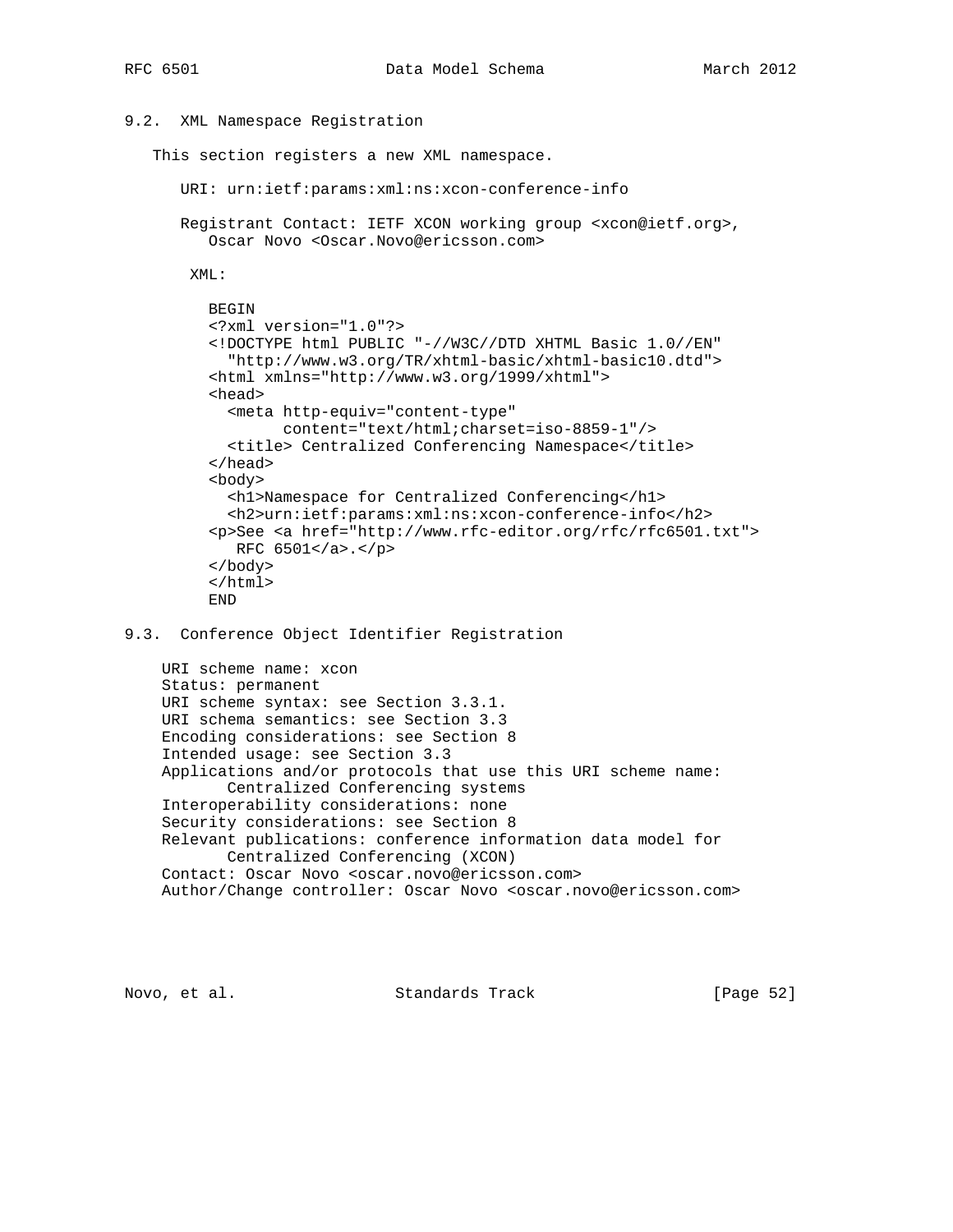# 9.4. Conference User Identifier Registration

 URI scheme name: XCON-USERID Status: permanent URI scheme syntax: see Section 4.6.5 URI schema semantics: see Section 4.6.5 Encoding considerations: see Section 8 Intended usage: see Section 4.6.3 and 4.6.5 Applications and/or protocols that use this URI scheme name: Centralized Conferencing systems. Interoperability considerations: none Security considerations: see Section 8 Relevant publications: conference information data model for Centralized Conferencing (XCON) Contact: Oscar Novo <oscar.novo@ericsson.com> Author/Change controller: Oscar Novo <oscar.novo@ericsson.com>

#### 10. Acknowledgements

 This document is really a distillation of many ideas discussed over a long period of time. These ideas were contributed by many different documents in the XCON working group and the SIPPING working group. We would like to thank Orit Levin, Roni Even, Adam Roach, Mary Barnes, Chris Boulton, Umesh Chandra, Hisham Khartabil, Petri Koskelainen, Aki Niemi, Rohan Mahy, Jonathan Lennox, Sean Duddy, Richard Barnes, and Henning Schulzrinne for their comments. Also, we would like to thank Mary Barnes and Chris Boulton for letting us use the conference and user identifier information of their XCON documents. Last but not least, we would like to express our gratitude to all those reviewers for their invaluable contributions: Simon Pietro Romano, Lorenzo Miniero, Tobia Castaldi, Miguel Garcia, Mary Barnes, Srivatsa Srinivasan, Avshalom Houri, Pierre Tane, and Ben Campbell.

- 11. References
- 11.1. Normative References
	- [RFC2119] Bradner, S., "Key words for use in RFCs to Indicate Requirement Levels", BCP 14, RFC 2119, March 1997.
	- [RFC3986] Berners-Lee, T., Fielding, R., and L. Masinter, "Uniform Resource Identifier (URI): Generic Syntax", STD 66, RFC 3986, January 2005.

Novo, et al. Standards Track [Page 53]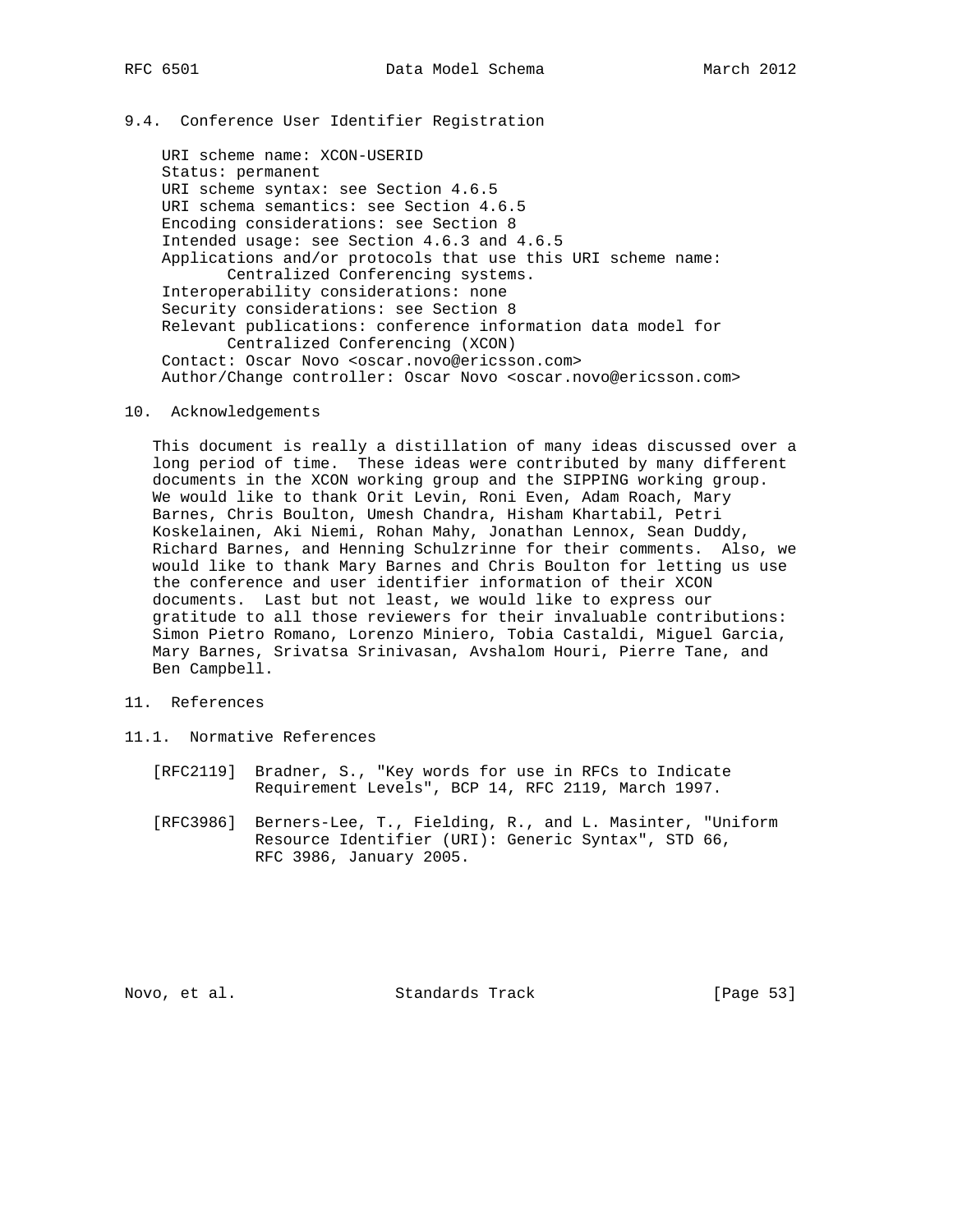- [RFC4575] Rosenberg, J., Schulzrinne, H., and O. Levin, "A Session Initiation Protocol (SIP) Event Package for Conference State", RFC 4575, August 2006.
- [RFC4582] Camarillo, G., Ott, J., and K. Drage, "The Binary Floor Control Protocol (BFCP)", RFC 4582, November 2006.
- [RFC4583] Camarillo, G., "Session Description Protocol (SDP) Format for Binary Floor Control Protocol (BFCP) Streams", RFC 4583, November 2006.
- [RFC5234] Crocker, D. and P. Overell, "Augmented BNF for Syntax Specifications: ABNF", STD 68, RFC 5234, January 2008.
- [RFC5239] Barnes, M., Boulton, C., and O. Levin, "A Framework for Centralized Conferencing", RFC 5239, June 2008.
- [RFC5545] Desruisseaux, B., "Internet Calendaring and Scheduling Core Object Specification (iCalendar)", RFC 5545, September 2009.
- 11.2. Informative References
	- [IANA] IANA, "RTP Payload Types", <http://www.iana.org/assignments/rtp-parameters>.
	- [IANA-Lan] IANA, "Language Subtag Registry", <http://www.iana.org/assignments/ language-subtag-registry>.
	- [RELAX] "RELAX NG Home Page", ISO/IEC 19757-2:2008.
	- [RFC3264] Rosenberg, J. and H. Schulzrinne, "An Offer/Answer Model with Session Description Protocol (SDP)", RFC 3264, June 2002.
	- [RFC3515] Sparks, R., "The Session Initiation Protocol (SIP) Refer Method", RFC 3515, April 2003.
	- [RFC4353] Rosenberg, J., "A Framework for Conferencing with the Session Initiation Protocol (SIP)", RFC 4353, February 2006.
	- [RFC4855] Casner, S., "Media Type Registration of RTP Payload Formats", RFC 4855, February 2007.

Novo, et al. Standards Track [Page 54]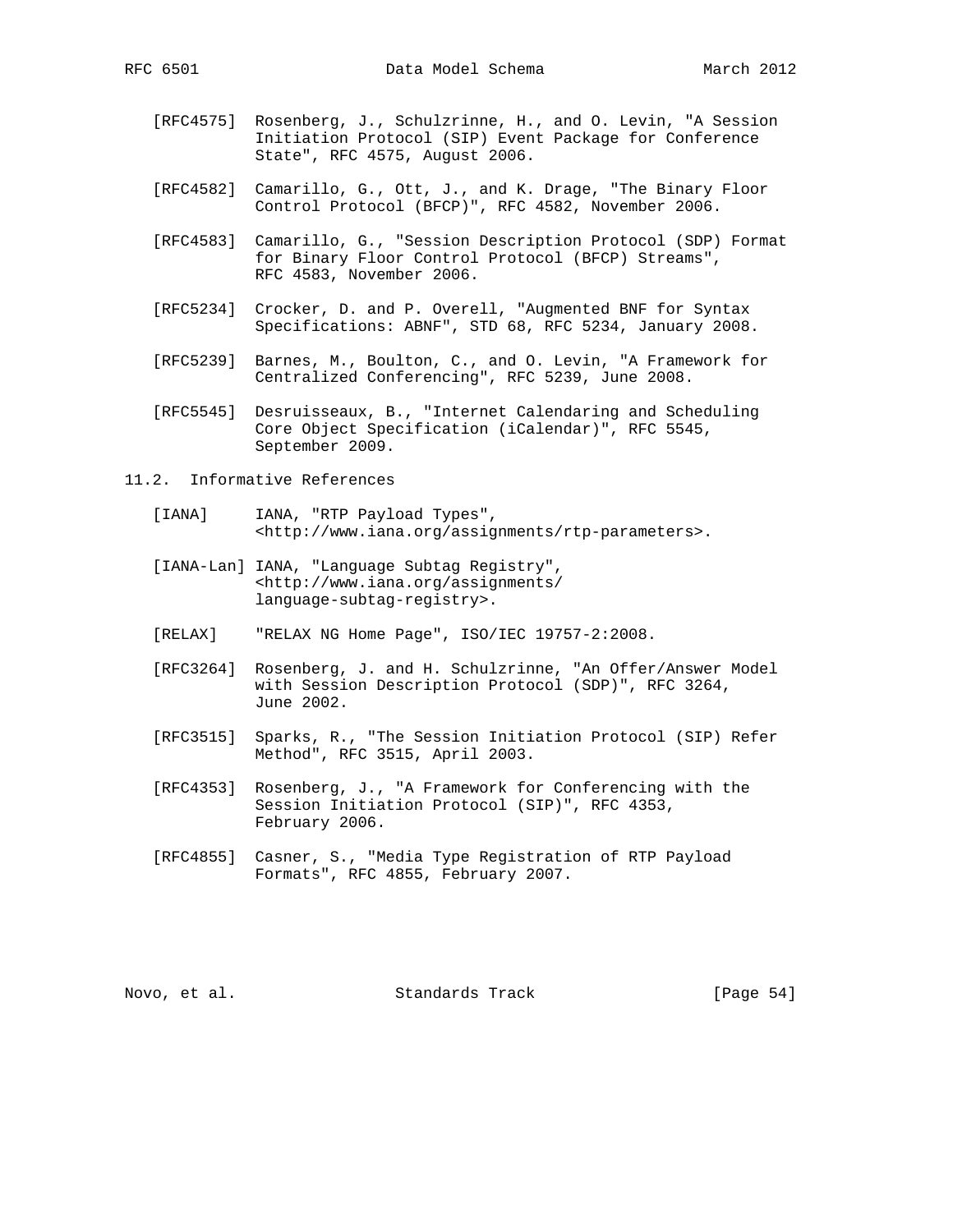- [RFC5018] Camarillo, G., "Connection Establishment in the Binary Floor Control Protocol (BFCP)", RFC 5018, September 2007.
- [RFC5646] Phillips, A. and M. Davis, "Tags for Identifying Languages", BCP 47, RFC 5646, September 2009.

[W3C.REC-xml-20081126]

 Bray, T., Paoli, J., Sperberg-McQueen, C., Maler, E., and F. Yergeau, "Extensible Markup Language (XML) 1.0 (Fifth Edition)", World Wide Web Consortium Recommendation REC xml-20081126, November 2008, <http://www.w3.org/TR/2008/REC-xml-20081126>.

Novo, et al. Standards Track [Page 55]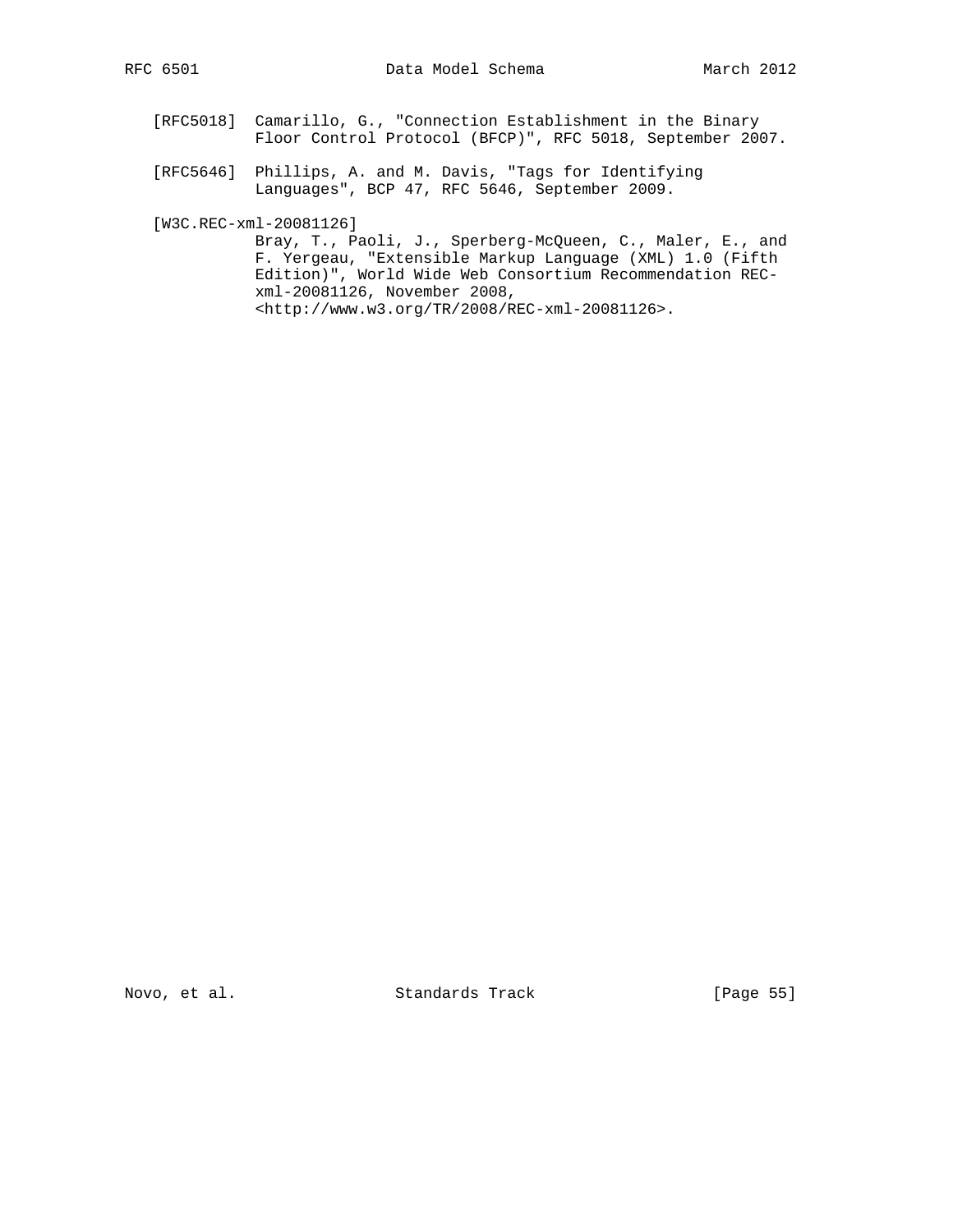```
Appendix A. Non-Normative RELAX NG Schema in XML Syntax
  <?xml version="1.0" encoding="UTF-8" ?>
     <grammar
            ns="urn:ietf:params:xml:ns:conference-info"
            xmlns="http://relaxng.org/ns/structure/1.0"
            xmlns:xcon="urn:ietf:params:xml:ns:xcon-conference-info"
            datatypeLibrary="http://www.w3.org/2001/XMLSchema-datatypes">
            <start>
             <element name="conference-info">
              <ref name="conference-type"/>
             </element>
            </start>
           < ! -- CONFERENCE TYPE
           --&> <define name="conference-type">
             <interleave>
             <attribute name="entity">
             <text/>
             </attribute>
             <ref name="anyAttribute"/>
             <optional>
              <ref name="conference-description-type"/>
             </optional>
             <optional>
              <element name="host-info">
               <ref name="host-type"/>
              </element>
             </optional>
             <optional>
              <element name="conference-state">
               <ref name="conference-state-type"/>
              </element>
             </optional>
             <optional>
              <element name="users">
               <ref name="users-type"/>
              </element>
             </optional>
             <optional>
              <element name="sidebars-by-ref">
               <ref name="uris-type"/>
              </element>
             </optional>
             <optional>
              <element name="sidebars-by-val">
```
Novo, et al. Standards Track [Page 56]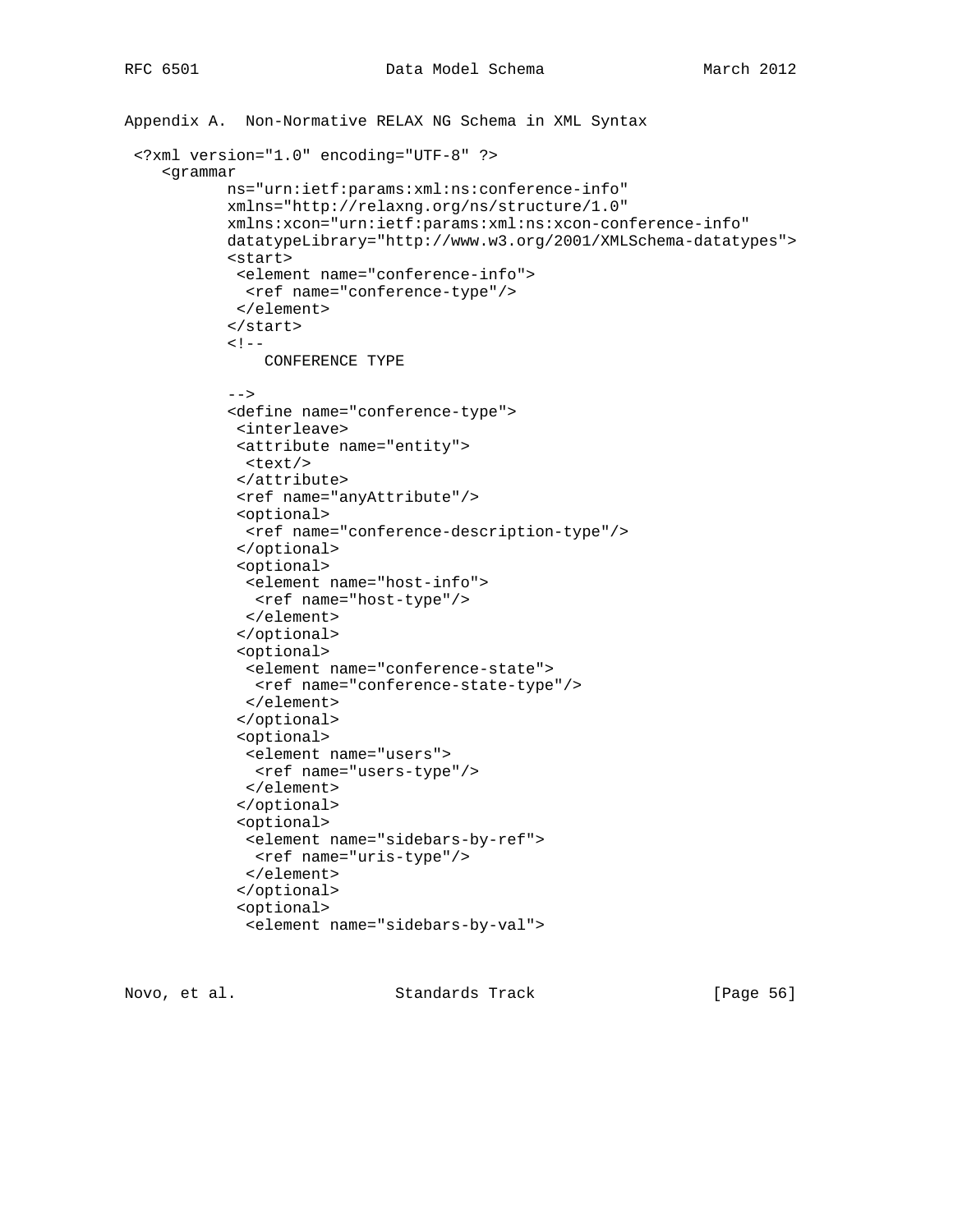```
 <ref name="sidebars-by-val-type"/>
   </element>
  </optional>
  <optional>
   <element name="xcon:floor-information">
   <ref name="floor-information-type"/>
   </element>
 </optional>
 <zeroOrMore>
  <ref name="anyElement"/>
 </zeroOrMore>
 </interleave>
 </define>
< ! -- CONFERENCE DESCRIPTION TYPE
--&> <define name="conference-description-type">
 <element name="conference-description">
  <interleave>
  <optional>
   <attribute name="xml:lang">
    <data type="language"/>
   </attribute>
   </optional>
   <ref name="anyAttribute"/>
   <optional>
   <element name="display-text">
    <text/>
   </element>
   </optional>
   <optional>
   <element name="subject">
    <text/>
   </element>
   </optional>
   <optional>
    <element name="free-text">
     <text/>
    </element>
   </optional>
   <optional>
    <element name="keywords">
    <list>
     <zeroOrMore>
      <data type="string"/>
     </zeroOrMore>
     </list>
    </element>
```
Novo, et al. Standards Track [Page 57]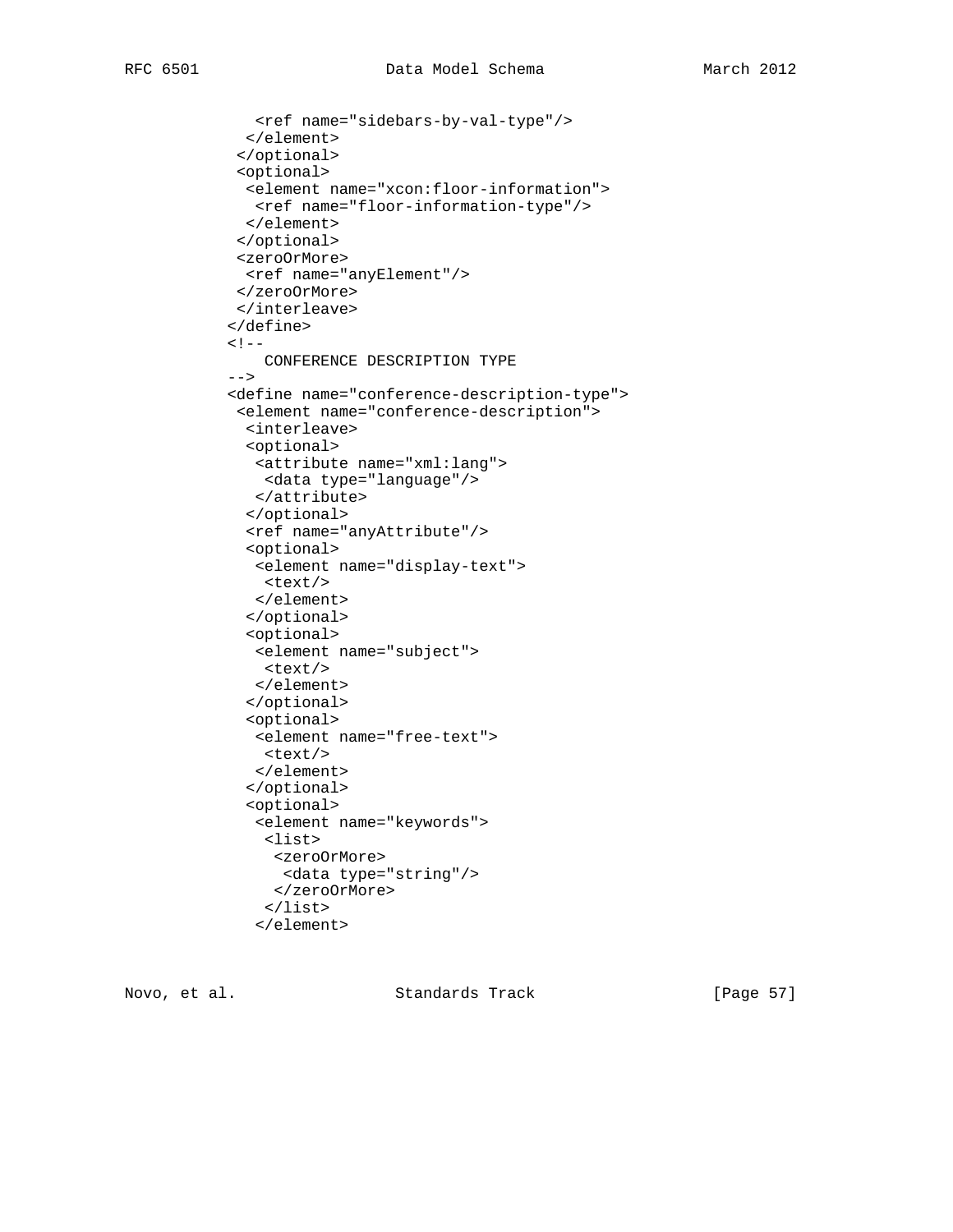</optional> <optional> <element name="conf-uris"> <ref name="uris-type"/> </element> </optional> <optional> <element name="service-uris"> <ref name="uris-type"/> </element> </optional> <optional> <element name="maximum-user-count"> <data type="int"/> </element> </optional> <optional> <element name="available-media"> <ref name="conference-media-type"/> </element> </optional> <optional> <element name="xcon:language"> <data type="language"/> </element> </optional> <optional> <element name="xcon:allow-sidebars"> <data type="boolean"/> </element> </optional> <optional> <element name="xcon:cloning-parent"> <data type="anyURI"/> </element> </optional> <optional> <element name="xcon:sidebar-parent"> <data type="anyURI"/> </element> </optional> <optional> <element name="xcon:conference-time"> <ref name="conferencetime-type"/> </element> </optional> <zeroOrMore> <ref name="anyElement"/>

Novo, et al. Standards Track [Page 58]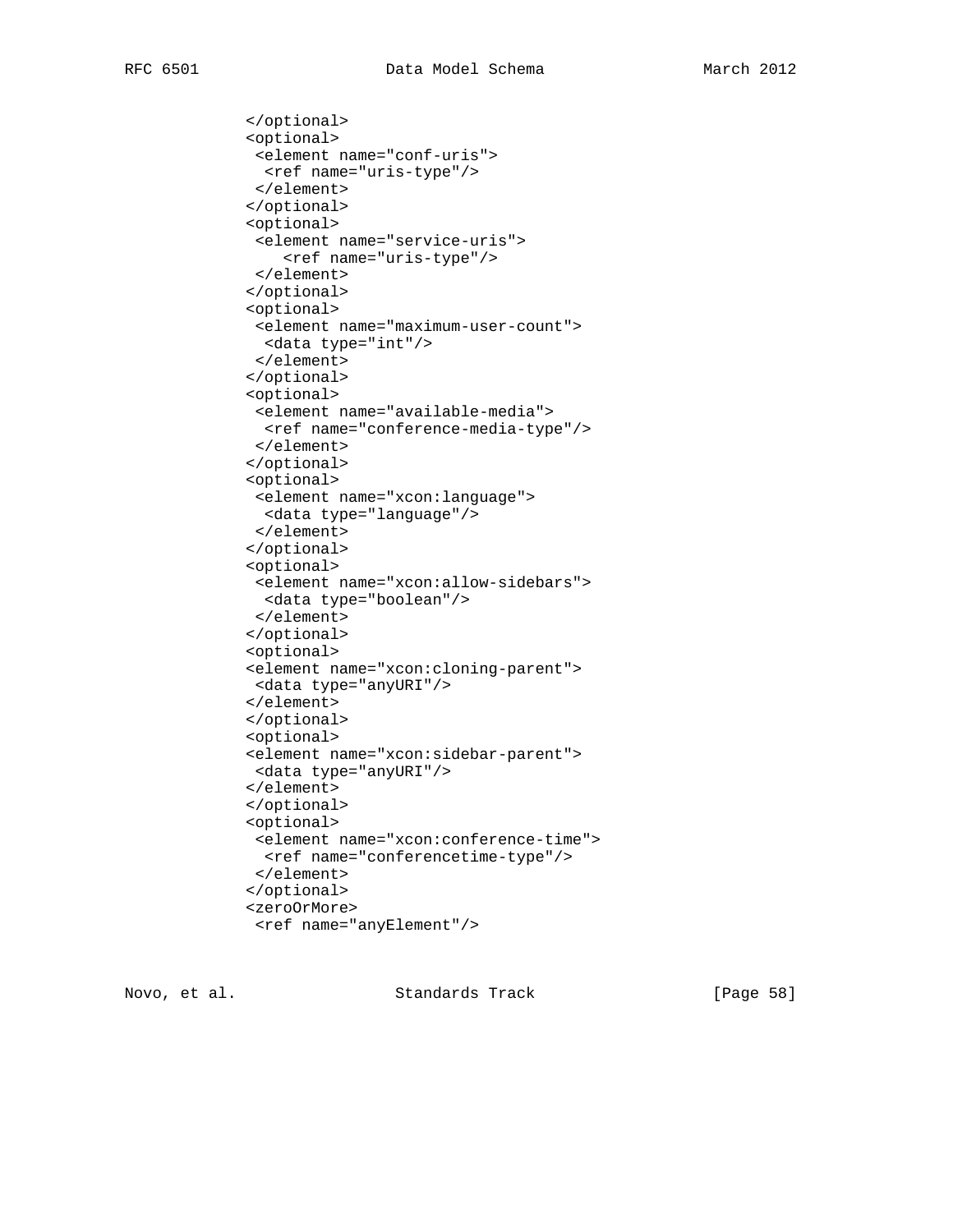</zeroOrMore> </interleave> </element> </define>  $\lt$  !  $---$  HOST TYPE  $--&>$  <define name="host-type"> <interleave> <optional> <element name="display-text"> <text/> </element> </optional> <optional> <element name="web-page"> <data type="anyURI"/> </element> </optional> <optional> <element name="uris"> <ref name="uris-type"/> </element> </optional> <zeroOrMore> <ref name="anyElement"/> </zeroOrMore> <ref name="anyAttribute"/> </interleave> </define>  $<$  !  $--$  CONFERENCE STATE TYPE  $--$  <define name="conference-state-type"> <interleave> <ref name="anyAttribute"/> <optional> <element name="user-count"> <data type="unsignedInt"/> </element> </optional> <optional> <element name="active"> <data type="boolean"/> </element> </optional> <optional> <element name="locked">

Novo, et al. Standards Track [Page 59]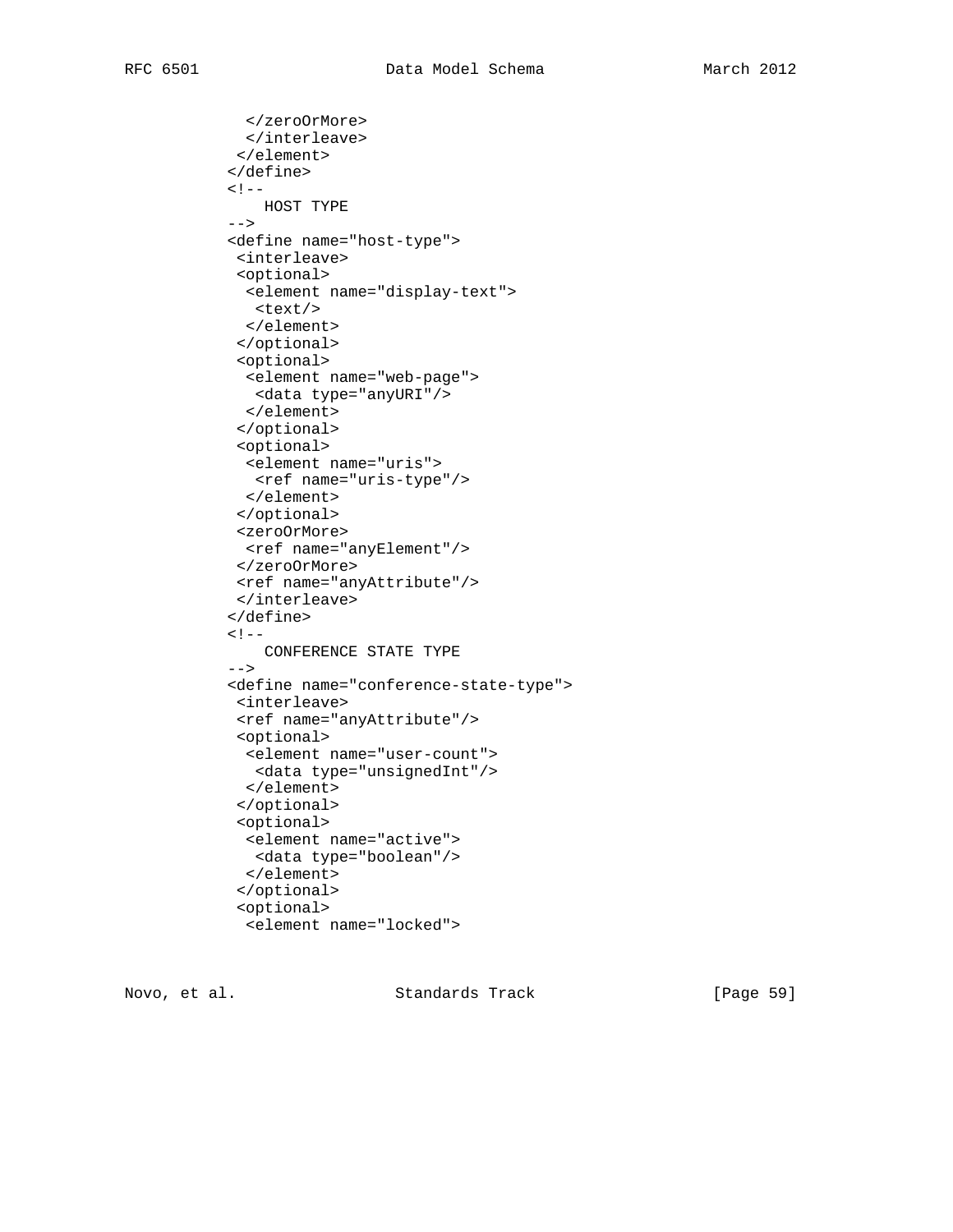```
 <data type="boolean"/>
   </element>
  </optional>
  <optional>
   <element name="xcon:allow-conference-event-subscription">
   <data type="boolean"/>
   </element>
  </optional>
 <zeroOrMore>
  <ref name="anyElement"/>
 </zeroOrMore>
  </interleave>
 </define>
< ! -- CONFERENCE MEDIA TYPE
--&> <define name="conference-media-type">
 <interleave>
 <ref name="anyAttribute"/>
 <zeroOrMore>
  <element name="entry">
   <ref name="conference-medium-type"/>
  </element>
  </zeroOrMore>
  <zeroOrMore>
  <ref name="anyElement"/>
  </zeroOrMore>
 </interleave>
 </define>
< ! - - CONFERENCE MEDIUM TYPE
--&> <define name="conference-medium-type">
 <interleave>
 <attribute name="label">
  <text/>
 </attribute>
  <ref name="anyAttribute"/>
  <optional>
  <element name="display-text">
   <text/>
   </element>
  </optional>
  <optional>
   <element name="type">
   <text/>
   </element>
  </optional>
```
Novo, et al. Standards Track [Page 60]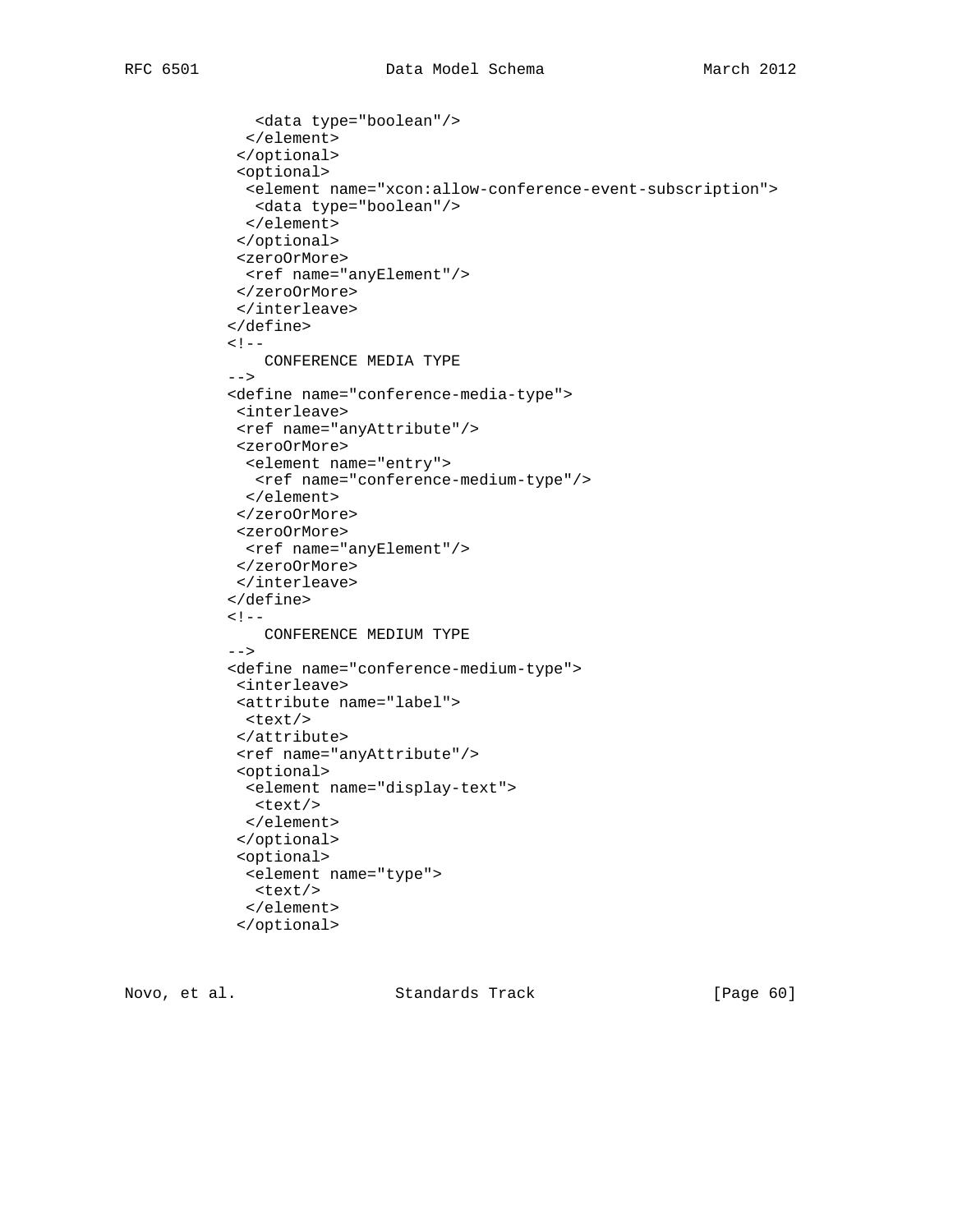```
 <optional>
   <element name="status">
   <ref name="media-status-type"/>
   </element>
  </optional>
  <optional>
   <element name="xcon:mixing-mode">
   <ref name="mixing-mode-type"/>
   </element>
 </optional>
  <optional>
   <element name="xcon:codecs">
    <ref name="codecs-type"/>
   </element>
  </optional>
  <optional>
   <element name="xcon:controls">
   <ref name="control-type"/>
  </element>
 </optional>
 <zeroOrMore>
  <ref name="anyElement"/>
 </zeroOrMore>
 </interleave>
 </define>
\lt ! -- URIs TYPE
 -->
 <define name="uris-type">
 <interleave>
 <ref name="anyAttribute"/>
 <zeroOrMore>
  <element name="entry">
   <ref name="uri-type"/>
  </element>
 </zeroOrMore>
 <zeroOrMore>
  <ref name="anyElement"/>
 </zeroOrMore>
 </interleave>
 </define>
< ! - - URI TYPE
 -->
 <define name="uri-type">
 <interleave>
 <element name="uri">
  <data type="anyURI"/>
```
Novo, et al. Standards Track [Page 61]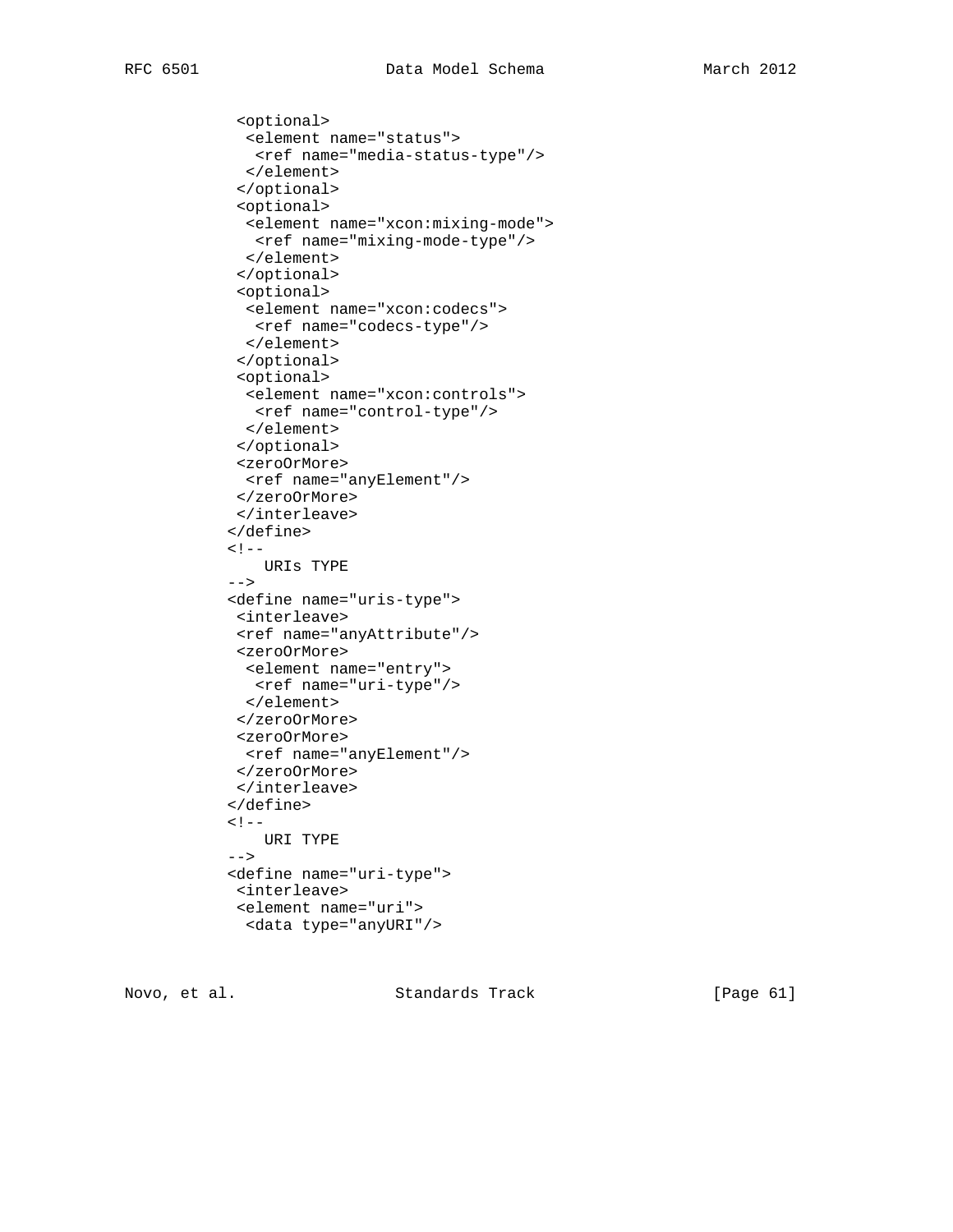```
 </element>
  <optional>
   <element name="display-text">
   <text/>
   </element>
  </optional>
  <optional>
   <element name="purpose">
   <text/>
   </element>
  </optional>
  <optional>
   <element name="modified">
    <ref name="execution-type"/>
   </element>
  </optional>
  <zeroOrMore>
   <element name="xcon:conference-password">
   <text/>
   </element>
  </zeroOrMore>
 <zeroOrMore>
  <ref name="anyElement"/>
 </zeroOrMore>
  <ref name="anyAttribute"/>
 </interleave>
 </define>
\lt ! --- USERS TYPE
-- <define name="users-type">
 <interleave>
 <ref name="anyAttribute"/>
 <zeroOrMore>
  <element name="user">
   <ref name="user-type"/>
   </element>
  </zeroOrMore>
  <optional>
   <element name="xcon:join-handling">
   <ref name="join-handling-type"/>
   </element>
  </optional>
  <optional>
   <element name="xcon:user-admission-policy">
   <ref name="user-admission-policy-type"/>
   </element>
```
Novo, et al. Standards Track [Page 62]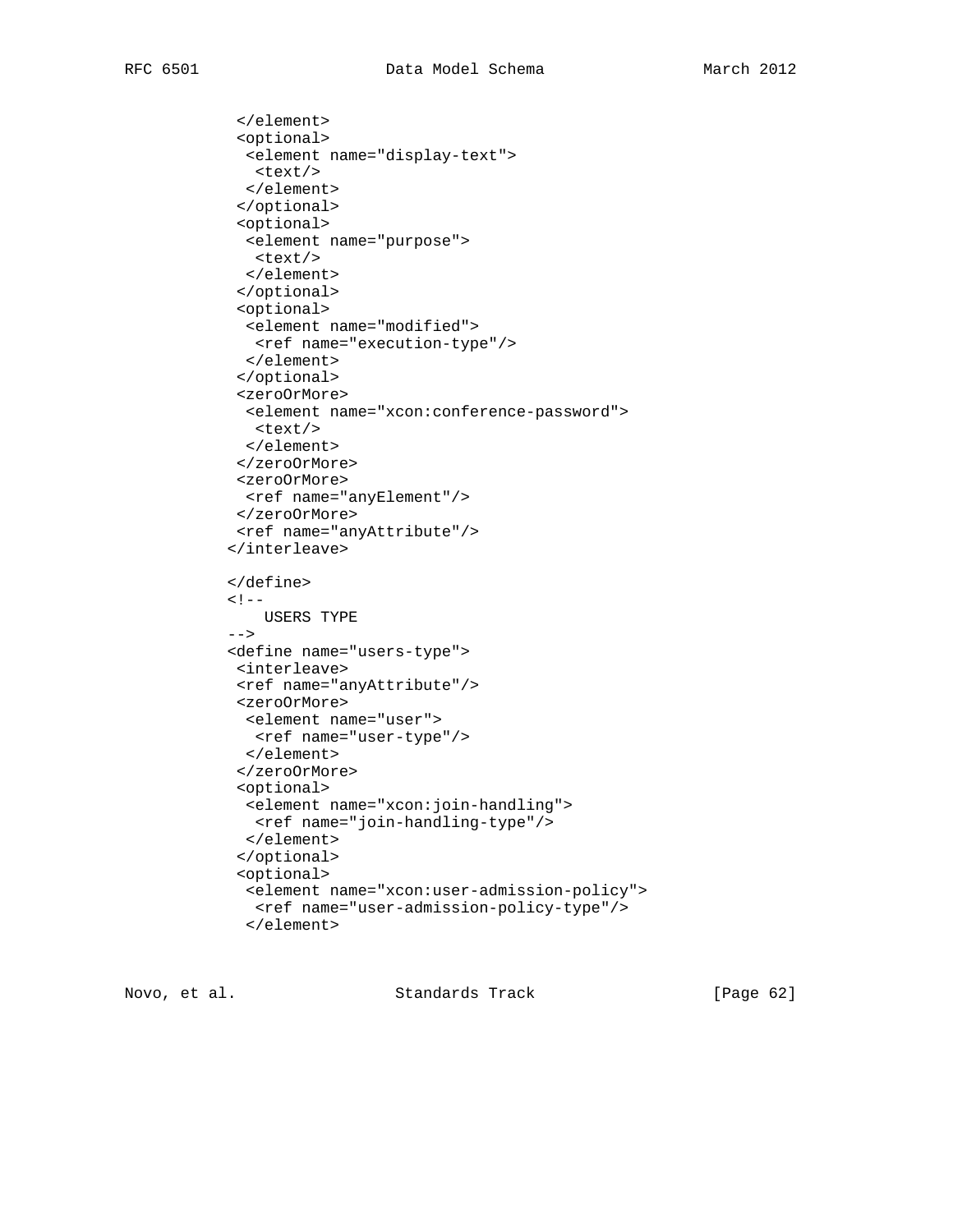```
 </optional>
  <optional>
   <element name="xcon:allowed-users-list">
   <ref name="allowed-users-list-type"/>
   </element>
  </optional>
  <optional>
   <element name="xcon:deny-users-list">
   <ref name="deny-user-list-type"/>
  </element>
 </optional>
 <zeroOrMore>
  <ref name="anyElement"/>
 </zeroOrMore>
 </interleave>
 </define>
\lt ! -- USER TYPE
--&> <define name="user-type">
 <interleave>
 <attribute name="entity">
  <data type="anyURI"/>
 </attribute>
  <ref name="anyAttribute"/>
  <optional>
  <element name="display-text">
   <text/>
  </element>
 </optional>
  <optional>
  <element name="associated-aors">
     <ref name="uris-type"/>
   </element>
  </optional>
  <optional>
   <element name="roles">
    <oneOrMore>
     <element name="entry">
      <ref name="single-role-type"/>
     </element>
    </oneOrMore>
   </element>
  </optional>
  <optional>
   <element name="languages">
    <list>
     <data type="language"/>
```
Novo, et al. Standards Track [Page 63]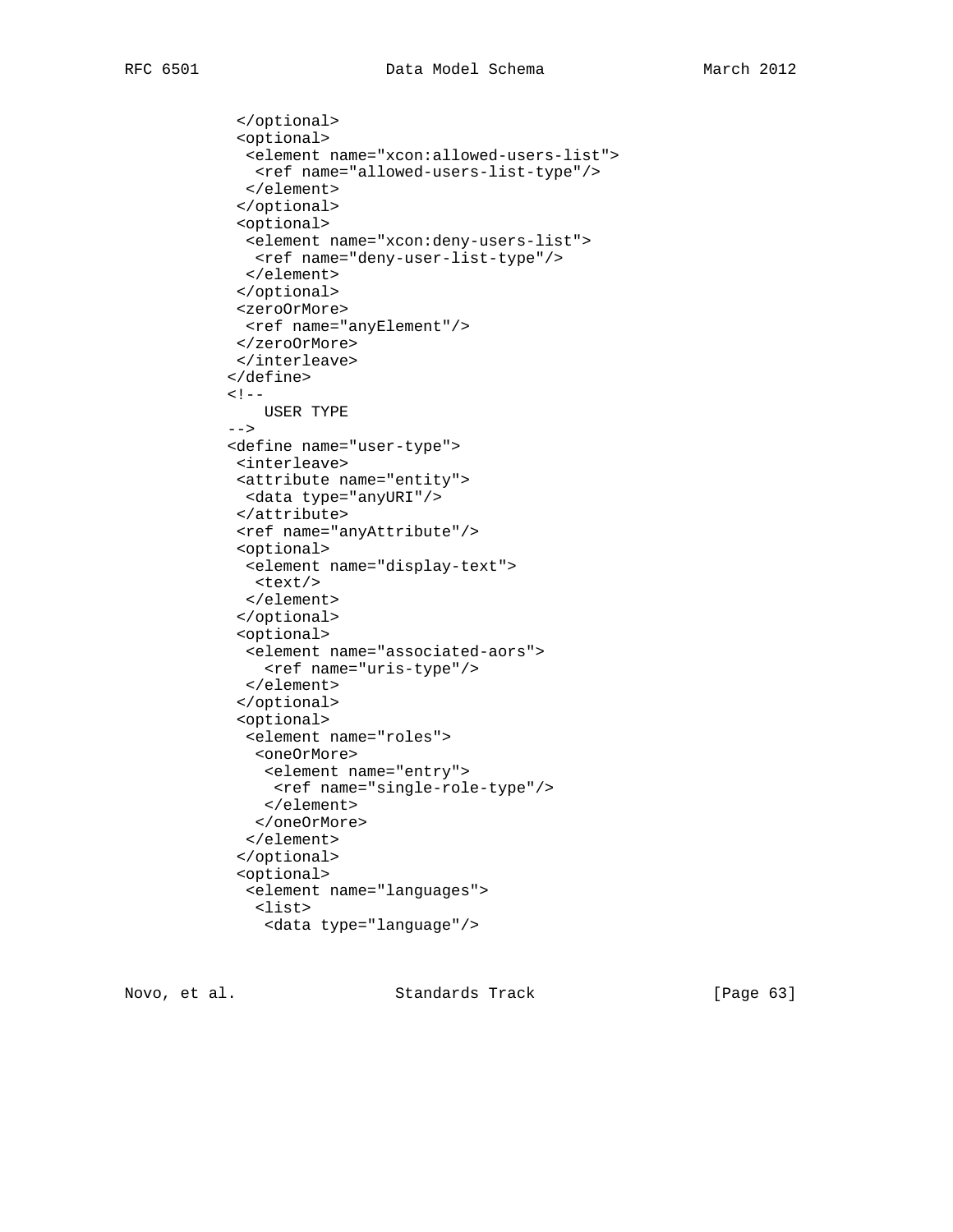</list> </element> </optional> <optional> <element name="cascaded-focus"> <data type="anyURI"/> </element> </optional> <zeroOrMore> <element name="endpoint"> <ref name="endpoint-type"/> </element> </zeroOrMore> <optional> <element name="xcon:provide-anonymity"> <ref name="provide-anonymity-type"/> </element> </optional> <optional> <element name="xcon:allow-refer-users-dynamically"> <data type="boolean"/> </element> </optional> <optional> <element name="xcon:allow-invite-users-dynamically"> <data type="boolean"/> </element> </optional> <optional> <element name="xcon:allow-remove-users-dynamically"> <data type="boolean"/> </element> </optional> <zeroOrMore> <ref name="anyElement"/> </zeroOrMore> </interleave> </define>  $<$ !  $-$  ENDPOINT TYPE  $--&>$  <define name="endpoint-type"> <interleave> <attribute name="entity">  $<$ text/> </attribute> <ref name="anyAttribute"/> <optional>

Novo, et al. Standards Track [Page 64]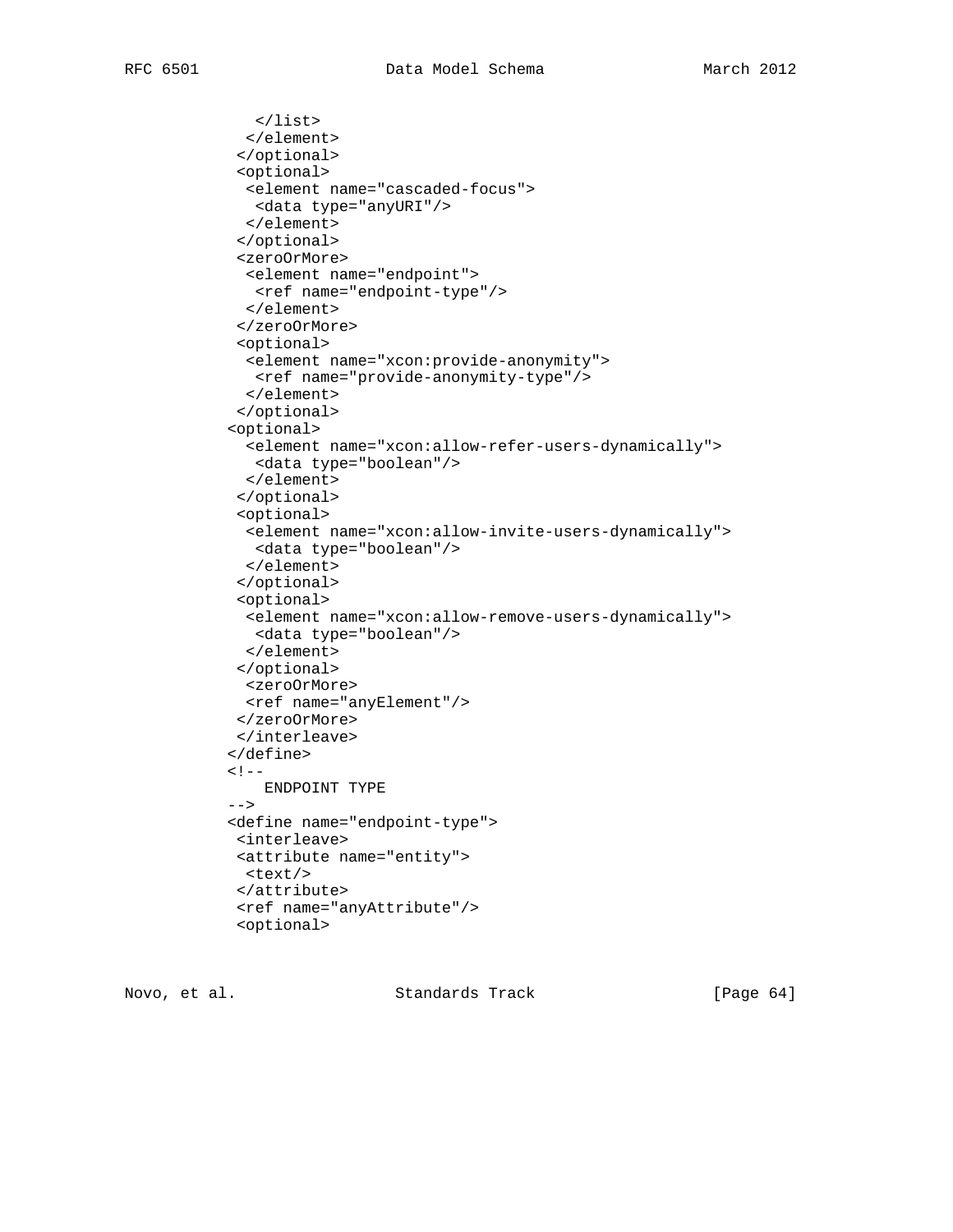```
 <element name="display-text">
  <text/>
  </element>
 </optional>
 <optional>
 <element name="referred">
    <ref name="execution-type"/>
  </element>
 </optional>
 <optional>
  <element name="status">
  <ref name="endpoint-status-type"/>
  </element>
 </optional>
 <optional>
  <element name="joining-method">
   <ref name="joining-type"/>
  </element>
 </optional>
 <optional>
  <element name="joining-info">
    <ref name="execution-type"/>
  </element>
 </optional>
 <optional>
  <element name="disconnection-method">
  <ref name="disconnection-type"/>
  </element>
 </optional>
 <optional>
 <element name="disconnection-info">
  <ref name="execution-type"/>
  </element>
 </optional>
 <zeroOrMore>
  <element name="media">
   <ref name="media-type"/>
  </element>
 </zeroOrMore>
 <optional>
  <element name="call-info">
  <ref name="call-type"/>
 </element>
 </optional>
 <zeroOrMore>
 <ref name="anyElement"/>
 </zeroOrMore>
 </interleave>
```
Novo, et al. Standards Track [Page 65]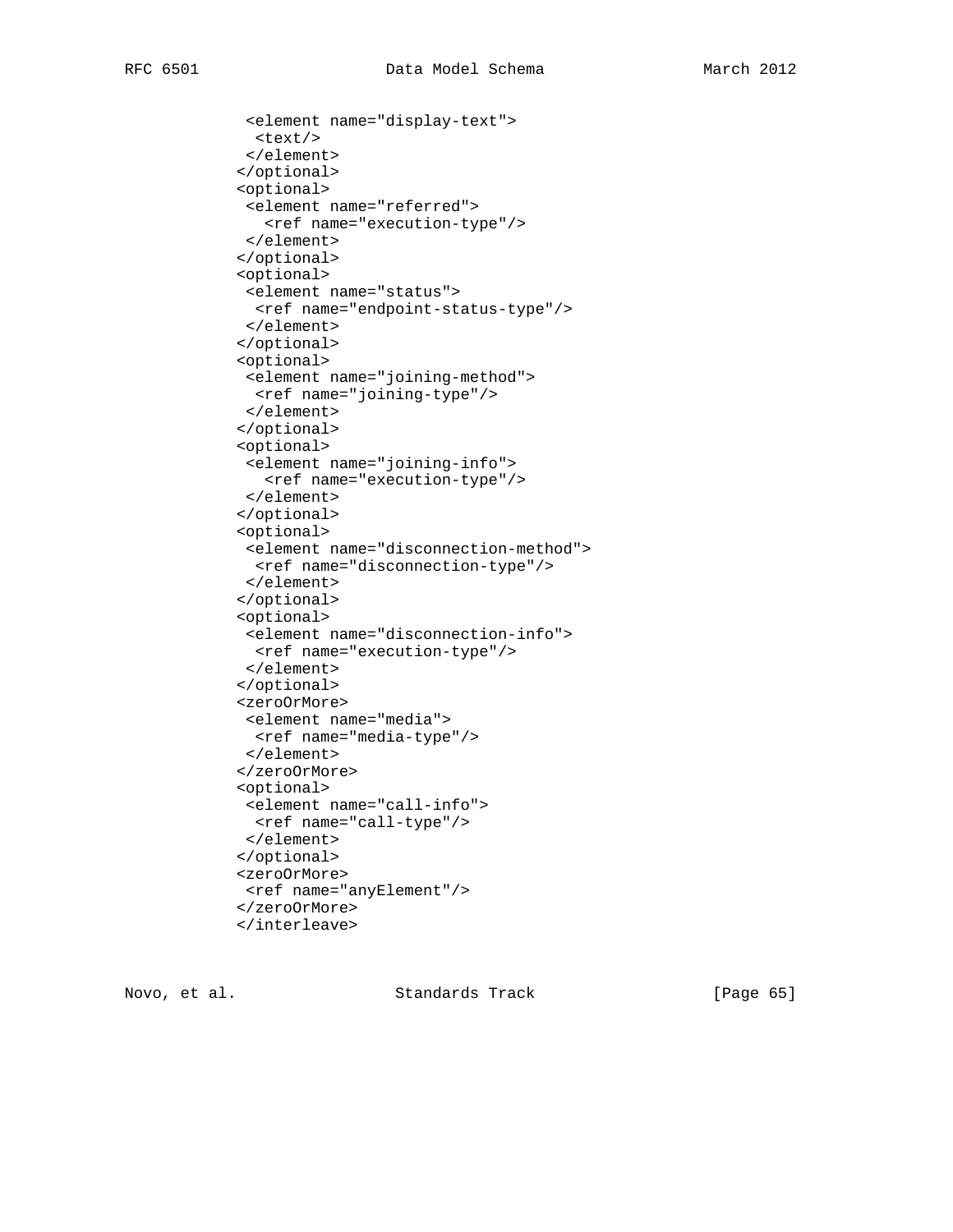```
 </define>
           \lt ! -- ENDPOINT STATUS TYPE
 -->
            <define name="endpoint-status-type">
             <choice>
              <value>pending</value>
              <value>dialing-out</value>
              <value>dialing-in</value>
              <value>alerting</value>
              <value>on-hold</value>
              <value>connected</value>
              <value>muted-via-focus</value>
              <value>disconnecting</value>
              <value>disconnected</value>
              <ref name="free-text-extension"/>
             </choice>
            </define>
           < ! - - JOINING TYPE
           -- <define name="joining-type">
             <choice>
              <value>dialed-in</value>
              <value>dialed-out</value>
              <value>focus-owner</value>
              <ref name="free-text-extension"/>
             </choice>
            </define>
           < ! - - DISCONNECTION TYPE
           --&> <define name="disconnection-type">
             <choice>
              <value>departed</value>
              <value>booted</value>
              <value>failed</value>
              <value>busy</value>
              <ref name="free-text-extension"/>
             </choice>
            </define>
           < ! - - EXECUTION TYPE
           --&> <define name="execution-type">
             <interleave>
             <optional>
              <element name="when">
```
Novo, et al. Standards Track [Page 66]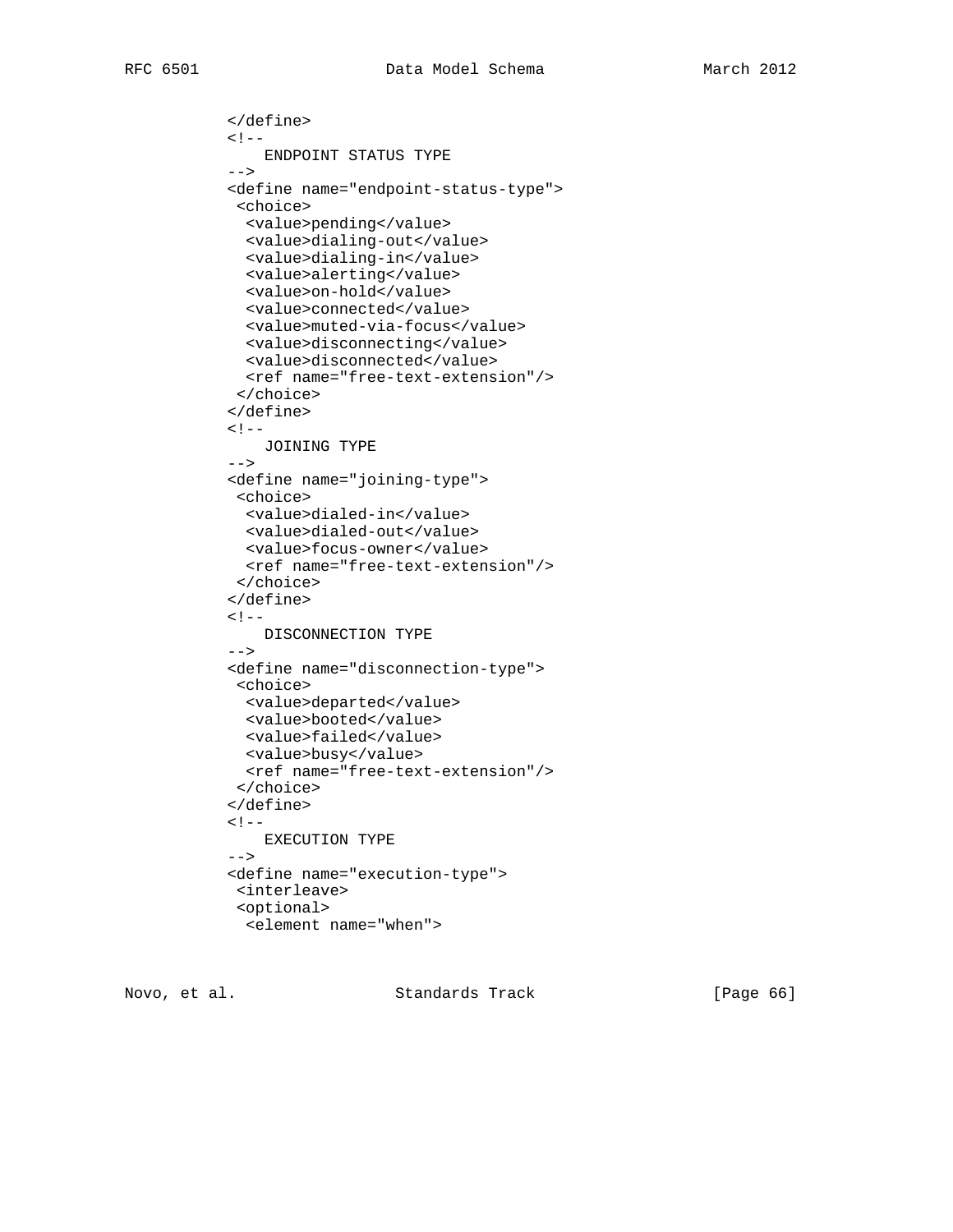```
 <data type="dateTime"/>
   </element>
  </optional>
  <optional>
   <element name="reason">
    <text/>
   </element>
  </optional>
  <optional>
  <element name="by">
   <data type="anyURI"/>
  </element>
  </optional>
  <ref name="anyAttribute"/>
  </interleave>
 </define>
< ! -- CALL TYPE
--&> <define name="call-type">
 <interleave>
  <element name="sip">
   <ref name="sip-dialog-id-type"/>
   </element>
   <zeroOrMore>
   <ref name="anyElement"/>
   </zeroOrMore>
  <ref name="anyAttribute"/>
 </interleave>
 </define>
< ! -- SIP DIALOG ID TYPE
--\sim <define name="sip-dialog-id-type">
 <interleave>
  <optional>
  <element name="display-text">
  <text/>
  </element>
  </optional>
 <element name="call-id">
  <text/>
 </element>
 <element name="from-tag">
  <text/>
  </element>
```
Novo, et al. Standards Track [Page 67]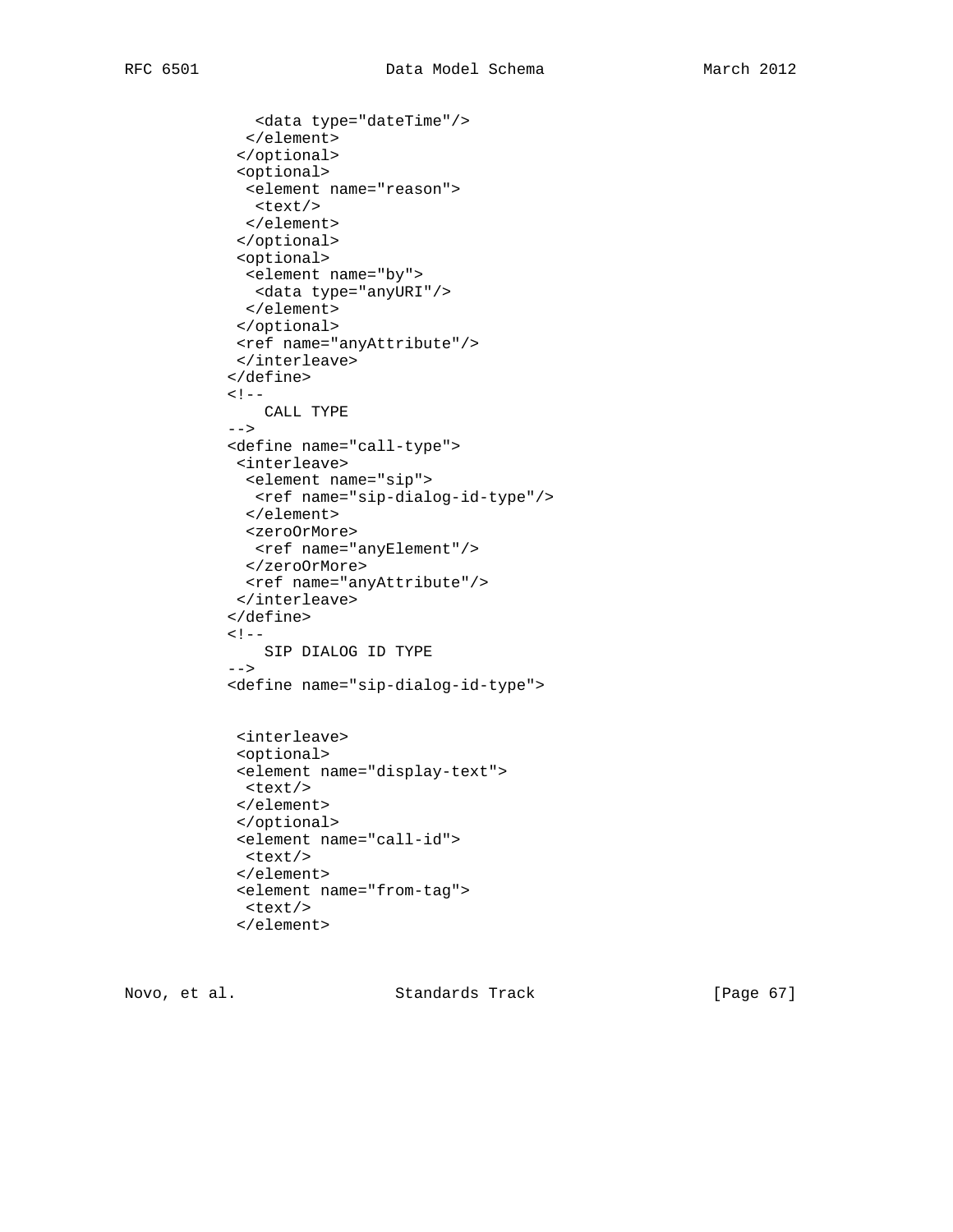<element name="to-tag"> <text/> </element> <zeroOrMore> <ref name="anyElement"/> </zeroOrMore> <ref name="anyAttribute"/> </interleave> </define>  $<$  !  $--$  MEDIA TYPE  $--&>$  <define name="media-type"> <interleave> <attribute name="id"> <data type="int"/> </attribute> <ref name="anyAttribute"/> <optional> <element name="display-text"> <text/> </element> </optional> <optional> <element name="type"> <text/> </element> </optional> <optional> <element name="label">  $<$ text/> </element> </optional> <optional> <element name="src-id"> <text/> </element> </optional> <optional> <element name="status"> <ref name="media-status-type"/> </element> </optional> <optional> <element name="xcon:to-mixer"> <ref name="mixer-type"/> </element> </optional>

Novo, et al. Standards Track [Page 68]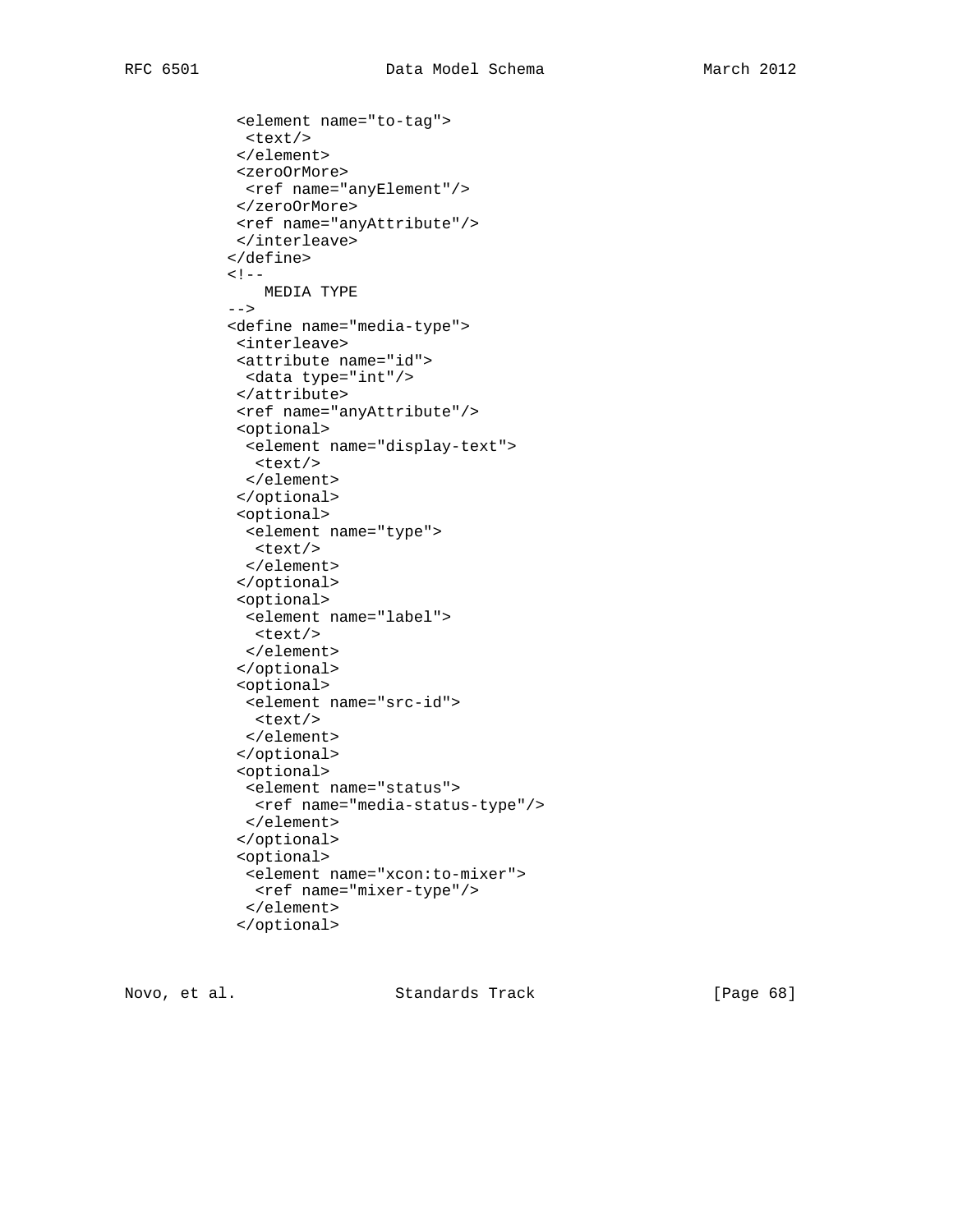```
 <optional>
   <element name="xcon:from-mixer">
   <ref name="mixer-type"/>
   </element>
  </optional>
 <zeroOrMore>
  <ref name="anyElement"/>
 </zeroOrMore>
 </interleave>
 </define>
< ! -- MEDIA STATUS TYPE
--\rightarrow <define name="media-status-type">
 <choice>
   <value>recvonly</value>
  <value>sendonly</value>
   <value>sendrecv</value>
   <value>inactive</value>
   <ref name="free-text-extension"/>
  </choice>
 </define>
\lt! --
    SIDEBARS-BY-VAL TYPE
--\rightarrow <define name="sidebars-by-val-type">
 <interleave>
 <ref name="anyAttribute"/>
 <zeroOrMore>
  <element name="entry">
   <ref name="conference-type"/>
  </element>
  </zeroOrMore>
 <zeroOrMore>
  <ref name="anyElement"/>
 </zeroOrMore>
 </interleave>
 </define>
\lt ! -- CONFERENCE TIME
--&> <define name="conferencetime-type">
 <interleave>
 <ref name="anyAttribute"/>
 <zeroOrMore>
  <element name="xcon:entry">
    <element name="xcon:base">
    <text/>
```
Novo, et al. Standards Track [Page 69]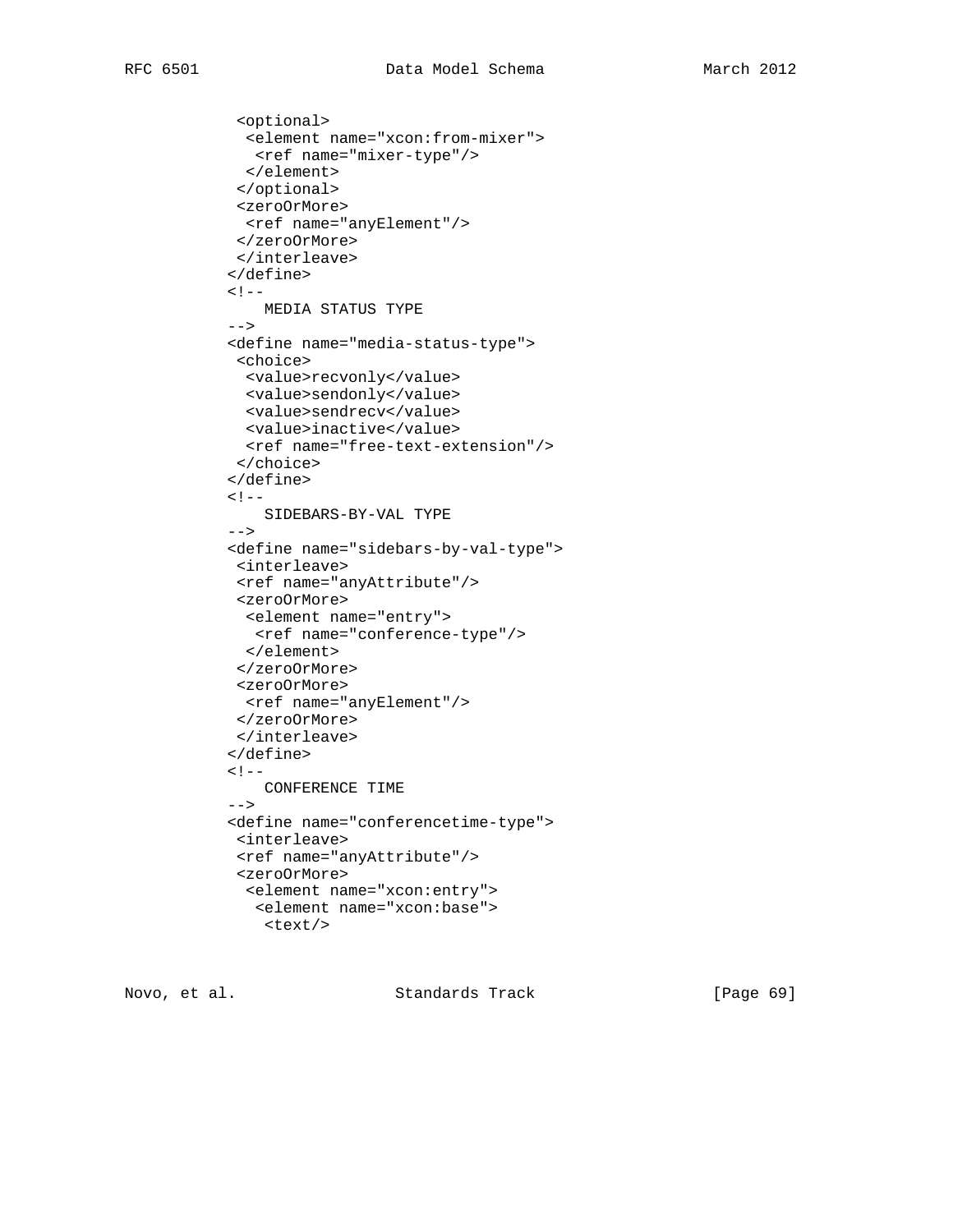```
 </element>
  <optional>
   <element name="xcon:mixing-start-offset">
     <ref name="time-type"/>
     <attribute name="required-participant">
     <ref name="single-role-type"/>
     </attribute>
    <ref name="anyAttribute"/>
   </element>
  </optional>
  <optional>
   <element name="xcon:mixing-end-offset">
    <ref name="time-type"/>
    <attribute name="required-participant">
     <ref name="single-role-type"/>
    </attribute>
    <ref name="anyAttribute"/>
   </element>
  </optional>
  <optional>
  <element name="xcon:can-join-after-offset">
   <ref name="time-type"/>
  </element>
  </optional>
  <optional>
   <element name="xcon:must-join-before-offset">
   <ref name="time-type"/>
   </element>
 </optional>
 <optional>
  <element name="xcon:request-user">
   <ref name="time-type"/>
   </element>
 </optional>
  <optional>
   <element name="xcon:notify-end-of-conference">
    <data type="nonNegativeInteger"/>
   </element>
  </optional>
  <optional>
   <element name="xcon:allowed-extend-mixing-end-offset">
   <data type="boolean"/>
  </element>
 </optional>
 <zeroOrMore>
  <ref name="anyElement"/>
 </zeroOrMore>
 </element>
```
Novo, et al. Standards Track [Page 70]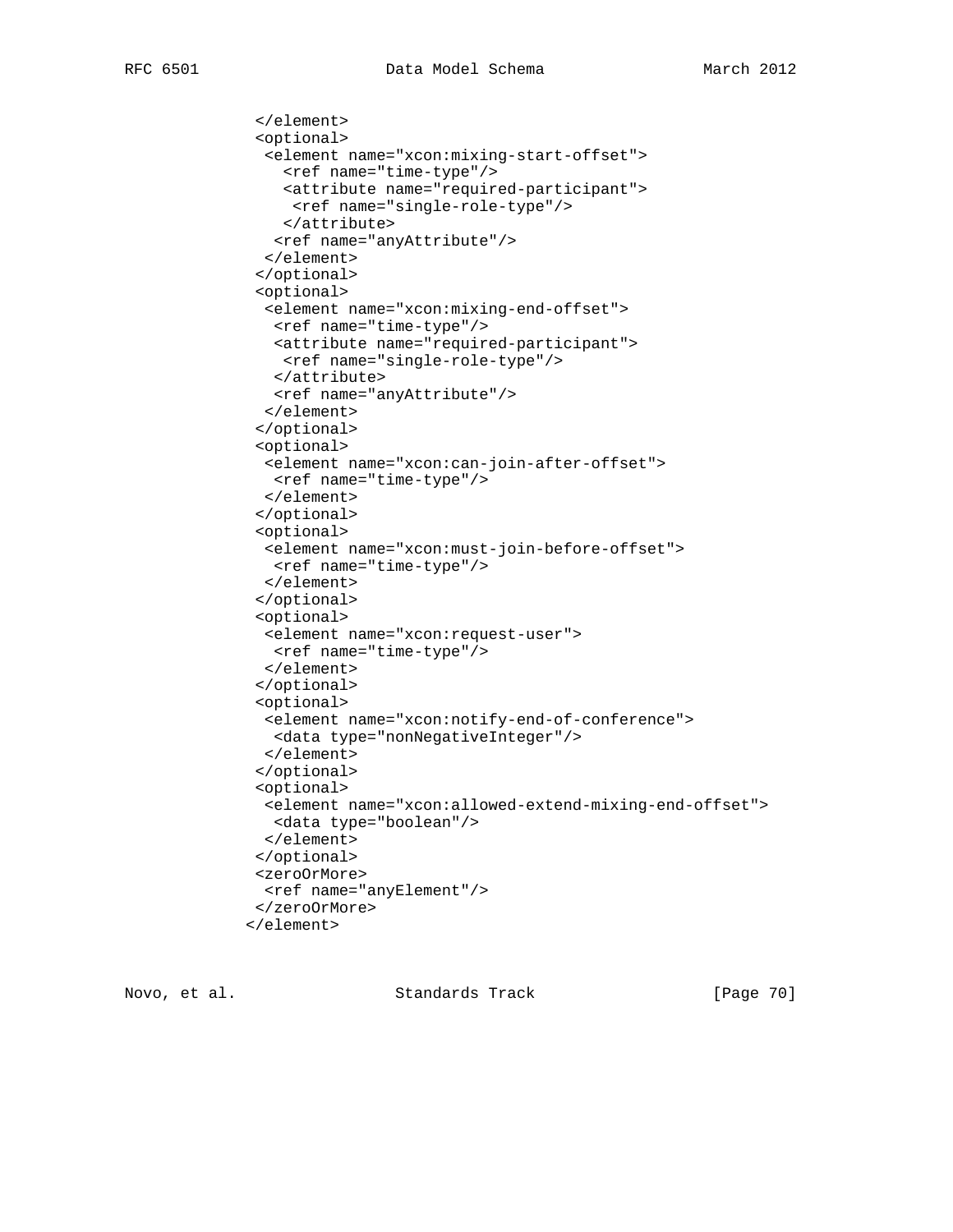```
 </zeroOrMore>
  </interleave>
 </define>
\lt! --
     TIME TYPE
--&> <define name="time-type">
   <data type="dateTime">
     <param name="pattern">.+T.+Z.*</param>
   </data>
 </define>
< ! - - SINGLE ROLE TYPE
--&> <define name="single-role-type">
  <choice>
   <value type="string">none</value>
   <value type="string">administrator</value>
   <value type="string">moderator</value>
   <value type="string">user</value>
   <value type="string">observer</value>
   <value type="string">participant</value>
   <ref name="free-text-extension"/>
  </choice>
 </define>
\lt ! -- MIXING MODE TYPE
 -->
 <define name="mixing-mode-type">
 <choice>
  <value type="string">moderator-controlled</value>
  <value type="string">FCFS</value>
  <value type="string">automatic</value>
   <ref name="free-text-extension"/>
 </choice>
 </define>
<! - CODECS TYPE
 -->
 <define name="codecs-type">
 <interleave>
 <attribute name="decision">
  <ref name="decision-type"/>
  </attribute>
  <ref name="anyAttribute"/>
  <zeroOrMore>
   <element name="xcon:codec">
    <ref name="codec-type"/>
```
Novo, et al. Standards Track [Page 71]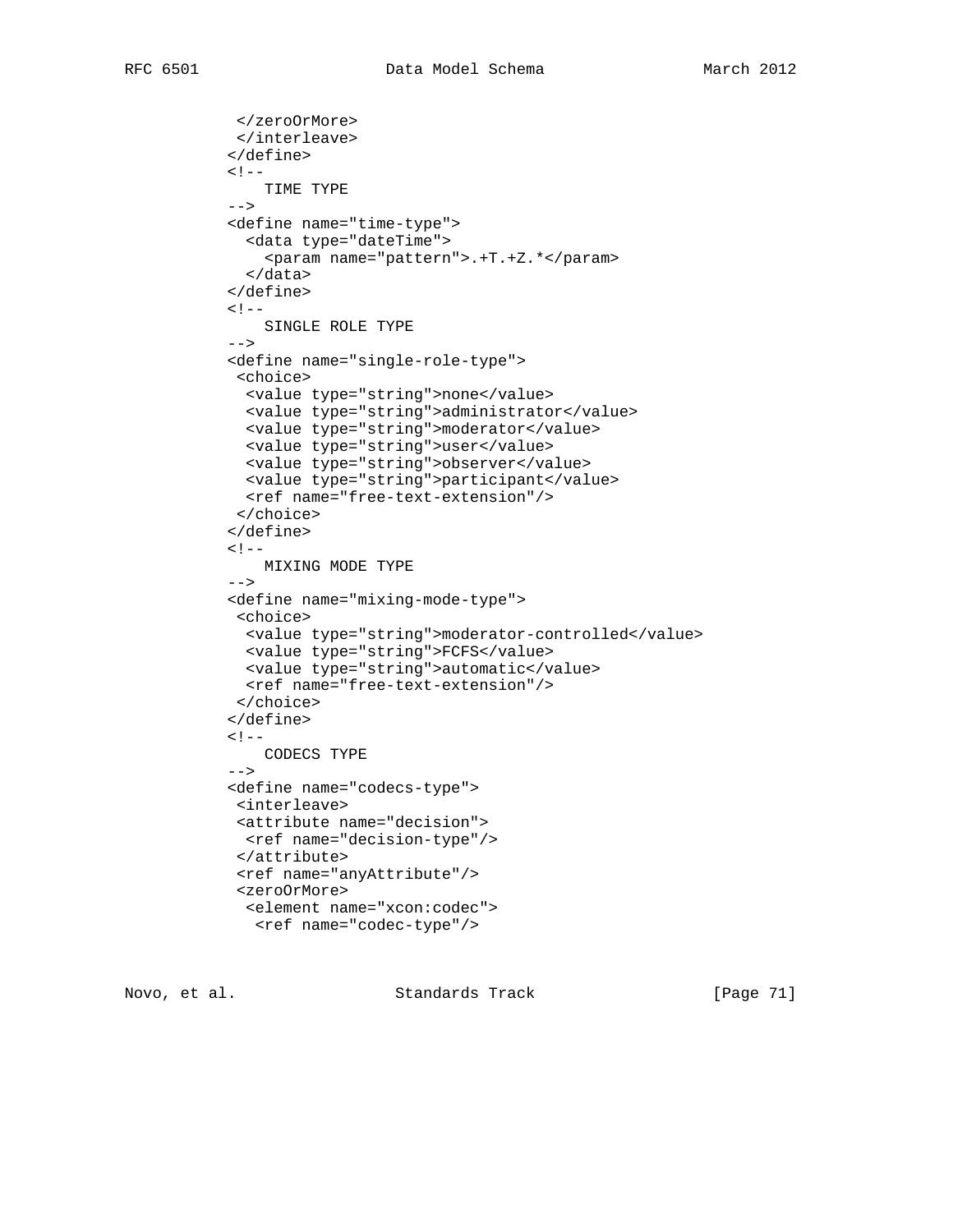</element> </zeroOrMore> <zeroOrMore> <ref name="anyElement"/> </zeroOrMore> </interleave> </define>  $\lt$  !  $--$  CODEC TYPE  $--&>$  <define name="codec-type"> <interleave> <attribute name="name"> <text/> </attribute> <attribute name="policy"> <ref name="policy-type"/> </attribute> <ref name="anyAttribute"/> <optional> <element name="xcon:subtype"> <text/> </element> </optional> <zeroOrMore> <ref name="anyElement"/> </zeroOrMore> </interleave> </define>  $$  DECISION TYPE  $--&>$  <define name="decision-type"> <choice> <value type="string">automatic</value> <value type="string">moderator-controlled</value> <ref name="free-text-extension"/> </choice> </define>  $\lt$ ! -- POLICY TYPE  $--&>$  <define name="policy-type"> <choice> <value type="string">allowed</value> <value type="string">disallowed</value> <ref name="free-text-extension"/> </choice>

Novo, et al. Standards Track [Page 72]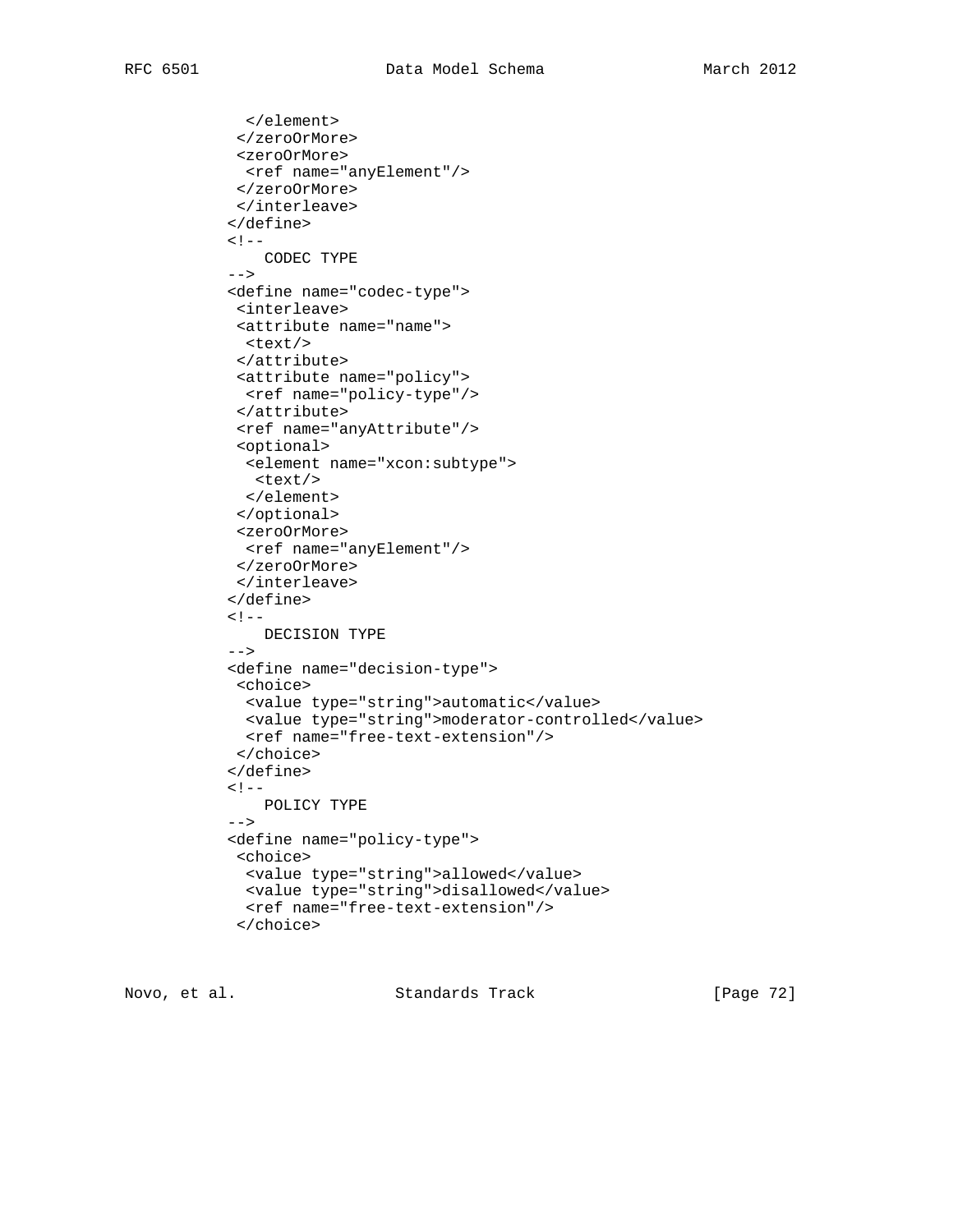</define>  $<$ !  $-$  CONTROL TYPE --> <define name="control-type"> <interleave> <ref name="anyAttribute"/> <optional> <element name="xcon:mute"> <data type="boolean"/> </element> </optional> <optional> <element name="xcon:pause-video"> <data type="boolean"/> </element> </optional> <optional> <element name="xcon:gain"> <ref name="gain-type"/> </element> </optional> <optional> <element name="xcon:video-layout"> <ref name="video-layout-type"/> </element> </optional> <zeroOrMore> <ref name="anyElement"/> </zeroOrMore> </interleave> </define>  $<$  !  $--$  GAIN TYPE  $--&>$  <define name="gain-type"> <data type="int"> <param name="minInclusive">-127</param> <param name="maxInclusive">127</param> </data> </define>  $<$ !  $-$  VIDEO LAYOUT TYPE  $--\rightarrow$ 

Novo, et al. Standards Track [Page 73]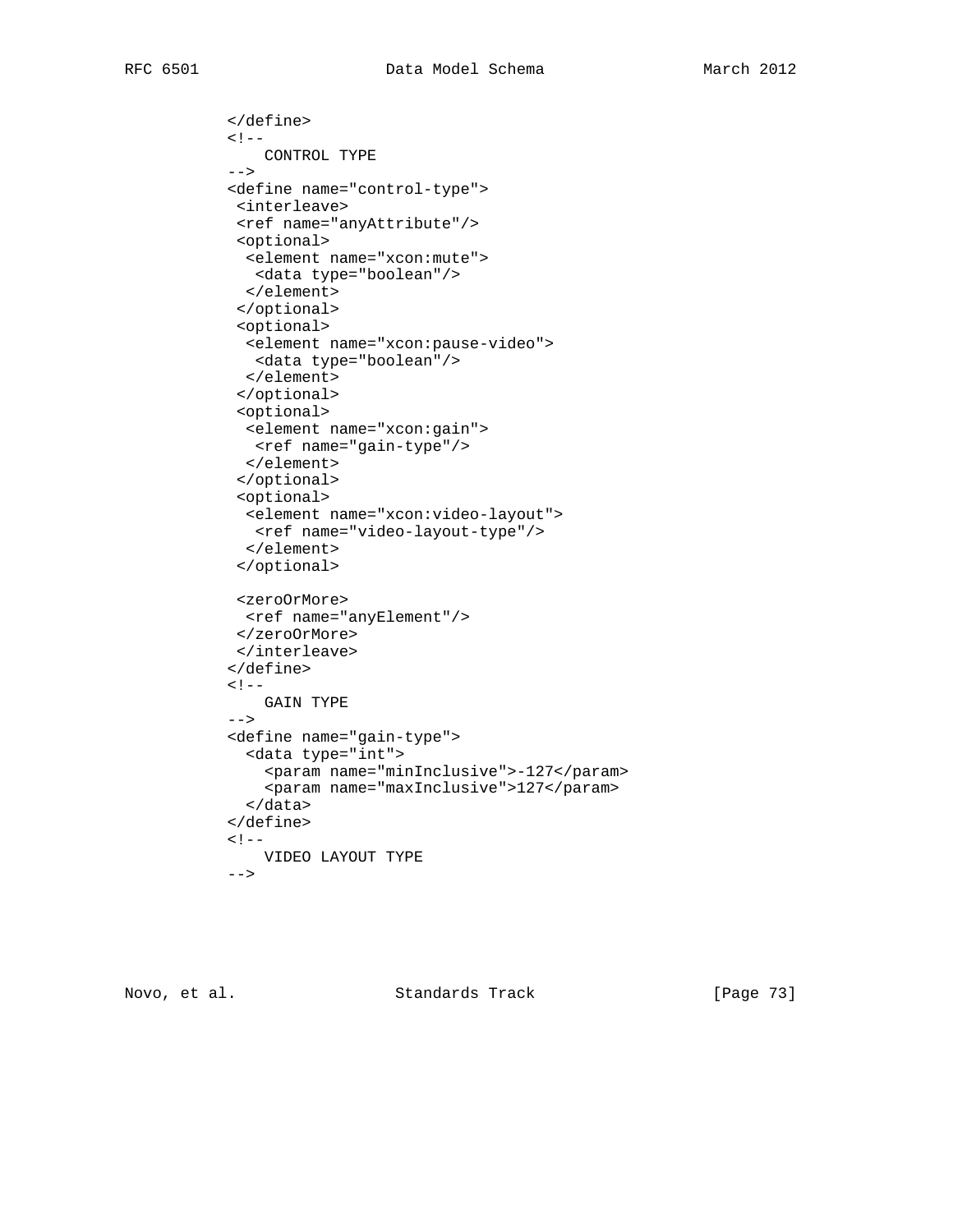```
 <define name="video-layout-type">
    <choice>
     <value type="string">single-view</value>
     <value type="string">dual-view</value>
     <value type="string">dual-view-crop</value>
     <value type="string">dual-view-2x1</value>
     <value type="string">dual-view-2x1-crop</value>
     <value type="string">quad-view</value>
     <value type="string">multiple-3x3</value>
     <value type="string">multiple-4x4</value>
     <value type="string">multiple-5x1</value>
     <value type="string">automatic</value>
     <ref name="free-text-extension"/>
    </choice>
 </define>
<! - FLOOR INFORMATION TYPE
 -->
 <define name="floor-information-type">
 <interleave>
 <ref name="anyAttribute"/>
 <optional>
  <element name="xcon:conference-ID">
   <data type="unsignedLong"/>
  </element>
  </optional>
  <optional>
  <element name="xcon:allow-floor-events">
   <data type="boolean"/>
  </element>
  </optional>
  <optional>
  <element name="xcon:floor-request-handling">
   <ref name="floor-request-type"/>
  </element>
  </optional>
  <optional>
  <element name="xcon:conference-floor-policy">
   <ref name="conference-floor-policy"/>
  </element>
  </optional>
 <zeroOrMore>
  <ref name="anyElement"/>
 </zeroOrMore>
 </interleave>
 </define>
< ! -- FLOOR REQUEST TYPE
```
Novo, et al. Standards Track [Page 74]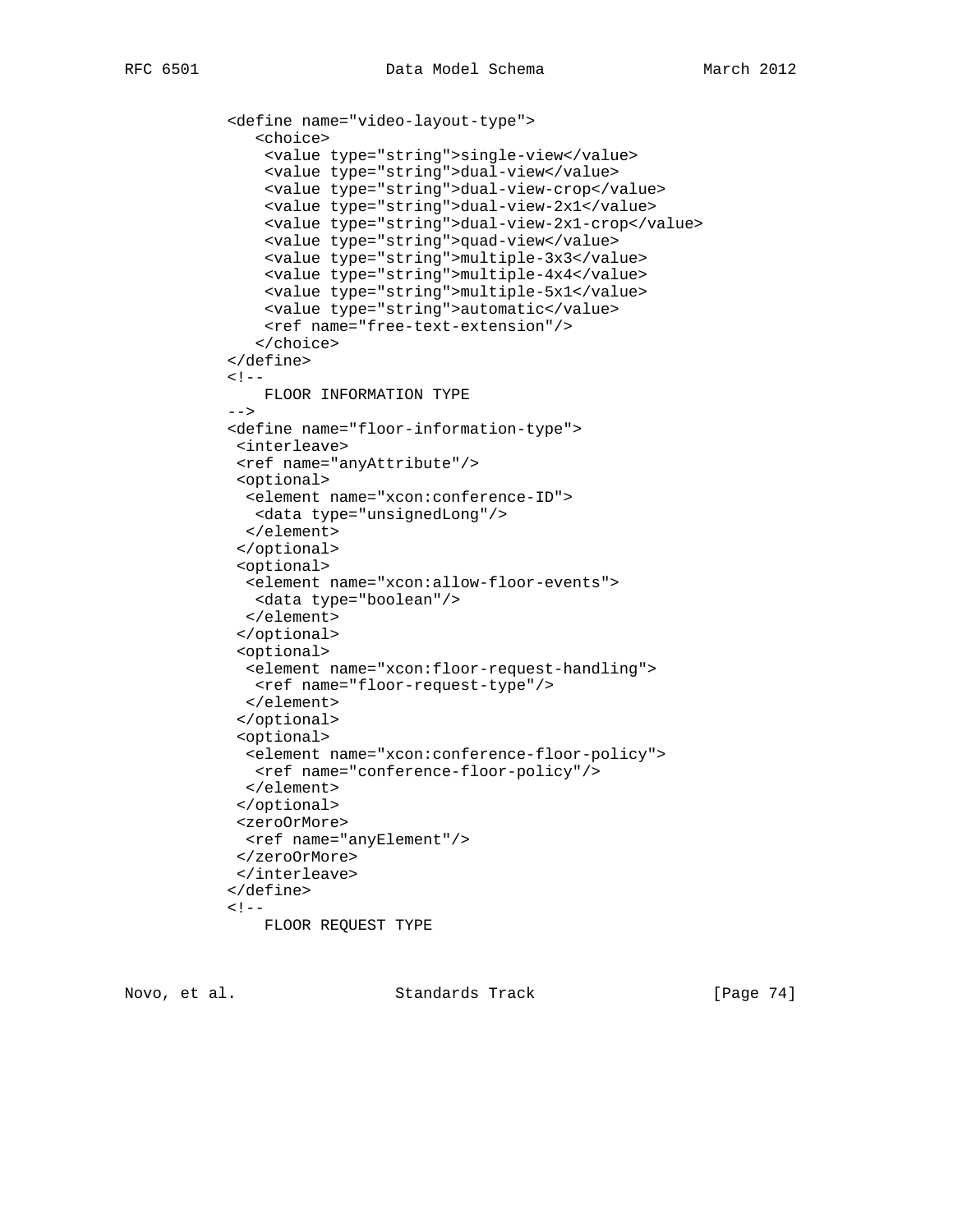```
-- <define name="floor-request-type">
 <choice>
  <value type="string">block</value>
  <value type="string">confirm</value>
  <ref name="free-text-extension"/>
 </choice>
 </define>
< ! -- CONFERENCE FLOOR POLICY
--&> <define name="conference-floor-policy">
 <interleave>
 <ref name="anyAttribute"/>
  <oneOrMore>
   <element name="xcon:floor">
    <interleave>
    <attribute name="id">
    <text/>
    </attribute>
    <ref name="anyAttribute"/>
    <oneOrMore>
    <element name="xcon:media-label">
     <data type="nonNegativeInteger"/>
    </element>
    </oneOrMore>
    <optional>
     <element name="xcon:algorithm">
     <ref name="algorithm-type"/>
     </element>
    </optional>
    <optional>
     <element name="xcon:max-floor-users">
     <data type="nonNegativeInteger"/>
     </element>
    </optional>
    <optional>
     <element name="xcon:moderator-id">
      <data type="nonNegativeInteger"/>
     </element>
    </optional>
    <zeroOrMore>
    <ref name="anyElement"/>
    </zeroOrMore>
    </interleave>
   </element>
  </oneOrMore>
  </interleave>
```
Novo, et al. Standards Track [Page 75]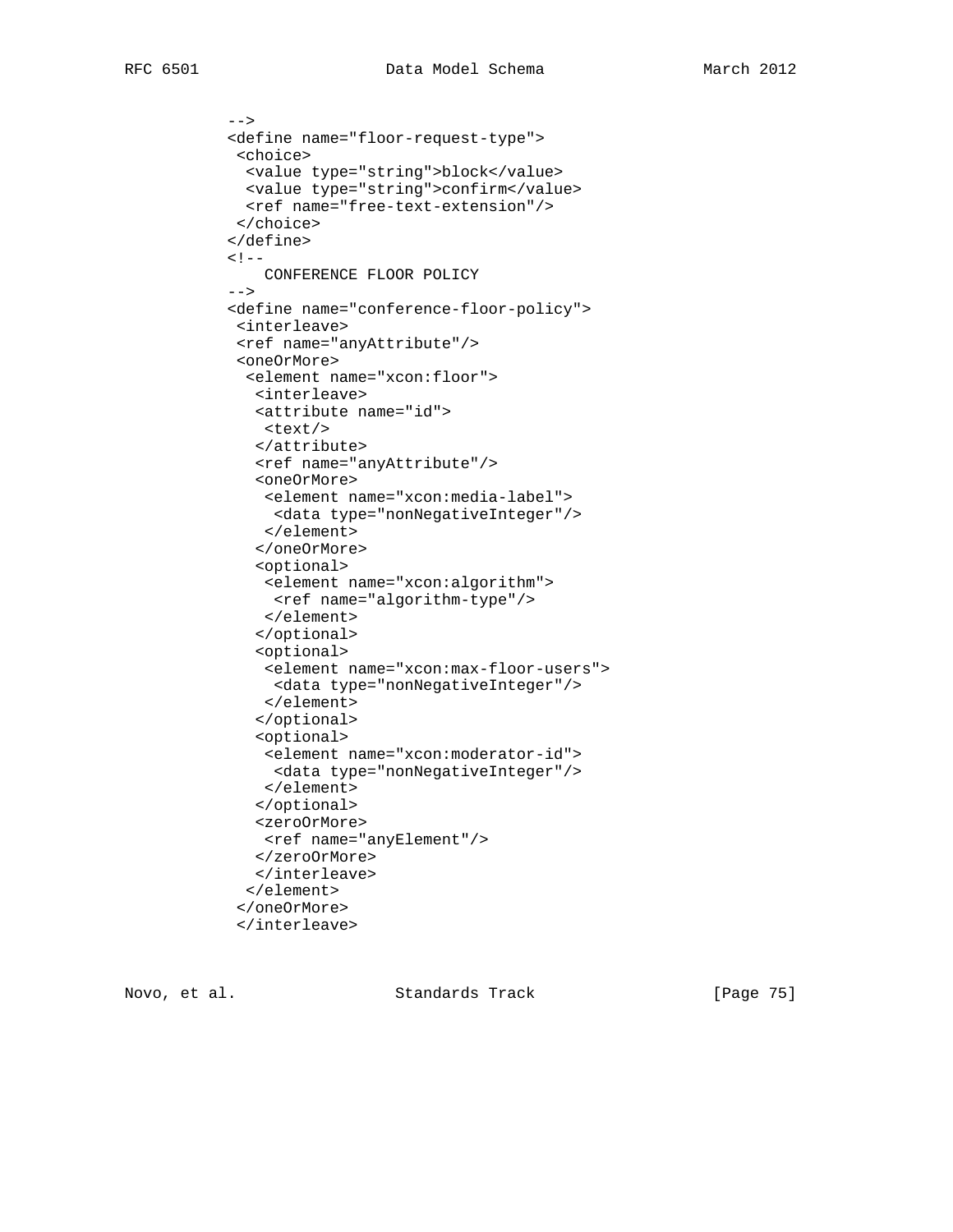```
 </define>
           \lt ! -- ALGORITHM POLICY
 -->
            <define name="algorithm-type">
             <choice>
              <value type="string">moderator-controlled</value>
             <value type="string">FCFS</value>
             <value type="string">random</value>
             <ref name="free-text-extension"/>
             </choice>
            </define>
           <! - USERS ADMISSION POLICY
           -- <define name="user-admission-policy-type">
             <choice>
              <value type="string">closedAuthenticated</value>
              <value type="string">openAuthenticated</value>
              <value type="string">anonymous</value>
              <ref name="free-text-extension"/>
             </choice>
            </define>
           2 - 1 - 1 JOIN HANDLING TYPE
            -->
            <define name="join-handling-type">
             <choice>
              <value type="string">block</value>
             <value type="string">confirm</value>
              <value type="string">allow</value>
              <value type="string">authenticate</value>
              <value type="string">directed-operator</value>
              <ref name="free-text-extension"/>
             </choice>
            </define>
           \lt ! -- DENY USERLIST
           --&> <define name="deny-user-list-type">
             <interleave>
             <ref name="anyAttribute"/>
             <zeroOrMore>
              <element name="xcon:target">
               <attribute name="uri">
               <data type="anyURI"/>
               </attribute>
```
Novo, et al. Standards Track [Page 76]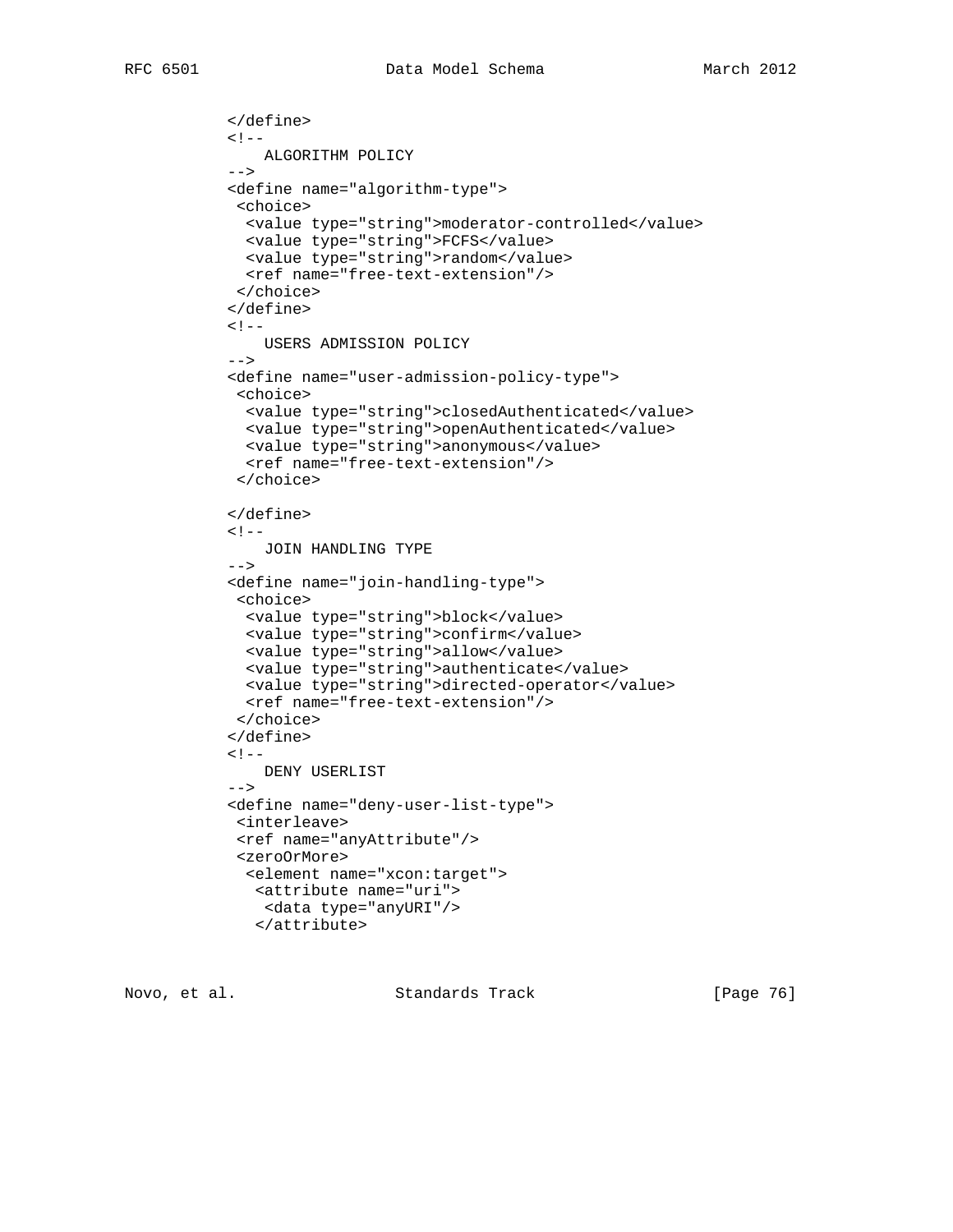<ref name="anyAttribute"/> </element> </zeroOrMore> <zeroOrMore> <ref name="anyElement"/> </zeroOrMore> </interleave> </define>  $<$  !  $--$  ALLOWED USERS LIST TYPE  $--&>$  <define name="allowed-users-list-type"> <interleave> <ref name="anyAttribute"/> <zeroOrMore> <element name="xcon:target"> <ref name="target-type"/> </element> </zeroOrMore> <optional> <element name="xcon:persistent-list"> <ref name="persistent-list-type"/> </element> </optional> <zeroOrMore> <ref name="anyElement"/> </zeroOrMore> </interleave> </define>  $$  PERSISTENT LIST TYPE  $--&>$  <define name="persistent-list-type"> <interleave> <zeroOrMore> <element name="xcon:user"> <interleave> <attribute name="name"> <text/> </attribute> <attribute name="nickname"> <text/> </attribute> <attribute name="id"> <text/> </attribute> <ref name="anyAttribute"/> <zeroOrMore>

Novo, et al. Standards Track [Page 77]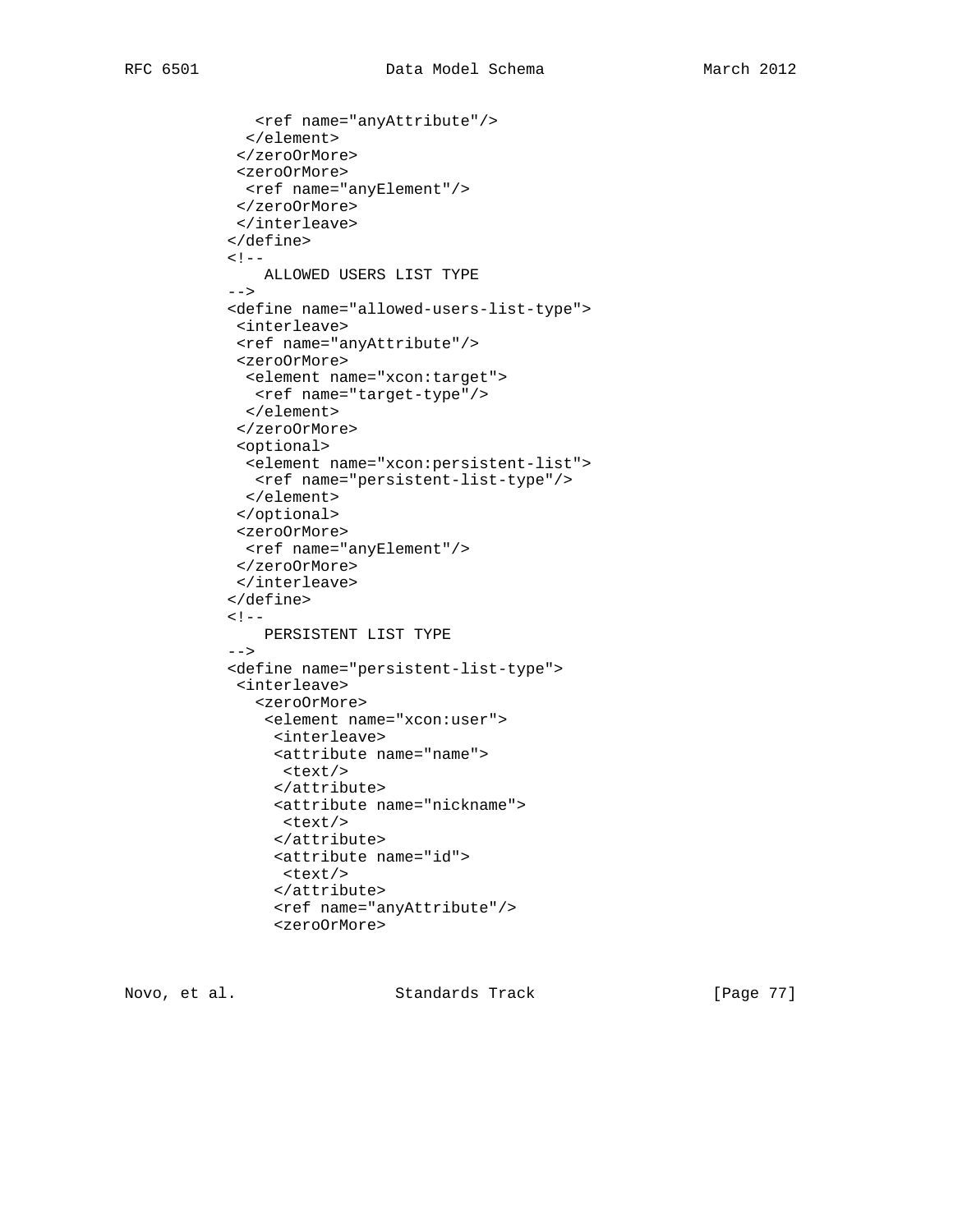```
 <element name="xcon:e-mail">
        <text/>
       </element>
      </zeroOrMore>
      <zeroOrMore>
      <ref name="anyElement"/>
      </zeroOrMore>
      </interleave>
     </element>
   </zeroOrMore>
   <zeroOrMore>
   <ref name="anyElement"/>
  </zeroOrMore>
  </interleave>
 </define>
\lt! --
    TARGET TYPE
--&> <define name="target-type">
 <attribute name="uri">
  <data type="anyURI"/>
 </attribute>
 <attribute name="method">
  <ref name="method-type"/>
 </attribute>
 <ref name="anyAttribute"/>
 </define>
< ! -- METHOD TYPE
-- <define name="method-type">
 <choice>
  <value type="string">dial-in</value>
  <value type="string">dial-out</value>
  <value type="string">refer</value>
   <ref name="free-text-extension"/>
 </choice>
 </define>
<! - ANONYMITY TYPE
--&> <define name="provide-anonymity-type">
   <choice>
    <value>private</value>
    <value>semi-private</value>
    <value>hidden</value>
     <ref name="free-text-extension"/>
    </choice>
```
Novo, et al. Standards Track [Page 78]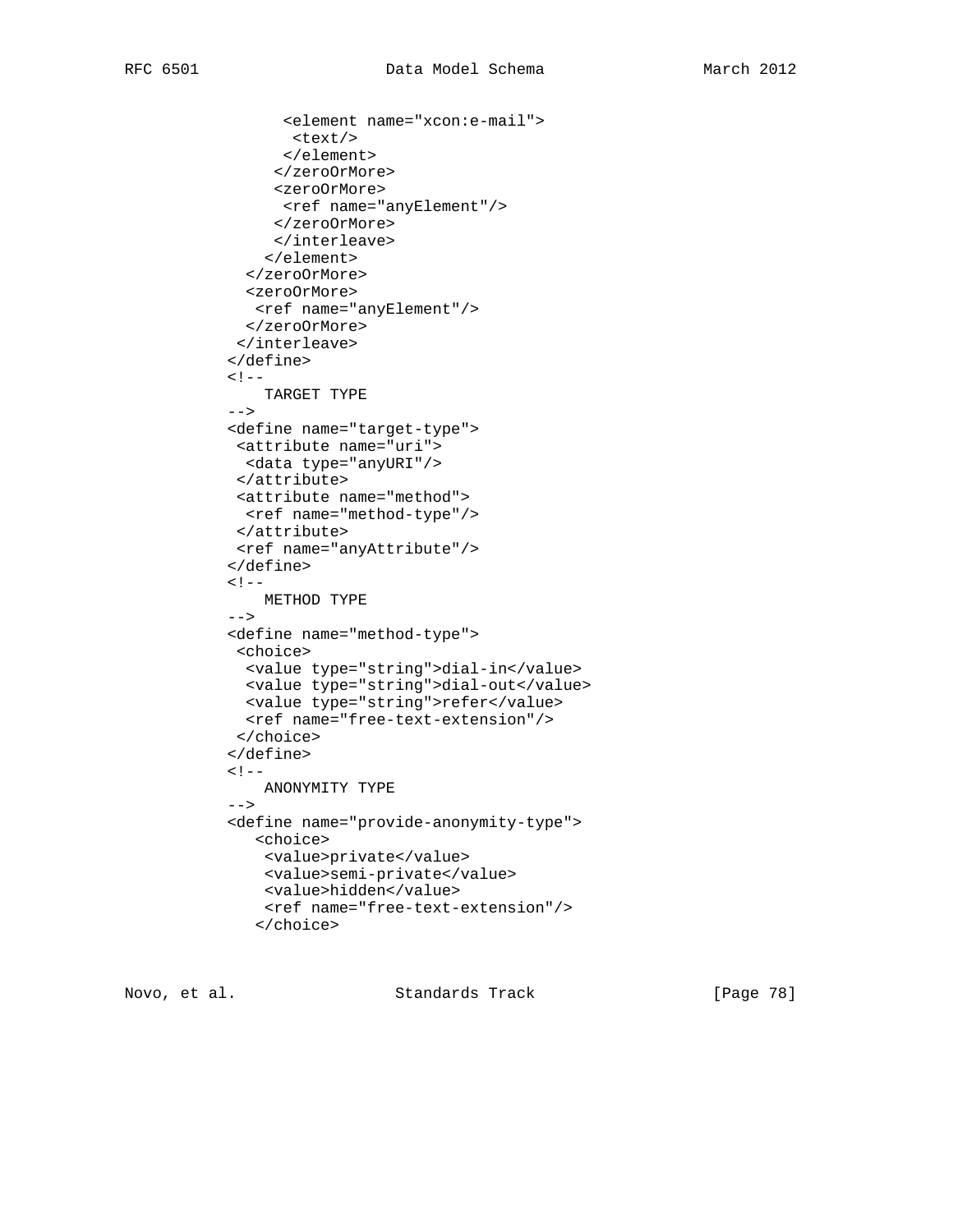</define>  $<$ ! -- MIXER TYPE  $--&>$  <define name="mixer-type"> <interleave> <attribute name="name"> <ref name="mixer-name-type"/> </attribute> <ref name="anyAttribute"/> <zeroOrMore> <element name="xcon:floor"> <attribute name="id">  $<$ text/> </attribute> <ref name="anyAttribute"/> <data type="boolean"/> </element> </zeroOrMore> <zeroOrMore> <element name="xcon:controls"> <ref name="control-type"/> </element> </zeroOrMore> <zeroOrMore> <ref name="anyElement"/> </zeroOrMore> </interleave> </define>  $<$  !  $--$  MIXER NAME TYPE  $--$  <define name="mixer-name-type"> <choice> <value>VideoIn</value> <value>VideoOut</value> <value>AudioOut</value> <value>AudioIn</value> <ref name="free-text-extension"/> </choice> </define>  $< ! - -$  FREE TEXT EXTENSION  $--$  <define name="free-text-extension"> <text/> </define>

Novo, et al. Standards Track [Page 79]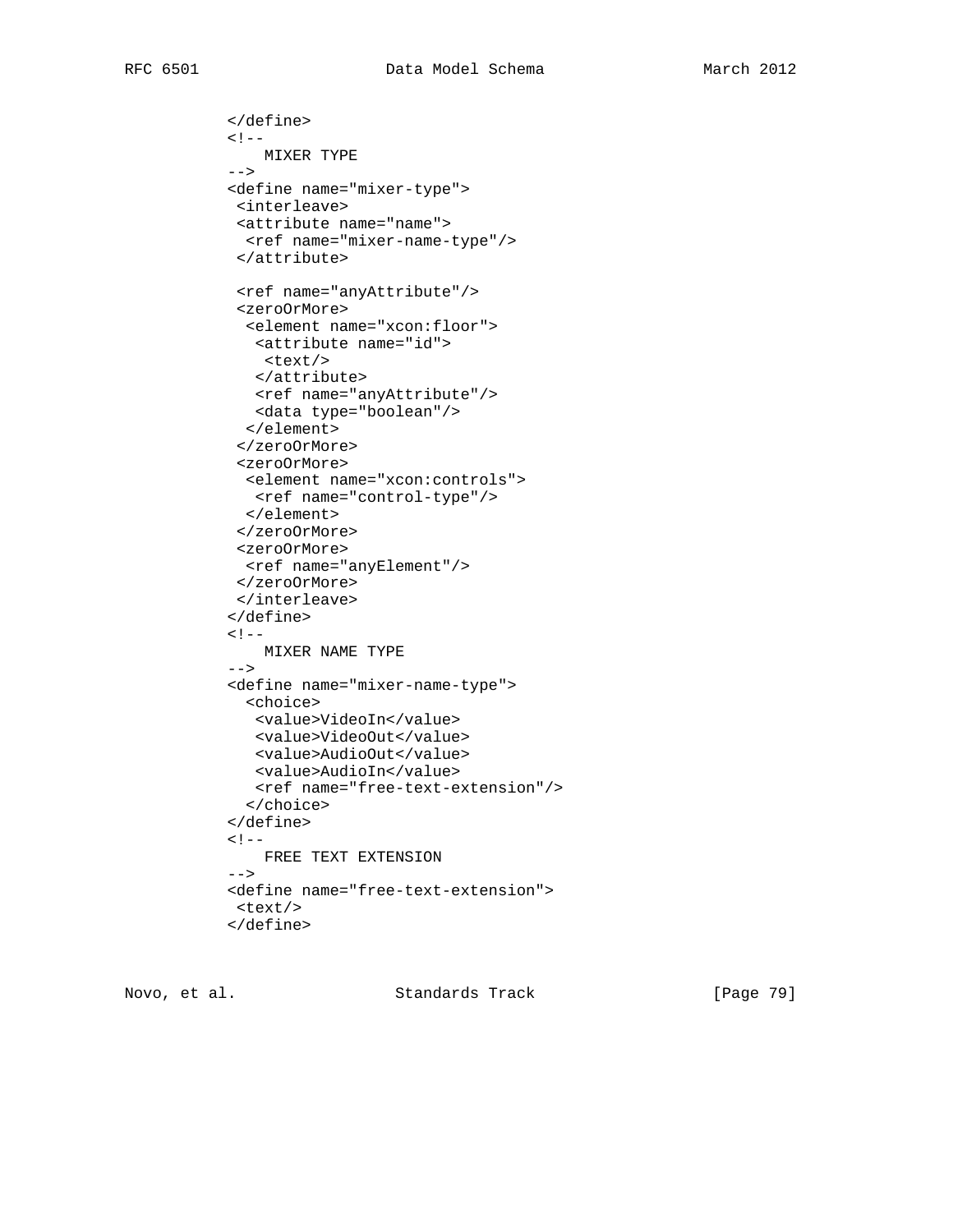$<$ !  $-$  \*\*\*\*\*\*\*\*\*\*\*\*\*\*\*\*\*\*\*\*\*\*\*\*\*\*\*\*\*\*\*\*\* EXTENSIBILITY OF THE SCHEMA \*\*\*\*\*\*\*\*\*\*\*\*\*\*\*\*\*\*\*\*\*\*\*\*\*\*\*\*\*\*\*\*\*  $--&>$  $< 1 - -$  EXTENSIBILITY ELEMENTS --> <define name="anyElement"> <element> <anyName> <except> <name>conference-description</name> <name>host-info</name> <name>conference-state</name> <name>users</name> <name>sidebars-by-ref</name> <name>sidebars-by-val</name> <name>display-text</name> <name>subject</name> <name>free-text</name> <name>keywords</name> <name>conf-uris</name> <name>service-uris</name> <name>maximum-user-count</name> <name>available-media</name> <name>web-page</name> <name>uris</name> <name>uri</name> <name>user-count</name> <name>active</name> <name>locked</name> <name>entry</name> <name>type</name> <name>status</name> <name>purpose</name> <name>modified</name> <name>user</name> <name>associated-aors</name> <name>roles</name> <name>languages</name> <name>cascaded-focus</name> <name>endpoint</name> <name>referred</name> <name>joining-method</name> <name>joining-info</name> <name>disconnection-method</name> <name>disconnection-info</name>

Novo, et al. Standards Track [Page 80]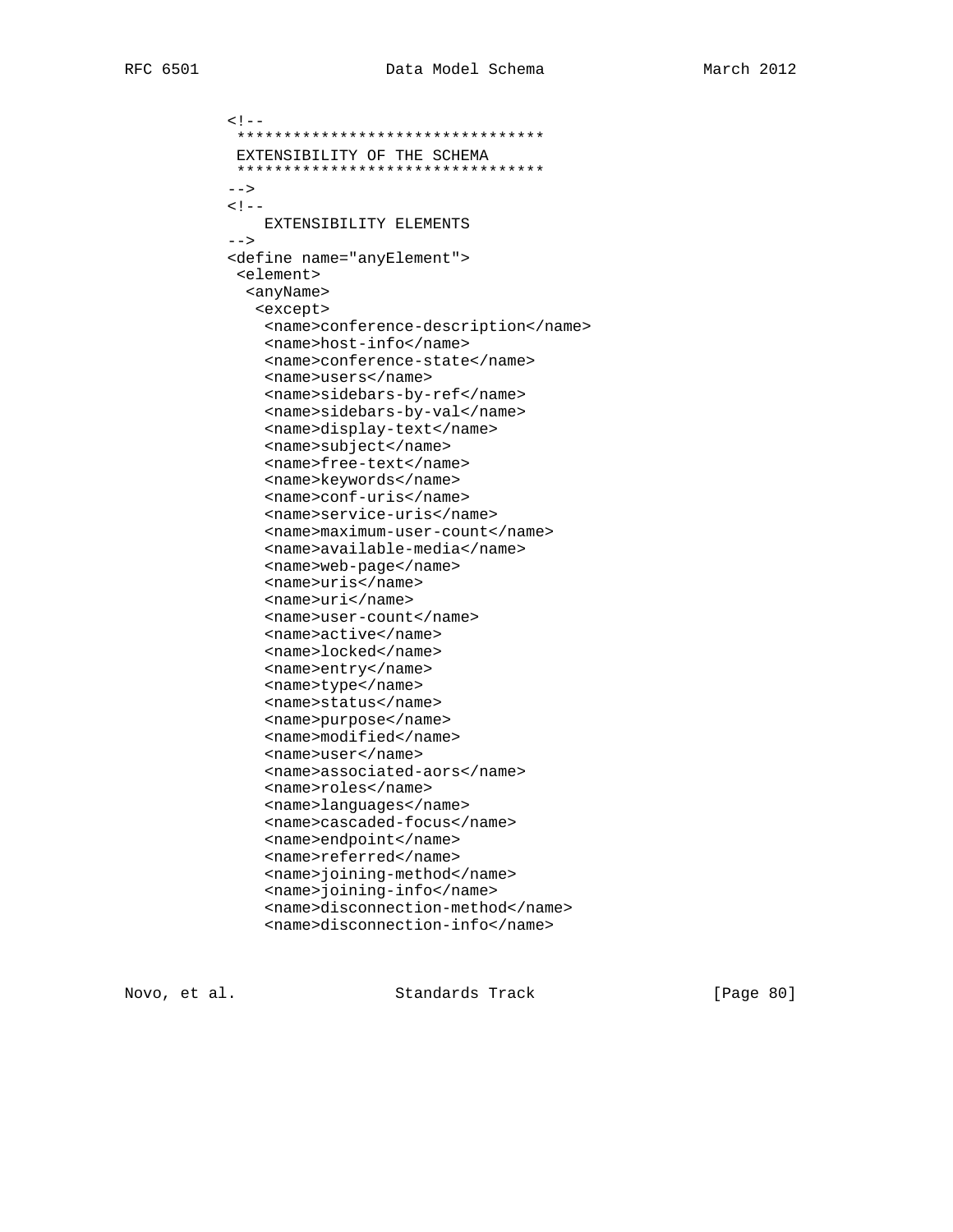<name>media</name> <name>call-info</name> <name>when</name> <name>reason</name> <name>by</name> <name>sip</name> <name>call-id</name> <name>from-tag</name> <name>to-tag</name> <name>label</name> <name>src-id</name> <name>xcon:conference-password</name> <name>xcon:mixing-mode</name> <name>xcon:codecs</name> <name>xcon:controls</name> <name>xcon:language</name> <name>xcon:allow-sidebars</name> <name>xcon:cloning-parent</name> <name>xcon:sidebar-parent</name> <name>xcon:allow-conference-event-subscription</name> <name>xcon:to-mixer</name> <name>xcon:provide-anonymity</name> <name>xcon:allow-refer-users-dynamically</name> <name>xcon:allow-invite-users-dynamically</name> <name>xcon:allow-remove-users-dynamically</name> <name>xcon:from-mixer</name> <name>xcon:join-handling</name> <name>xcon:user-admission-policy</name> <name>xcon:allowed-users-list</name> <name>xcon:deny-users-list</name> <name>xcon:floor-information</name> <name>xcon:conference-time</name> <name>xcon:provide-anonymity</name> <name>xcon:floor</name> <name>xcon:entry</name> <name>xcon:mixing-start-offset</name> <name>xcon:mixing-end-offset</name> <name>xcon:can-join-after-offset</name> <name>xcon:must-join-before-offset</name> <name>xcon:request-user</name> <name>xcon:notify-end-of-conference</name> <name>xcon:allowed-extend-mixing-end-offset</name> <name>xcon:codec</name> <name>xcon:subtype</name> <name>xcon:mute</name> <name>xcon:pause-video</name> <name>xcon:gain</name> <name>xcon:video-layout</name>

Novo, et al. Standards Track [Page 81]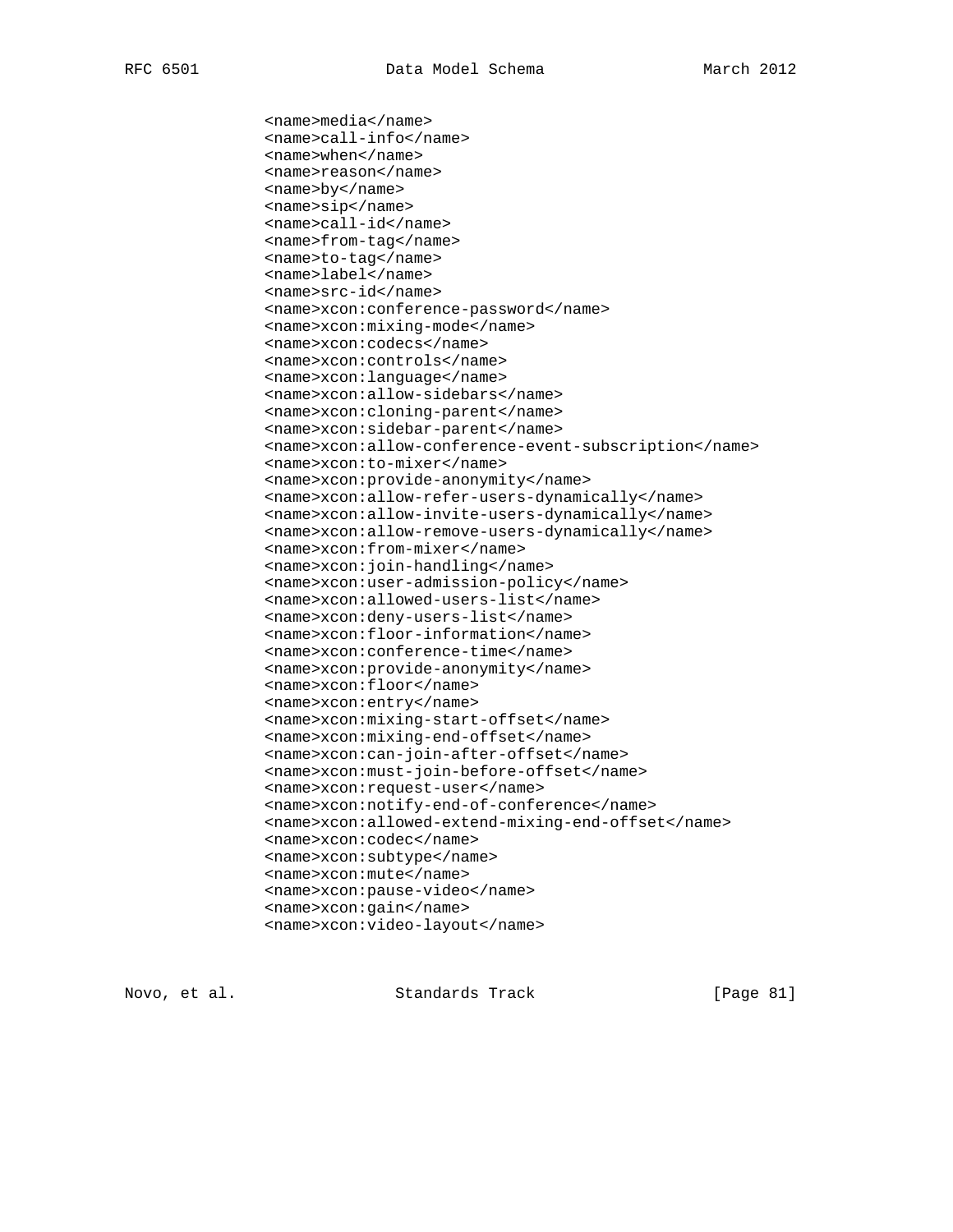```
 <name>xcon:conference-ID</name>
     <name>xcon:allow-floor-events</name>
     <name>xcon:floor-request-handling</name>
     <name>xcon:conference-floor-policy</name>
     <name>xcon:media-label</name>
     <name>xcon:algorithm</name>
     <name>xcon:max-floor-users</name>
     <name>xcon:moderator-id</name>
     <name>xcon:target</name>
    <name>xcon:persistent-list</name>
     <name>xcon:e-mail</name>
     <name>xcon:user</name>
    </except>
   </anyName>
   <ref name="anyExtension"/>
  </element>
 </define>
 <define name="anyExtension">
 <zeroOrMore>
  <choice>
   <attribute>
    <anyName/>
   </attribute>
   <ref name="any"/>
   </choice>
  </zeroOrMore>
 </define>
 <define name="any">
 <element>
  <anyName/>
  <zeroOrMore>
   <choice>
    <attribute>
     <anyName/>
    </attribute>
     <text/>
     <ref name="any"/>
   </choice>
   </zeroOrMore>
 </element>
 </define>
<! -- EXTENSIBILITY ATTRIBUTES
 -->
```
Novo, et al. Standards Track [Page 82]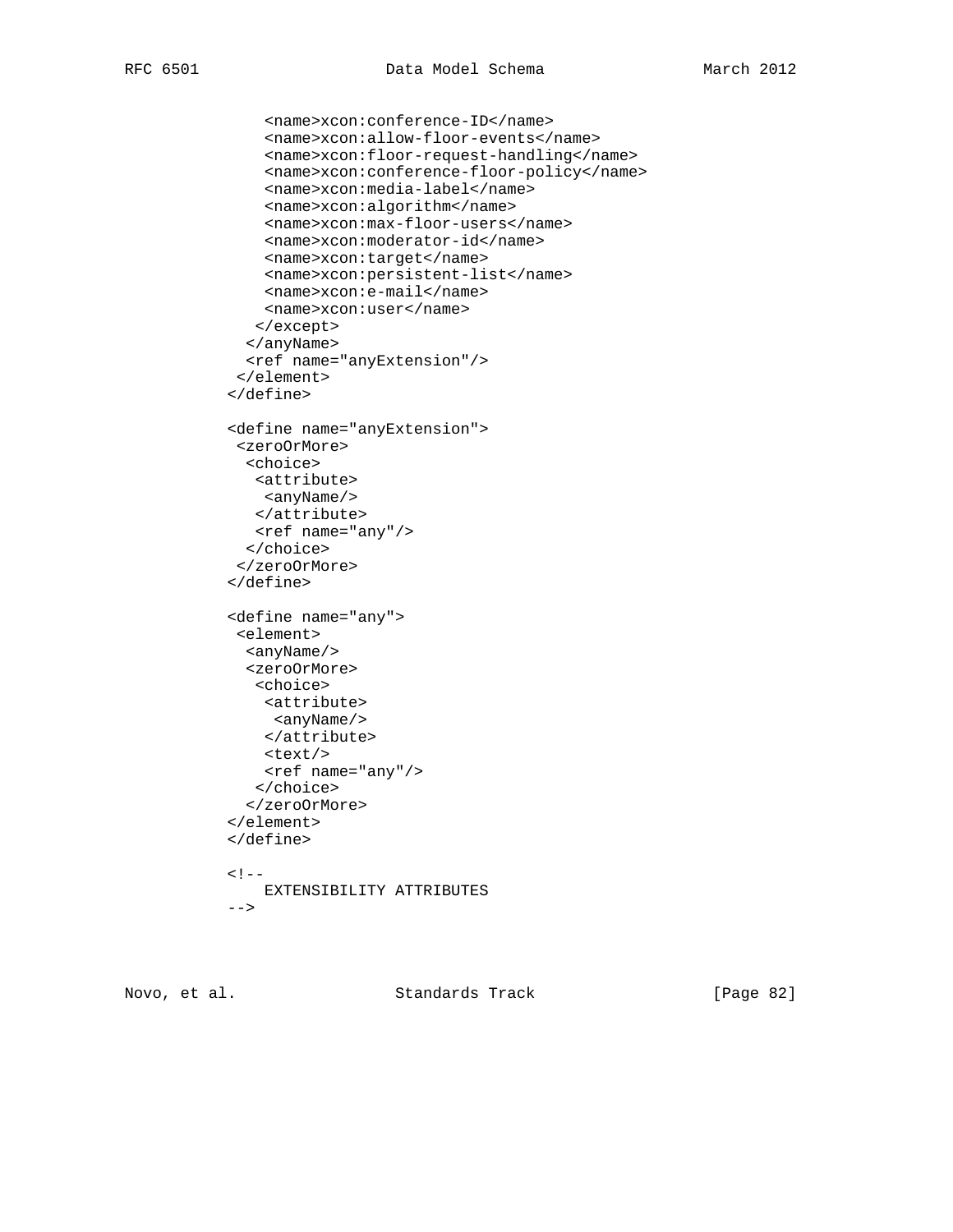```
 <define name="anyAttribute">
  <zeroOrMore>
    <attribute>
    <anyName>
     <except>
       <name ns="http://www.w3.org/XML/1998/namespace">lang
       </name>
       <name ns="">entity</name>
       <name ns="">required-participant</name>
       <name ns="">label</name>
       <name ns="">decision</name>
       <name ns="">name</name>
       <name ns="">policy</name>
       <name ns="">uri</name>
       <name ns="">method</name>
      <name ns="">id</name>
      <name ns="">nickname</name>
     </except>
    </anyName>
   </attribute>
   </zeroOrMore>
 </define>
 </grammar>
```
Novo, et al. Standards Track [Page 83]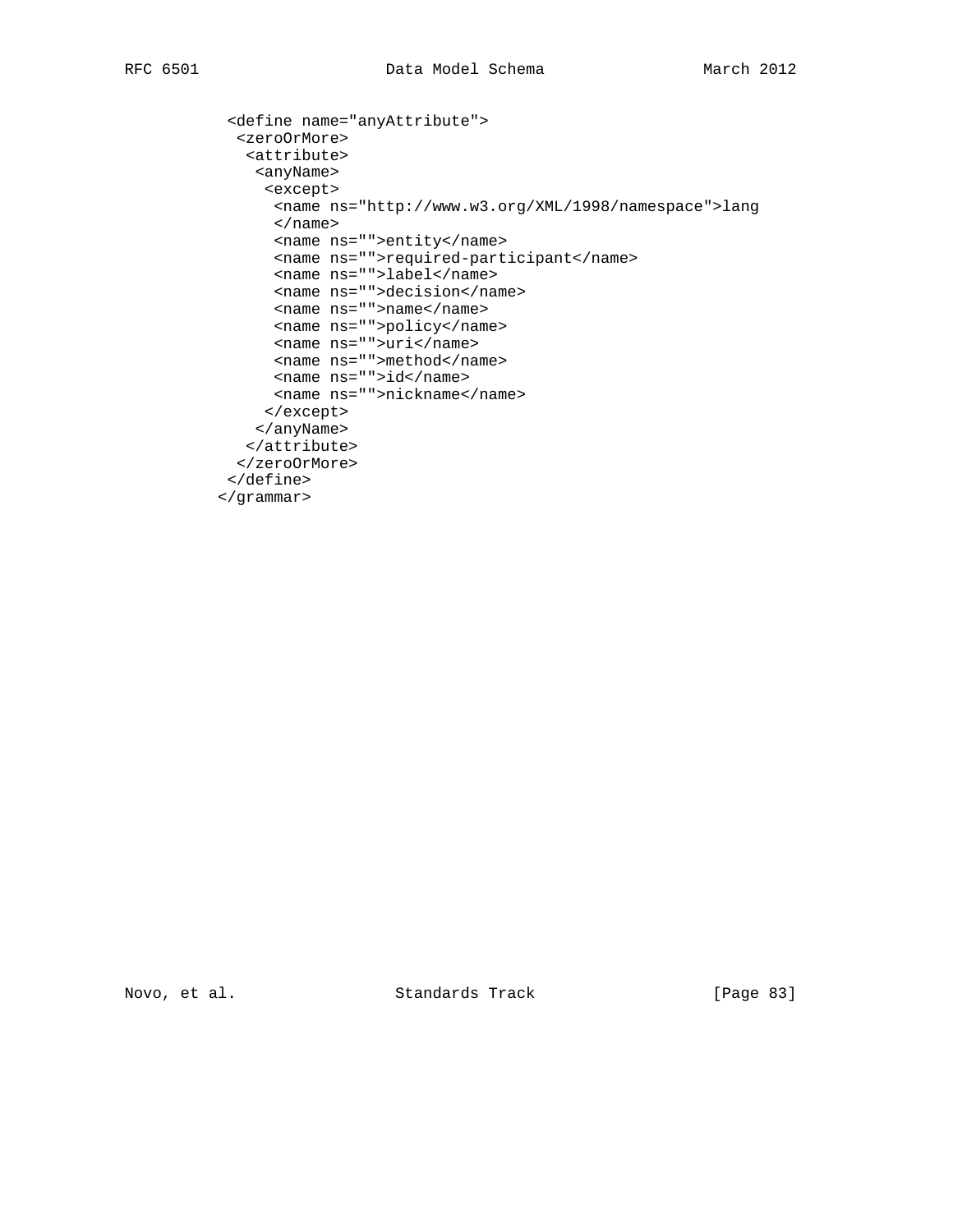Appendix B. Non-Normative W3C XML Schema

 The non-normative W3C XML schema defines extension elements in the "urn:ietf:params:xml:ns:xcon-conference-info" namespace. Note that <xs:any> extensions in this schema are stricter than in the normative RELAX NG schema [RELAX], and the normative RELAX NG schema [RELAX] allows unordered child elements unlike this schema (and the [RFC4575] schema). Also, note that this schema allows otherwise valid extension elements to appear in the non-allowed positions. Likewise, the cardinalities of these extension elements cannot be constrained with this schema.

```
<?xml version="1.0" encoding="UTF-8"?>
```

```
 <xs:schema
   xmlns="urn:ietf:params:xml:ns:xcon-conference-info"
   xmlns:info="urn:ietf:params:xml:ns:conference-info"
```

```
 xmlns:xs="http://www.w3.org/2001/XMLSchema"
 attributeFormDefault="unqualified" elementFormDefault="qualified"
 targetNamespace="urn:ietf:params:xml:ns:xcon-conference-info">
```

```
 <xs:import namespace="urn:ietf:params:xml:ns:conference-info"
  schemaLocation="rfc4575.xsd"/>
```

```
 <xs:import namespace="http://www.w3.org/XML/1998/namespace"
  schemaLocation="http://www.w3.org/2001/03/xml.xsd"/>
```

```
 <xs:element name="mixing-mode" type="mixing-mode-type"/>
 <xs:element name="codecs" type="codecs-type"/>
 <xs:element name="conference-password" type="xs:string"/>
 <xs:element name="controls" type="controls-type"/>
 <xs:element name="language" type="xs:language"/>
 <xs:element name="allow-sidebars" type="xs:boolean"/>
 <xs:element name="cloning-parent" type="xs:anyURI"/>
 <xs:element name="sidebar-parent" type="xs:anyURI"/>
 <xs:element name="conference-time" type="conference-time-type"/>
 <xs:element name="allow-conference-event-subscription"
  type="xs:boolean"/>
 <xs:element name="to-mixer" type="mixer-type"/>
 <xs:element name="provide-anonymity"
  type="provide-anonymity-type"/>
 <xs:element name="allow-refer-users-dynamically"
  type="xs:boolean"/>
 <xs:element name="allow-invite-users-dynamically"
  type="xs:boolean"/>
 <xs:element name="allow-remove-users-dynamically"
  type="xs:boolean"/>
 <xs:element name="from-mixer" type="mixer-type"/>
 <xs:element name="join-handling" type="join-handling-type"/>
```
Novo, et al. Standards Track [Page 84]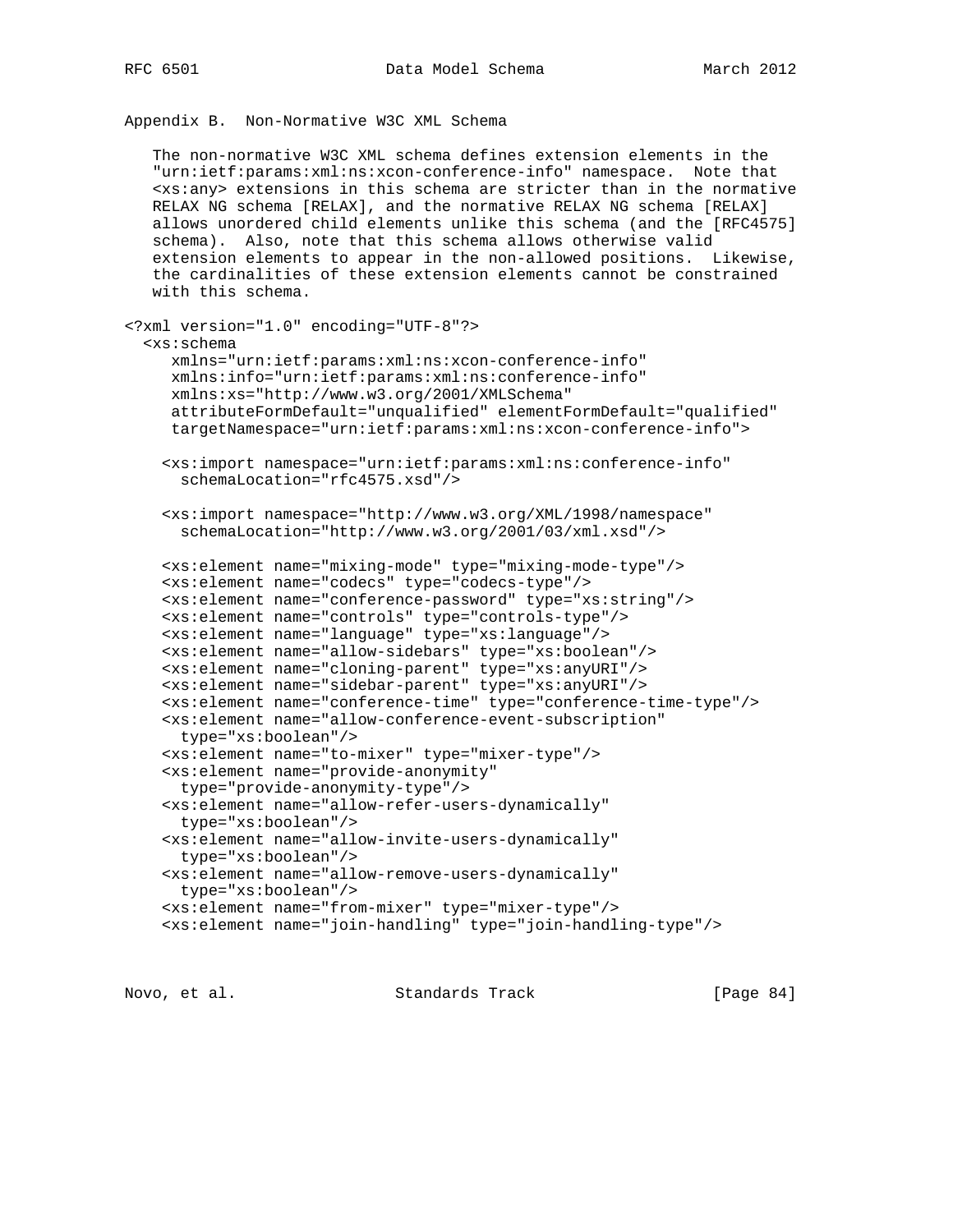```
 <xs:element name="user-admission-policy"
```

```
 type="user-admission-policy-type"/>
 <xs:element name="allowed-users-list"
  type="allowed-users-list-type"/>
 <xs:element name="deny-users-list" type="deny-users-list-type"/>
 <xs:element name="floor-information" type="floor-information-type"/>
 <!-- CONFERENCE TIME -->
 <xs:complexType name="conference-time-type">
  <xs:sequence>
     <xs:element name="entry"
       minOccurs="0" maxOccurs="unbounded">
       <xs:complexType>
         <xs:sequence>
           <xs:element name="base"
             type="xs:string" minOccurs="1"/>
           <xs:element name="mixing-start-offset" minOccurs="0">
             <xs:complexType>
               <xs:simpleContent>
                 <xs:extension base="time-type">
                  <xs:attribute name="required-participant"
                    type="role-type" use="required"/>
                   <xs:anyAttribute namespace="##any"
                     processContents="lax"/>
                 </xs:extension>
               </xs:simpleContent>
             </xs:complexType>
           </xs:element>
           <xs:element name="mixing-end-offset" minOccurs="0">
             <xs:complexType>
               <xs:simpleContent>
                 <xs:extension base="time-type">
                   <xs:attribute name="required-participant"
                     type="role-type" use="required"/>
                   <xs:anyAttribute namespace="##any"
                     processContents="lax"/>
                 </xs:extension>
               </xs:simpleContent>
             </xs:complexType>
           </xs:element>
           <xs:element name="can-join-after-offset" type="time-type"
             minOccurs="0"/>
           <xs:element name="must-join-before-offset"
             type="time-type" minOccurs="0"/>
           <xs:element name="request-user" type="time-type"
            minOccurs="0"/>
           <xs:element name="notify-end-of-conference"
```
Novo, et al. Standards Track [Page 85]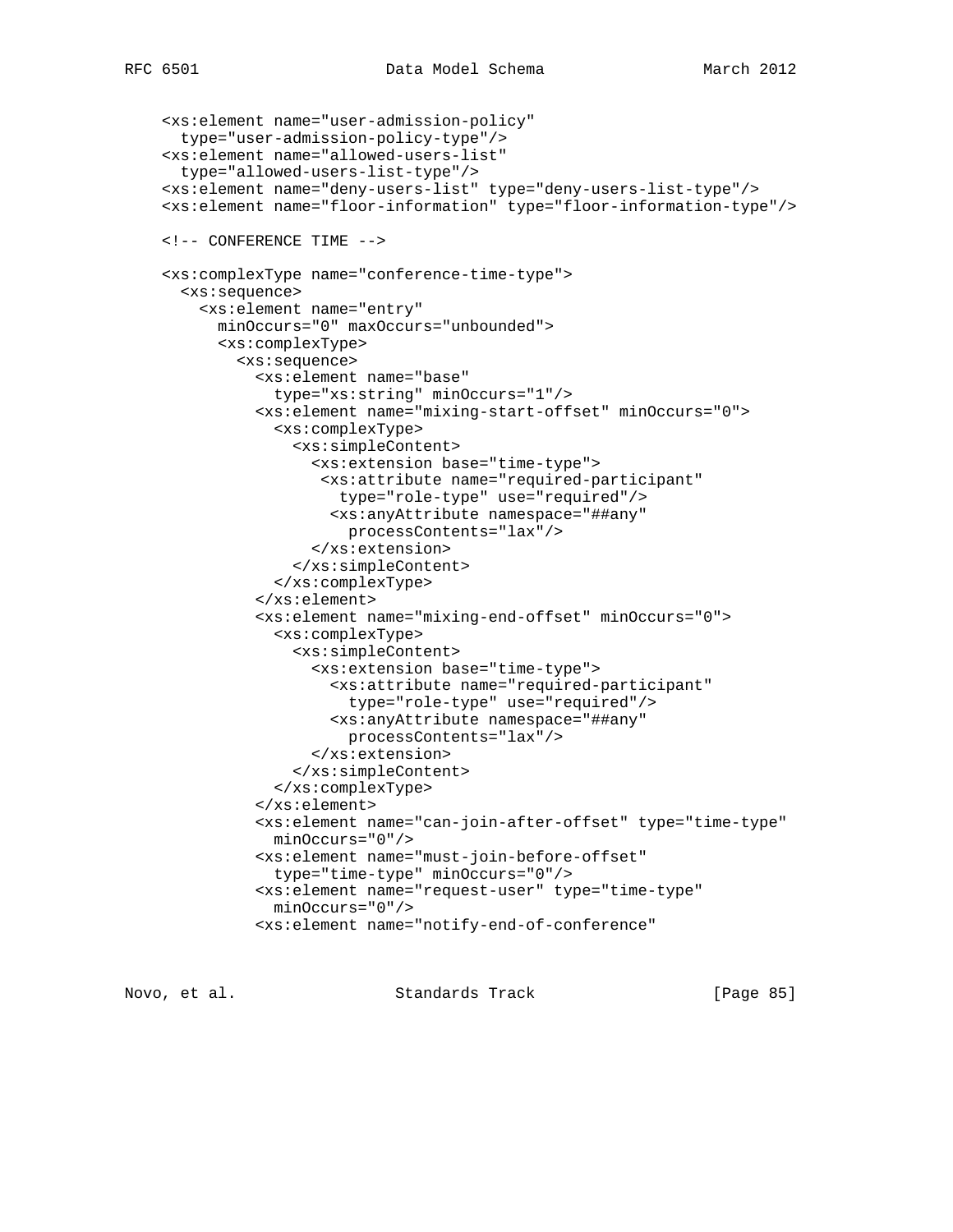```
 type="xs:nonNegativeInteger" minOccurs="0"/>
           <xs:element name="allowed-extend-mixing-end-offset"
             type="xs:boolean" minOccurs="0"/>
           <xs:any namespace="##other" processContents="lax"
             minOccurs="0" maxOccurs="unbounded"/>
         </xs:sequence>
       </xs:complexType>
     </xs:element>
     <xs:any namespace="##other" processContents="lax"
       minOccurs="0" maxOccurs="unbounded"/>
   </xs:sequence>
   <xs:anyAttribute namespace="##any" processContents="lax"/>
 </xs:complexType>
\langle !-- TIME TYPE -->
 <xs:simpleType name="time-type">
  <xs:restriction base="xs:dateTime">
     <xs:pattern value=".+T.+Z.*"/>
    </xs:restriction>
  </xs:simpleType>
\leftarrow! - ROLE-TYPE \leftarrow <xs:simpleType name="role-type">
 <xs:restriction base="xs:string">
  <xs:pattern value="none"/>
  <xs:pattern value="administrator"/>
  <xs:pattern value="moderator"/>
  <xs:pattern value="user"/>
  <xs:pattern value="observer"/>
  <xs:pattern value="participant"/>
  <xs:pattern value=".+"/>
 </xs:restriction>
 </xs:simpleType>
 <!-- MIXING MODE TYPE -->
 <xs:simpleType name="mixing-mode-type">
   <xs:restriction base="xs:string">
     <xs:pattern value="moderator-controlled"/>
     <xs:pattern value="FCFS"/>
     <xs:pattern value="automatic"/>
     <xs:pattern value=".+"/>
   </xs:restriction>
 </xs:simpleType>
\langle !-- CODECS TYPE -->
```
Novo, et al. Standards Track [Page 86]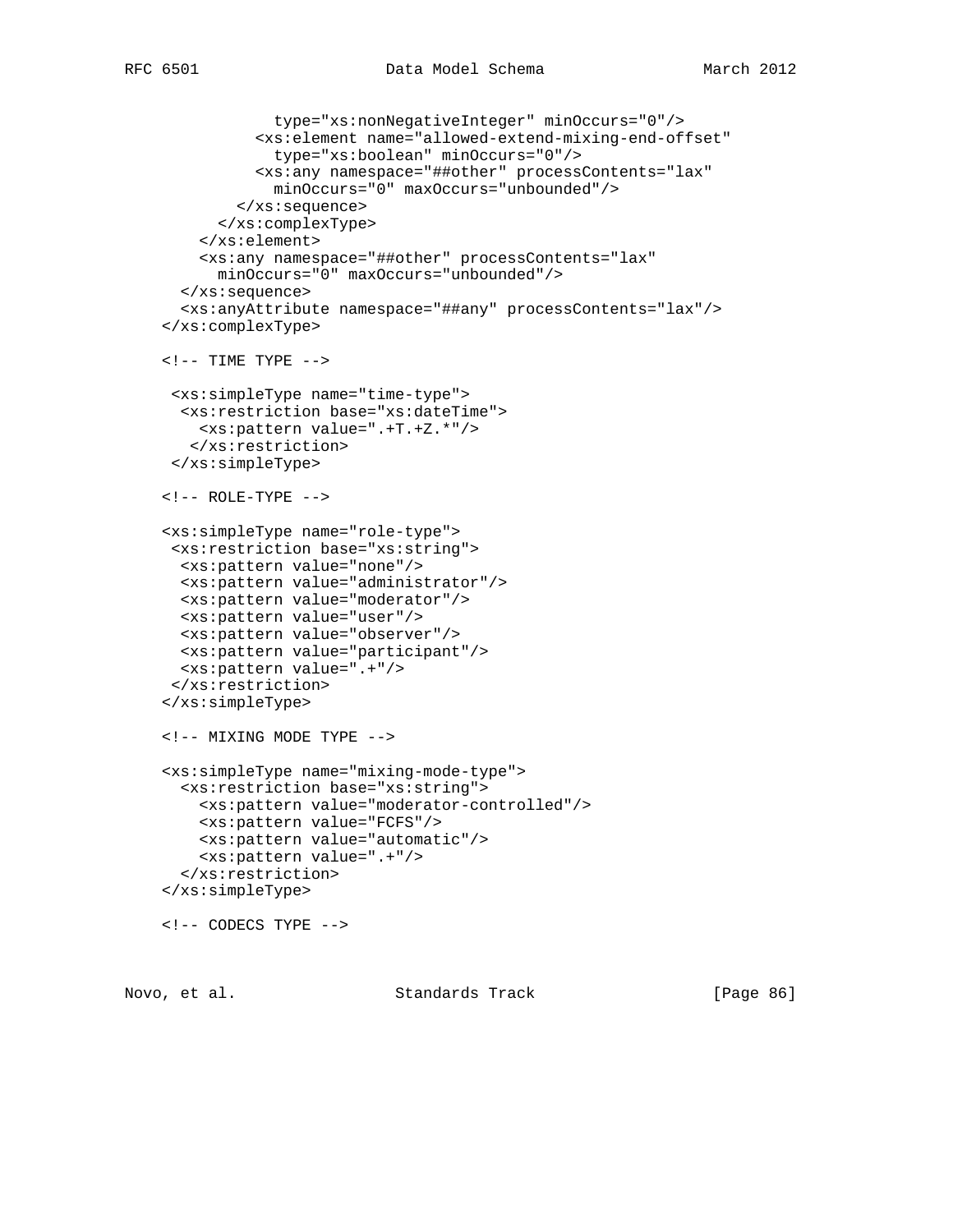```
 <xs:complexType name="codecs-type">
   <xs:sequence>
     <xs:element name="codec" type="codec-type"/>
    <xs:any namespace="##other" processContents="lax"
      minOccurs="0" maxOccurs="unbounded"/>
   </xs:sequence>
   <xs:attribute name="decision"
     type="decision-type" use="required"/>
   <xs:anyAttribute namespace="##any" processContents="lax"/>
 </xs:complexType>
\langle !-- CODEC TYPE -->
 <xs:complexType name="codec-type">
   <xs:sequence>
     <xs:element name="subtype" type="xs:string" minOccurs="0"/>
     <xs:any namespace="##other" processContents="lax"
      minOccurs="0" maxOccurs="unbounded"/>
   </xs:sequence>
   <xs:attribute name="name"
    type="xs:string" use="required"/>
   <xs:attribute name="policy"
     type="policy-type" use="required"/>
   <xs:anyAttribute namespace="##any" processContents="lax"/>
 </xs:complexType>
 <!-- DECISION TYPE -->
 <xs:simpleType name="decision-type">
   <xs:restriction base="xs:string">
    <xs:pattern value="automatic"/>
     <xs:pattern value="moderator-controlled"/>
     <xs:pattern value=".+"/>
   </xs:restriction>
 </xs:simpleType>
 <!-- POLICY TYPE -->
  <xs:simpleType name="policy-type">
  <xs:restriction base="xs:string">
     <xs:pattern value="allowed"/>
     <xs:pattern value="disallowed"/>
     <xs:pattern value=".+"/>
   </xs:restriction>
  </xs:simpleType>
 <!-- CONTROL TYPE -->
```
Novo, et al. Standards Track [Page 87]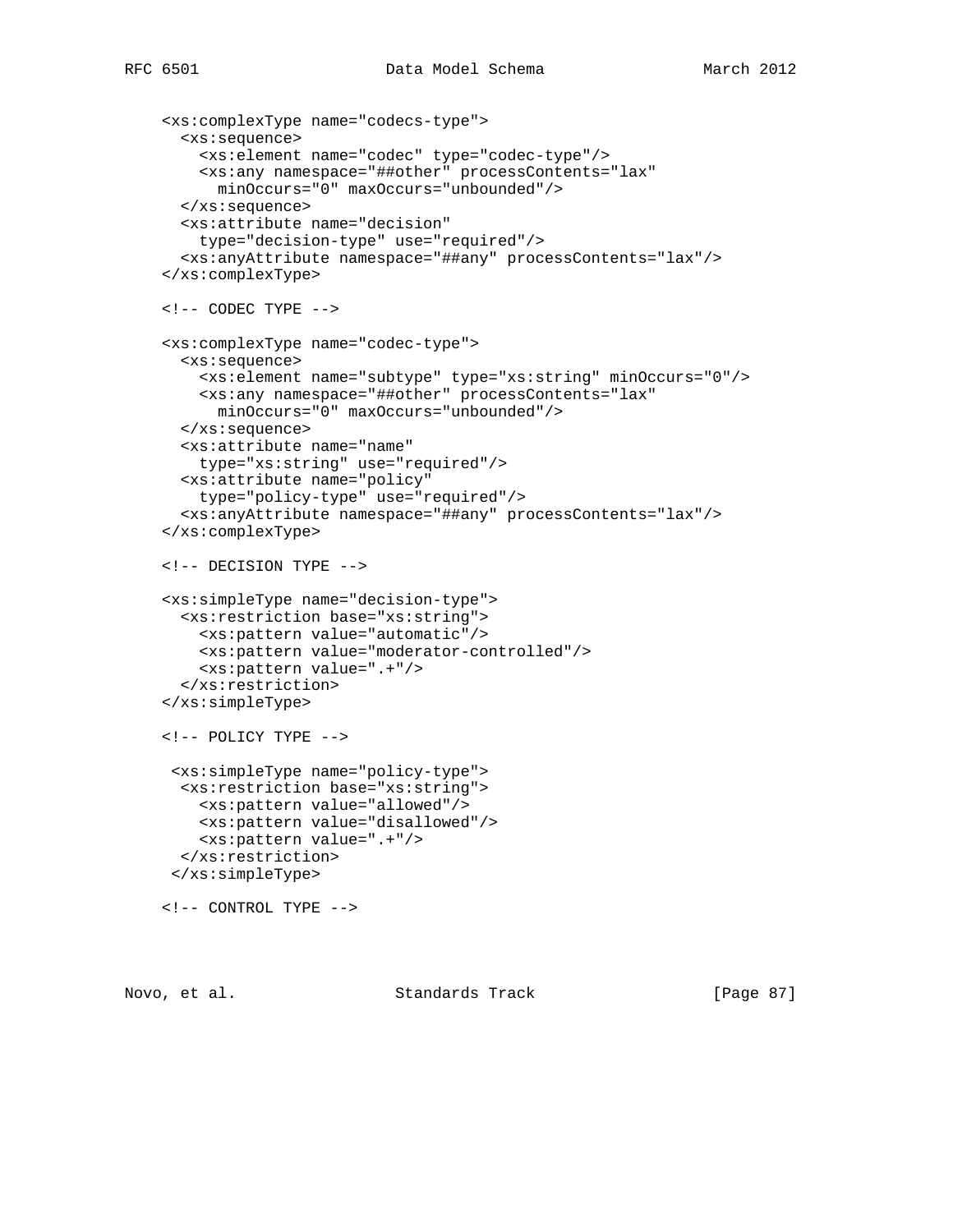```
 <xs:complexType name="controls-type">
   <xs:sequence>
     <xs:element name="mute"
       type="xs:boolean" minOccurs="0"/>
     <xs:element name="pause-video"
      type="xs:boolean" minOccurs="0"/>
     <xs:element name="gain"
      type="gain-type" minOccurs="0"/>
     <xs:element name="video-layout"
      type="video-layout-type" default="single-view" minOccurs="0"/>
     <xs:any namespace="##other" processContents="lax"
      minOccurs="0" maxOccurs="unbounded"/>
   </xs:sequence>
   <xs:anyAttribute namespace="##any" processContents="lax"/>
 </xs:complexType>
\texttt{<!--} GAIN TYPE \texttt{--}> <xs:simpleType name="gain-type">
  <xs:restriction base="xs:integer">
    <xs:minInclusive value="-127"/>
     <xs:maxInclusive value="127"/>
   </xs:restriction>
 </xs:simpleType>
 <!-- VIDEO LAYOUT TYPE -->
 <xs:simpleType name="video-layout-type">
   <xs:restriction base="xs:string">
     <xs:pattern value="single-view"/>
     <xs:pattern value="dual-view"/>
     <xs:pattern value="dual-view-crop"/>
     <xs:pattern value="dual-view-2x1"/>
     <xs:pattern value="dual-view-2x1-crop"/>
     <xs:pattern value="quad-view"/>
     <xs:pattern value="multiple-3x3"/>
     <xs:pattern value="multiple-4x4"/>
```

```
 <xs:pattern value="multiple-5x1"/>
     <xs:pattern value="automatic"/>
     <xs:pattern value=".+"/>
   </xs:restriction>
 </xs:simpleType>
```

```
 <!-- FLOOR INFORMATION TYPE -->
```
Novo, et al. Standards Track [Page 88]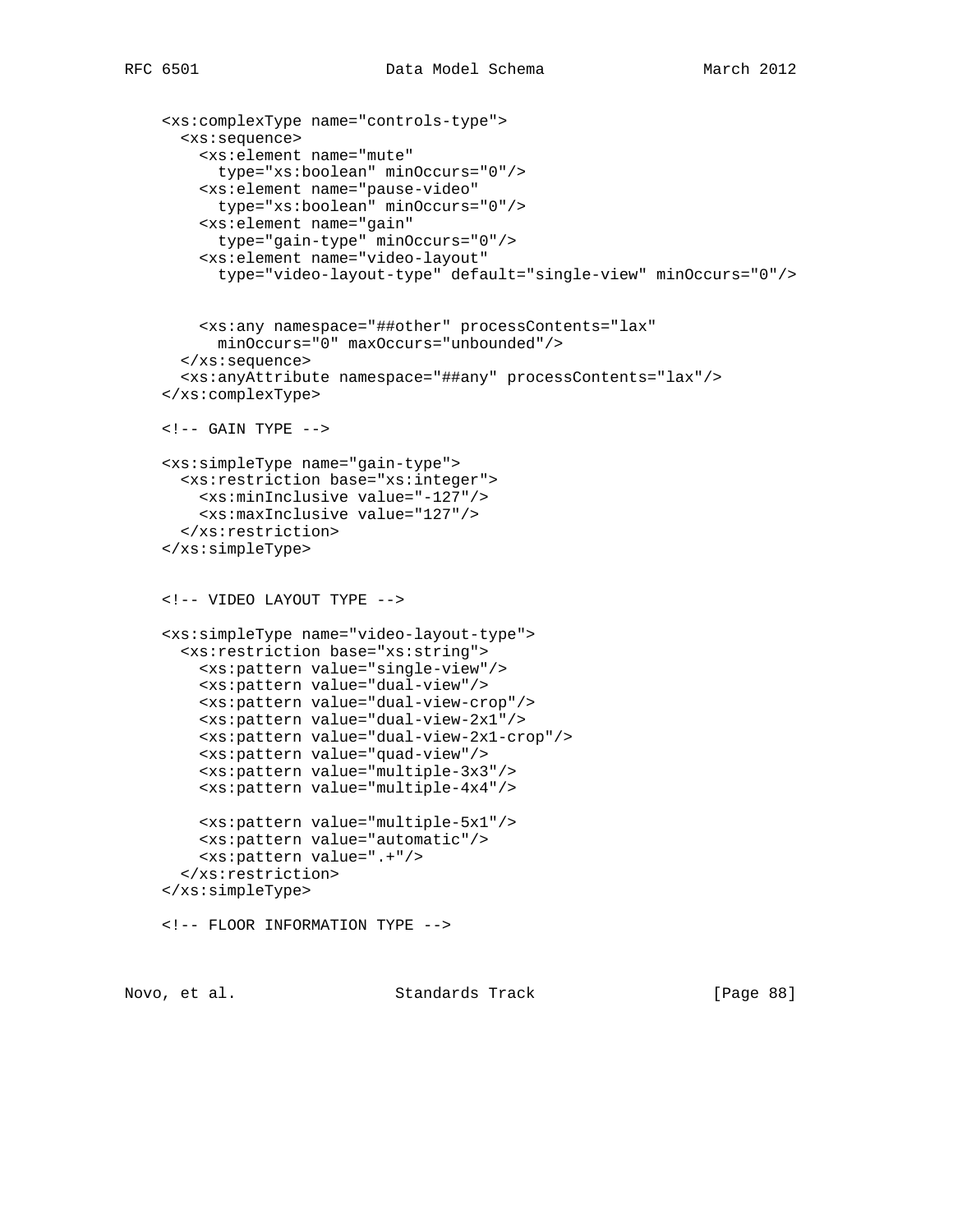```
 <xs:complexType name="floor-information-type">
  <xs:sequence>
     <xs:element name="conference-ID"
       type="xs:unsignedLong" minOccurs="0"/>
     <xs:element name="allow-floor-events"
      type="xs:boolean" default="false" minOccurs="0"/>
     <xs:element name="floor-request-handling"
      type="floor-request-handling-type" minOccurs="0"/>
     <xs:element name="conference-floor-policy"
      type="conference-floor-policy" minOccurs="0"/>
     <xs:any namespace="##other" processContents="lax"
      minOccurs="0" maxOccurs="unbounded"/>
   </xs:sequence>
   <xs:anyAttribute namespace="##any" processContents="lax"/>
 </xs:complexType>
 <!-- FLOOR REQUEST TYPE -->
 <xs:simpleType name="floor-request-handling-type">
  <xs:restriction base="xs:string">
    <xs:pattern value="block"/>
    <xs:pattern value="confirm"/>
     <xs:pattern value=".+"/>
   </xs:restriction>
 </xs:simpleType>
 <!-- CONFERENCE FLOOR POLICY -->
 <xs:complexType name="conference-floor-policy">
  <xs:sequence>
```

```
 <xs:element name="floor" maxOccurs="unbounded">
   <xs:complexType>
     <xs:sequence>
       <xs:element name="media-label"
         type="xs:string" minOccurs="1" maxOccurs="unbounded"/>
       <xs:element name="algorithm"
        type="algorithm-type" minOccurs="0"/>
       <xs:element name="max-floor-users"
         type="xs:nonNegativeInteger" minOccurs="0"/>
       <xs:element name="moderator-id"
         type="xs:nonNegativeInteger" minOccurs="0"/>
         <xs:any namespace="##other" processContents="lax"
          minOccurs="0" maxOccurs="unbounded"/>
     </xs:sequence>
     <xs:attribute name="id" type="xs:string" use="required"/>
     <xs:anyAttribute namespace="##any" processContents="lax"/>
   </xs:complexType>
```

```
 </xs:element>
```
Novo, et al. Standards Track [Page 89]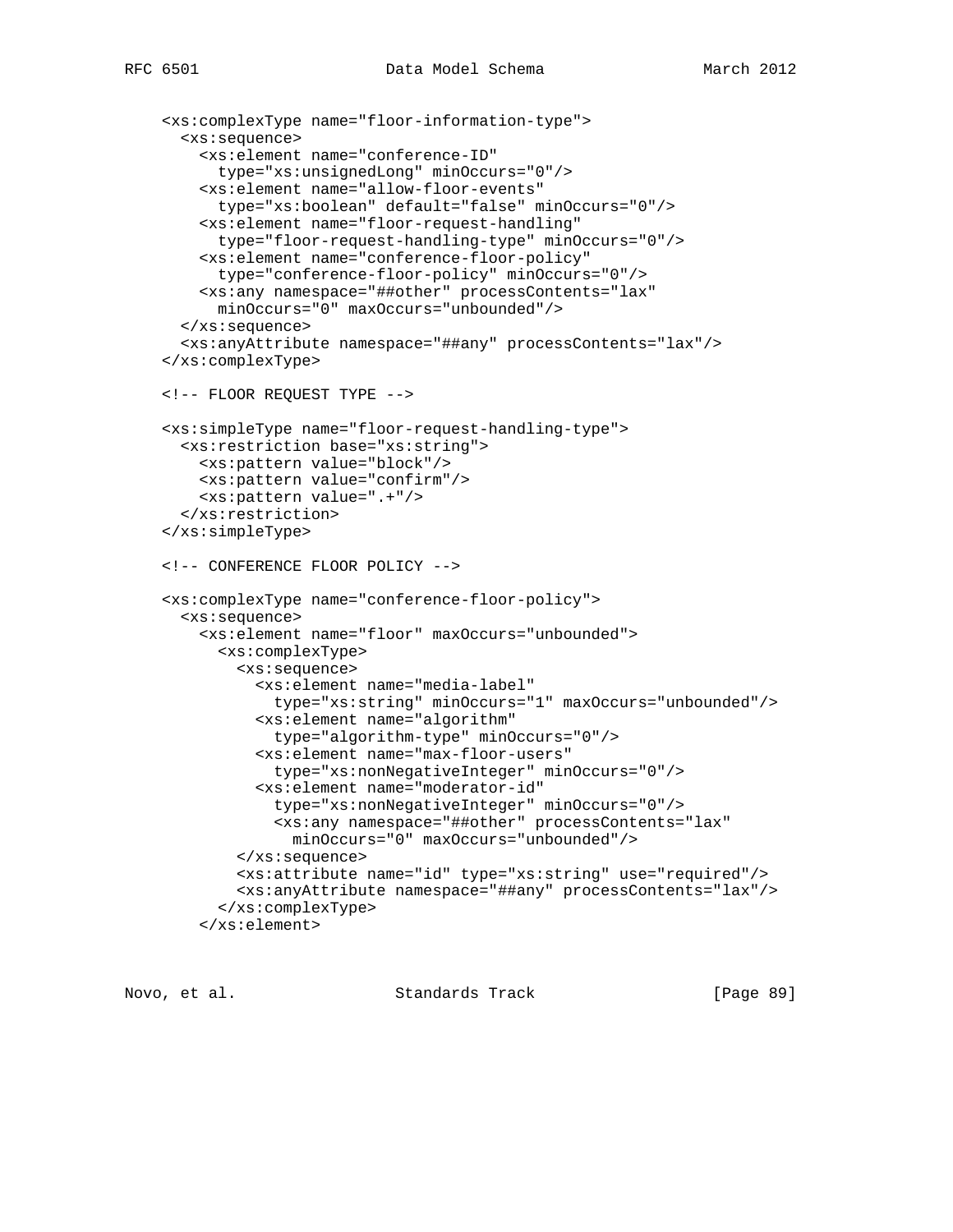```
 </xs:sequence>
    <xs:anyAttribute namespace="##any" processContents="lax"/>
  </xs:complexType>
  <!-- ALGORITHM TYPE -->
  <xs:simpleType name="algorithm-type">
    <xs:restriction base="xs:string">
     <xs:pattern value="moderator-controlled"/>
     <xs:pattern value="FCFS"/>
      <xs:pattern value="random"/>
      <xs:pattern value=".+"/>
    </xs:restriction>
  </xs:simpleType>
  <!-- USER ADMISSION POLICY TYPE -->
  <xs:simpleType name="user-admission-policy-type">
    <xs:restriction base="xs:string">
     <xs:pattern value="closedAuthenticated"/>
      <xs:pattern value="openAuthenticated"/>
     <xs:pattern value="anonymous"/>
      <xs:pattern value=".+"/>
    </xs:restriction>
  </xs:simpleType>
  <!-- JOIN HANDLING TYPE -->
  <xs:simpleType name="join-handling-type">
    <xs:restriction base="xs:string">
     <xs:pattern value="block"/>
     <xs:pattern value="confirm"/>
      <xs:pattern value="allow"/>
     <xs:pattern value="authenticate"/>
     <xs:pattern value="directed-operator"/>
      <xs:pattern value=".+"/>
     </xs:restriction>
  </xs:simpleType>
 <!-- DENY USER LIST TYPE -->
  <xs:complexType name="deny-users-list-type">
    <xs:sequence>
     <xs:element name="target" minOccurs="0" maxOccurs="unbounded">
        <xs:complexType>
          <xs:attribute name="uri" use="required" type="xs:anyURI"/>
          <xs:anyAttribute namespace="##any" processContents="lax"/>
        </xs:complexType>
```
Novo, et al. Standards Track [Page 90]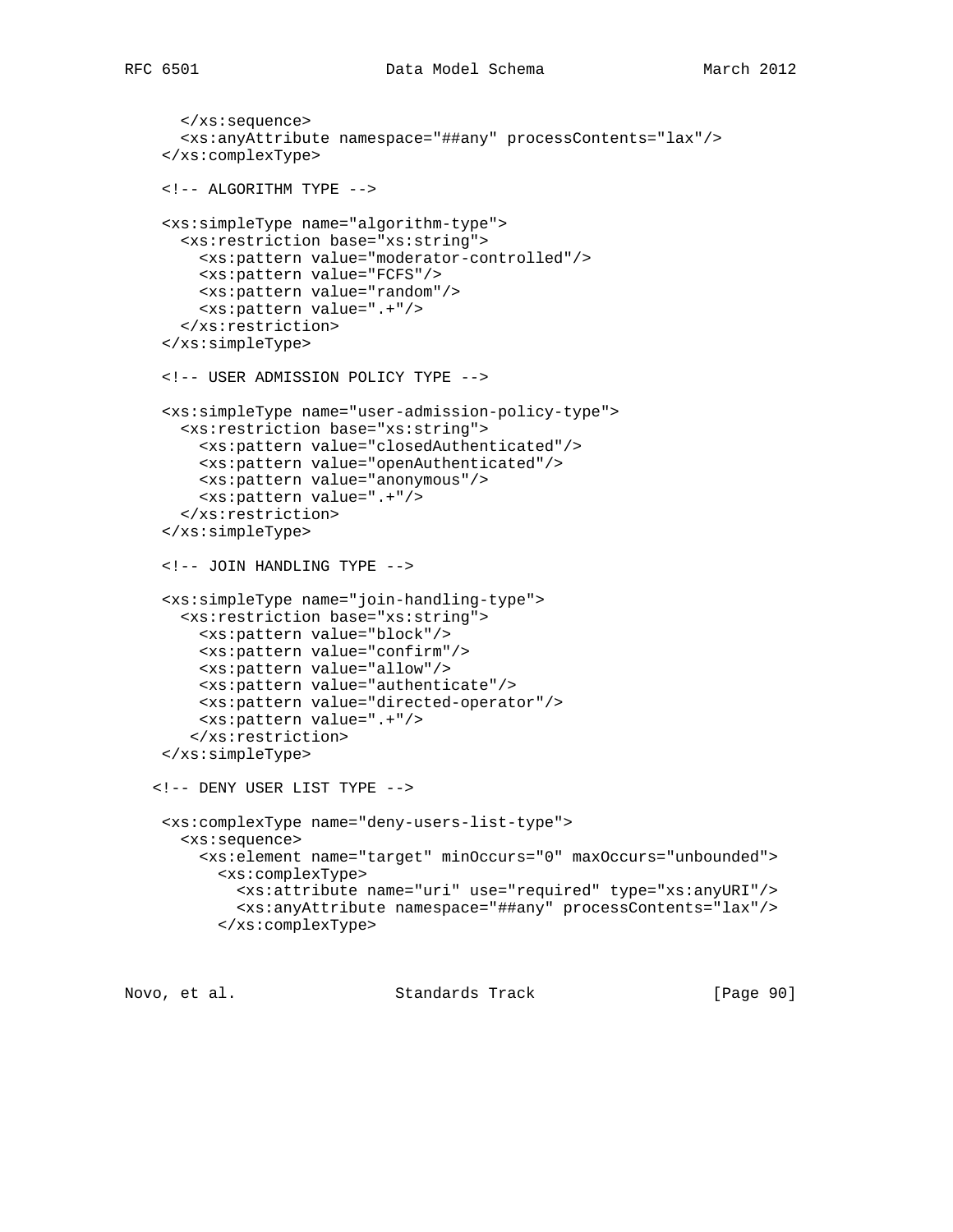```
 </xs:element>
     <xs:any namespace="##other" processContents="lax"
      minOccurs="0" maxOccurs="unbounded"/>
  </xs:sequence>
   <xs:anyAttribute namespace="##any" processContents="lax"/>
 </xs:complexType>
 <!-- ALLOWED USERS LIST TYPE -->
 <xs:complexType name="allowed-users-list-type">
  <xs:sequence>
     <xs:element name="target" type="target-type"
      minOccurs="0" maxOccurs="unbounded">
     </xs:element>
     <xs:element name="persistent-list"
      type="persistent-list-type"
      minOccurs="0"/>
     <xs:any namespace="##other" processContents="lax"
      minOccurs="0" maxOccurs="unbounded"/>
  </xs:sequence>
   <xs:anyAttribute namespace="##any" processContents="lax"/>
 </xs:complexType>
 <!-- PERSISTENT LIST TYPE -->
 <xs:complexType name="persistent-list-type">
   <xs:sequence>
     <xs:element name="user" minOccurs="0" maxOccurs="unbounded">
       <xs:complexType>
         <xs:sequence>
           <xs:element name="email" type="xs:string"
            minOccurs="0" maxOccurs="unbounded"/>
           <xs:any namespace="##other" processContents="lax"
            minOccurs="0" maxOccurs="unbounded"/>
         </xs:sequence>
         <xs:attribute name="name"
          use="required" type="xs:anyURI"/>
         <xs:attribute name="nickname"
          use="required" type="xs:string"/>
        <xs:attribute name="id"
          use="required" type="xs:string"/>
         <xs:anyAttribute namespace="##any" processContents="lax"/>
       </xs:complexType>
     </xs:element>
     <xs:any namespace="##other" processContents="lax"
       minOccurs="0" maxOccurs="unbounded"/>
   </xs:sequence>
   <xs:anyAttribute namespace="##any" processContents="lax"/>
```
Novo, et al. Standards Track [Page 91]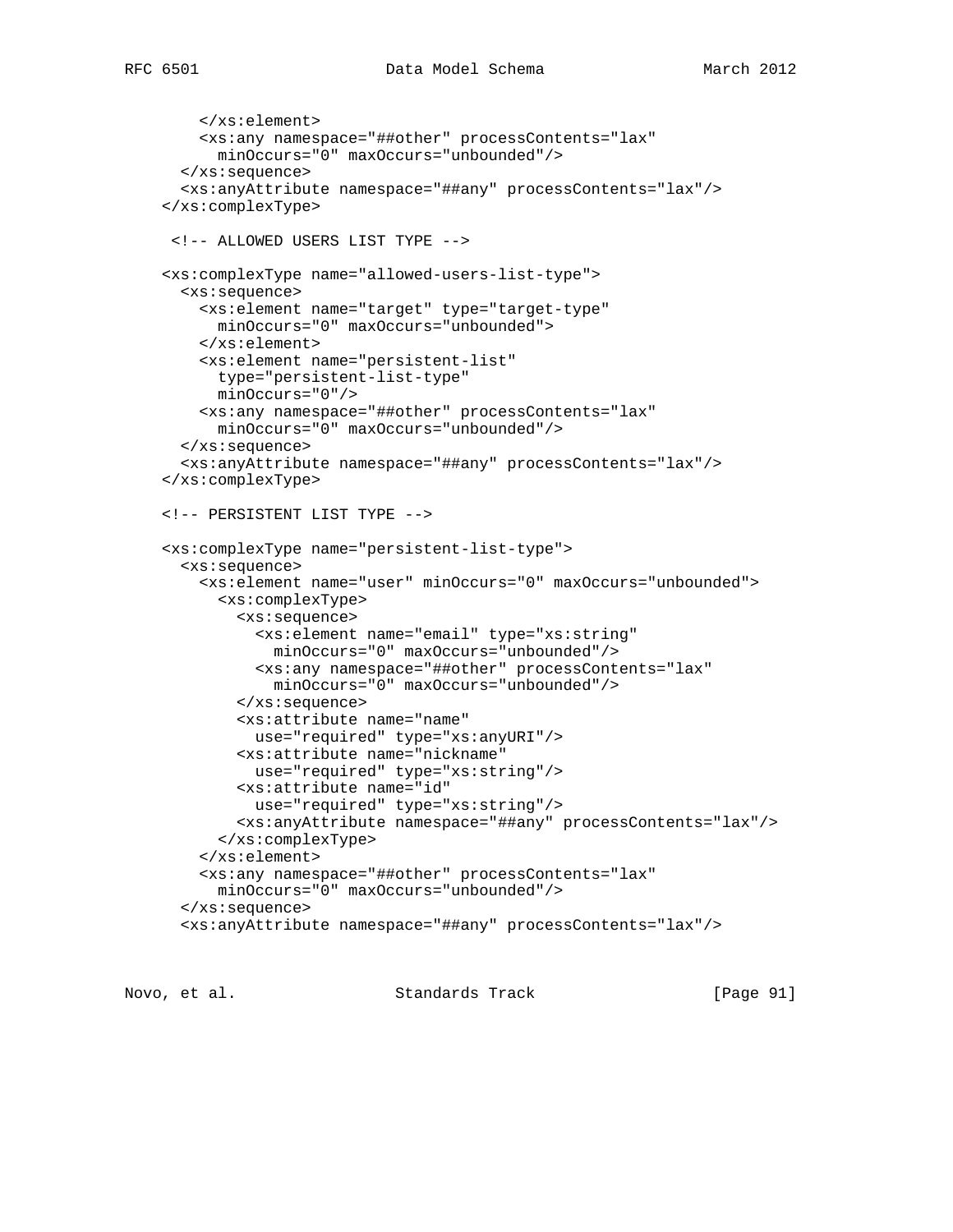```
 </xs:complexType>
\langle !-- TARGET TYPE -->
 <xs:complexType name="target-type">
   <xs:attribute name="uri" use="required"
     type="xs:anyURI"/>
   <xs:attribute name="method" use="required"
     type="method-type"/>
   <xs:anyAttribute namespace="##any" processContents="lax"/>
 </xs:complexType>
\langle !-- METHOD TYPE -->
 <xs:simpleType name="method-type">
   <xs:restriction base="xs:string">
     <xs:pattern value="dial-in"/>
     <xs:pattern value="dial-out"/>
     <xs:pattern value="refer"/>
     <xs:pattern value=".+"/>
   </xs:restriction>
 </xs:simpleType>
 <!-- ANONYMITY TYPE -->
 <xs:simpleType name="provide-anonymity-type">
   <xs:restriction base="xs:string">
     <xs:pattern value="private"/>
     <xs:pattern value="semi-private"/>
     <xs:pattern value="hidden"/>
     <xs:pattern value=".+"/>
   </xs:restriction>
 </xs:simpleType>
\lt!-- MIXER TYPE -->
 <xs:complexType name="mixer-type">
   <xs:sequence>
     <xs:element name="floor">
       <xs:complexType>
         <xs:simpleContent>
           <xs:extension base="xs:boolean">
             <xs:attribute name="id" type="xs:string"
               use="required"/>
             <xs:anyAttribute namespace="##any"
               processContents="lax"/>
           </xs:extension>
         </xs:simpleContent>
```
Novo, et al. Standards Track [Page 92]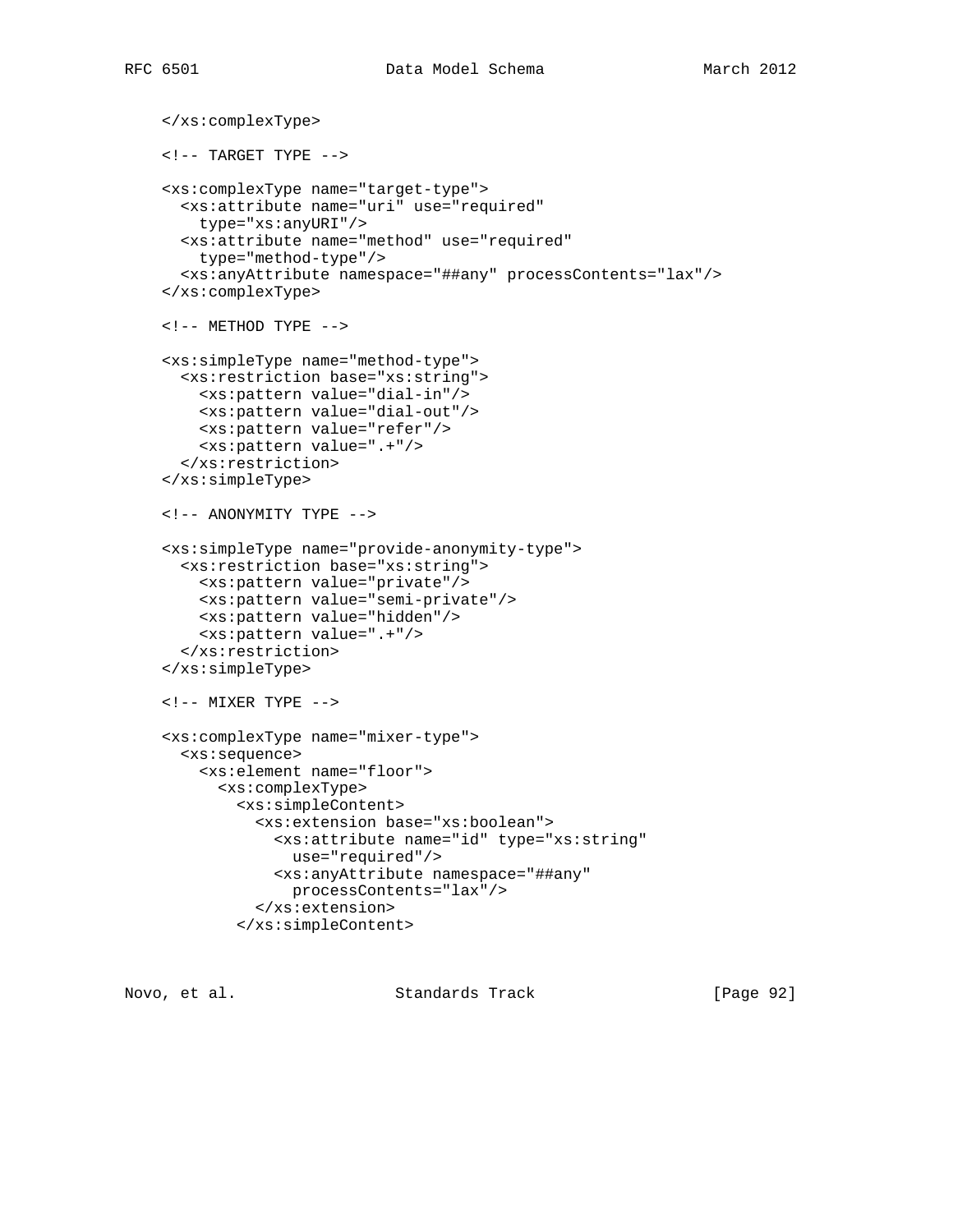```
 </xs:complexType>
     </xs:element>
     <xs:element name="controls" type="controls-type"
      minOccurs="0" maxOccurs="unbounded"/>
    <xs:any namespace="##other" processContents="lax"
      minOccurs="0" maxOccurs="unbounded"/>
   </xs:sequence>
  <xs:attribute name="name" type="mixer-name-type"
    use="required"/>
  <xs:anyAttribute namespace="##any" processContents="lax"/>
 </xs:complexType>
\langle!-- MIXER NAME TYPE -->
 <xs:simpleType name="mixer-name-type">
  <xs:restriction base="xs:string">
    <xs:pattern value="VideoIn"/>
    <xs:pattern value="VideoOut"/>
    <xs:pattern value="AudioOut"/>
    <xs:pattern value="AudioIn"/>
    <xs:pattern value=".+"/>
   </xs:restriction>
 </xs:simpleType>
```
</xs:schema>

Novo, et al. Standards Track [Page 93]